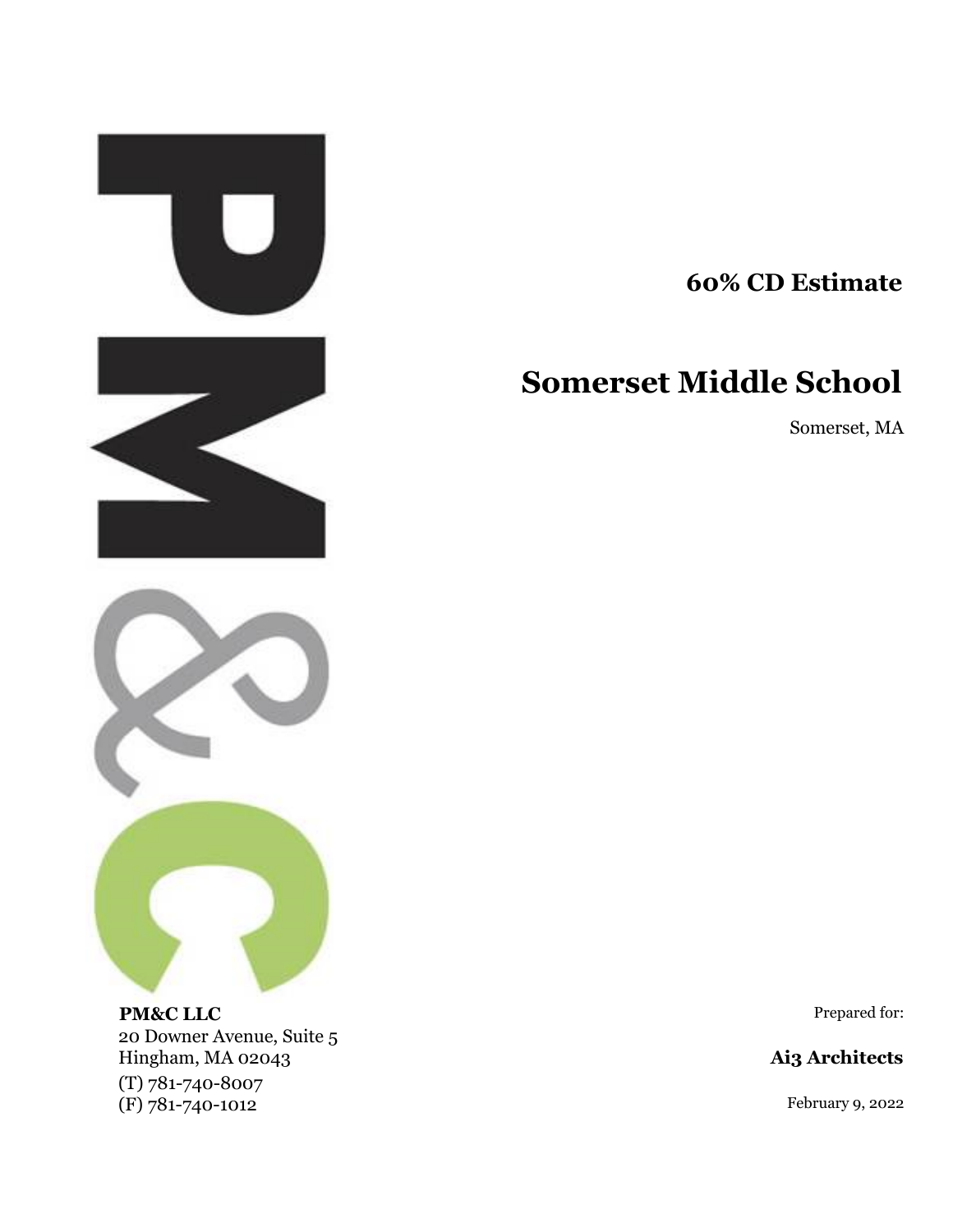

|                                                                                                   | MAIN CONSTRUCTION COST SUMMARY |                            |                             |                                                 |
|---------------------------------------------------------------------------------------------------|--------------------------------|----------------------------|-----------------------------|-------------------------------------------------|
|                                                                                                   | <b>Start Date</b>              | <b>Gross Floor</b><br>Area | $\frac{\text{S}}{\text{S}}$ | <b>Estimated</b><br><b>Construction Cost</b>    |
| <b>NEW CONSTRUCTION</b>                                                                           |                                |                            |                             |                                                 |
| <b>NEW SCHOOL</b>                                                                                 |                                | 124,200                    | \$400.05                    | \$49,685,697                                    |
| DEMOLISH EXISTING BUILDINGS                                                                       |                                | 124,900                    | \$6.00                      | \$749,400                                       |
| REMOVE HAZARDOUS MATERIALS <sup>1</sup>                                                           |                                |                            |                             | \$818,000                                       |
| <b>SITEWORK</b>                                                                                   |                                |                            |                             | \$11,388,618                                    |
| <b>SUB-TOTAL</b>                                                                                  | $Jul-22$                       | 124,200                    | \$504.36                    | \$62,641,715                                    |
| ESCALATION TO START DATE July 2022 -<br>(assumed 3% PA) MIDPOINT IS INCLUDED IN<br>THE UNIT RATES | 1.25%                          |                            |                             | \$783,021                                       |
| DESIGN AND PRICING CONTINGENCY                                                                    | 1.5%                           |                            |                             | \$939,626                                       |
| <b>SUB-TOTAL</b>                                                                                  |                                | 124,200                    | \$518.23                    | \$64,364,362                                    |
| GENERAL CONDITIONS/GR's<br><b>BONDS</b><br><b>INSURANCE</b><br>PERMITS/FEES                       | 6.00%<br>1.00%<br>1.25%        |                            |                             | \$3,861,862<br>\$643,644<br>\$804,555<br>waived |
| <b>OVERHEAD + PROFIT</b>                                                                          | 2.0%                           |                            |                             | \$1,393,488                                     |
| TOTAL CONSTRUCTION COST                                                                           |                                | 124,200                    | \$572.21                    | \$71,067,911                                    |
| <sup>1</sup> Testing and monitoring costs are not included                                        |                                |                            |                             |                                                 |
| <b>ALTERNATES (including markups)</b>                                                             |                                |                            |                             |                                                 |
| 1 - Relocate existing PV panels<br>2 - Irrigation Well                                            |                                |                            | ADD<br><b>ADD</b>           | \$500,000<br>\$84,750                           |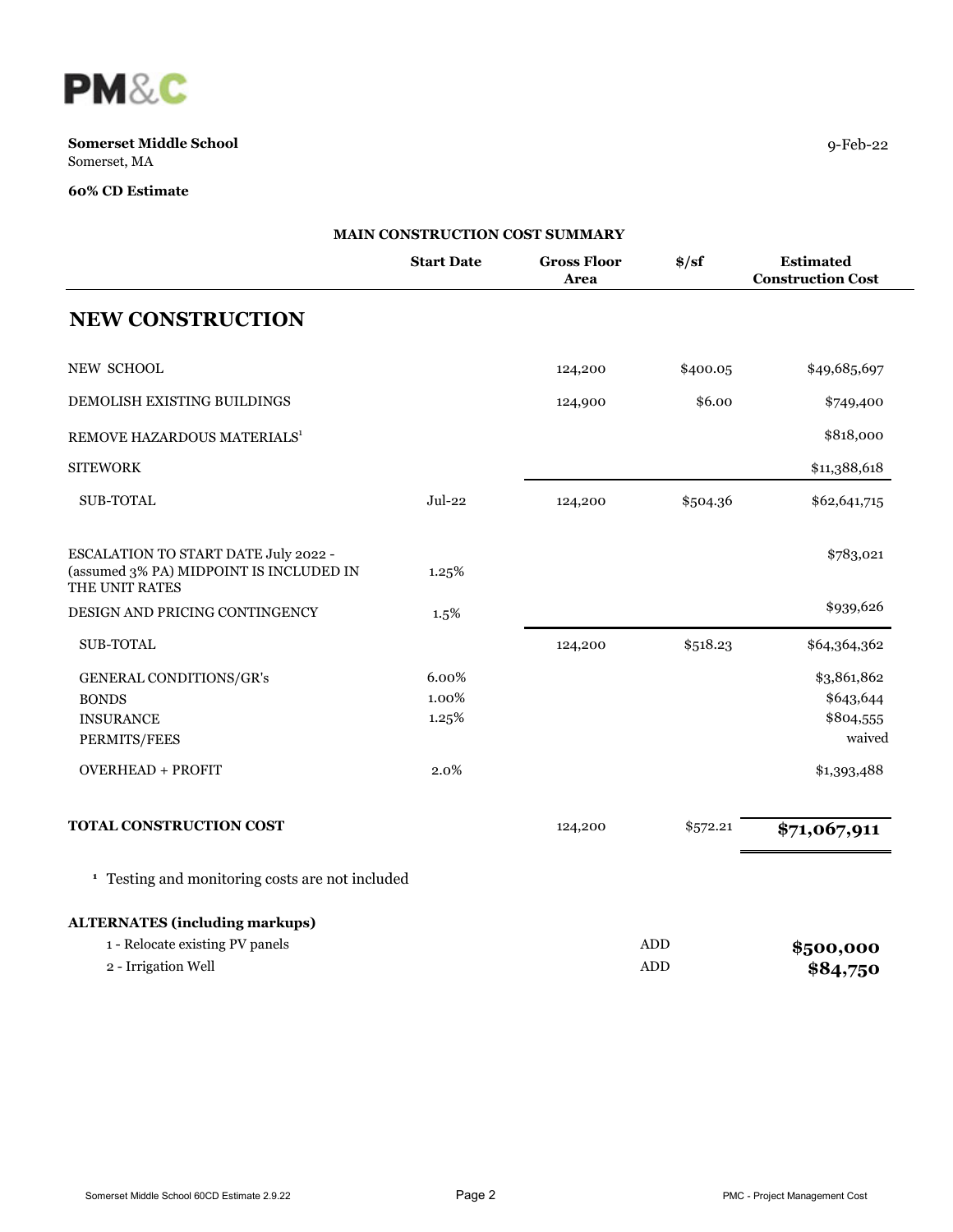

# **60% CD Estimate**

This 60% CD cost estimate was produced from drawings and narratives dated February 18, 2022, prepared by AI3 Architects and their design team.

This estimate includes all direct construction costs, general contractors overhead and profit and design contingency. Cost escalation assumes start dates indicated.

Bidding conditions are expected to be public bidding under 149 of the Massachusetts General Laws to pre-qualified general contractors, and pre-qualified sub-contractors, open specifications for materials and manufacturers.

The estimate is based on prevailing wage rates for construction in this market and represents a reasonable opinion of cost. It is not a prediction of the successful bid from a contractor as bids will vary due to fluctuating market conditions, errors and omissions, proprietary specifications, lack or surplus of bidders, perception of risk, etc. Consequently the estimate is expected to fall within the range of bids from a number of competitive contractors or subcontractors, however we do not warrant that bids or negotiated prices will not vary from the final construction cost estimate.

### **ITEMS NOT CONSIDERED IN THIS ESTIMATE**

Items not included in this estimate are:

All professional fees and insurance Building Permit costs Land acquisition, feasibility, and financing costs All Furnishings, Fixtures and Equipment Items identified in the design as Not In Contract (NIC) Items identified in the design as by others Owner supplied and/or installed items (e.g. draperies, furniture and equipment) Rock excavation; special foundations (unless indicated by design engineers) Utility company back charges, including work required off-site Work to City streets and sidewalks, (except as noted in this estimate)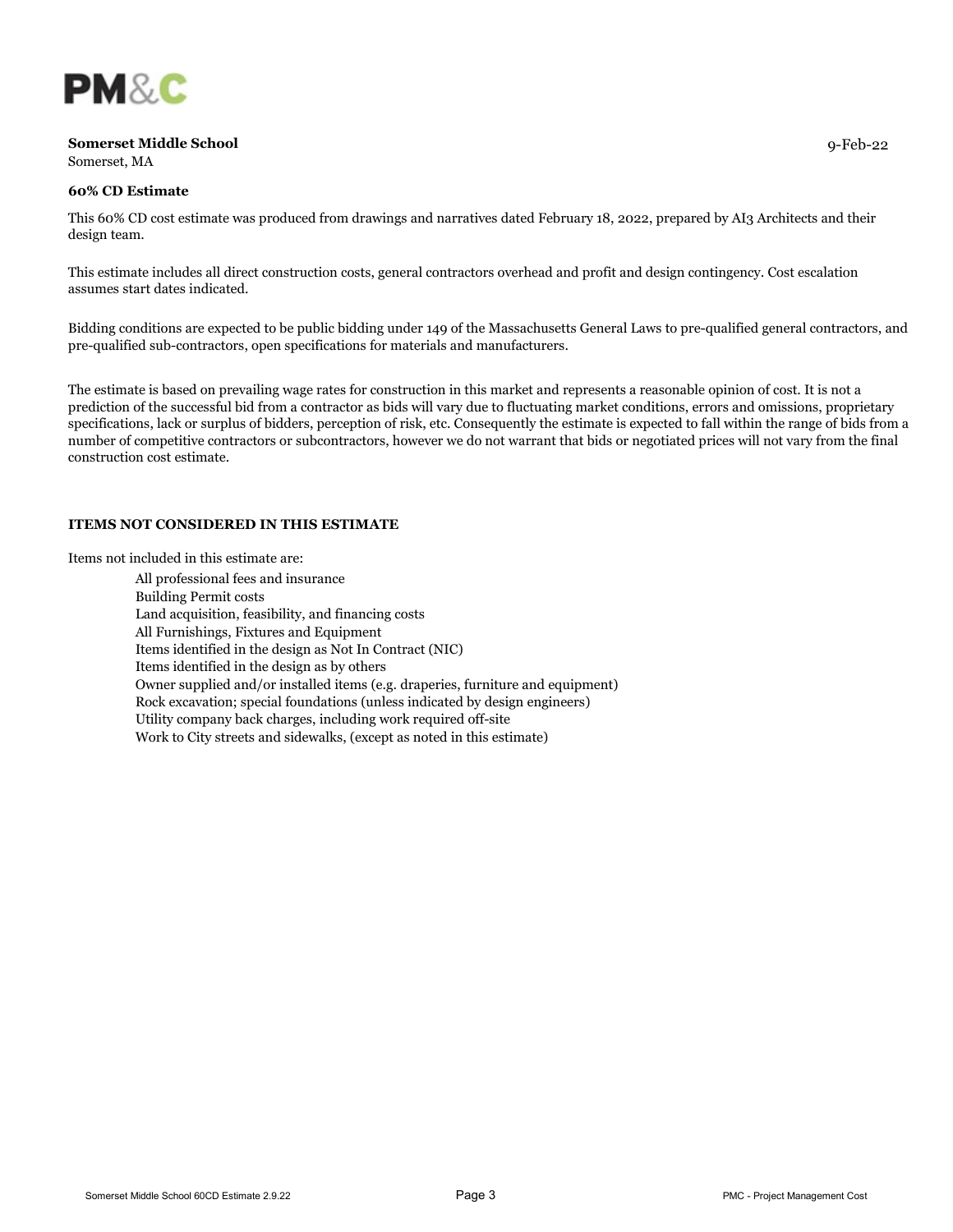

### **60% CD Estimate** GFA 124,200

 $\mathbf{I}$ 

|                        | <b>CONSTRUCTION COST SUMMARY</b> |                                  |             |             |                |       |  |  |  |
|------------------------|----------------------------------|----------------------------------|-------------|-------------|----------------|-------|--|--|--|
|                        | <b>BUILDING SYSTEM</b>           |                                  | SubTotal    | $TOTAL$     | $\frac{s}{SF}$ | $\%$  |  |  |  |
| <b>A10</b>             |                                  | <b>FOUNDATIONS</b>               |             |             |                |       |  |  |  |
|                        | A1010                            | <b>Standard Foundations</b>      | \$2,343,276 |             |                |       |  |  |  |
|                        | A1020                            | <b>Special Foundations</b>       |             |             |                |       |  |  |  |
|                        | A1030                            | <b>Lowest Floor Construction</b> | \$2,200,444 | \$4,543,720 | \$36.58        | 9.1%  |  |  |  |
| <b>B10</b>             |                                  | <b>SUPERSTRUCTURE</b>            |             |             |                |       |  |  |  |
|                        | <b>B1010</b>                     | <b>Upper Floor Construction</b>  | \$3,155,807 |             |                |       |  |  |  |
|                        | <b>B</b> 1020                    | Roof Construction                | \$2,240,401 | \$5,396,208 | \$43.45        | 10.9% |  |  |  |
| <b>B20</b>             |                                  | <b>EXTERIOR CLOSURE</b>          |             |             |                |       |  |  |  |
|                        | B <sub>2010</sub>                | <b>Exterior Walls</b>            | \$4,889,630 |             |                |       |  |  |  |
|                        | B <sub>2020</sub>                | Windows                          | \$1,806,500 |             |                |       |  |  |  |
|                        | B2030                            | <b>Exterior Doors</b>            | \$245,412   | \$6,941,542 | \$55.89        | 14.0% |  |  |  |
| <b>B30</b>             | <b>ROOFING</b>                   |                                  |             |             |                |       |  |  |  |
|                        | <b>B3010</b>                     | Roof Coverings                   | \$2,049,060 |             |                |       |  |  |  |
|                        | <b>B3020</b>                     | Roof Openings                    | \$134,250   | \$2,183,310 | \$17.58        | 4.4%  |  |  |  |
| C <sub>10</sub>        |                                  | <b>INTERIOR CONSTRUCTION</b>     |             |             |                |       |  |  |  |
|                        | C <sub>1010</sub>                | Partitions                       | \$3,843,439 |             |                |       |  |  |  |
|                        | C <sub>1020</sub>                | <b>Interior Doors</b>            | \$1,043,491 |             |                |       |  |  |  |
|                        | C <sub>1030</sub>                | Specialties/Millwork             | \$1,492,468 | \$6,379,398 | \$51.36        | 12.8% |  |  |  |
| C <sub>20</sub>        | <b>STAIRCASES</b>                |                                  |             |             |                |       |  |  |  |
|                        | C <sub>2010</sub>                | <b>Stair Construction</b>        | \$390,500   |             |                |       |  |  |  |
|                        | C <sub>2020</sub>                | <b>Stair Finishes</b>            | \$39,542    | \$430,042   | \$3.46         | 0.9%  |  |  |  |
| $C_{30}$               |                                  | <b>INTERIOR FINISHES</b>         |             |             |                |       |  |  |  |
|                        | C3010                            | <b>Wall Finishes</b>             | \$1,057,186 |             |                |       |  |  |  |
|                        | C3020                            | <b>Floor Finishes</b>            | \$1,279,664 |             |                |       |  |  |  |
|                        | C3030                            | <b>Ceiling Finishes</b>          | \$1,884,353 | \$4,221,203 | \$33.99        | 8.5%  |  |  |  |
| <b>D</b> <sub>10</sub> |                                  | <b>CONVEYING SYSTEMS</b>         |             |             |                |       |  |  |  |
|                        | D <sub>1010</sub>                | Elevator                         | \$224,000   | \$224,000   | \$1.80         | 0.5%  |  |  |  |
| D <sub>20</sub>        | <b>PLUMBING</b>                  |                                  |             |             |                |       |  |  |  |
|                        | D <sub>20</sub>                  | Plumbing                         | \$2,306,539 | \$2,306,539 | \$18.57        | 4.6%  |  |  |  |
| D30                    | <b>HVAC</b>                      |                                  |             |             |                |       |  |  |  |
|                        | D <sub>30</sub>                  | <b>HVAC</b>                      | \$6,763,191 | \$6,763,191 | \$54.45        | 13.6% |  |  |  |
| <b>D40</b>             |                                  | <b>FIRE PROTECTION</b>           |             |             |                |       |  |  |  |
|                        | D <sub>40</sub>                  | <b>Fire Protection</b>           | \$739,470   | \$739,470   | \$5.95         | 1.5%  |  |  |  |
| <b>D50</b>             | <b>ELECTRICAL</b>                |                                  |             |             |                |       |  |  |  |
|                        | D <sub>5010</sub>                | Service & Distribution           | \$1,676,300 |             |                |       |  |  |  |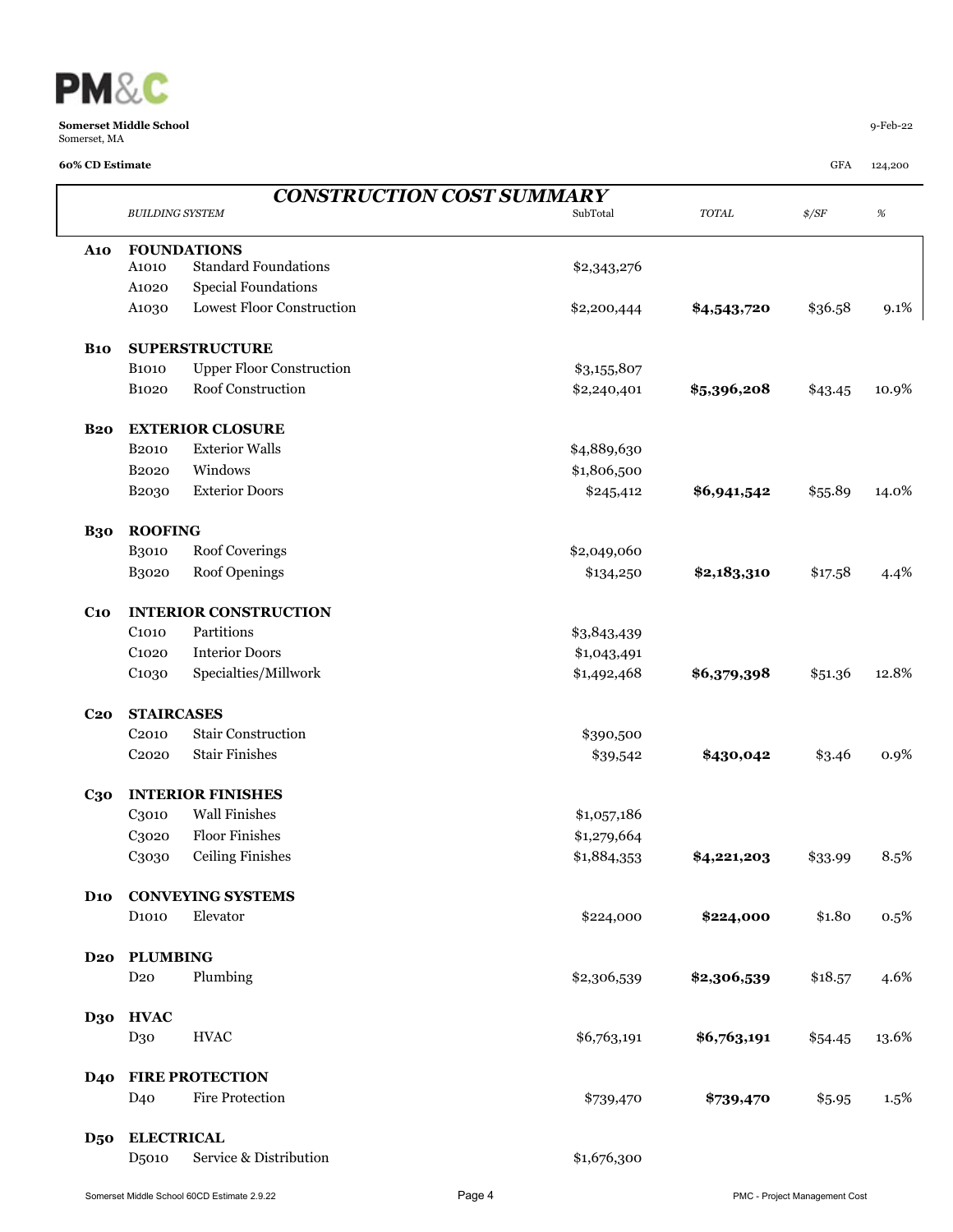

|                                        | <b>CONSTRUCTION COST SUMMARY</b> |                                     |             |              |                |         |  |  |  |  |
|----------------------------------------|----------------------------------|-------------------------------------|-------------|--------------|----------------|---------|--|--|--|--|
|                                        | <b>BUILDING SYSTEM</b>           |                                     | SubTotal    | TOTAL        | $\frac{s}{SF}$ | %       |  |  |  |  |
|                                        | D <sub>5</sub> 020               | Lighting & Power                    | \$1,551,739 |              |                |         |  |  |  |  |
|                                        | D <sub>5030</sub>                | Communication & Security Systems    | \$2,659,442 |              |                |         |  |  |  |  |
|                                        | D <sub>5040</sub>                | Other Electrical Systems            | \$290,000   | \$6,177,481  | \$49.74        | 12.4%   |  |  |  |  |
| <b>E10</b>                             | <b>EQUIPMENT</b>                 |                                     |             |              |                |         |  |  |  |  |
|                                        | E10                              | Equipment                           | \$1,897,663 | \$1,897,663  | \$15.28        | 3.8%    |  |  |  |  |
| <b>E20</b>                             |                                  | <b>FURNISHINGS</b>                  |             |              |                |         |  |  |  |  |
|                                        | E2010                            | <b>Fixed Furnishings</b>            | \$1,481,930 |              |                |         |  |  |  |  |
|                                        | E <sub>2020</sub>                | Movable Furnishings                 | <b>NIC</b>  | \$1,481,930  | \$11.93        | 3.0%    |  |  |  |  |
| F20                                    |                                  | <b>HAZMAT REMOVALS</b>              |             |              |                |         |  |  |  |  |
|                                        | F <sub>2010</sub>                | <b>Building Elements Demolition</b> | \$0         |              |                |         |  |  |  |  |
|                                        | F <sub>2020</sub>                | Hazardous Components Abatement      | \$0         | $\$0$        | \$0.00         | $0.0\%$ |  |  |  |  |
| <b>TOTAL DIRECT COST (Trade Costs)</b> |                                  |                                     |             | \$49,685,697 | \$400.05       | 100.0%  |  |  |  |  |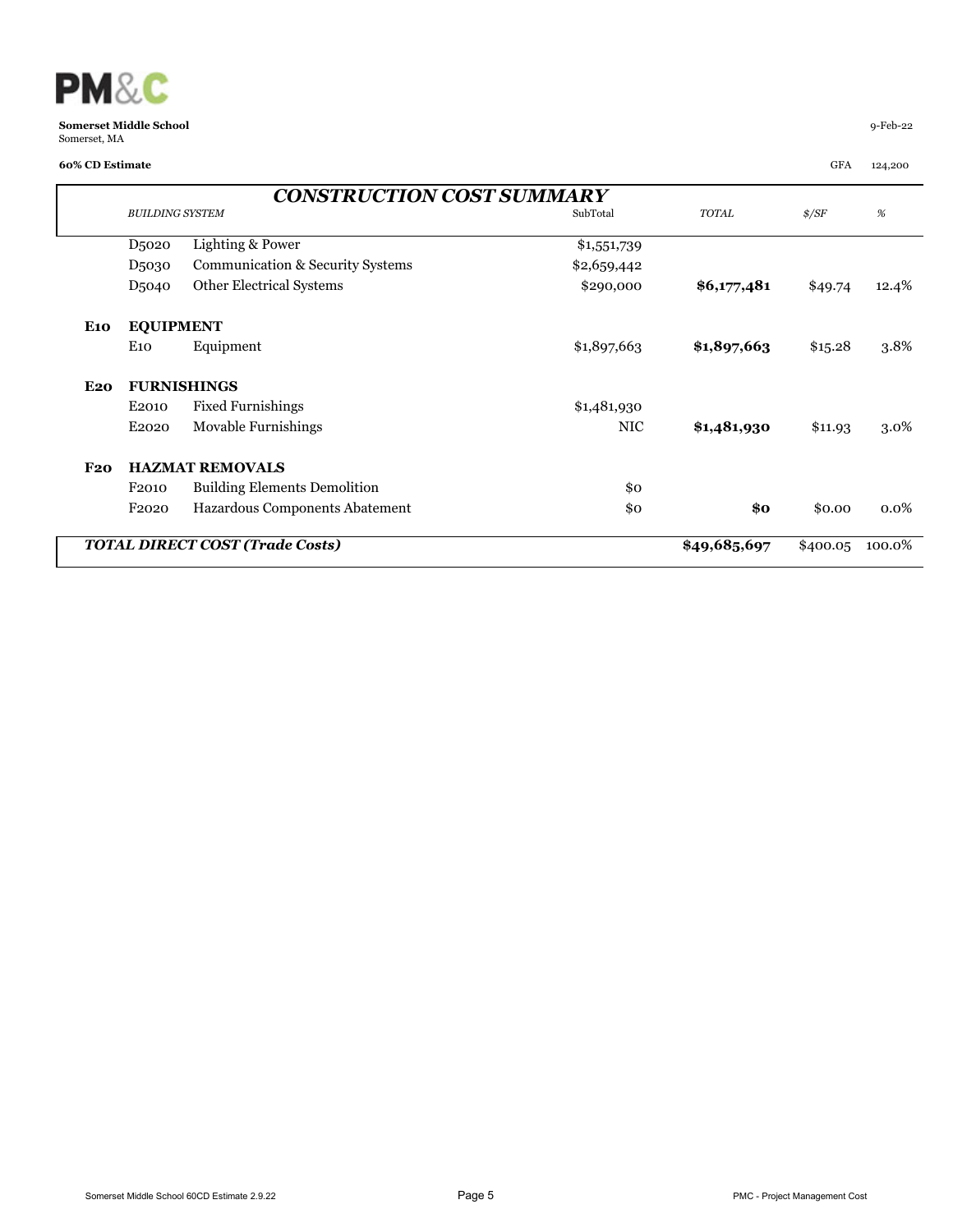| Somerset, MA           | 60% CD Estimate         |                                                  |              |                          |                                 |                      | GFA                 |                                        |
|------------------------|-------------------------|--------------------------------------------------|--------------|--------------------------|---------------------------------|----------------------|---------------------|----------------------------------------|
| CSI<br>$\mathbf{CODE}$ |                         | <b>DESCRIPTION</b>                               | <b>QTY</b>   | <b>UNIT</b>              | <b>UNIT</b><br>cos <sub>T</sub> | <b>EST'D</b><br>cosr | SUB<br><b>TOTAL</b> | 124,200<br><b>TOTAL</b><br><b>COST</b> |
|                        | <b>NEW CONSTRUCTION</b> |                                                  |              |                          |                                 |                      |                     |                                        |
|                        |                         | <b>GROSS FLOOR AREA CALCULATION</b>              |              |                          |                                 |                      |                     |                                        |
|                        |                         | Lower Level                                      |              |                          | 21,100                          |                      |                     |                                        |
|                        |                         | Main Level                                       |              |                          | 78,000                          |                      |                     |                                        |
|                        |                         | <b>Upper Level</b>                               |              |                          | 25,100                          |                      |                     |                                        |
|                        |                         | <b>TOTAL GROSS FLOOR AREA (GFA)</b>              |              |                          |                                 | $124,200$ sf         |                     |                                        |
|                        | A10                     | <b>FOUNDATIONS</b>                               |              |                          |                                 |                      |                     |                                        |
|                        | <b>A1010</b>            | <b>STANDARD FOUNDATIONS</b>                      |              |                          |                                 |                      |                     |                                        |
|                        | 033000                  | <b>CONCRETE</b>                                  |              |                          |                                 |                      |                     |                                        |
|                        |                         | <b>Strip Footings</b>                            | 441          | CY                       |                                 |                      |                     |                                        |
|                        |                         | <b>Foundation Walls</b>                          | 392          | CY                       |                                 |                      |                     |                                        |
|                        |                         | <b>Retaining Walls</b>                           | 346          | CY                       |                                 |                      |                     |                                        |
|                        |                         | <b>Spread Footings</b>                           | 722          | CY                       |                                 |                      |                     |                                        |
|                        |                         | Piers<br><b>Total Foundation Concrete</b>        | 89<br>1,990  | CY<br>${\cal C}{\cal Y}$ |                                 |                      |                     |                                        |
|                        |                         | Strip footings/Grade Beams                       |              |                          |                                 |                      |                     |                                        |
|                        |                         | Formwork                                         | 4,714        | sf                       | 14.00                           | 65,996               |                     |                                        |
|                        |                         | Re-bar                                           | 37,881       | lbs.                     | 2.00                            | 75,762               |                     |                                        |
|                        |                         | Concrete material; 4,500 psi                     | 441          | cy                       | 140.00                          | 61,740               |                     |                                        |
|                        |                         | Placing concrete                                 | 441          | cy                       | 90.00                           | 39,690               |                     |                                        |
|                        |                         | Foundation walls                                 |              |                          |                                 |                      |                     |                                        |
|                        |                         | Formwork                                         | 15,883       | sf                       | 18.00                           | 285,894              |                     |                                        |
|                        |                         | Re-bar                                           | 35,737       | lbs.                     | 2.00                            | 71,474               |                     |                                        |
|                        |                         | Concrete material; 4,500 psi                     | 392          | cy                       | 140.00                          | 54,880               |                     |                                        |
|                        |                         | Placing concrete<br>Form shelf                   | 392<br>1,861 | cy<br>lf                 | 90.00<br>8.00                   | 35,280<br>14,888     |                     |                                        |
|                        |                         | <b>Retaining Walls</b>                           |              |                          |                                 |                      |                     |                                        |
|                        |                         | Formwork                                         | 10,080       | sf                       | 20.00                           | 201,600              |                     |                                        |
|                        |                         | Re-bar                                           | 45,360       | lbs.                     | 2.00                            | 90,720               |                     |                                        |
|                        |                         | Concrete material; 4,500 psi                     | 346          | cy                       | 140.00                          | 48,440               |                     |                                        |
|                        |                         | Placing concrete                                 | 346          | cy                       | 90.00                           | 31,140               |                     |                                        |
|                        |                         | Form shelf                                       | 360          | lf                       | 8.00                            | 2,880                |                     |                                        |
|                        |                         | <b>Column Footings</b>                           |              |                          |                                 |                      |                     |                                        |
|                        |                         | Formwork                                         | 10,352       | sf                       | 16.00                           | 165,632              |                     |                                        |
|                        |                         | Re-bar                                           | 90,180       | lbs.                     | 2.00                            | 180,360              |                     |                                        |
|                        |                         | Concrete material                                | 722          | cy                       | 140.00                          | 101,080              |                     |                                        |
|                        |                         | Concrete material; 4,500 psi                     | 722          | cy                       | 90.00                           | 64,980               |                     |                                        |
|                        |                         | Set anchor bolts grout plates                    | 191          | ea                       | 165.00                          | 31,515               |                     |                                        |
|                        |                         | Piers                                            |              |                          |                                 |                      |                     |                                        |
|                        |                         | Formwork                                         | 4,584        | sf                       | 22.00                           | 100,848              |                     |                                        |
|                        |                         | Re-bar                                           | 7,564        | lbs                      | 2.00                            | 15,128               |                     |                                        |
|                        |                         | Concrete material; 4,500 psi<br>Placing concrete | 89<br>89     | cy                       | 140.00<br>120.00                | 12,460<br>10,680     |                     |                                        |
|                        |                         | Miscellaneous                                    |              | cy                       |                                 |                      |                     |                                        |
|                        |                         | Elevator pit, complete                           | $\mathbf{1}$ | loc                      | 35,000.00                       | 35,000               |                     |                                        |
|                        |                         |                                                  |              |                          |                                 |                      |                     |                                        |
|                        | 070001                  | WATERPROOFING, DAMPPROOFING AND CAULKING         |              |                          |                                 |                      |                     |                                        |
|                        |                         | Bituminous dampproofing at brick shelf           | 11,166       | sf                       | 3.00                            | 33,498               |                     |                                        |
|                        |                         | Waterproofing retaining wall                     | 7,560        | sf                       | 8.00                            | 60,480               |                     |                                        |
|                        | 072100                  | THERMAL INSULATION                               |              |                          |                                 |                      |                     |                                        |
|                        |                         | Insulation                                       | 12,484       | sf                       | 2.75                            | 34,331               |                     |                                        |
|                        |                         | Insulation, 2" - to 4' inside perimeter          | 8,884        | sf                       | 2.75                            | 24,431               |                     |                                        |
|                        | 312000                  | <b>EARTHWORK</b>                                 |              |                          |                                 |                      |                     |                                        |
|                        |                         |                                                  |              |                          |                                 |                      |                     |                                        |

 $\begin{array}{c} 51 \\ 52 \end{array}$ 

 $\begin{array}{c} 55 \\ 56 \end{array}$ 

 $\begin{array}{c} 1 \\ 2 \\ 3 \end{array}$ 

 $\begin{array}{c} 6 \\ 7 \end{array}$ 

 $\begin{array}{c} 11 \\ 12 \end{array}$ 

 $\begin{array}{c} 13 \\ 14 \end{array}$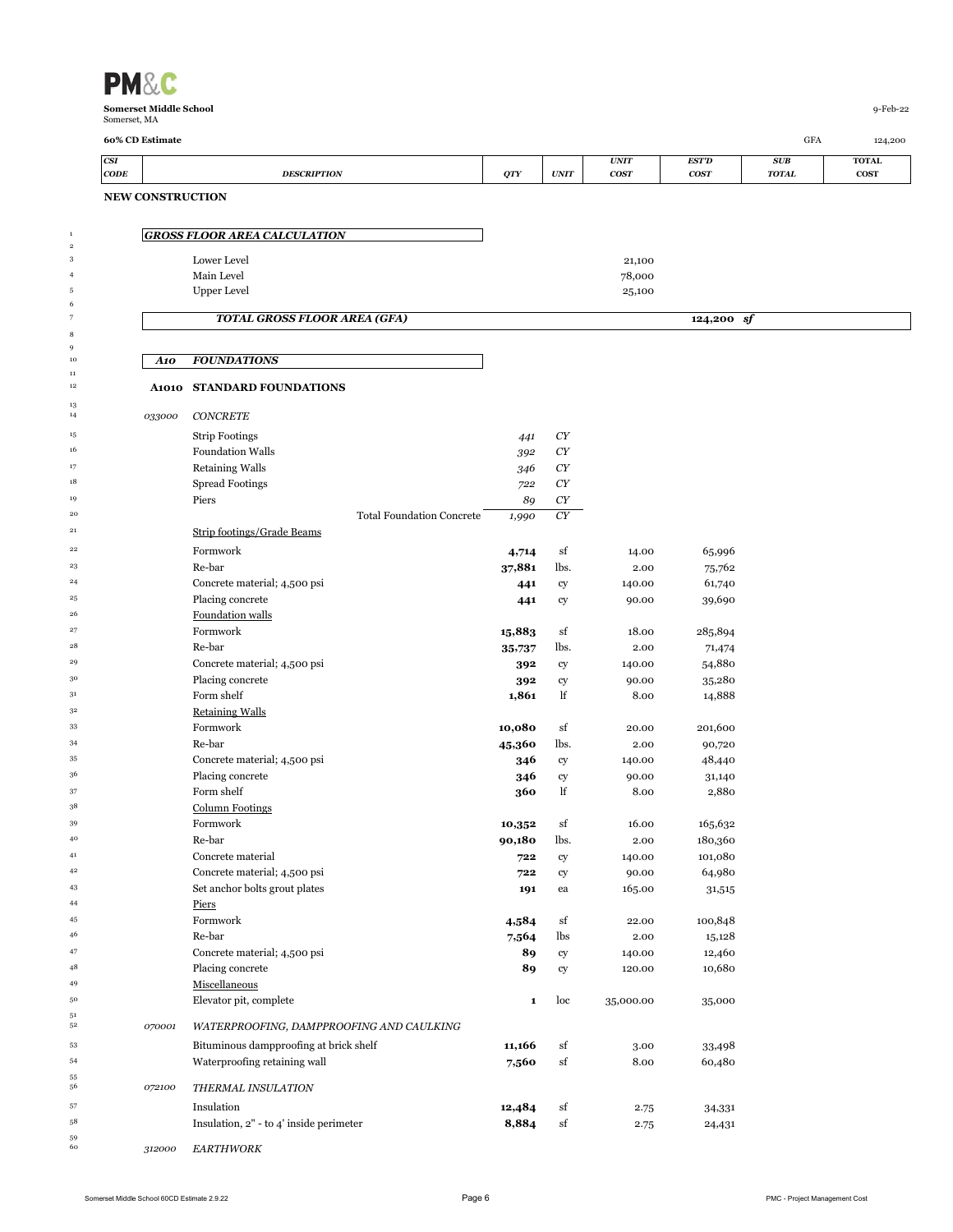| <b>PM&amp;C</b>               |          |
|-------------------------------|----------|
| <b>Somerset Middle School</b> | q-Feb-22 |
| Somerset, MA                  |          |

 $\begin{array}{c} 81 \\ 82 \end{array}$ 

| CSI<br>CODE             | <b>DESCRIPTION</b>                               | <b>QTY</b>   | <b>UNIT</b> | <b>UNIT</b><br><b>COST</b> | EST'D<br>cos <sub>T</sub> | SUB<br><b>TOTAL</b> | <b>TOTAL</b><br><b>COST</b> |
|-------------------------|--------------------------------------------------|--------------|-------------|----------------------------|---------------------------|---------------------|-----------------------------|
| <b>NEW CONSTRUCTION</b> |                                                  |              |             |                            |                           |                     |                             |
|                         | Strip footings                                   |              |             |                            |                           |                     |                             |
|                         | Excavation                                       | 2,752        | cy          | 14.00                      | 38,528                    |                     |                             |
|                         | Reuse excess material on site                    | 2,752        | cy          | 15.00                      | 41,280                    |                     |                             |
|                         | Backfill with imported material                  | 1,573        | cy          | 28.00                      | 44,044                    |                     |                             |
|                         | Spread footings                                  |              |             |                            |                           |                     |                             |
|                         | Excavation                                       | 3,521        | cy          | 14.00                      | 49,294                    |                     |                             |
|                         | Reuse excess material on site                    | 3,521        | cy          | 15.00                      | 52,815                    |                     |                             |
|                         | Backfill with imported material                  | 2,710        | cy          | 28.00                      | 75,880                    |                     |                             |
|                         | Miscellaneous                                    |              |             |                            |                           |                     |                             |
|                         | Rock removal allowance                           | $\mathbf{1}$ | ls          | 50,000.00                  | NR                        |                     |                             |
|                         | Perimeter drain                                  | 2,221        | lf          | 20.00                      | 44,420                    |                     |                             |
|                         | Gravel fill beneath footings, 12"                | 728          | cy          | 36.00                      | 26,208                    |                     |                             |
|                         | Allowance for dewatering for foundation work     | $\mathbf{1}$ | ls          | 20,000.00                  | 20,000                    |                     |                             |
|                         | <b>SUBTOTAL</b>                                  |              |             |                            |                           | 2,343,276           |                             |
|                         |                                                  |              |             |                            |                           |                     |                             |
|                         | A1020 SPECIAL FOUNDATIONS                        |              |             |                            |                           |                     |                             |
|                         | No work in this section                          |              |             |                            |                           |                     |                             |
|                         | <b>SUBTOTAL</b>                                  |              |             |                            |                           |                     |                             |
|                         |                                                  |              |             |                            |                           |                     |                             |
|                         | A1030 LOWEST FLOOR CONSTRUCTION                  |              |             |                            |                           |                     |                             |
| 033000                  | <b>CONCRETE</b>                                  |              |             |                            |                           |                     |                             |
|                         | Slab on grade, 5" thick                          | 82,595       | sf          |                            |                           |                     |                             |
|                         | Vapor barrier, heavy duty, 15 mil                | 82,595       | sf          | 1.00                       | 82,595                    |                     |                             |
|                         | WWF reinforcement                                | 94,984       | sf          | 1.50                       | 142,476                   |                     |                             |
|                         | Concrete - 5" thick; 4,500 psi                   | 1,336        | cy          | 135.00                     | 180,360                   |                     |                             |
|                         | Placing concrete                                 | 1,336        | cy          | 55.00                      | 73,480                    |                     |                             |
|                         | Finishing and curing concrete                    | 82,595       | sf          | 2.75                       | 227,136                   |                     |                             |
|                         | Sawcut full depth control joints                 | 82,595       | sf          | 0.22                       | 18,171                    |                     |                             |
|                         | Premium for auditorium slopes                    | 1            | ls          | 30,000.00                  | 30,000                    |                     |                             |
|                         | Miscellaneous                                    |              |             |                            |                           |                     |                             |
|                         | Moisture mitigation admixture                    |              |             |                            | NIC                       |                     |                             |
|                         | Equipment pads                                   | $\mathbf{1}$ | ls          | 10,000.00                  | 10,000                    |                     |                             |
| 072100                  | THERMAL INSULATION                               |              |             |                            |                           |                     |                             |
|                         |                                                  |              |             |                            |                           |                     |                             |
| 312000                  | <b>EARTHWORK</b>                                 |              |             |                            |                           |                     |                             |
|                         | <b>Building Earthwork</b>                        |              |             |                            |                           |                     |                             |
|                         | Gravel fill, 12"                                 | 3,059        | cy          | 36.00                      | 110,124                   |                     |                             |
|                         | Under slab drainage                              | 41,298       | sf          | 3.00                       | 123,894                   |                     |                             |
|                         | Cut                                              | 2,900        | cy          | 8.00                       | 23,200                    |                     |                             |
|                         | Cut - over excavated 3' of fill beneath building | 10,400       | cy          | 8.00                       | 83,200                    |                     |                             |
|                         | Rock removal                                     | 650          | cy          | 225.00                     | 146,250                   |                     |                             |
|                         | Fill - import structural - 25% swell             | 15,000       | cy          | 32.00                      | 480,000                   |                     |                             |
|                         | Load excess soils for disposal                   | 13,300       | cy          | 2.50                       | 33,250                    |                     |                             |
|                         | Less than RCS-1 site disposal 1.65x              | 21,945       | tn          | 18.00                      | 395,010                   |                     |                             |
|                         | Plumbing E&B                                     | 82,595       | sf          | 0.50                       | 41,298                    |                     |                             |
|                         | <b>SUBTOTAL</b>                                  |              |             |                            |                           |                     |                             |
|                         |                                                  |              |             |                            |                           | 2,200,444           |                             |
|                         | <b>TOTAL - FOUNDATIONS</b>                       |              |             |                            |                           |                     | \$4,543,720                 |
|                         |                                                  |              |             |                            |                           |                     |                             |
| A20                     | <b>BASEMENT CONSTRUCTION</b>                     |              |             |                            |                           |                     |                             |
|                         |                                                  |              |             |                            |                           |                     |                             |

- No work in this section
- SUBTOTAL
- **A2020 BASEMENT WALLS**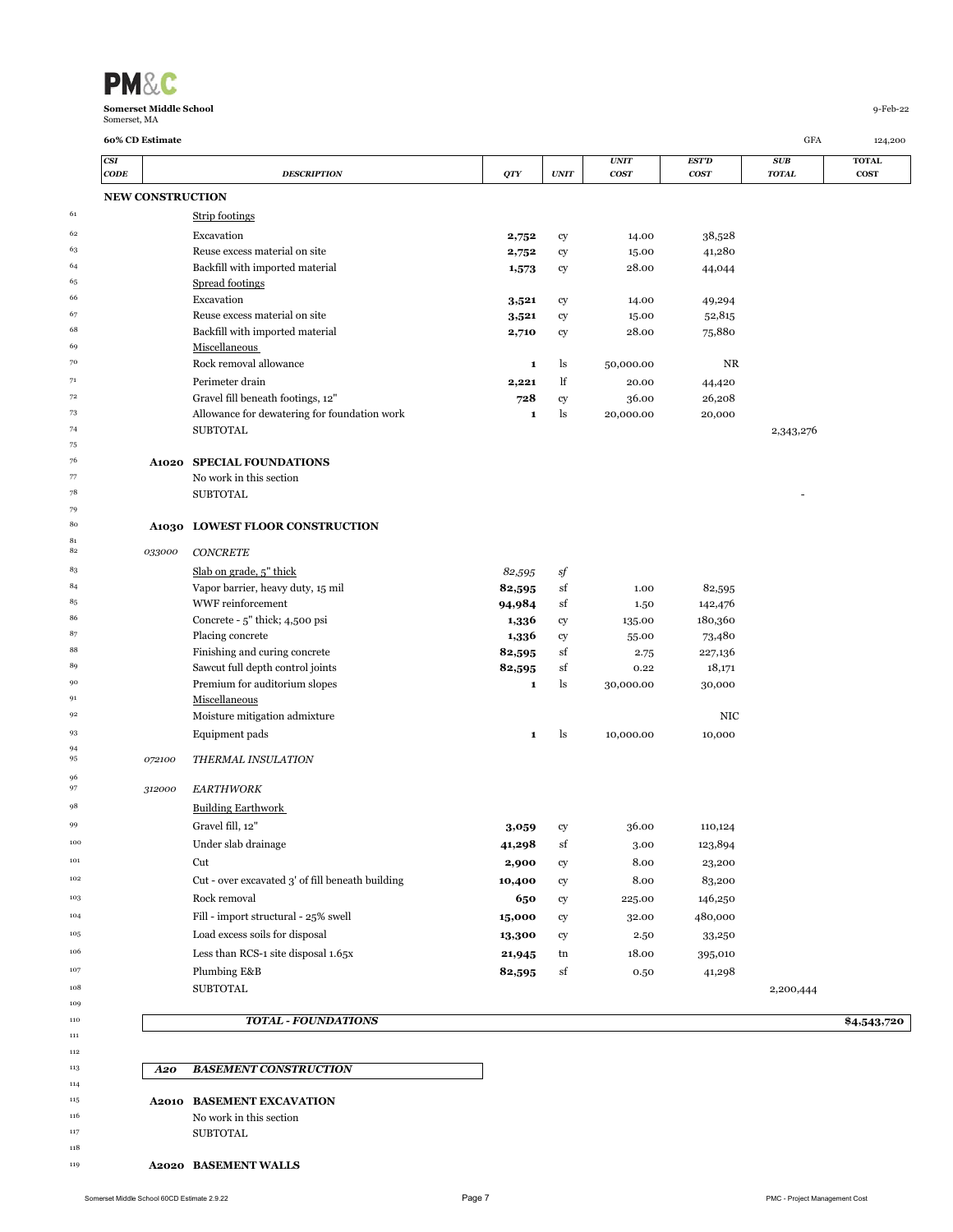| CSI  |                         |                                                          |              |               | <b>UNIT</b> | <b>EST'D</b> | SUB          | <b>TOTAL</b> |
|------|-------------------------|----------------------------------------------------------|--------------|---------------|-------------|--------------|--------------|--------------|
| CODE |                         | <b>DESCRIPTION</b>                                       | QTY          | <b>UNIT</b>   | <b>COST</b> | <b>COST</b>  | <b>TOTAL</b> | <b>COST</b>  |
|      | <b>NEW CONSTRUCTION</b> |                                                          |              |               |             |              |              |              |
|      |                         | No work in this section<br><b>SUBTOTAL</b>               |              |               |             |              |              |              |
|      |                         |                                                          |              |               |             |              |              |              |
|      |                         | <b>TOTAL - BASEMENT CONSTRUCTION</b>                     |              |               |             |              |              |              |
|      |                         |                                                          |              |               |             |              |              |              |
|      | <b>B10</b>              | <b>SUPERSTRUCTURE</b>                                    |              |               |             |              |              |              |
|      |                         |                                                          | 827          | tns           |             |              |              |              |
|      |                         | <b>B1010 FLOOR CONSTRUCTION</b>                          |              | 13.32 lbs/gsf |             |              |              |              |
|      | 033000                  | CONCRETE                                                 |              |               |             |              |              |              |
|      |                         | Concrete on Metal Deck                                   |              |               |             |              |              |              |
|      |                         | WWF reinforcement                                        | 47,846       | sf            | 1.50        | 71,769       |              |              |
|      |                         | Concrete fill to metal deck; normal weight, 4-1/2" thick | 665          | cy            | 135.00      | 89,775       |              |              |
|      |                         | Moisture mitigation admixture                            |              |               |             | NIC          |              |              |
|      |                         | Place and finish concrete                                | 41,605       | sf            | 2.50        | 104,013      |              |              |
|      |                         | Rebar to decks                                           | 12,482       | lbs           | 2.00        | 24,964       |              |              |
|      | 051200                  | STRUCTURAL STEEL FRAMING                                 |              |               |             |              |              |              |
|      |                         | Beams; w-sections                                        | 204          | tns           | 4,900.00    | 999,600      |              |              |
|      |                         | Beams; HSS                                               | 27           | tns           | 4,900.00    | 132,300      |              |              |
|      |                         | Columns; HSS                                             | 155          | tns           | 4,900.00    | 759,500      |              |              |
|      |                         | Bracing; HSS                                             | 65           | tns           | 4,900.00    | 318,500      |              |              |
|      |                         | Additional steel                                         | 75           | tns           | 4,900.00    | 367,500      |              |              |
|      |                         | Shear studs                                              | 9,246        | ea            | 3.50        | 32,361       |              |              |
|      |                         | 2" Metal galvanized floor deck                           | 41,605       | sf            | 5.00        | 208,025      |              |              |
|      |                         | Moment connections                                       | 15           | ea            | 500.00      | 7,500        |              |              |
|      |                         | Full weld                                                | 40           | ea            | 500.00      | 20,000       |              |              |
|      | 078100                  | FIREPROOFING/FIRESTOPPING                                |              |               |             |              |              |              |
|      |                         | Firestopping                                             | 1            | ls            | 20,000.00   | 20,000       |              |              |
|      |                         | Fireproofing                                             | 41,605       | sf            | 2.50        | NR           |              |              |
|      |                         | <b>SUBTOTAL</b>                                          |              |               |             |              | 3,155,807    |              |
|      |                         |                                                          |              |               |             |              |              |              |
|      |                         | <b>B1020 ROOF CONSTRUCTION</b>                           |              |               |             |              |              |              |
|      | 033000                  | <b>CONCRETE</b>                                          |              |               |             |              |              |              |
|      |                         | <b>RTU</b>                                               |              |               |             |              |              |              |
|      |                         | WWF reinforcement                                        | 6,555        | sf            | 1.50        | 9,833        |              |              |
|      |                         | Concrete fill to metal deck; normal weight, 7" thick     | 142          | cy            | 135.00      | 19,170       |              |              |
|      |                         | Place and finish concrete                                | 5,700        | sf            | 2.50        | 14,250       |              |              |
|      |                         | Rebar to decks                                           | 1,710        | lbs           | 2.00        | 3,420        |              |              |
|      |                         |                                                          |              |               |             |              |              |              |
|      | 051200                  | STRUCTURAL STEEL FRAMING                                 |              |               |             |              |              |              |
|      |                         | Beams; w-sections                                        | 248          | tns           | 4,900.00    | 1,215,200    |              |              |
|      |                         | Beams; HSS                                               | 9            | tns           | 4,900.00    | 44,100       |              |              |
|      |                         | Joists                                                   | 44           | tns           | 4,900.00    | 215,600      |              |              |
|      |                         | Shear studs                                              | 1,267        | ea            | 3.50        | 4,435        |              |              |
|      |                         | 3" Metal galvanized roof deck                            | 83,500       | sf            | 6.00        | 501,000      |              |              |
|      |                         | Premium for acoustic deck at gym                         | 8,325        | sf            | 6.50        | 54,113       |              |              |
|      |                         | Moment connections                                       | 13           | ea            | 500.00      | 6,500        |              |              |
|      |                         | Canopy structure                                         |              |               |             |              |              |              |
|      |                         | Steel framing - beams/columns, 14 PSF                    | 14           | tns           | 4,900.00    | 68,600       |              |              |
|      |                         | 1-1/2" Metal galvanized roof deck                        | 2,040        | sf            | 4.50        | 9,180        |              |              |
|      |                         | Expansion joint                                          | $\mathbf{1}$ | ls            | 50,000.00   | 50,000       |              |              |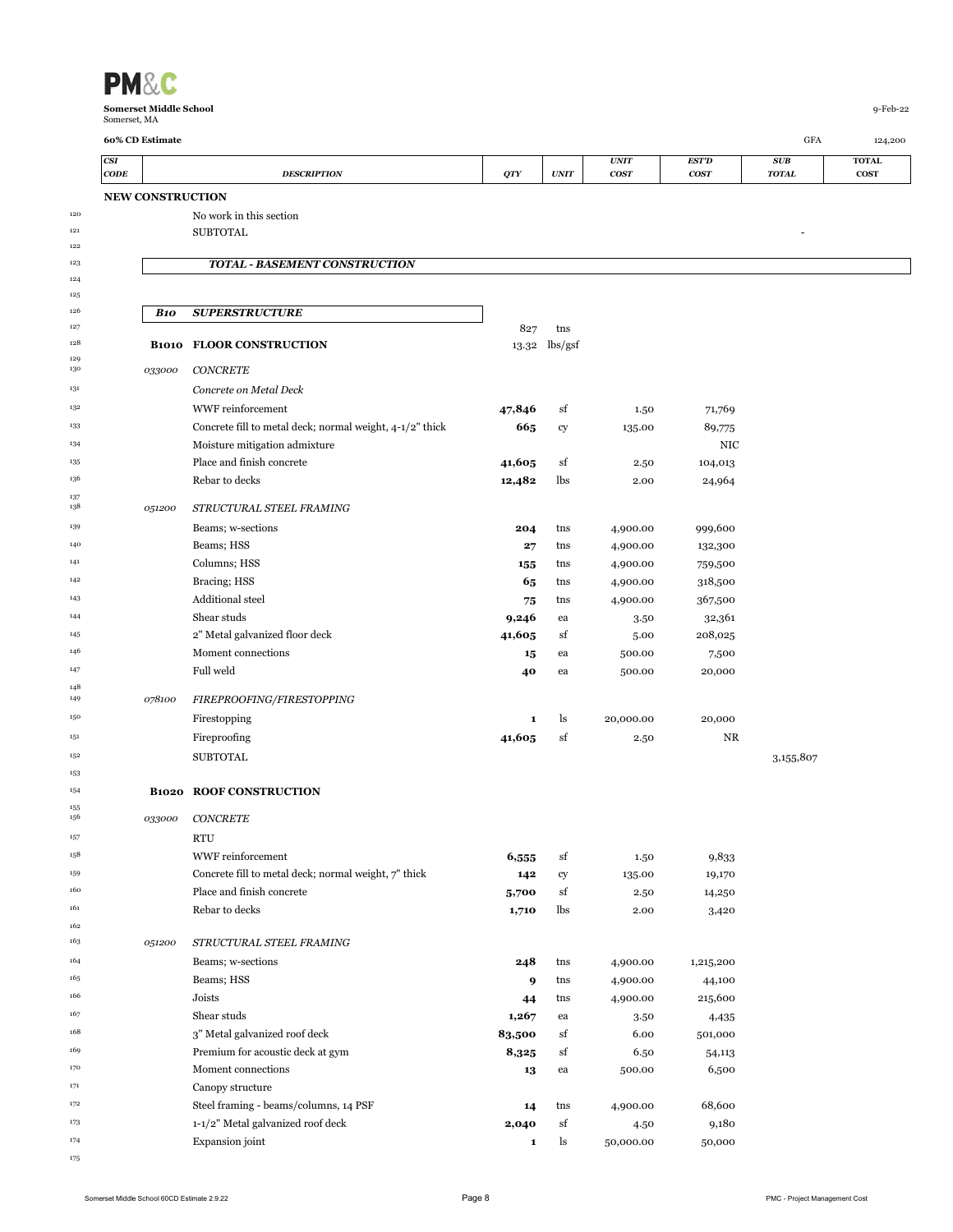| CSI                     |                                                         |              |             | <i><b>UNIT</b></i>       | EST'D       | SUB          | <b>TOTAL</b> |
|-------------------------|---------------------------------------------------------|--------------|-------------|--------------------------|-------------|--------------|--------------|
| CODE                    | <b>DESCRIPTION</b>                                      | <b>QTY</b>   | <b>UNIT</b> | <b>COST</b>              | <b>COST</b> | <b>TOTAL</b> | <b>COST</b>  |
| <b>NEW CONSTRUCTION</b> |                                                         |              |             |                          |             |              |              |
| 061000                  | <b>ROUGH CARPENTRY</b>                                  |              |             |                          |             |              |              |
|                         |                                                         |              |             |                          |             |              |              |
| 078100                  | FIREPROOFING/FIRESTOPPING                               |              |             |                          |             |              |              |
|                         | Fireproofing - specific locations only, allow           | 1            | ls          | 25,000.00                | 25,000      |              |              |
|                         | <b>SUBTOTAL</b>                                         |              |             |                          |             | 2,240,401    |              |
|                         | <b>TOTAL - SUPERSTRUCTURE</b>                           |              |             |                          |             |              | \$5,396,208  |
|                         |                                                         |              |             |                          |             |              |              |
| <b>B20</b>              | <b>EXTERIOR CLOSURE</b>                                 | 63,150       | SF          | <b>Building Envelope</b> |             |              |              |
|                         |                                                         |              |             |                          |             |              |              |
| <b>B2010</b>            | <b>EXTERIOR WALLS</b>                                   | 50,910       | SF          | conditioned space        |             |              |              |
| 042000                  | <b>MASONRY</b>                                          |              |             |                          |             |              |              |
|                         | Brick, modular                                          | 13,050       | sf          | 37.00                    | 482,850     |              |              |
|                         | Stone veneer, thin veneer, fieldstone cut               | 6,200        | sf          | 70.00                    | 434,000     |              |              |
|                         | Precast sill @ water table                              | 500          | sf          | 60.00                    | 30,000      |              |              |
|                         | Precast type 1, 7-1/4" x 3-5/8"                         | 555          | lf          | 60.00                    | 33,300      |              |              |
|                         | Precast type 2, 6" x 3-5/8"                             | 200          | lf          | 60.00                    | 12,000      |              |              |
|                         | Precast type 3, $7-1/4$ " x $3-5/8$ "                   | 615          | lf          | 60.00                    | 36,900      |              |              |
|                         | Staging/Lifts to exterior wall                          | 63,150       | sf          |                          | In rates    |              |              |
|                         |                                                         |              |             |                          |             |              |              |
| 052000                  | <b>MISC. METALS</b>                                     |              |             |                          |             |              |              |
|                         | Miscellaneous metals                                    | 19,250       | sf          | 1.00                     | 19,250      |              |              |
| 070001                  | WATERPROOFING, DAMPPROOFING AND CAULKING                |              |             |                          |             |              |              |
|                         | Air and vapor barrier                                   | 50,910       | sf          | 7.00                     | 356,370     |              |              |
|                         | AVB at window openings                                  | 6,400        | lf          | 5.00                     | 32,000      |              |              |
|                         | AVB at soffit                                           | 5,740        | sf          | 7.00                     | 40,180      |              |              |
|                         | AVB at columns                                          | 754          | sf          | 7.00                     | 5,278       |              |              |
|                         | Miscellaneous sealants                                  | 69,644       | sf          | 0.50                     | 34,822      |              |              |
| 076400                  | <b>CLADDING</b>                                         |              |             |                          |             |              |              |
|                         | GFRP - vertical face                                    | 6,040        | sf          | 60.00                    | 362,400     |              |              |
|                         | GFRP trim piece, at roof edge                           | 2,940        | sf          | 70.00                    | 205,800     |              |              |
|                         | GFRP column cladding, round                             | 754          | sf          | 70.00                    | 52,780      |              |              |
|                         | <b>GFRP</b> soffit                                      | 570          | sf          | 60.00                    | 34,200      |              |              |
|                         | <b>PVC</b> soffit                                       | 3,145        | sf          | 50.00                    | 157,250     |              |              |
|                         | Mineral fiber cement panel                              | 9,330        | sf          | 35.00                    | 326,550     |              |              |
|                         | Mineral fiber cement panel; smooth                      | 13,350       | sf          | 35.00                    | 467,250     |              |              |
|                         | Linear metal soffit                                     | 2,025        | sf          | 45.00                    | 91,125      |              |              |
|                         | Roof screen panels; louvered                            |              |             |                          | NIC         |              |              |
|                         | Mockup                                                  | $\mathbf{1}$ | ls          | 50,000.00                | 50,000      |              |              |
|                         |                                                         |              |             |                          |             |              |              |
| 072100                  | THERMAL INSULATION                                      |              |             |                          |             |              |              |
|                         | Insulation, $2-1/2$ " nailbase (sheathing + insulation) | 50,910       | sf          | 6.00                     | 305,460     |              |              |
|                         | Glass fiber insulation, 6"                              | 50,910       | sf          | 4.00                     | 203,640     |              |              |
|                         | Insulation at window openings                           | 6,400        | lf          | 2.50                     | 16,000      |              |              |
|                         | Insulation at soffit                                    | 5,740        | sf          | 6.00                     | 34,440      |              |              |
|                         | Insulation at columns                                   | 754          | sf          | 6.00                     | 4,524       |              |              |
| 092900                  | <b>GYPSUM BOARD ASSEMBLIES</b>                          |              |             |                          |             |              |              |
|                         | CFMS; 6"-12"                                            | 50,910       | sf          | 14.00                    | 712,740     |              |              |
|                         | <b>GWB</b> lining                                       | 50,910       | sf          | 3.50                     | 178,185     |              |              |
|                         | Framing at soffit                                       | 5,740        | sf          | 20.00                    | 114,800     |              |              |
|                         | Framing at columns                                      | 754          | sf          | 20.00                    | 15,080      |              |              |
|                         |                                                         |              |             |                          |             |              |              |

**Somerset Middle School** 9-Feb-22 Somerset, MA **60% CD Estimate** GFA 124,200

**PM&C**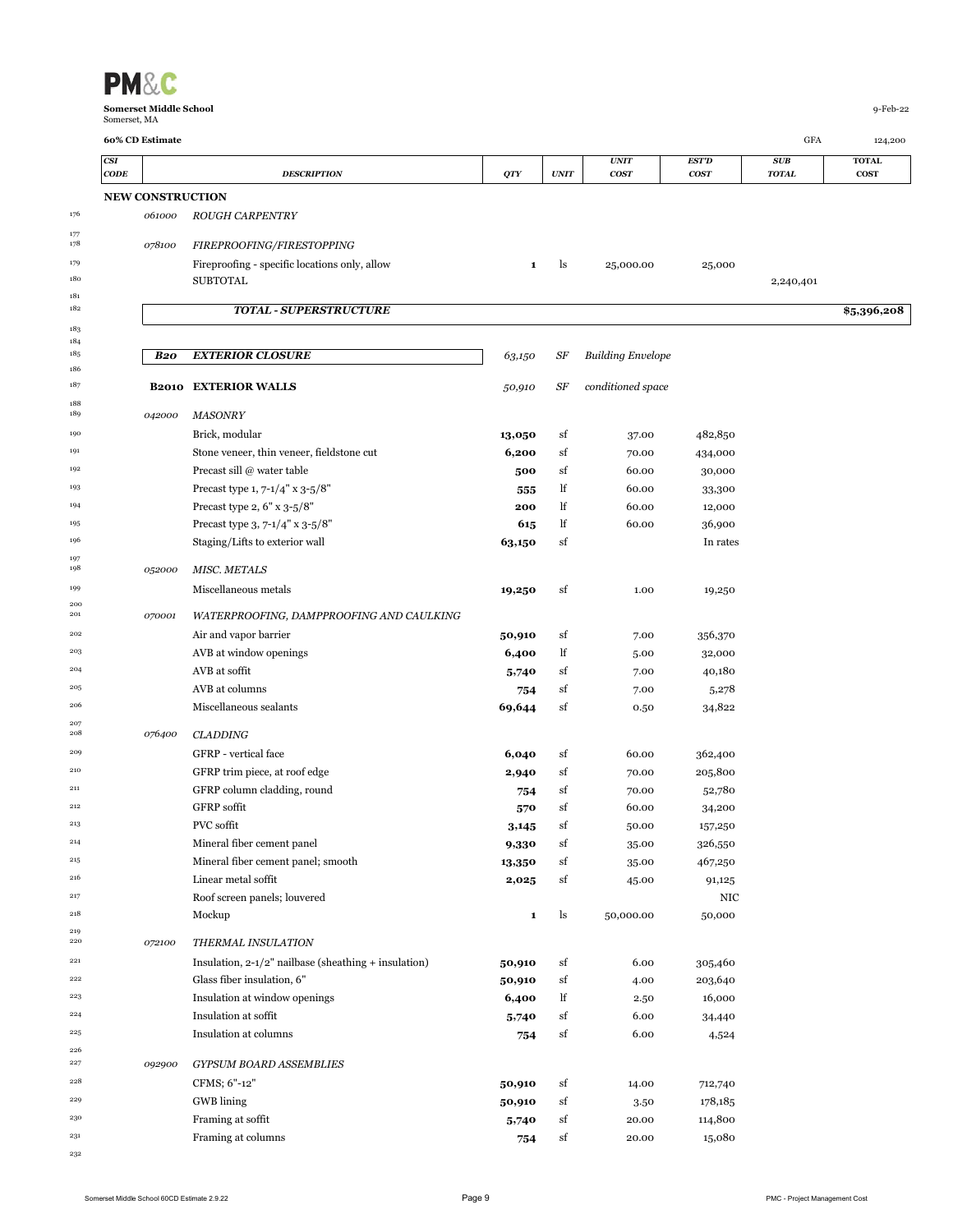| VI                   |
|----------------------|
| والملائكة فممس<br>о. |

 $\frac{235}{236}$ 

 $\frac{241}{242}$ 

 $\begin{array}{c} 244 \\ 245 \end{array}$ 

 $\begin{array}{c} 247 \\ 248 \end{array}$ 

 $\frac{261}{262}$ 

 $\frac{267}{268}$ 

 $\begin{array}{c} 270 \\ 271 \end{array}$ 

 $\frac{273}{274}$ 

 $\begin{array}{c} 279 \\ 280 \end{array}$ 

 $\begin{array}{c} 283 \\ 284 \end{array}$ 

 $\begin{array}{c} 287 \\ 288 \end{array}$ 

|            | 60% CD Estimate  |                                                                        |        |             |                                 |                                  | GFA                 | 124,200                     |
|------------|------------------|------------------------------------------------------------------------|--------|-------------|---------------------------------|----------------------------------|---------------------|-----------------------------|
| CSI        | CODE             | <b>DESCRIPTION</b>                                                     | QTY    | <b>UNIT</b> | <b>UNIT</b><br>cos <sub>T</sub> | <b>EST'D</b><br>cos <sub>T</sub> | SUB<br><b>TOTAL</b> | <b>TOTAL</b><br><b>COST</b> |
|            | NEW CONSTRUCTION |                                                                        |        |             |                                 |                                  |                     |                             |
| 233        | 090007           | <b>PAINTING</b>                                                        |        |             |                                 |                                  |                     |                             |
| 234        |                  | Paint to GFRP                                                          | 10,304 | sf          | 1.50                            | 15,456                           |                     |                             |
| 235<br>236 | 101400           | <b>SIGNAGE</b>                                                         |        |             |                                 |                                  |                     |                             |
| 237        |                  | Building signage, allow                                                | 1      | ls          | 25,000.00                       | 25,000                           |                     |                             |
| 238        |                  | <b>SUBTOTAL</b>                                                        |        |             |                                 |                                  | 4,889,630           |                             |
| 239        |                  |                                                                        |        |             |                                 |                                  |                     |                             |
| 240<br>241 |                  | <b>B2020 WINDOWS</b>                                                   | 12,240 | SF          |                                 |                                  |                     |                             |
| 242        | 061000           | <b>ROUGH CARPENTRY</b>                                                 |        |             |                                 |                                  |                     |                             |
| 243        |                  | Wood blocking at openings                                              | 6,400  | lf          | 12.00                           | 76,800                           |                     |                             |
| 244<br>245 | 070001           | WATERPROOFING, DAMPPROOFING AND CAULKING                               |        |             |                                 |                                  |                     |                             |
| 246        |                  | Backer rod & double sealant                                            | 6,400  | lf          | 10.00                           | 64,000                           |                     |                             |
| 247<br>248 | 080001           | <b>WINDOWS</b>                                                         |        |             |                                 |                                  |                     |                             |
| 249        |                  | Aluminum windows/storefront                                            | 8,840  | sf          | 95.00                           | 839,800                          |                     |                             |
| 250        |                  | Premium for openings, allow                                            | 1      | ls          | 50,000.00                       | 50,000                           |                     |                             |
| 251        |                  | Curtainwall, Aluminum                                                  | 3,400  | sf          | 125.00                          | 425,000                          |                     |                             |
| 252        |                  | Premium for Security glass                                             | 3,840  | sf          | 40.00                           | 153,600                          |                     |                             |
| 253        |                  | Premium for Ballistic glass                                            | 300    | sf          | 120.00                          | 36,000                           |                     |                             |
| 254        |                  | Sunscreens                                                             |        |             |                                 |                                  |                     |                             |
| 255        |                  | Vertical, perforated metal; A3.22A                                     |        |             |                                 |                                  |                     |                             |
| 256        |                  | $A_1, 3' \times 8'$                                                    | 10     | ea          | 1,760.00                        | 17,600                           |                     |                             |
| 257        |                  | Horizontal, louvered; A3.22B                                           |        |             |                                 |                                  |                     |                             |
| 258        |                  | $B_1$ , $1'$ deep                                                      | 280    | lf          | 120.00                          | 33,600                           |                     |                             |
| 259        |                  | B <sub>2</sub> , 1'-6" deep                                            | 145    | lf          | 160.00                          | 23,200                           |                     |                             |
| 260        |                  | $B_3$ , 2' deep                                                        | 475    | lf          | 180.00                          | 85,500                           |                     |                             |
| 261<br>262 | 089000           | <b>LOUVERS</b>                                                         |        |             |                                 |                                  |                     |                             |
| 263        |                  | Aluminum louvers - allowance                                           | 20     | sf          | 70.00                           | 1,400                            |                     |                             |
| 264        |                  | <b>SUBTOTAL</b>                                                        |        |             |                                 |                                  | 1,806,500           |                             |
| 265        |                  |                                                                        |        |             |                                 |                                  |                     |                             |
| 266        |                  | <b>B2030 EXTERIOR DOORS</b>                                            |        |             |                                 |                                  |                     |                             |
| 267<br>268 | 061000           | <b>ROUGH CARPENTRY</b>                                                 |        |             |                                 |                                  |                     |                             |
| 269        |                  | Wood blocking at openings                                              | 222    | lf          | 11.00                           | 2,442                            |                     |                             |
| 270<br>271 | 079200           | <b>JOINT SEALANTS</b>                                                  |        |             |                                 |                                  |                     |                             |
| 272        |                  | Backer rod & double sealant                                            | 222    | lf          | 10.00                           | 2,220                            |                     |                             |
| 273<br>274 | 081110           | <b>HOLLOW METAL</b>                                                    |        |             |                                 |                                  |                     |                             |
| 275        |                  | Thermally insulated and galvanized                                     |        |             |                                 |                                  |                     |                             |
| 276        |                  | Frames, single                                                         | 6      | ea          | 450.00                          | 2,700                            |                     |                             |
| 277        |                  | Frames, double                                                         | 3      | ea          | 450.00                          | 1,350                            |                     |                             |
| 278        |                  | Type F; Flush HM door                                                  | 12     | leaf        | 500.00                          | 6,000                            |                     |                             |
| 279<br>280 | 080001           | <b>WINDOWS</b>                                                         |        |             |                                 |                                  |                     |                             |
| 281        |                  | Glazed aluminum entrance doors including frame and                     | 7      | ea          | 4,500.00                        | 31,500                           |                     |                             |
| 282        |                  | hardware; single<br>Glazed aluminum entrance doors including frame and | 17     | pr          | 9,000.00                        | 153,000                          |                     |                             |
|            |                  | hardware; double                                                       |        |             |                                 |                                  |                     |                             |
| 283<br>284 | 083500           | <b>OVERHEAD DOORS</b>                                                  |        |             |                                 |                                  |                     |                             |
| 285        |                  | Overhead coiling door, 10' x 10'; OHC1                                 | 1      | ea          | 7,000.00                        | 7,000                            |                     |                             |
| 286        |                  | Overhead doors, 8' x 10'; OHC                                          | 1      | ea          | 5,600.00                        | 5,600                            |                     |                             |
| 287<br>288 | 087100           | <b>DOOR HARDWARE</b>                                                   |        |             |                                 |                                  |                     |                             |
|            |                  |                                                                        |        |             |                                 |                                  |                     |                             |

087100 Hardware **12** leaf 1,600.00 19,200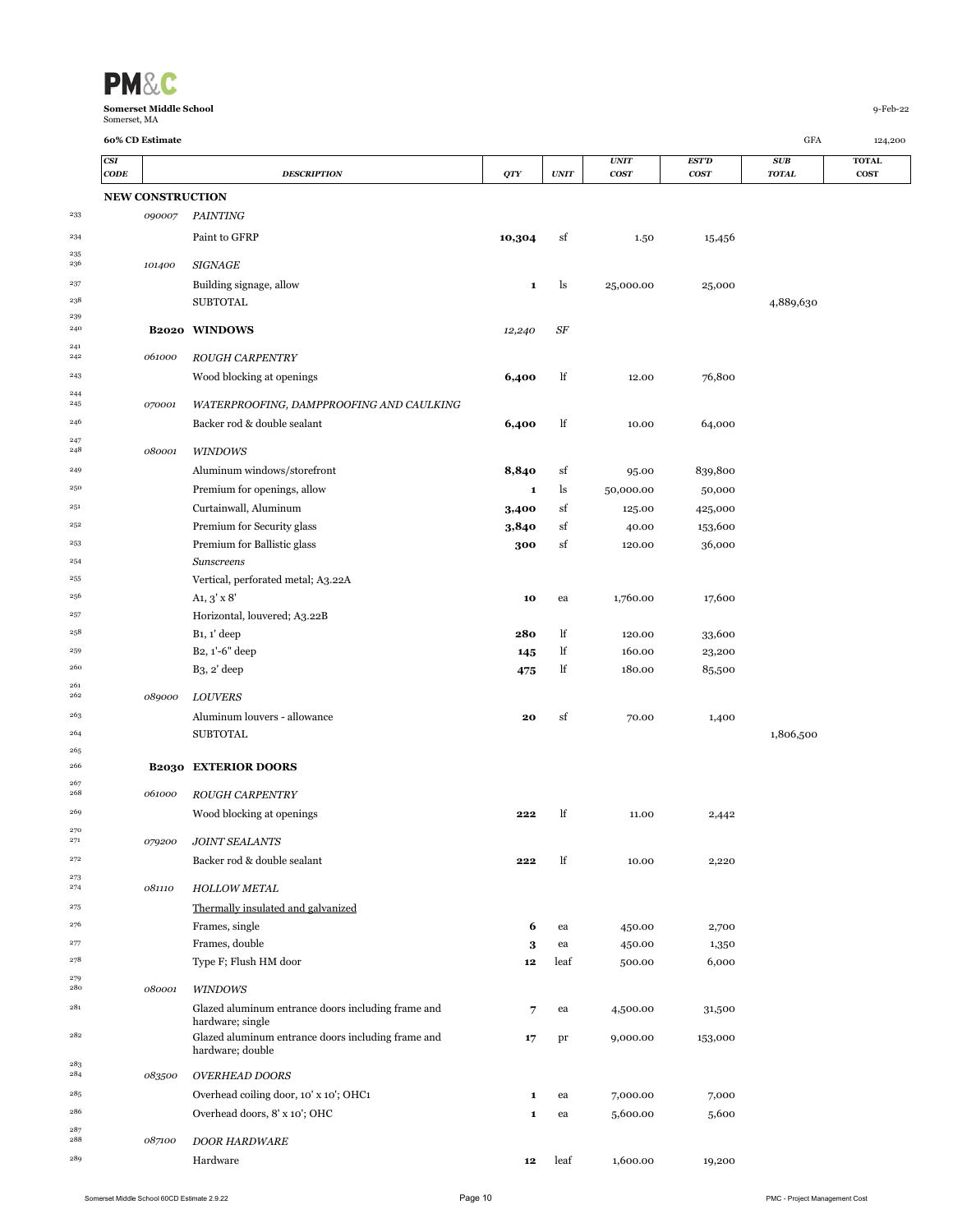| Somerset, MA           |                         |                                            |              |             |             |              |              |                         |
|------------------------|-------------------------|--------------------------------------------|--------------|-------------|-------------|--------------|--------------|-------------------------|
| 60% CD Estimate<br>CSI |                         |                                            |              |             | <b>UNIT</b> | <b>EST'D</b> | GFA<br>SUB   | 124,200<br><b>TOTAL</b> |
| $\mathbf{CODE}$        |                         | <b>DESCRIPTION</b>                         | <b>QTY</b>   | UNIT        | <b>COST</b> | cosr         | <b>TOTAL</b> | <b>COST</b>             |
|                        | <b>NEW CONSTRUCTION</b> |                                            |              |             |             |              |              |                         |
|                        |                         | Auto opener, allow                         | 3            | ea          | 4,000.00    | 12,000       |              |                         |
|                        | 090007                  | <b>PAINTING</b>                            |              |             |             |              |              |                         |
|                        |                         | Finish doors and frames<br><b>SUBTOTAL</b> | 12           | ea          | 200.00      | 2,400        |              |                         |
|                        |                         |                                            |              |             |             |              | 245,412      |                         |
|                        |                         | <b>TOTAL - EXTERIOR CLOSURE</b>            |              |             |             |              |              | \$6,941,542             |
|                        | <b>B30</b>              | <b>ROOFING</b>                             |              |             |             |              |              |                         |
|                        |                         | <b>B3010 ROOF COVERINGS</b>                |              |             |             |              |              |                         |
|                        | 061000                  | <b>ROUGH CARPENTRY</b>                     |              |             |             |              |              |                         |
|                        |                         | Rough blocking                             | 16,560       | lf          | 8.00        | 132,480      |              |                         |
|                        | 070001                  | WATERPROOFING, DAMPPROOFING AND CAULKING   |              |             |             |              |              |                         |
|                        |                         | AVB at roof perimeter                      | 4,140        | lf          | 8.00        | 33,120       |              |                         |
|                        | 070002                  | ROOFING AND FLASHING                       |              |             |             |              |              |                         |
|                        |                         | <b>Flat Roof</b>                           |              |             |             |              |              |                         |
|                        |                         | PVC membrane roofing system                | 83,500       | sf          | 19.00       | 1,586,500    |              |                         |
|                        |                         | Membrane to canopies                       | 2,040        | sf          | 14.00       | 28,560       |              |                         |
|                        |                         | <b>Miscellaneous Roofing</b>               |              |             |             |              |              |                         |
|                        |                         | Roof edge/Fascia                           | 4,140        | lf          | 40.00       | 165,600      |              |                         |
|                        |                         | Aluminum fascia at canopy entrances        | 1,440        | sf          | 40.00       | 57,600       |              |                         |
|                        |                         | Walk pads<br>Roof ladders                  | 5,040        | sf          | 5.00        | 25,200       |              |                         |
|                        |                         | <b>SUBTOTAL</b>                            | $\mathbf{1}$ | ls          | 20,000.00   | 20,000       | 2,049,060    |                         |
|                        |                         |                                            |              |             |             |              |              |                         |
|                        |                         | <b>B3020 ROOF OPENINGS</b>                 |              |             |             |              |              |                         |
|                        | 086300                  | ROOF SKYLIGHTS + HATCHES                   |              |             |             |              |              |                         |
|                        |                         | Skylights                                  | 954          | sf          | 125.00      | 119,250      |              |                         |
|                        |                         | Elevator vent                              | 1            | ea          | 3,000.00    | 3,000        |              |                         |
|                        |                         | Roof access hatch                          | 4            | ea          | 3,000.00    | 12,000       |              |                         |
|                        |                         | <b>SUBTOTAL</b>                            |              |             |             |              | 134,250      |                         |
|                        |                         | <b>TOTAL - ROOFING</b>                     |              |             |             |              |              | \$2,183,310             |
|                        | C10                     | <b>INTERIOR CONSTRUCTION</b>               |              |             |             |              |              |                         |
|                        |                         | C1010 PARTITIONS                           |              |             |             |              |              |                         |
|                        | 042000                  | <b>MASONRY</b>                             | 4,731        | $\sqrt{s}f$ |             |              |              |                         |
|                        |                         | D; 6" CMU                                  | 1,206        | sf          | 26.00       | 31,356       |              |                         |
|                        |                         | E2; 8" CMU                                 | 3,525        | sf          | 28.00       | 98,700       |              |                         |
|                        | 055000                  | MISCELLANEOUS METALS                       |              |             |             |              |              |                         |
|                        |                         | Seismic clips                              | 89           | ea          | 140.00      | 12,460       |              |                         |
|                        |                         | Misc. metals to CMU                        | 4,731        | sf          | 1.00        | 4,731        |              |                         |
|                        |                         | Support at gym curtain, allowance          | $\mathbf{1}$ | ls          | 7,500.00    | 7,500        |              |                         |
|                        |                         | Support at operable and folding partitions | 158          | lf          | 120.00      | 18,960       |              |                         |
|                        | 061000                  | <b>ROUGH CARPENTRY</b>                     |              |             |             |              |              |                         |
|                        |                         | Wood blocking at interiors                 | 124,200      | sf          | 0.50        | 62,100       |              |                         |
|                        |                         | Rough blocking                             | 10,370       | lf          | 3.00        | 31,110       |              |                         |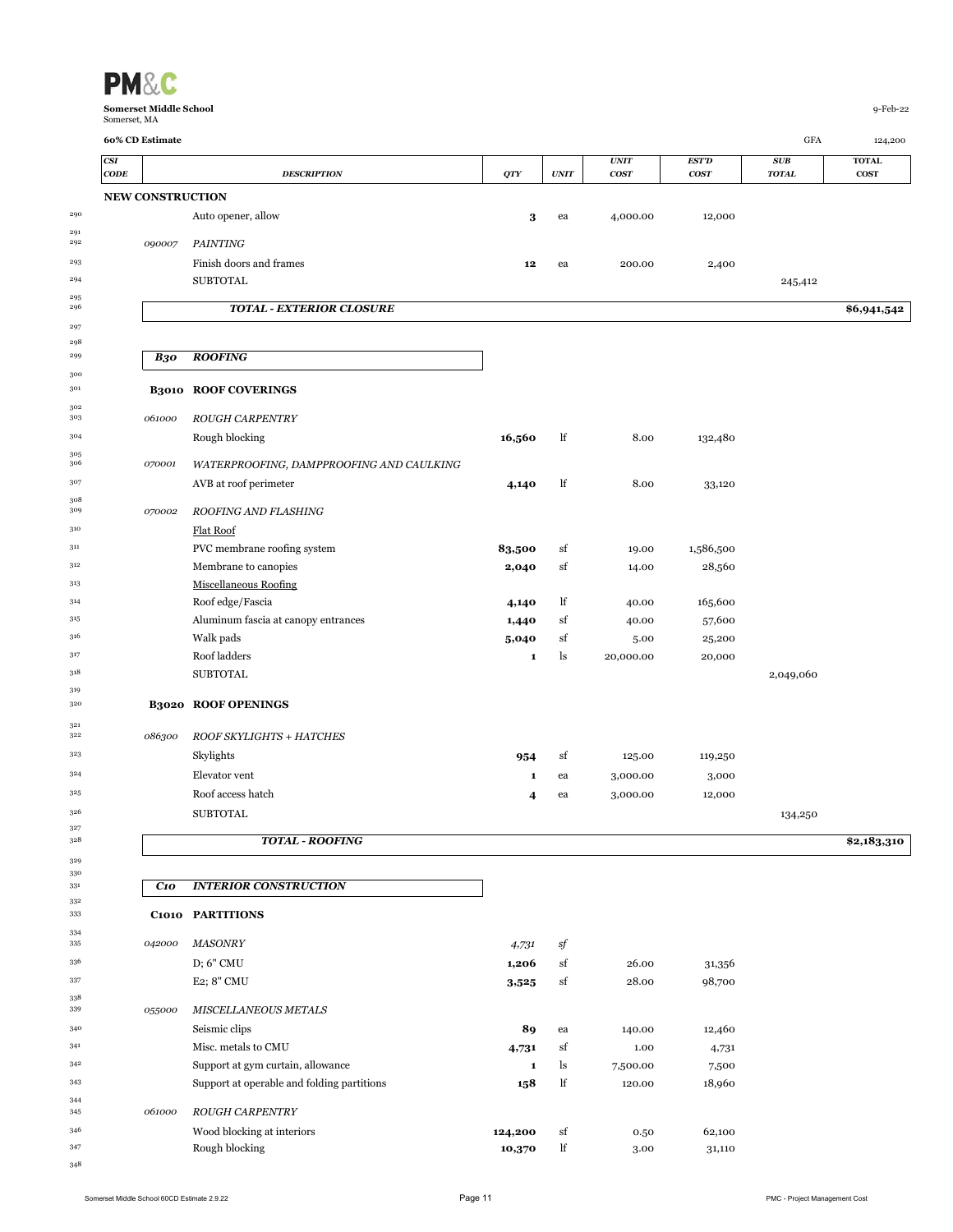

|            | CODE                    | <b>DESCRIPTION</b>                                                                                                                                                        | QTY          | <b>UNIT</b> | <b>COST</b> | <b>COST</b> | <b>TOTAL</b> | <b>COST</b> |
|------------|-------------------------|---------------------------------------------------------------------------------------------------------------------------------------------------------------------------|--------------|-------------|-------------|-------------|--------------|-------------|
|            | <b>NEW CONSTRUCTION</b> |                                                                                                                                                                           |              |             |             |             |              |             |
| 349        | 070001                  | WATERPROOFING, DAMPPROOFING AND CAULKING                                                                                                                                  |              |             |             |             |              |             |
| 350        |                         | Miscellaneous sealants at partitions                                                                                                                                      | 124,200      | sf          | 0.50        | 62,100      |              |             |
| 351<br>352 | 080001                  | <b>WINDOWS</b>                                                                                                                                                            |              |             |             |             |              |             |
| 353        |                         | Interior curtainwall                                                                                                                                                      | 964          | sf          | 100.00      | 96,400      |              |             |
| 354        |                         | Interior storefront                                                                                                                                                       | 1,555        | sf          | 80.00       | 124,400     |              |             |
| 355        |                         | Transaction window at administration; Level 3 bullet<br>resistance                                                                                                        | 165          | sf          | 150.00      | 24,750      |              |             |
| 356        |                         | Sliding glass window at Admin                                                                                                                                             | 1            | ls          | 9,000.00    | 9,000       |              |             |
| 357<br>358 | 080002                  | GLASS AND GLAZING                                                                                                                                                         |              |             |             |             |              |             |
| 359        |                         | <b>Borrowed lights</b>                                                                                                                                                    | 857          | sf          | 38.00       | 32,566      |              |             |
| 360        |                         | Premium for 2 hour rated glazing                                                                                                                                          | 360          | sf          | 275.00      | 99,000      |              |             |
| 361<br>362 | 081113                  | <b>HM DOORS AND FRAMES</b>                                                                                                                                                |              |             |             |             |              |             |
| 363<br>364 |                         | Borrowed lights                                                                                                                                                           | 857          | sf          | 30.00       | 25,710      |              |             |
| 365        | 092900                  | <b>GYPSUM BOARD ASSEMBLIES</b>                                                                                                                                            | 152,129      | sf          |             |             |              |             |
| 366        |                         | Type F <sub>3</sub> - $3.5/8$ " metal stud w/ $2$ layer $5/8$ " each side,<br>insulation                                                                                  | 1,091        | sf          | 19.00       | 20,729      |              |             |
| 367        |                         | Type F6 - 6" metal stud w/ 2 layer $5/8$ " each side, insulation                                                                                                          | 998          | sf          | 19.50       | 19,461      |              |             |
| 368        |                         | Type F23 - 2 layers $35/8$ " metal stud w/ 2 layer $5/8$ " each<br>side, 2 layers insulation                                                                              | 4,469        | sf          | 27.00       | 120,663     |              |             |
| 369        |                         | Type G3 - 3 $5/8$ " metal stud w/ 1 layer $5/8$ " each side,<br>insulation                                                                                                | 15,428       | sf          | 15.50       | 239,134     |              |             |
| 370        |                         | Type G6 - 6" metal stud w/ 1 layer $5/8$ " each side, insulation                                                                                                          | 4,190        | sf          | 16.00       | 67,040      |              |             |
| 371        |                         | Type GI6 - 6" metal stud w/ 1 layer $1/2$ " fire retardant<br>plywood, 1 layer impact resistant GWB one side, insulation                                                  | 798          | sf          | 17.25       | 13,766      |              |             |
| 372        |                         | Type GI7 - 8" metal stud w/ 1 layer $1/2$ " fire retardant<br>plywood, 1 layer impact resistant GWB one side, insulation                                                  | 1,663        | sf          | 18.75       | 31,181      |              |             |
| 373        |                         | Type GF3 - $3-5/8$ " stud w/ 1 layers $5/8$ ", insulation                                                                                                                 | 30,324       | sf          | 11.75       | 356,307     |              |             |
| 374        |                         | Type GF4 - $3-5/8$ " stud w/ 2 layers $5/8$ ", insulation                                                                                                                 | 8,778        | sf          | 13.50       | 118,503     |              |             |
| 375        |                         | Type GF <sub>5</sub> - 6" stud w/ 1 layers $5/8$ ", insulation                                                                                                            | 8,978        | sf          | 12.25       | 109,981     |              |             |
| 376        |                         | Type GF6 - $6"$ stud w/ 2 layers $5/8"$ , insulation                                                                                                                      | 2,793        | sf          | 14.00       | 39,102      |              |             |
| 377        |                         | Type GA3 - 3 $5/8$ " metal stud w/ 2 layers $5/8$ " b/s; acoustic                                                                                                         | 5,520        | sf          | 19.00       | 104,880     |              |             |
| 378        |                         | batt insulation.<br>Type GA4 - 3 $5/8$ " metal stud w/ 2 layers $5/8$ " o/s, 1 layer o/s;<br>acoustic batt insulation.                                                    | 16,226       | sf          | 17.25       | 279,899     |              |             |
| 379        |                         | Type GA6- 6" metal stud w/ 2 layers $5/8$ " b/s; acoustic batt                                                                                                            | 1,596        | sf          | 19.50       | 31,122      |              |             |
| 380        |                         | insulation.<br>Type GA7 - 6" metal stud w/ 2 layers $5/8$ " o/s, 1 layer o/s;                                                                                             | 10,507       | sf          | 17.75       | 186,499     |              |             |
| 381        |                         | acoustic batt insulation.<br>Type GB - 2 layers $3-5/8$ " metal stud w/ 1 layer $5/8$ " both                                                                              | 27,132       | sf          | 23.50       | 637,602     |              |             |
| 382        |                         | sides, insulation in both studs<br>Type GIB - 2 layers $3-5/8$ " metal stud w/ 1 layer $5/8$ " one side,<br>1 layer 1/2" fire retardant plywood, 1 layer impact resistant | 4,655        | sf          | 28.50       | 132,668     |              |             |
| 383        |                         | GWB one side, insulation in both studs<br>Type GD - 2 layers $3-5/8$ " metal stud w/ 2 layer $5/8$ " both                                                                 | 1,596        | sf          | 27.00       | 43,092      |              |             |
| 384        |                         | sides, acoustical insulation in both studs<br>Type GP - 2 layers $3-5/8$ " metal stud w/ 2 layers $5/8$ " b/s,<br>insulation in both studs                                | 3,192        | sf          | 27.00       | 86,184      |              |             |
| 385        |                         | Type S2- $2 \frac{1}{2}$ "C-H stud w/ 1" shaft liner panel one side and<br>2 layer 5/8" gwb on the other side                                                             | 2,195        | sf          | 13.50       | 29,633      |              |             |
| 386        |                         | Premium for angled walls at Auditorium                                                                                                                                    | 1,210        | sf          | 25.00       | 30,250      |              |             |
| 387        |                         | Premium for projection at Tech                                                                                                                                            | 600          | sf          | 20.00       | 12,000      |              |             |
| 388        |                         |                                                                                                                                                                           |              |             |             |             |              |             |
| 389<br>390 |                         | Interior staging                                                                                                                                                          | $\mathbf{1}$ | ls          | 30,000.00   | 30,000      |              |             |
| 391<br>392 | 102200                  | <i><b>OPERABLE PARTITIONS</b></i>                                                                                                                                         |              |             |             |             |              |             |
| 393        |                         | <b>Folding Partitions</b><br>Fitness/Adaptive PE, 25' x 12', motorized                                                                                                    |              | ea          | 36,000.00   | 36,000      |              |             |
|            |                         |                                                                                                                                                                           | 1            |             |             |             |              |             |

*CSI UNIT EST'D SUB* **TOTAL**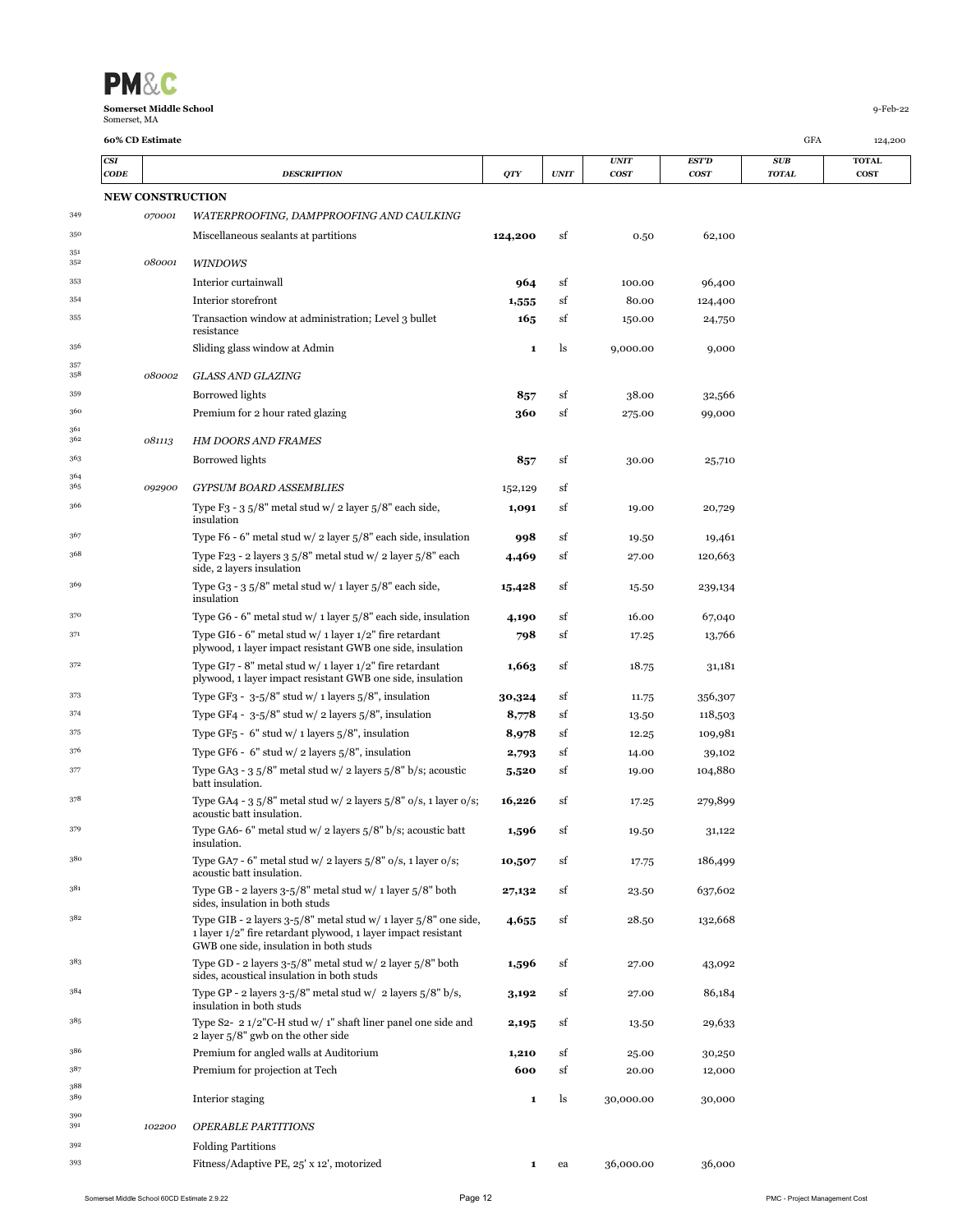| <b>PM&amp;C</b>                               |             |
|-----------------------------------------------|-------------|
| <b>Somerset Middle School</b><br>Somerset, MA | $9$ -Feb-22 |

|            | CODE                    | <b>DESCRIPTION</b>                                                     | QTY   | <b>UNIT</b> | <b>COST</b> | <b>COST</b> | <b>TOTAL</b> | <b>COST</b> |
|------------|-------------------------|------------------------------------------------------------------------|-------|-------------|-------------|-------------|--------------|-------------|
|            | <b>NEW CONSTRUCTION</b> |                                                                        |       |             |             |             |              |             |
| 394        |                         | Music/Auditorium, 56' x 16', motorized                                 | 1     | ea          | 134,400.00  | 134,400     |              |             |
| 395        |                         | Operable glass wall                                                    |       |             |             |             |              |             |
| 396        |                         | Project Room, 25' x 9'-6"                                              | 3     | ea          | 47,500.00   | 142,500     |              |             |
| 397        |                         | Operable panels                                                        |       |             |             |             |              |             |
| 398        |                         | Secondary lobby display panels, A9.17A                                 | 1     | ls          | 50,000.00   | 50,000      |              |             |
| 399        |                         | SUBTOTAL                                                               |       |             |             |             | 3,843,439    |             |
| 400        |                         |                                                                        |       |             |             |             |              |             |
| 401<br>402 |                         | C1020 INTERIOR DOORS                                                   |       |             |             |             |              |             |
| 403        | 061000                  | <b>ROUGH CARPENTRY</b>                                                 |       |             |             |             |              |             |
| 404        |                         | Wood blocking at openings                                              | 3,389 | lf          | 4.00        | 13,556      |              |             |
| 405<br>406 | 070001                  | WATERPROOFING, DAMPPROOFING AND CAULKING                               |       |             |             |             |              |             |
| 407        |                         | Backer rod & double sealant                                            | 3,389 | lf          | 2.50        | 8,473       |              |             |
| 408        |                         |                                                                        |       |             |             |             |              |             |
| 409        | 080002                  | <b>GLASS AND GLAZING</b>                                               |       |             |             |             |              |             |
| 410        |                         | Sidelight glass                                                        | 4,224 | sf          | 38.00       | 160,512     |              |             |
| 411        |                         |                                                                        |       |             |             |             |              |             |
| 412        | 081113                  | <b>HM DOORS AND FRAMES</b>                                             |       |             |             |             |              |             |
| 413        |                         | Single                                                                 | 177   | ea          | 450.00      | 79,650      |              |             |
| 414        |                         | Double                                                                 | 19    | ea          | 600.00      | 11,400      |              |             |
| 415        |                         | Sidelight/sidelight                                                    | 4,224 | sf          | 30.00       | 126,720     |              |             |
| 416<br>417 | 081400                  | <b>WOOD DOORS</b>                                                      |       |             |             |             |              |             |
| $418\,$    |                         | Flush door                                                             | 230   | ea          | 450.00      | 103,500     |              |             |
| 419        |                         | premium for 1 glazed panel                                             | 4     | ea          | 150.00      | 600         |              |             |
| 420        |                         | premium for 2 glazed panels                                            | 23    | ea          | 300.00      | 6,900       |              |             |
| 421        |                         | premium for narrow lite                                                | 11    | ea          | 120.00      | 1,320       |              |             |
| 422        |                         | premium for acoustical gasketing, allow                                | 1     | ls          | 20,000.00   | 20,000      |              |             |
| 423<br>424 | 083100                  | ACCESS DOORS AND FRAMES                                                |       |             |             |             |              |             |
| 425        |                         | Access doors                                                           | 1     | ls          | 10,000.00   | 10,000      |              |             |
| 426        |                         |                                                                        |       |             |             |             |              |             |
| 427        | 080001                  | <b>WINDOWS</b>                                                         |       |             |             |             |              |             |
| 428        |                         | Glazed aluminum doors including frame and hardware; single<br>door     | 4     | ea          | 4,000.00    | 16,000      |              |             |
| 429        |                         | Glazed aluminum doors including frame and hardware;<br>double door     | 12    | pr          | 8,000.00    | 96,000      |              |             |
| 430        |                         | Glazed aluminum doors including frame and hardware; single             | 4     | ea          | 15,000.00   | 60,000      |              |             |
| 431        |                         | door, 2 hour fire rated                                                |       |             |             |             |              |             |
| 432        | 083510                  | SPECIALTY DOORS                                                        |       |             |             |             |              |             |
| 433        |                         | Overhead coiling grille at Student Dining, 17'-6" x 9'-10";<br>OHG1    | 2     | ea          | 14,000.00   | 28,000      |              |             |
| 434        |                         | Overhead counter coiling door at School Store, 4'-4" x 4'-4";<br>OHCC1 | 1     | ea          | 6,480.00    | 6,480       |              |             |
| 435        |                         | Overhead coiling door at Tech/Engineering, 8' x 9'; OHC2               | 1     | ea          | 6,480.00    | 6,480       |              |             |
| 436        |                         | Overhead glazed door at Tech/Engineering, 8' x 9'; OH3                 | 2     | ea          | 7,200.00    | 14,400      |              |             |
| 437        |                         | Overhead glazed door at Media, 8' x 9'; OH1                            | 1     | ea          | 7,200.00    | 7,200       |              |             |
| 438        |                         | Sliding barn door at Student Gear Storage, Metal; 6' x 9', Type        | 1     | ea          | 3,000.00    | 3,000       |              |             |
| 439        |                         | F<br>Sliding glazed doors at Conference room, double, Type FF          | 1     | pr          | 7,000.00    | 7,000       |              |             |
| 440<br>441 | 087100                  | <b>DOOR HARDWARE</b>                                                   |       |             |             |             |              |             |
| 442        |                         | Hardware                                                               | 233   | leaf        | 900.00      | 209,700     |              |             |
| 443        |                         |                                                                        |       |             |             |             |              |             |
| 444        | 090007                  | <b>PAINTING</b>                                                        |       |             |             |             |              |             |
| 445<br>446 |                         | Finish doors and frames<br><b>SUBTOTAL</b>                             | 233   | ea          | 200.00      | 46,600      |              |             |
| 447        |                         |                                                                        |       |             |             |             | 1,043,491    |             |
|            |                         |                                                                        |       |             |             |             |              |             |

*CSI UNIT EST'D SUB* **TOTAL**

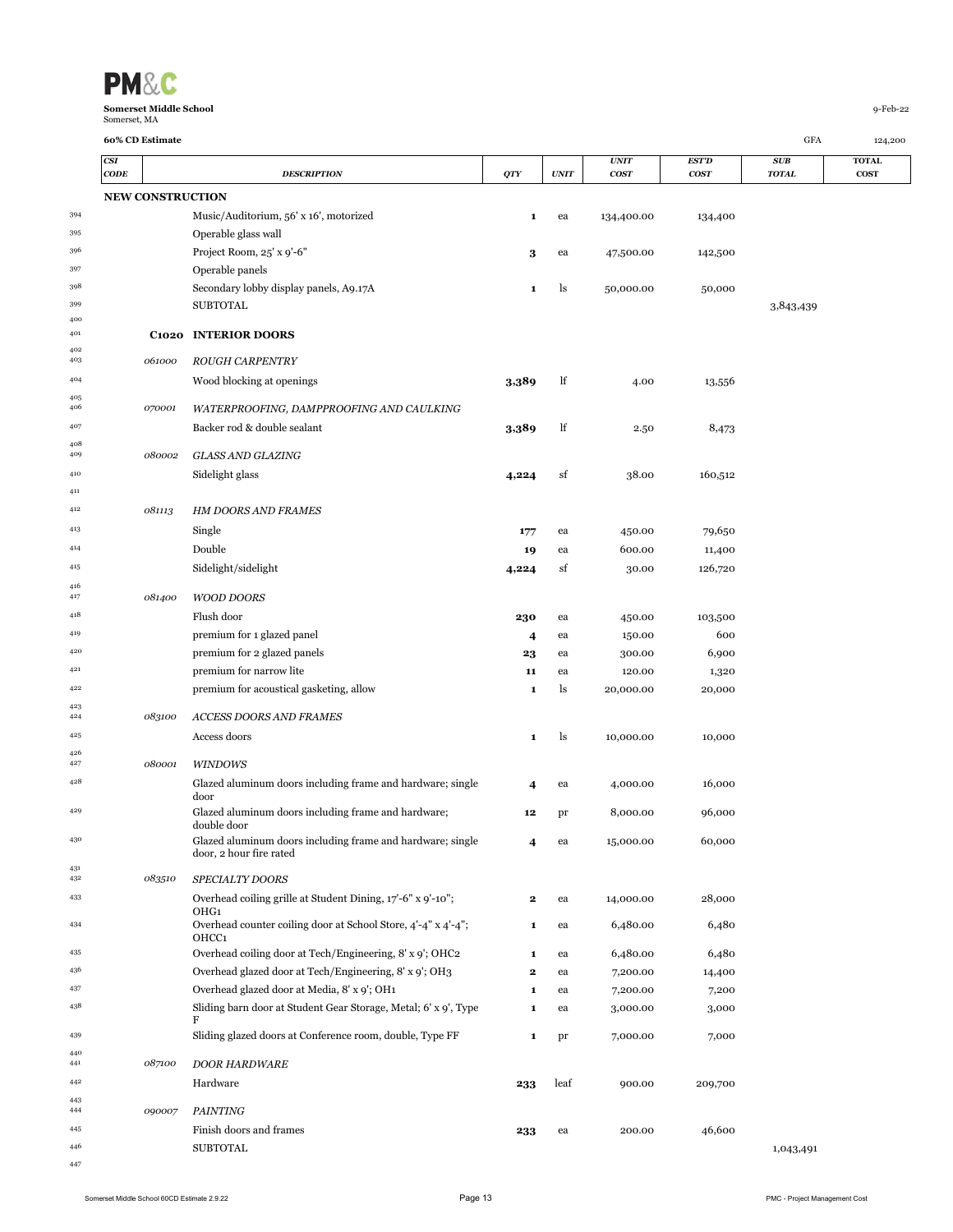| <b>PM&amp;C</b>                               |             |
|-----------------------------------------------|-------------|
| <b>Somerset Middle School</b><br>Somerset, MA | $9$ -Feb-22 |

|            | CSI<br>CODE             |        | <b>DESCRIPTION</b>                                          | QTY                     | <b>UNIT</b> | <i>UNIT</i><br><b>COST</b> | EST'D<br><b>COST</b> | SUB<br><b>TOTAL</b> | <b>TOTAL</b><br><b>COST</b> |
|------------|-------------------------|--------|-------------------------------------------------------------|-------------------------|-------------|----------------------------|----------------------|---------------------|-----------------------------|
|            | <b>NEW CONSTRUCTION</b> |        |                                                             |                         |             |                            |                      |                     |                             |
| 448        |                         |        | C1030 SPECIALTIES / MILLWORK                                |                         |             |                            |                      |                     |                             |
| 449<br>450 |                         | 055000 | <b>MISCELLANEOUS METALS</b>                                 |                         |             |                            |                      |                     |                             |
| 451        |                         |        | Railing at open to below areas, metal mesh infill panels    | 230                     | lf          | 350.00                     | 80,500               |                     |                             |
| 452        |                         |        | Wire mesh partition at student gear storage                 | 24                      | lf          | 400.00                     | 9,600                |                     |                             |
| 453        |                         |        | Wire mesh door at student gear storage                      | 4                       | ea          | 750.00                     | 3,000                |                     |                             |
| 454        |                         |        | Miscellaneous metals throughout building                    | 124,200                 | sf          | 1.25                       | 155,250              |                     |                             |
| 455<br>456 |                         | 061000 | <b>ROUGH CARPENTRY</b>                                      |                         |             |                            |                      |                     |                             |
| 457        |                         |        | Backer panels in electrical closets                         | $\mathbf{1}$            | ls          | 10,000.00                  | 10,000               |                     |                             |
| 458        |                         |        | Misc interior rough blocking includes shims and blocking at | 124,200                 | gfa         | 1.00                       | 124,200              |                     |                             |
| 459        |                         |        | lockers                                                     |                         |             |                            |                      |                     |                             |
| 460        |                         | 064100 | INTERIOR ARCHITECTURAL WOODWORK                             |                         |             |                            |                      |                     |                             |
| 461        |                         |        | 1. Wood veneer casework.                                    |                         |             |                            |                      |                     |                             |
| 462        |                         |        | a. Circulation desk at Media Center. A9.33                  | 13                      | lf          | 650.00                     | 8,450                |                     |                             |
| 463        |                         |        | a. Support brackets                                         | 13                      | lf          | 200.00                     | 2,600                |                     |                             |
| 464        |                         |        | c. Mailbox unit- library millwork surrounds A9.41           | 6                       | lf          | 1,200.00                   | 7,200                |                     |                             |
| 465        |                         |        | c. Mailbox unit-library millwork base cabinets A9.41        | 8                       | lf          | 650.00                     | 5,200                |                     |                             |
| 466        |                         |        | e. Library computer desk A12.25B                            | 20                      | lf          | 1,500.00                   | 30,000               |                     |                             |
| 467        |                         |        | Student storage units, A9.14a with Shelves                  | 8                       | ea          | 4,200.00                   | 33,600               |                     |                             |
| 468        |                         |        | Student storage units, A9.14a with no shelves               | 8                       | ea          | 6,300.00                   | 50,400               |                     |                             |
| 469        |                         |        | Locker room bench                                           | $\overline{\mathbf{4}}$ | ea          | 1,000.00                   | 4,000                |                     |                             |
| 470        |                         |        | Wood surrounds                                              | 100                     | sf          | 75.00                      | 7,500                |                     |                             |
| 471        |                         |        | Project area bench, 12" x 18"                               | 75                      | lf          | 300.00                     | NIC                  |                     |                             |
| 472        |                         |        | Wood sills                                                  | 1,743                   | lf          | 45.00                      | 78,435               |                     |                             |
| 473        |                         |        | Assembly stairs A8.83                                       | 190                     | sf          | 75.00                      | 14,250               |                     |                             |
| 474        |                         |        | Tech/Engineering - A10.01                                   | 1                       | loc         | 750.00                     | 750                  |                     |                             |
| 475        |                         |        | Media center A10.22, A10.23                                 | 173                     | sf          | 65.00                      | 11,245               |                     |                             |
| 476<br>477 |                         |        | Mailboxes                                                   | 108                     | ea          | 95.00                      | 10,260               |                     |                             |
| 478        |                         | 070001 | WATERPROOFING, DAMPPROOFING AND CAULKING                    |                         |             |                            |                      |                     |                             |
| 479        |                         |        | Miscellaneous sealants throughout building                  | 4                       | sf          | 1.00                       | 4                    |                     |                             |
| 480<br>481 |                         | 079500 | <b>EXPANSION CONTROL</b>                                    |                         |             |                            |                      |                     |                             |
| 482        |                         |        | Expansion joint covers, allowance                           | 1                       | ls          | 10,000.00                  | 10,000               |                     |                             |
| 483<br>484 |                         | 101100 | VISUAL DISPLAY SURFACES                                     | 14,265                  | sf          |                            |                      |                     |                             |
| 485        |                         |        | Sliding marker boards                                       | 3                       | loc         | 2,500.00                   | 7,500                |                     |                             |
| 486        |                         |        | Mb <sub>3</sub> .1 (15sf)                                   | 4                       | ea          | 300.00                     | 1,200                |                     |                             |
| 487        |                         |        | Mb <sub>3.2</sub> (18sf)                                    | 3                       | ea          | 360.00                     | 1,080                |                     |                             |
| 488        |                         |        | Mb <sub>3</sub> .3 (22sf)                                   | $\mathbf{2}$            | ea          | 440.00                     | 880                  |                     |                             |
| 489        |                         |        | Mb <sub>4</sub> .1 (20sf)                                   | 20                      | ea          | 400.00                     | 8,000                |                     |                             |
| 490        |                         |        | Mb4.2 (26sf)                                                | 9                       | ea          | 520.00                     | 4,680                |                     |                             |
| 491        |                         |        | Mb5.1 (25sf)                                                | 21                      | ea          | 500.00                     | 10,500               |                     |                             |
| 492        |                         |        | Mb6.1 (30sf)                                                |                         |             | 600.00                     | 34,200               |                     |                             |
| 493        |                         |        |                                                             | 57                      | ea          |                            |                      |                     |                             |
|            |                         |        | Mb8.1 (40sf)                                                | 73                      | ea          | 800.00                     | 58,400               |                     |                             |
| 494        |                         |        | Mb <sub>10.1</sub> (50sf)                                   | 26                      | ea          | 1,000.00                   | 26,000               |                     |                             |
| 495        |                         |        | Tb2.1(10sf)                                                 | 31                      | ea          | 200.00                     | 6,200                |                     |                             |
| 496        |                         |        | Tb3.1(6sf)                                                  | $\mathbf{2}$            | ea          | 120.00                     | 240                  |                     |                             |
| 497        |                         |        | Tb3.2(11sf)                                                 | 5                       | ea          | 220.00                     | 1,100                |                     |                             |
| 498        |                         |        | Tb3.3(15sf)                                                 | 16                      | ea          | 300.00                     | 4,800                |                     |                             |
| 499        |                         |        | TB 4.1                                                      | $\mathbf{2}$            | ea          | 32.00                      | 64                   |                     |                             |
| 500        |                         |        | Tb4.2(8sf)                                                  | 1                       | ea          | 160.00                     | 160                  |                     |                             |
| 501        |                         |        | Tb4.3(20sf)                                                 | 6                       | ea          | 400.00                     | 2,400                |                     |                             |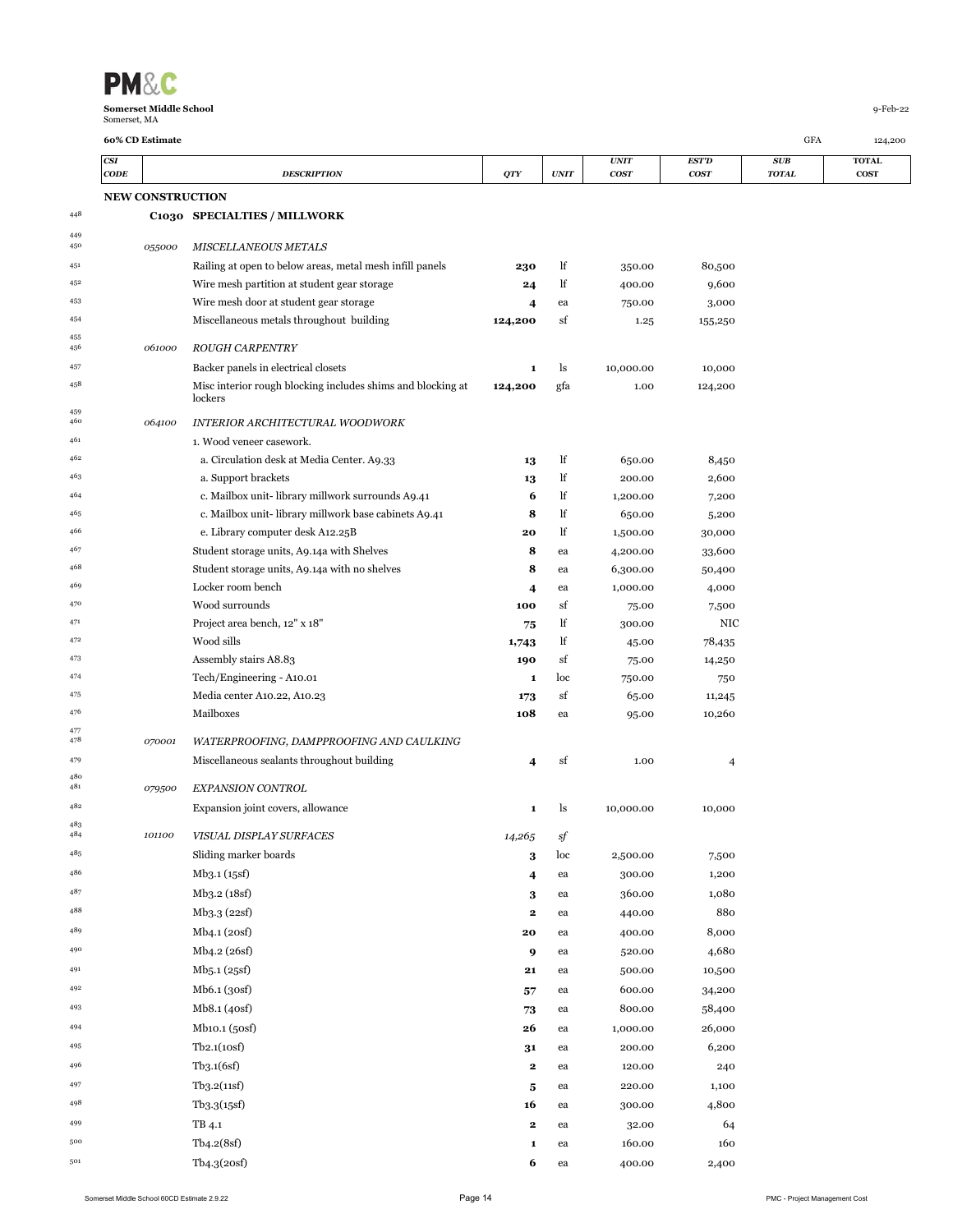

 $519\,$ 

 $\frac{522}{523}$ 

 $\begin{array}{c} 528 \\ 529 \end{array}$ 

 

 $\begin{array}{c} 551 \\ 552 \end{array}$ 

| $\mathbf{CODE}$ | <b>DESCRIPTION</b>                                | QTY       | $\boldsymbol{UNIT}$ | <b>UNIT</b><br>cosr | <b>EST'D</b><br>cosr | SUB<br><b>TOTAL</b> | <b>TOTAL</b><br><b>COST</b> |
|-----------------|---------------------------------------------------|-----------|---------------------|---------------------|----------------------|---------------------|-----------------------------|
|                 | <b>NEW CONSTRUCTION</b>                           |           |                     |                     |                      |                     |                             |
|                 | Tb5.1(8sf)                                        | 59        | ea                  | 160.00              | 9,440                |                     |                             |
|                 | Tb6.2(12sf)                                       | 8         | ea                  | 240.00              | 1,920                |                     |                             |
|                 | Tb8.1(16sf)                                       | 112       | ea                  | 320.00              | 35,840               |                     |                             |
|                 | Tb8.2(16sf)                                       | 10        | ea                  | 320.00              | 3,200                |                     |                             |
|                 | Corridors and elsewhere                           | 3,534     | sf                  | 20.00               | 70,680               |                     |                             |
|                 |                                                   |           |                     |                     |                      |                     |                             |
| 101200          | <b>DISPLAY CASES</b>                              |           |                     |                     |                      |                     |                             |
|                 | Display cases 1/9.02A                             | 1         | ea                  | 4,500.00            | 4,500                |                     |                             |
|                 | Display cases 1/9.02B                             | 3         | ea                  | 4,500.00            | 13,500               |                     |                             |
|                 | Display cases 1/9.03C                             | 1         | ea                  | 4,200.00            | 4,200                |                     |                             |
|                 | Display cases 1/9.03D                             | 2         | ea                  | 2,450.00            | 4,900                |                     |                             |
|                 | Art display cases A10.11                          | $\bf{2}$  | ea                  | 5,000.00            | 10,000               |                     |                             |
|                 | Auditorium display cases                          | 3         | ea                  | 3,500.00            | 10,500               |                     |                             |
| 101400          | <b>SIGNAGE</b>                                    |           |                     |                     |                      |                     |                             |
|                 | Dedication plaque                                 | 1         | ea                  | 3,000.00            | 3,000                |                     |                             |
|                 | Room Signs                                        | $\bf 225$ | ea                  | 140.00              | 31,500               |                     |                             |
|                 |                                                   |           |                     |                     |                      |                     |                             |
|                 | Vinyl graphics                                    | 1         | ls                  | 20,000.00           | 20,000               |                     |                             |
|                 | Specialty signage                                 | 1         | ls                  | 50,000.00           | 50,000               |                     |                             |
| 102100          | TOILET COMPARTMENTS                               |           |                     |                     |                      |                     |                             |
|                 | <b>Toilet Partitions; ADA</b>                     | 10        | ea                  | 2,000.00            | 20,000               |                     |                             |
|                 | Toilet Partitions; regular                        | 26        | ea                  | 1,800.00            | 46,800               |                     |                             |
|                 | Toilet Partitions; urinal screens                 | $\bf{2}$  | ea                  | 700.00              | 1,400                |                     |                             |
|                 | Changing stalls                                   | 12        | ea                  | 2,000.00            | 24,000               |                     |                             |
| 102800          | TOILET ACCESSORIES                                |           |                     |                     |                      |                     |                             |
|                 | Gang bathrooms                                    | 10        | rms                 | 3,500.00            | 35,000               |                     |                             |
|                 | Individual bathrooms                              |           |                     |                     |                      |                     |                             |
|                 |                                                   | 22        | rms                 | 1,500.00            | 33,000               |                     |                             |
|                 | Janitors closet accessories                       | 4         | rms                 | 300.00              | 1,200                |                     |                             |
| 104400          | FIRE PROTECTION SPECIALTIES                       |           |                     |                     |                      |                     |                             |
|                 | Fire extinguisher cabinets                        | 41        | ea                  | 350.00              | 14,350               |                     |                             |
|                 | Defibrillator cabinets, allow                     | $\bf{2}$  | ea                  | 350.00              | 700                  |                     |                             |
|                 |                                                   |           |                     |                     |                      |                     |                             |
| 105000          | <b>LOCKERS</b>                                    |           |                     |                     |                      |                     |                             |
|                 | Phenolic lockers - corridor                       | 587       | opes                | 350.00              | 205,450              |                     |                             |
|                 | Phenolic lockers at engineering; 15" x 15" 4 tier | 144       | opes                | 150.00              | FF&E                 |                     |                             |
|                 | Metal lockers at locker room; 5 tier              | 100       | opes                | 120.00              | 12,000               |                     |                             |
|                 | Custodian's Lockers, single tier                  | 7         | opes                | 220.00              | 1,540                |                     |                             |
|                 | <b>SUBTOTAL</b>                                   |           |                     |                     |                      | 1,492,468           |                             |
|                 |                                                   |           |                     |                     |                      |                     |                             |
|                 | <b>TOTAL - INTERIOR CONSTRUCTION</b>              |           |                     |                     |                      |                     | \$6,379,398                 |

| 548        | C20    | <b>STAIRCASES</b>               |   |                |            |         |
|------------|--------|---------------------------------|---|----------------|------------|---------|
| 549<br>550 |        | <b>C2010 STAIR CONSTRUCTION</b> |   |                |            |         |
| 551<br>552 | 033000 | <b>CONCRETE</b>                 |   |                |            |         |
| 553        |        | Assembly seating steps          | 1 | <sup>1</sup> S | 15,000.00  | 15,000  |
| 554        |        | Concrete to stairs              | 5 | flt            | 2,500.00   | 12,500  |
| 555<br>556 | 055000 | <b>MISCELLANEOUS METALS</b>     |   |                |            |         |
| 557        |        | Assembly seating steps          | 1 | ls.            | 125,000.00 | 125,000 |
| 558        |        | Assembly stair                  | 1 | flt            | 25,000.00  | 25,000  |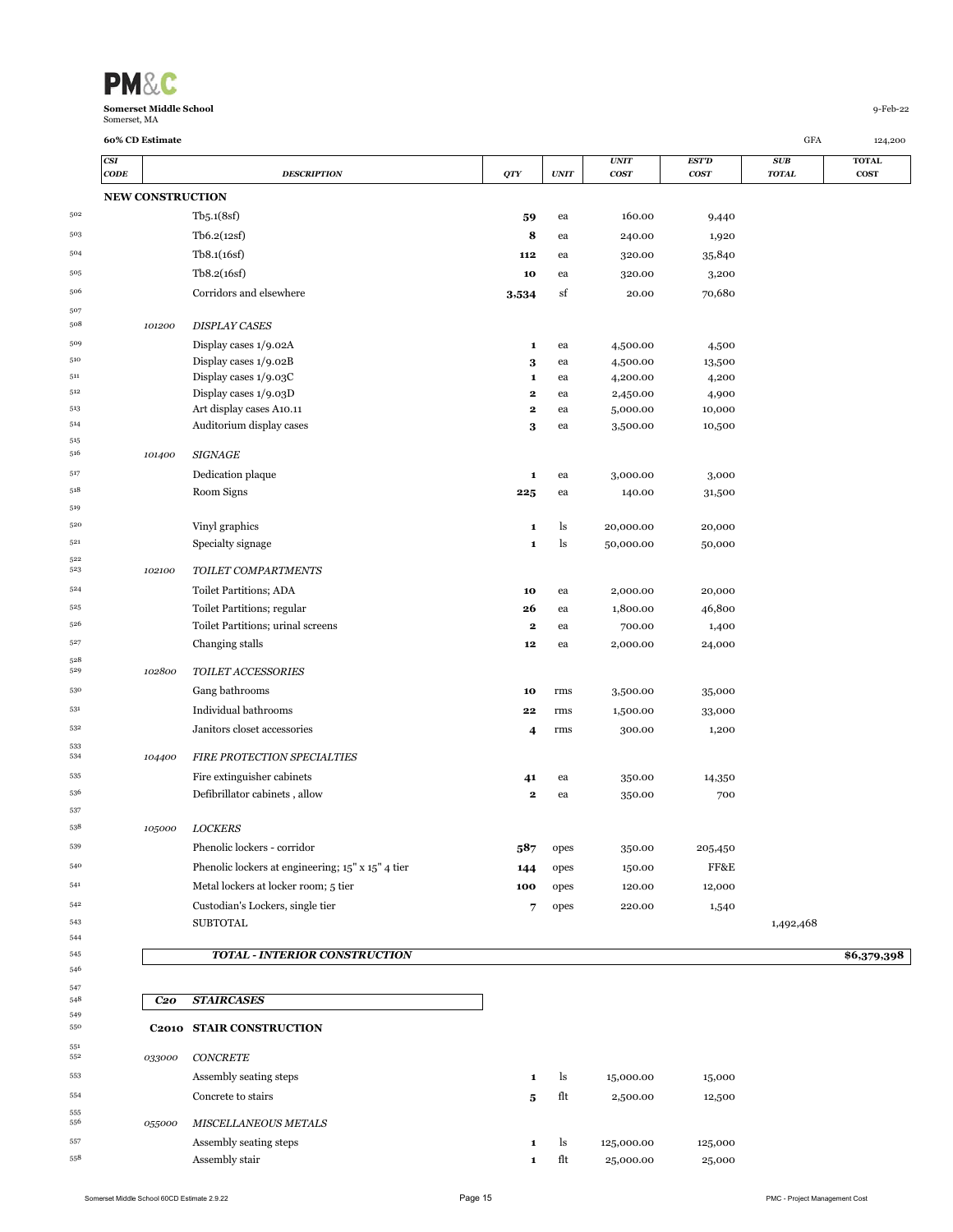| <b>PM&amp;C</b>               |            |
|-------------------------------|------------|
| <b>Somerset Middle School</b> | $9-Feb-22$ |
| Somerset, MA                  |            |

| <b>CSI</b><br>CODE |                         | <b>DESCRIPTION</b>                                                                                                       | <b>QTY</b>  | <b>UNIT</b> | <b>UNIT</b><br>cos <sub>T</sub> | EST'D<br><b>COST</b> | SUB<br><b>TOTAL</b> | <b>TOTAL</b><br><b>COST</b> |
|--------------------|-------------------------|--------------------------------------------------------------------------------------------------------------------------|-------------|-------------|---------------------------------|----------------------|---------------------|-----------------------------|
|                    | <b>NEW CONSTRUCTION</b> |                                                                                                                          |             |             |                                 |                      |                     |                             |
|                    |                         | Stair 1                                                                                                                  | 2           | flt         | 40,000.00                       | 80,000               |                     |                             |
|                    |                         | Stair 2                                                                                                                  | $\mathbf 2$ | flt         | 65,000.00                       | 130,000              |                     |                             |
|                    |                         | Steps to stage                                                                                                           | 2           | loc         | 1,500.00                        | 3,000                |                     |                             |
|                    |                         | <b>SUBTOTAL</b>                                                                                                          |             |             |                                 |                      | 390,500             |                             |
|                    |                         |                                                                                                                          |             |             |                                 |                      |                     |                             |
|                    |                         | <b>C2020 STAIR FINISHES</b>                                                                                              |             |             |                                 |                      |                     |                             |
|                    | 064100                  | INTERIOR ARCHITECTURAL WOODWORK                                                                                          |             |             |                                 |                      |                     |                             |
|                    |                         | Wood flooring at forum stairs/steps - treads, risers and<br>landing                                                      | 610         | sf          | 35.00                           | 21,350               |                     |                             |
|                    | 090005                  | <b>RESILIENT FLOORS</b>                                                                                                  |             |             |                                 |                      |                     |                             |
|                    |                         | Rubber tread/riser                                                                                                       | 486         | lf          | 22.00                           | 10,692               |                     |                             |
|                    | 090007                  | <b>PAINTING</b>                                                                                                          |             |             |                                 |                      |                     |                             |
|                    |                         | Paint to stairs                                                                                                          | 5           | flt         | 1,500.00                        | 7,500                |                     |                             |
|                    |                         | <b>SUBTOTAL</b>                                                                                                          |             |             |                                 |                      | 39,542              |                             |
|                    |                         | <b>TOTAL - STAIRCASES</b>                                                                                                |             |             |                                 |                      |                     | \$430,042                   |
|                    |                         |                                                                                                                          |             |             |                                 |                      |                     |                             |
|                    | С30                     | <b>INTERIOR FINISHES</b>                                                                                                 |             |             |                                 |                      |                     |                             |
|                    |                         | C3010 WALL FINISHES                                                                                                      |             |             |                                 |                      |                     |                             |
|                    | 055000                  | <b>MISCELLANEOUS METALS</b>                                                                                              | 891         | sf          |                                 |                      |                     |                             |
|                    |                         | Perforated metal panel at assembly stairs                                                                                | 191         | sf          | 60.00                           | 11,460               |                     |                             |
|                    |                         | Perforated metal panel at auditorium                                                                                     | 700         | sf          | 60.00                           | 42,000               |                     |                             |
|                    | 064100                  | INTERIOR ARCHITECTURAL WOODWORK                                                                                          | 2,621       | sf          |                                 |                      |                     |                             |
|                    |                         | Plastic laminate panels                                                                                                  | 962         | sf          | 35.00                           | 33,670               |                     |                             |
|                    |                         | Wood panels at classroom entries                                                                                         | 576         | sf          | 70.00                           | 40,320               |                     |                             |
|                    |                         | Wood panels at corridor 1/9.02B                                                                                          | 50          | sf          | 70.00                           | 3,500                |                     |                             |
|                    |                         | Wood panels at corridor 1/9.03C                                                                                          | 200         | sf          | 70.00                           | 14,000               |                     |                             |
|                    |                         | Wood panels at corridor 1/9.03D                                                                                          | 150         | sf          | 70.00                           | 10,500               |                     |                             |
|                    |                         | Wood panels at corridor 1/9.05A                                                                                          | 58          | sf          | 70.00                           | 4,060                |                     |                             |
|                    |                         | Auditorium                                                                                                               | 625         | sf          | 70.00                           | 43,750               |                     |                             |
|                    | 090002                  | <b>TILE</b>                                                                                                              | 10,003      | sf          |                                 |                      |                     |                             |
|                    |                         | Bathroom, individual; full height at wet wall- see drawing and<br>finish schedule replaced with epoxy paint and vinyl    |             |             |                                 | deleted              |                     |                             |
|                    |                         | Bathroom, gang; wainscot height at wet walls- deleted see<br>drawings and finish schedule. Replaced with epoxy and vinyl |             |             |                                 | deleted              |                     |                             |
|                    |                         | Corridor tile is include behind lockers see A7.63. See<br>elevations for various heights                                 | 10,003      | sf          | 26.00                           | 260,078              |                     |                             |
|                    | 097216                  | RIGID VINYL WALL CLADDING                                                                                                | 2,792       | sf          |                                 |                      |                     |                             |
|                    |                         | Rigid vinyl cladding in bathrooms                                                                                        | 2,456       | sf          | 14.00                           | 34,384               |                     |                             |
|                    |                         | Rigid vinyl cladding in showers (4ea)                                                                                    | 336         | sf          | 14.00                           | 4,704                |                     |                             |
|                    |                         |                                                                                                                          |             |             |                                 |                      |                     |                             |
|                    | 090003                  | ACOUSTICAL TILE                                                                                                          | 475         | sf          |                                 | $\overline{a}$       |                     |                             |
|                    |                         | ACT at corridors - A9.02B                                                                                                | 320         | sf          | 50.00                           | 16,000               |                     |                             |
|                    |                         | ACT at corridors - A9.03C                                                                                                | 155         | sf          | 50.00                           | 7,750                |                     |                             |
|                    | 098400                  | SOUND ABSORBING PANELS                                                                                                   | 9,471       | sf          |                                 |                      |                     |                             |
|                    |                         | Media center                                                                                                             |             |             |                                 |                      |                     |                             |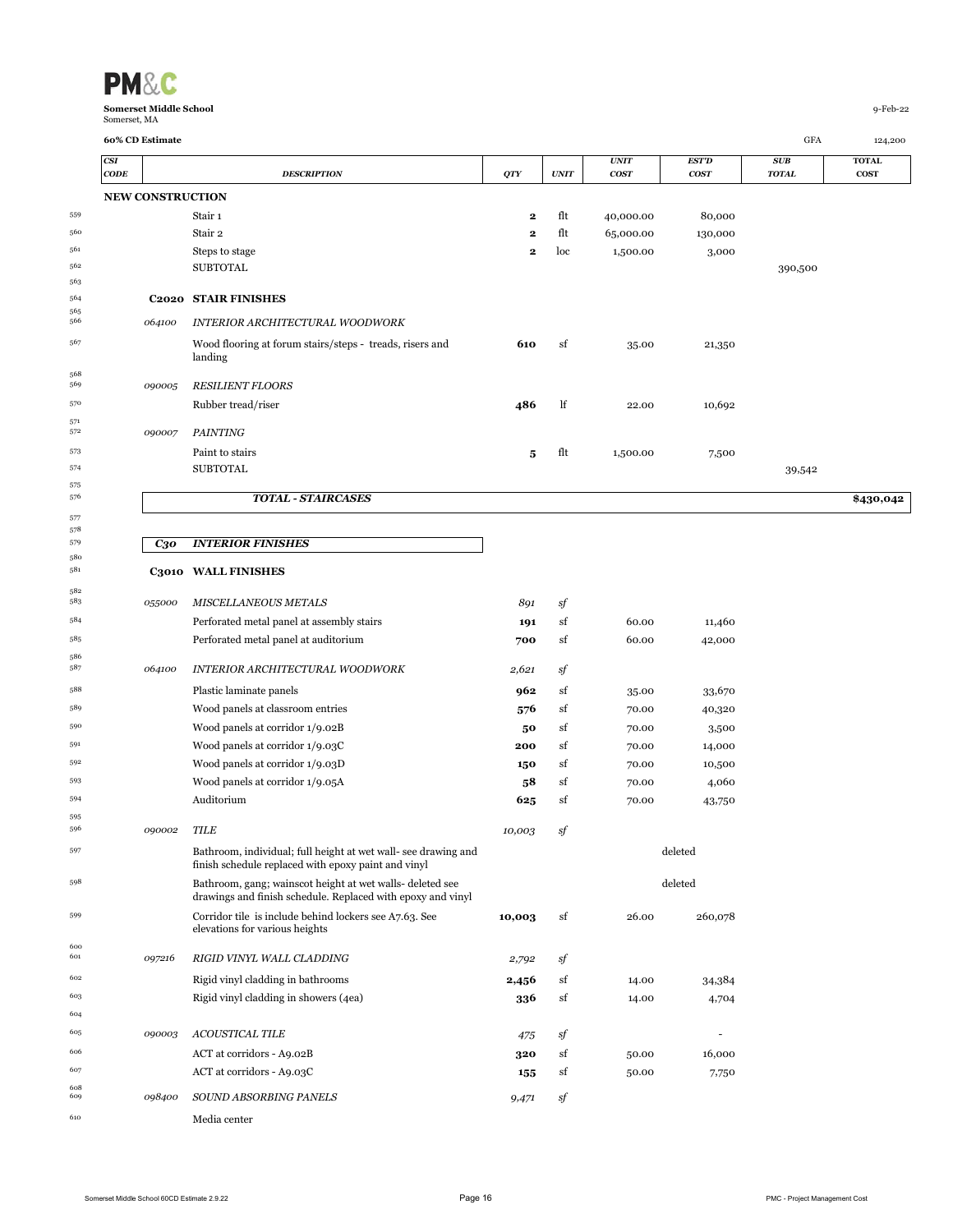

|            |      | 60% CD Estimate         |                                                                                                                                                                     |                |             |               |                  | GFA          | 124,200      |
|------------|------|-------------------------|---------------------------------------------------------------------------------------------------------------------------------------------------------------------|----------------|-------------|---------------|------------------|--------------|--------------|
|            | CSI  |                         |                                                                                                                                                                     |                |             | <b>UNIT</b>   | <b>EST'D</b>     | SUB          | <b>TOTAL</b> |
|            | CODE |                         | <b>DESCRIPTION</b>                                                                                                                                                  | <b>QTY</b>     | <b>UNIT</b> | <b>COST</b>   | cosr             | <b>TOTAL</b> | <b>COST</b>  |
|            |      | <b>NEW CONSTRUCTION</b> |                                                                                                                                                                     |                |             |               |                  |              |              |
| 611        |      |                         | Fabric wrapped acoustical wall panels, Type 1-Basis of<br>Design: HIR (high impact resistant) Reflect panels by Sound<br>Concepts or approved equal                 | 961            | sf          | 40.00         | 38,440           |              |              |
| 612        |      |                         | Fabric wrapped acoustical wall panels, Type 3. Basis of<br>Design: HIR (high impact resistant) Reflect panels by Sound<br>Concepts or approved equal.               | 343            | sf          | 40.00         | 13,720           |              |              |
| 613        |      |                         | Staging/access                                                                                                                                                      |                |             |               | included         |              |              |
| 614        |      |                         | Student dining                                                                                                                                                      |                |             |               |                  |              |              |
| 615        |      |                         | Type 1,2,3 felt panels.                                                                                                                                             | 620            | sf          | 30.00         | 18,600           |              |              |
| 616        |      |                         | Staging/access                                                                                                                                                      |                |             |               | included         |              |              |
| 617        |      |                         | Engineering                                                                                                                                                         |                |             |               |                  |              |              |
| 618        |      |                         | Type 1,2,3 felt panels.                                                                                                                                             | 2,654          | sf          | 30.00         | 79,620           |              |              |
| 619        |      |                         | Soffit                                                                                                                                                              | 294            | sf          | 50.00         | 14,700           |              |              |
| 620<br>621 |      |                         | Staging/access<br>Gym                                                                                                                                               |                |             |               | included         |              |              |
| 622        |      |                         | Tectum-Tectum "Finale - Fabri-Tough" wall panels or<br>approved equal.                                                                                              | 3,067          | sf          | 20.00         | 61,340           |              |              |
| 623        |      |                         | Band rooms & auditorium                                                                                                                                             |                |             |               |                  |              |              |
| 624        |      |                         | Vinyl covered acoustical wall panels, Type 2- Basis of<br>Design: LFT (low frequency tuner) panel by Sound Concepts<br>or approved equal. Panel thickness: 2 inches | 1,532          | sf          | 30.00         | 45,960           |              |              |
| 625<br>626 |      | 090007                  | <b>PAINTING</b>                                                                                                                                                     |                |             |               |                  |              |              |
| 627        |      |                         | Paint to GWB                                                                                                                                                        | 238,913        | sf          | 0.70          | 167,239          |              |              |
| 628        |      |                         | Epoxy paint in bathrooms                                                                                                                                            | 10,736         | sf          | 3.00          | 32,208           |              |              |
| 629        |      |                         | Vinyl wall covering                                                                                                                                                 | 960            | sf          | 15.00         | 14,400           |              |              |
| 630        |      |                         | Prep & prime of substrate surfaces                                                                                                                                  | 960            | sf          | 2.00          | 1,920            |              |              |
| 631        |      |                         | 7. Interior wood trim and paneling.                                                                                                                                 | 2,621          | sf          | 3.00          | 7,863            |              |              |
| 632        |      |                         | 11. Paint misc metals                                                                                                                                               | $\mathbf{1}$   | ls          | 35,000.00     | 35,000           |              |              |
| 633        |      |                         |                                                                                                                                                                     |                |             |               |                  |              |              |
| 634<br>635 |      |                         | <b>SUBTOTAL</b>                                                                                                                                                     |                |             |               |                  | 1,057,186    |              |
| 636        |      |                         | C3020 FLOOR FINISHES                                                                                                                                                |                |             |               |                  |              |              |
| 637<br>638 |      | 033000                  | <b>CONCRETE</b>                                                                                                                                                     |                |             |               |                  |              |              |
| 639        |      |                         |                                                                                                                                                                     |                |             |               |                  |              |              |
| 640        |      |                         | Painted concrete<br>03 35010 Polished concrete                                                                                                                      | 6,789<br>8,137 | sf<br>sf    | 3.00<br>12.00 | 20,367           |              |              |
| 641        |      |                         | 03 35010 Polished concrete-Temp Plywood protection                                                                                                                  | 8,137          | sf          | 3.00          | 97,644<br>24,411 |              |              |
| 642        |      |                         |                                                                                                                                                                     |                |             |               |                  |              |              |
| 643        |      | 090002                  | TILE                                                                                                                                                                | 3,513          | sf          |               |                  |              |              |
| 644        |      |                         | Quarry tile @ kitchen                                                                                                                                               |                |             |               | deleted          |              |              |
| 645        |      |                         | Porcelain tile @ bathrooms                                                                                                                                          | 3,513          | sf          | 30.00         | 105,390          |              |              |
| 646        |      |                         | Waterproofing and crack suppression                                                                                                                                 | 3,513          | sf          | 8.00          | 28,104           |              |              |
| 647        |      |                         | Porcelain tile base                                                                                                                                                 | 1,342          | lf          | 22.00         | 29,524           |              |              |
| 648        |      |                         | Thresholds                                                                                                                                                          | 32             | ea          | 100.00        | 3,200            |              |              |
| 649        |      |                         | Premium for epoxy grout as per spec                                                                                                                                 | 3,513          | sf          | 2.00          | 7,026            |              |              |
| 650        |      |                         | Schluter's/metal edge trims                                                                                                                                         | $\mathbf 1$    | ls          | 5,000.00      | 5,000            |              |              |
| 651        |      |                         | Sealants and caulking to tile areas                                                                                                                                 |                |             |               | included         |              |              |
| 652        |      |                         | Moisture mitigation                                                                                                                                                 | 3,513          | sf          |               | excluded         |              |              |
| 653<br>654 |      | 090005                  | <b>RESILIENT FLOORS</b>                                                                                                                                             | 74,084         | sf          |               |                  |              |              |
| 655        |      |                         | Rubber base                                                                                                                                                         | 11,100         | lf          | 4.00          | 44,400           |              |              |
| 656        |      |                         | RSF-096516 resilient                                                                                                                                                | 51,548         | sf          | 6.25          | 322,175          |              |              |
| 657        |      |                         | RSF-096516 resilient @corridors                                                                                                                                     | 20,196         | sf          | 6.25          | 126,225          |              |              |
| 658        |      |                         | RA 096523 Rubber flooring                                                                                                                                           | 1,807          | sf          | 12.00         | 21,684           |              |              |
| 659        |      |                         | SCRF 096536 Static control resilient flooring                                                                                                                       | 533            | sf          | 16.00         | 8,528            |              |              |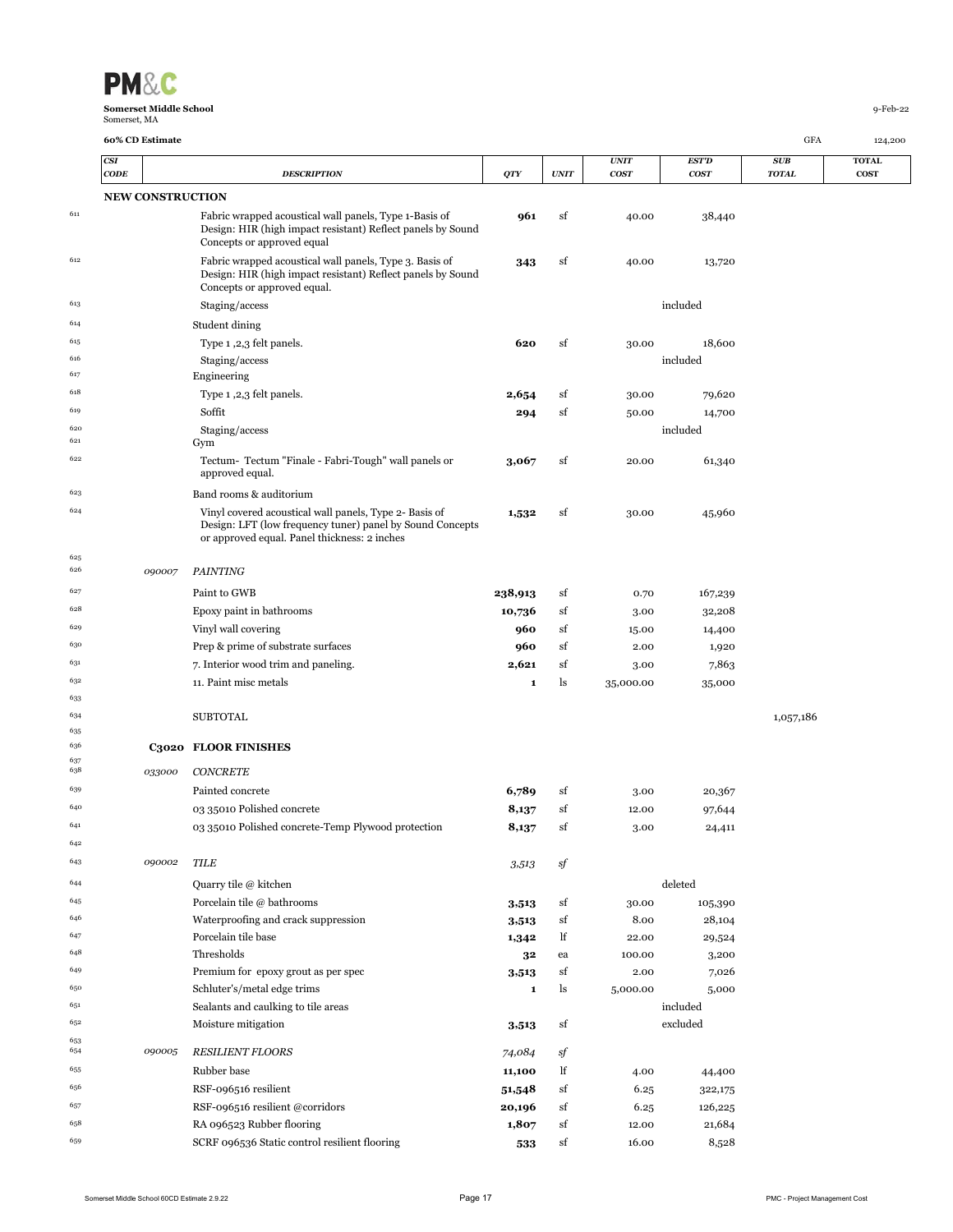| <b>PM&amp;C</b>                               |             |
|-----------------------------------------------|-------------|
| <b>Somerset Middle School</b><br>Somerset, MA | $9$ -Feb-22 |

|            | CSI         |                         |                                                                                                                                                       |            |             | <b>UNIT</b>      | <b>EST'D</b> | SUB          | <b>TOTAL</b> |
|------------|-------------|-------------------------|-------------------------------------------------------------------------------------------------------------------------------------------------------|------------|-------------|------------------|--------------|--------------|--------------|
|            | <b>CODE</b> |                         | <b>DESCRIPTION</b>                                                                                                                                    | <b>QTY</b> | <b>UNIT</b> | cos <sub>T</sub> | <b>COST</b>  | <b>TOTAL</b> | <b>COST</b>  |
|            |             | <b>NEW CONSTRUCTION</b> |                                                                                                                                                       |            |             |                  |              |              |              |
| 660        |             |                         | General Flooring Adhesives: High moisture resistant and<br>alkali resistant adhesive                                                                  | 74,084     | sf          | 0.75             | 55,563       |              |              |
| 661        |             |                         | <b>Transition strips</b>                                                                                                                              | 1          | ls          | 25,000.00        | 25,000       |              |              |
| 662        |             |                         | Moisture mitigation                                                                                                                                   | 3,513      | sf          |                  | excluded     |              |              |
| 663<br>664 |             | 096700                  | <b>RESINOUS FLOORING</b>                                                                                                                              | 3,629      | sf          |                  |              |              |              |
| 665        |             |                         | Resinous- apply slurry-applied urethane cement composition<br>flooring with slip resistant broadcast, anti-microbial additive<br>and an integral base |            |             |                  |              |              |              |
| 666        |             |                         | $UCF-1$                                                                                                                                               | 1,897      | sf          | 16.00            | 30,352       |              |              |
| 667        |             |                         | $UCF-2$                                                                                                                                               | 1,732      | sf          | 16.00            | 27,712       |              |              |
| 668<br>669 |             | 096800                  | TILE CARPETING                                                                                                                                        | 11,671     | sf          |                  |              |              |              |
| 670        |             |                         | Carpet tile incl 15% waste                                                                                                                            | 8,972      | sf          | 5.50             | 49,346       |              |              |
| 671        |             |                         | Carpet @ Auditorium broadloom incl 15% waste. See A7.03<br>and A10.51A for scope                                                                      | 4,449      | sf          | 6.50             | 28,919       |              |              |
| 672        |             |                         | <b>Transition strips</b>                                                                                                                              | 1          | ls          | 5,000.00         | 5,000        |              |              |
| 673        |             |                         | Moisture mitigation                                                                                                                                   | 11,671     | sf          |                  | excluded     |              |              |
| 674<br>675 |             | 096560                  | ATHLETIC FLOORING                                                                                                                                     | 8,244      | sf          |                  |              |              |              |
| 676        |             |                         | WAF wood athletic flooring                                                                                                                            | 6,446      | sf          | 23.00            | 148,258      |              |              |
| 677        |             |                         | Paint all field colors, game lines, borders and school logos and<br>stenciled lettering                                                               | 6,446      | sf          | 2.00             | 12,892       |              |              |
| 678        |             |                         | Stage floor                                                                                                                                           | 1,798      | sf          | 22.00            | 39,556       |              |              |
| 679        |             |                         | Paint stage floor-sand, stain                                                                                                                         | 1,798      | sf          | 6.00             | 10,788       |              |              |
| 680        |             |                         | Ventilating cove base                                                                                                                                 | 325        | lf          | 8.00             | 2,600        |              |              |
| 681        |             |                         | Moisture mitigation                                                                                                                                   | 8,244      | sf          |                  | excluded     |              |              |
| 682        |             |                         | <b>SUBTOTAL</b>                                                                                                                                       |            |             |                  |              | 1,279,664    |              |
| 683        |             |                         |                                                                                                                                                       |            |             |                  |              |              |              |
| 684        |             |                         | C3030 CEILING FINISHES                                                                                                                                |            |             |                  |              |              |              |
| 685<br>686 |             | 064100                  | INTERIOR ARCHITECTURAL WOODWORK                                                                                                                       |            |             |                  |              |              |              |
| 687        |             |                         | Wood soffit, horizontal                                                                                                                               | 1,351      | sf          | 65.00            | 87,815       |              |              |
| 688        |             |                         | Wood soffit, vertical                                                                                                                                 | 630        | sf          | 70.00            | 44,100       |              |              |
| 689<br>690 |             | 090003                  | <b>ACOUSTICAL TILE</b>                                                                                                                                |            |             |                  |              |              |              |
| 691        |             |                         | As per specification                                                                                                                                  | 84,081     | sf          |                  |              |              |              |
| 692        |             |                         | Type ACT-1 ceiling panels. 24 inches by 24 inches by 3/4 inch                                                                                         | 11,595     | sf          | 7.00             | 81,165       |              |              |
| 693        |             |                         | thick.<br>Type ACT-2 ceiling panels. 24 inches by $48$ inches by $3/4$ inch<br>thick                                                                  | 34,798     | sf          | 6.50             | 226,187      |              |              |
| 694        |             |                         | Type ACT-3A ceiling panels. Panel size: 24 inches by 72 inches<br>by 3/4 inch thick                                                                   | 6,303      | sf          | 9.00             | 56,727       |              |              |
| 695        |             |                         | Type ACT-3B ceiling panels (installed as Running Bond Grid).<br>Panel size: 24 inches by 72 inches by 3/4 inch thick                                  | 281        | sf          | 11.00            | 3,091        |              |              |
| 696        |             |                         | Type ACT-4 ceiling panels. Panel size: 12 inches by 72 inches<br>by 3/4 inch thick                                                                    | 8,171      | sf          | 9.50             | 77,625       |              |              |
| 697        |             |                         | Type ACT-5 ceiling panel (Wet locations as scheduled).Panel<br>size: $24$ by $48$ inch by $5/8$ inch thick                                            | 6,540      | sf          | 5.00             | 32,700       |              |              |
| 698        |             |                         | Type ACT-6 Ceiling panel. Panel size: 24 by 72 inch by 3/4<br>inch thick                                                                              | 1,046      | sf          | 11.00            | 11,506       |              |              |
| 699        |             |                         | Type ACT-7 Ceiling panel. Panel size: 24 by 24 inch by 3/4<br>inch thick                                                                              | 1,760      | sf          | 9.00             | 15,840       |              |              |
| 700        |             |                         | Type ACT-8 ceiling panels. Panel Size: 24 inches by 48 inches<br>by 1 inch                                                                            | 501        | sf          | 9.00             | 4,509        |              |              |
| 701        |             |                         | Type ACT-9 not called out on spec but shown on A2.23-<br>allowance                                                                                    | 4,100      | sf          | 25.00            | 102,500      |              |              |
| 702        |             |                         | Type ACT-11A wood non-perforated panel ceiling system.                                                                                                | 1,142      | sf          | 75.00            | 85,650       |              |              |

Panel size: 24 by 72 inch by 3/4 inch thick auditorium clouds

**2,075** sf 62.00 128,650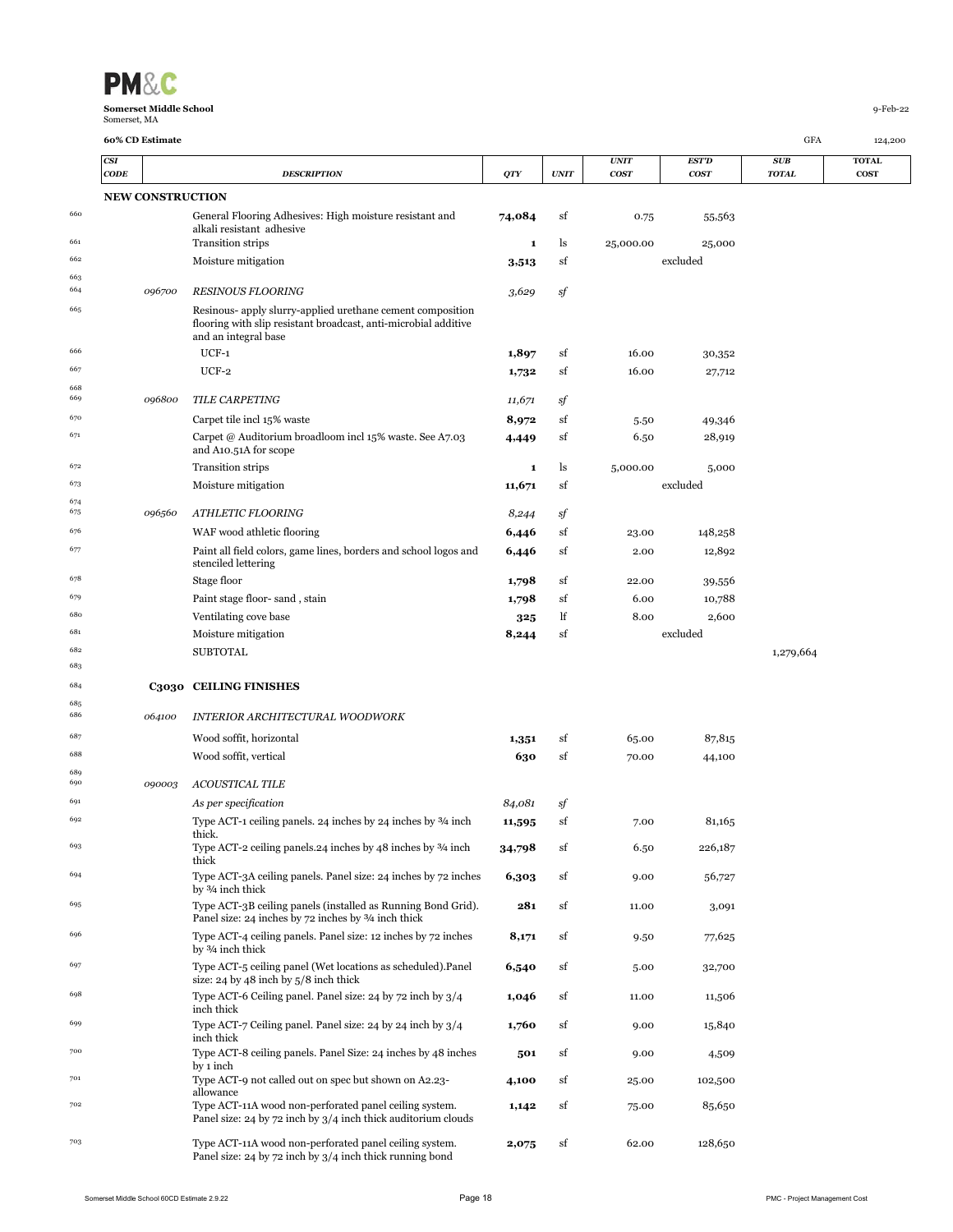

|            | <b>CSI</b><br>$\mathbf{CODE}$ |                         | <b>DESCRIPTION</b>                                                                                                                      | QTY    | UNIT          | <b>UNIT</b><br>cos <sub>T</sub> | <b>EST'D</b><br><b>COST</b> | SUB<br><b>TOTAL</b>                  | <b>TOTAL</b><br><b>COST</b> |
|------------|-------------------------------|-------------------------|-----------------------------------------------------------------------------------------------------------------------------------------|--------|---------------|---------------------------------|-----------------------------|--------------------------------------|-----------------------------|
|            |                               | <b>NEW CONSTRUCTION</b> |                                                                                                                                         |        |               |                                 |                             |                                      |                             |
| 704        |                               |                         | Type ACT-11B wood non-perforated panel ceiling system<br>(running bond): Panel size: 24 by 72 inch by $3/4$ inch thick                  |        |               |                                 | in above                    |                                      |                             |
| 705        |                               |                         | Type ACT-12 wood veneer panel system. Panel size: 96 inches<br>by $5-1/4$ inches by $3/4$ inch thickness                                | 1,663  | sf            | 50.00                           | 83,150                      |                                      |                             |
| 706        |                               |                         | Type ACT-13 wood grille system, with acoustical infill backer.<br>Size: 12 by 96 inch by 3-3/4 inch thick, having 4 slats per<br>panel. | 588    | sf            | 45.00                           | 26,460                      |                                      |                             |
| 707        |                               |                         | Type ACT-14 wood grille system, without acoustical backer.<br>Size: 12 by 96 inch by $3-3/4$ inch thick, having 4 slats per<br>panel    |        |               |                                 |                             | in above drawings do not distinguish |                             |
| 708        |                               |                         | Type ACT-21 metal panel system. Panel size: 24 inches wide<br>by 96 inches long by $5/8$ inch high with $1-1/4$ inch reveal             | 2,217  | sf            | 50.00                           | 110,850                     |                                      |                             |
| 709        |                               |                         | Type ACT-22 ceiling panels. Panel size: 10 inches wide by 8<br>feet long by $5/8$ inch high with $1-1/4$ inch reveal                    |        |               |                                 | with façade soffits         |                                      |                             |
| 710        |                               |                         | Type ACT-23 open grid ceiling system- as per spec                                                                                       | 1,301  | sf            | 30.00                           | 39,030                      |                                      |                             |
| 711        |                               |                         | Armstrong: Axiom Interlude Trim or approved equal.                                                                                      |        |               |                                 |                             |                                      |                             |
| 712        |                               |                         | Provide scaffolds, staging, and other similar raised platforms,<br>required to access their Work                                        | 1      | ls            | 35,000.00                       | 35,000                      |                                      |                             |
| 713        |                               |                         | Axion/perimeter trim allowance                                                                                                          | 1      | ls            | 25,000.00                       | 25,000                      |                                      |                             |
| 714        |                               |                         | Acoustical panel reflective                                                                                                             | 75     | ea            | 150.00                          | 11,250                      |                                      |                             |
| 715        |                               |                         | Wall ACT                                                                                                                                |        |               |                                 | with wall finishes          |                                      |                             |
| 716<br>717 |                               | 072129                  | SPRAY ON SOUND INSULATION                                                                                                               | 5,411  | sf            |                                 |                             |                                      |                             |
| 718        |                               |                         | SSA at exp ceiling areas - nrc of 0.75 RM008                                                                                            | 854    | sf            | 8.00                            | 6,832                       |                                      |                             |
| 719        |                               |                         | SSA at exp ceiling areas - nrc of 0.75 RM108                                                                                            | 856    | sf            | 8.00                            | 6,848                       |                                      |                             |
| 720        |                               |                         | SSA at act ceiling areas - nrc of 0.75 RM198A,B                                                                                         |        | sf            | 8.00                            |                             |                                      |                             |
| 721        |                               |                         | SSA at exp ceiling areas - nrc of 0.75 RM208                                                                                            | 864    | sf            | 8.00                            | 6,912                       |                                      |                             |
| 722        |                               |                         | SSA at exp ceiling areas - nrc of 0.75 RM251-3                                                                                          | 2,837  | sf            | 8.00                            | 22,696                      |                                      |                             |
| 723        |                               |                         | Provide scaffolds, staging, and other similar raised platforms,<br>required to access their Work                                        |        |               |                                 | included                    |                                      |                             |
| 724<br>725 |                               | 090007                  | <b>PAINTING</b>                                                                                                                         |        |               |                                 |                             |                                      |                             |
| 726        |                               |                         | Paint GWB                                                                                                                               | 10,740 | sf            | 0.90                            | 9,666                       |                                      |                             |
| 727        |                               |                         | Paint soffits                                                                                                                           | 15,682 | sf            | 0.90                            | 14,114                      |                                      |                             |
| 728        |                               |                         | Paint exposed structure                                                                                                                 | 6,998  | sf            | 2.00                            | 13,996                      |                                      |                             |
| 729        |                               |                         | Paint exposed structure above finish ceiling/clouds                                                                                     | 15,273 | sf            | 2.00                            | 30,546                      |                                      |                             |
| 730        |                               |                         | Misc pipe painting/identification colors                                                                                                | 1      | ls            | 25,000.00                       | 25,000                      |                                      |                             |
| 731        |                               |                         | Paint exposed structure at gym and auditorium                                                                                           | 7,444  | sf            | 2.00                            | 14,888                      |                                      |                             |
| 732        |                               |                         | Provide scaffolds, staging, and other similar raised platforms,<br>required to access their Work                                        | 1      | <sub>15</sub> |                                 | included                    |                                      |                             |
| 733<br>734 |                               | 092900                  | <b>GYPSUM BOARD ASSEMBLIES</b>                                                                                                          | 10,740 | sf            |                                 |                             |                                      |                             |
| 735        |                               |                         | GWB ceilings and horizontal soffits                                                                                                     | 9,421  | sf            | 13.00                           | 122,473                     |                                      |                             |
| 736        |                               |                         | GWB ceilings, 2 hour rated                                                                                                              | 755    | sf            | 15.00                           | 11,325                      |                                      |                             |
| 737        |                               |                         | GWB ceilings stair soffits                                                                                                              | 564    | sf            | 14.00                           | 7,896                       |                                      |                             |
| 738        |                               |                         | Vertical soffits GWB/ACT up to 24"                                                                                                      | 1,458  | lf            | 30.00                           | 43,740                      |                                      |                             |
| 739        |                               |                         | Detail 9/7.63 LGMF, SAB, GWB- at wood soffit                                                                                            | 337    | lf            | 96.00                           | 32,352                      |                                      |                             |
| 740        |                               |                         | Detail 9/7.64 LGMF, SAB, GWB at soffit above slide marker<br>boards                                                                     | 46     | lf            | 96.00                           | 4,416                       |                                      |                             |
| 741        |                               |                         | Detail 9/2.32 LGMF, SAB, GWB at soffit                                                                                                  | 225    | lf            | 72.00                           | 16,200                      |                                      |                             |
| 742        |                               |                         | Detail 1/7.61 LGMF, SAB, GWB at soffit                                                                                                  | 15     | lf            | 60.00                           | 900                         |                                      |                             |
| 743        |                               |                         | Detail 1/7.69 LGMF, SAB, GWB at soffit                                                                                                  | 140    | lf            | 240.00                          | 33,600                      |                                      |                             |
| 744        |                               |                         | Detail 2/7.74 LGMF, SAB, GWB at soffit                                                                                                  | 78     | lf            | 48.00                           | 3,744                       |                                      |                             |
| 745        |                               |                         | Detail 4/2.34 LGMF, GWB at soffit -5'0" high, bracing studs                                                                             | 11     | lf            | 130.00                          | 1,430                       |                                      |                             |
| 746        |                               |                         | Detail 4/2.34 LGMF, GWB at soffit -9'0" high, bracing studs                                                                             | 90     | lf            | 234.00                          | 21,060                      |                                      |                             |
| 747        |                               |                         | Detail 4/2.34 LGMF, GWB at soffit -7'0" high, bracing studs                                                                             | 38     | lf            | 234.00                          | 8,892                       |                                      |                             |
| 748        |                               |                         | Detail 6/2.34 LGMF bracing studs                                                                                                        | 435    | sf            | 14.00                           | 6,090                       |                                      |                             |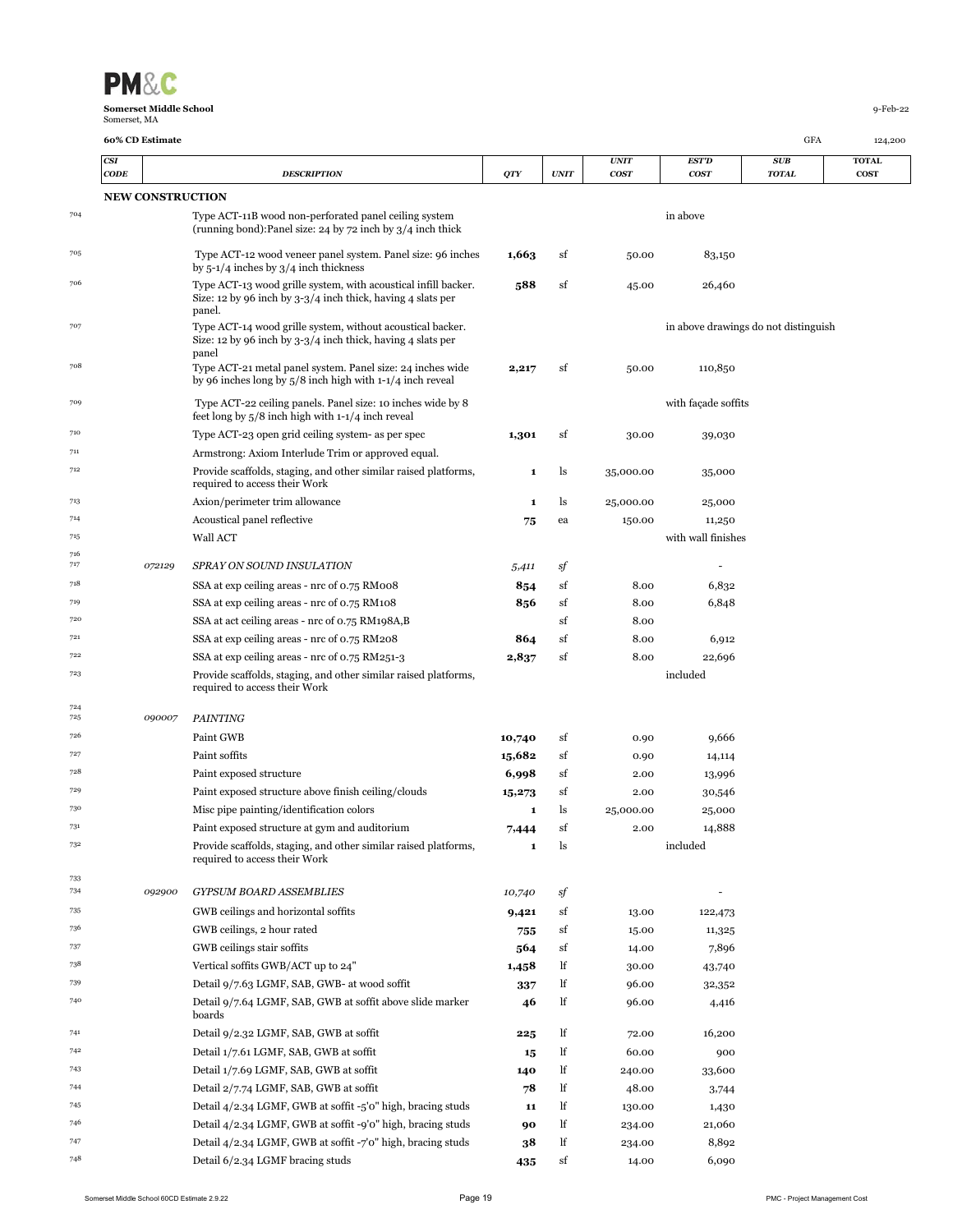| <b>PM&amp;C</b>                               |            |
|-----------------------------------------------|------------|
| <b>Somerset Middle School</b><br>Somerset, MA | $9-Feb-22$ |

755<br>756

 

 $\frac{771}{772}$ 

|                         | 60% CD Estimate                                                 |             |             |                                 |                                  | GFA                        | 124,200                  |
|-------------------------|-----------------------------------------------------------------|-------------|-------------|---------------------------------|----------------------------------|----------------------------|--------------------------|
| CSI<br>$\mathbf{CODE}$  | <b>DESCRIPTION</b>                                              | <b>QTY</b>  | <b>UNIT</b> | <b>UNIT</b><br>cos <sub>T</sub> | <b>EST'D</b><br>cos <sub>T</sub> | <b>SUB</b><br><b>TOTAL</b> | <b>TOTAL</b><br>$\cos r$ |
| <b>NEW CONSTRUCTION</b> |                                                                 |             |             |                                 |                                  |                            |                          |
|                         | Detail 8/2.34 LGMF, GWB at soffit -7'0" high, bracing studs     | 80          | lf          | 156.00                          | 12,480                           |                            |                          |
|                         | Detail2/7.70 LGMF, GWB soffits at sloped                        | 190         | lf          | 210.00                          | 39,900                           |                            |                          |
|                         | Provide scaffolds, staging, and other similar raised platforms, | 1           | ls          | 15,000.00                       | 15,000                           |                            |                          |
|                         | required to access their Work                                   |             |             |                                 |                                  |                            |                          |
|                         | Misc                                                            |             |             |                                 |                                  |                            |                          |
|                         | Insulation at premier above mechanical grills 7/2.31            | 1,959       | lf          | 3.00                            | 5,877                            |                            |                          |
|                         | Acoustical barrier ceiling at tech engineering detail 8/2.31    | 1,211       | sf          | 25.00                           | 30,275                           |                            |                          |
|                         |                                                                 |             |             |                                 |                                  |                            |                          |
| 055000                  | <b>MISCELLANEOUS METALS</b>                                     |             |             |                                 |                                  |                            |                          |
|                         | Misc metals at ceilings                                         |             |             |                                 | with misc. allowance             |                            |                          |
|                         | Pipe grid                                                       | 352         | lf          | 75.00                           | 26,400                           |                            |                          |
|                         | <b>SUBTOTAL</b>                                                 |             |             |                                 |                                  | 1,884,353                  |                          |
|                         | <b>TOTAL - INTERIOR FINISHES</b>                                |             |             |                                 |                                  |                            | 4,221,203                |
|                         |                                                                 |             |             |                                 |                                  |                            |                          |
| D <sub>10</sub>         | <b>CONVEYING SYSTEMS</b>                                        |             |             |                                 |                                  |                            |                          |
|                         | D1010 ELEVATOR                                                  |             |             |                                 |                                  |                            |                          |
| 055000                  | MISCELLANEOUS METALS                                            |             |             |                                 |                                  |                            |                          |
|                         | Pit ladder and sump pit cover                                   | 1           | ea          | 3,000.00                        | 3,000                            |                            |                          |
|                         | Sill angle                                                      | 40          | lf          | 25.00                           | 1,000                            |                            |                          |
|                         |                                                                 |             |             |                                 |                                  |                            |                          |
| 142424                  | <b>ELEVATOR</b>                                                 |             |             |                                 |                                  |                            |                          |
|                         | Passenger elevator; 4 stop                                      | 1           | ea          | 220,000.00                      | 220,000                          |                            |                          |
|                         | <b>SUBTOTAL</b>                                                 |             |             |                                 |                                  | 224,000                    |                          |
|                         | TOTAL - CONVEYING SYSTEMS                                       |             |             |                                 |                                  |                            | \$224,000                |
| D13                     | SPECIAL CONSTRUCTION                                            |             |             |                                 |                                  |                            |                          |
|                         |                                                                 |             |             |                                 |                                  |                            |                          |
|                         | D1313 SPECIAL CONSTRUCTION                                      |             |             |                                 |                                  |                            |                          |
|                         | No work in this section                                         |             |             |                                 |                                  |                            |                          |
|                         | <b>SUBTOTAL</b>                                                 |             |             |                                 |                                  |                            |                          |
|                         | <b>TOTAL - SPECIAL CONSTRUCTION</b>                             |             |             |                                 |                                  |                            |                          |
|                         |                                                                 |             |             |                                 |                                  |                            |                          |
| D <sub>20</sub>         | <b>PLUMBING</b>                                                 |             |             |                                 |                                  |                            |                          |
|                         | PLUMBING, GENERALLY                                             |             |             |                                 |                                  |                            |                          |
| D <sub>20</sub>         |                                                                 |             |             |                                 |                                  |                            |                          |
|                         | Equipment                                                       |             |             |                                 |                                  |                            |                          |
|                         | Gas-fired water heaters GWH-1,2                                 | $\mathbf 2$ | ea          | 22,500.00                       | 45,000                           |                            |                          |
|                         | Non-potable water heater NPWH-1                                 | 1           | ea          | 15,000.00                       | 15,000                           |                            |                          |
|                         | Hot water circulator pumps RP-1. RP-2                           | 2           | ea          | 1,300.00                        | 2,600                            |                            |                          |
|                         | Mixing valves MV-1, MV-2                                        | 2           | ea          | 4,800.00                        | 9,600                            |                            |                          |
|                         | <b>Expansion</b> tank                                           | $\bf{2}$    | ea          | 450.00                          | 900                              |                            |                          |
|                         | Water meter assembly                                            | 1           | ea          | 3,000.00                        | 3,000                            |                            |                          |
|                         | Domestic water booster system BP-1                              | 1           | ea          | 20,000.00                       | 20,000                           |                            |                          |
|                         | Main reduced pressure backflow preventer. 4"                    | 1           | ea          | 9,000.00                        | 9,000                            |                            |                          |
|                         | RP backflow preventer, 2"                                       | 1           | ea          | 1,000.00                        | 1,000                            |                            |                          |
|                         | RP backflow preventer, $1-1/2$ "                                | $\bf{2}$    | ea          | 500.00                          | 1,000                            |                            |                          |
|                         | Elevator sump pump SP-1<br>Oil separator OS-1                   | 1<br>1      | ea<br>ea    | 3,800.00<br>3,500.00            | 3,800<br>3,500                   |                            |                          |

220000 Interior grease interceptor GI-1 **2** ea 3,500.00 7,000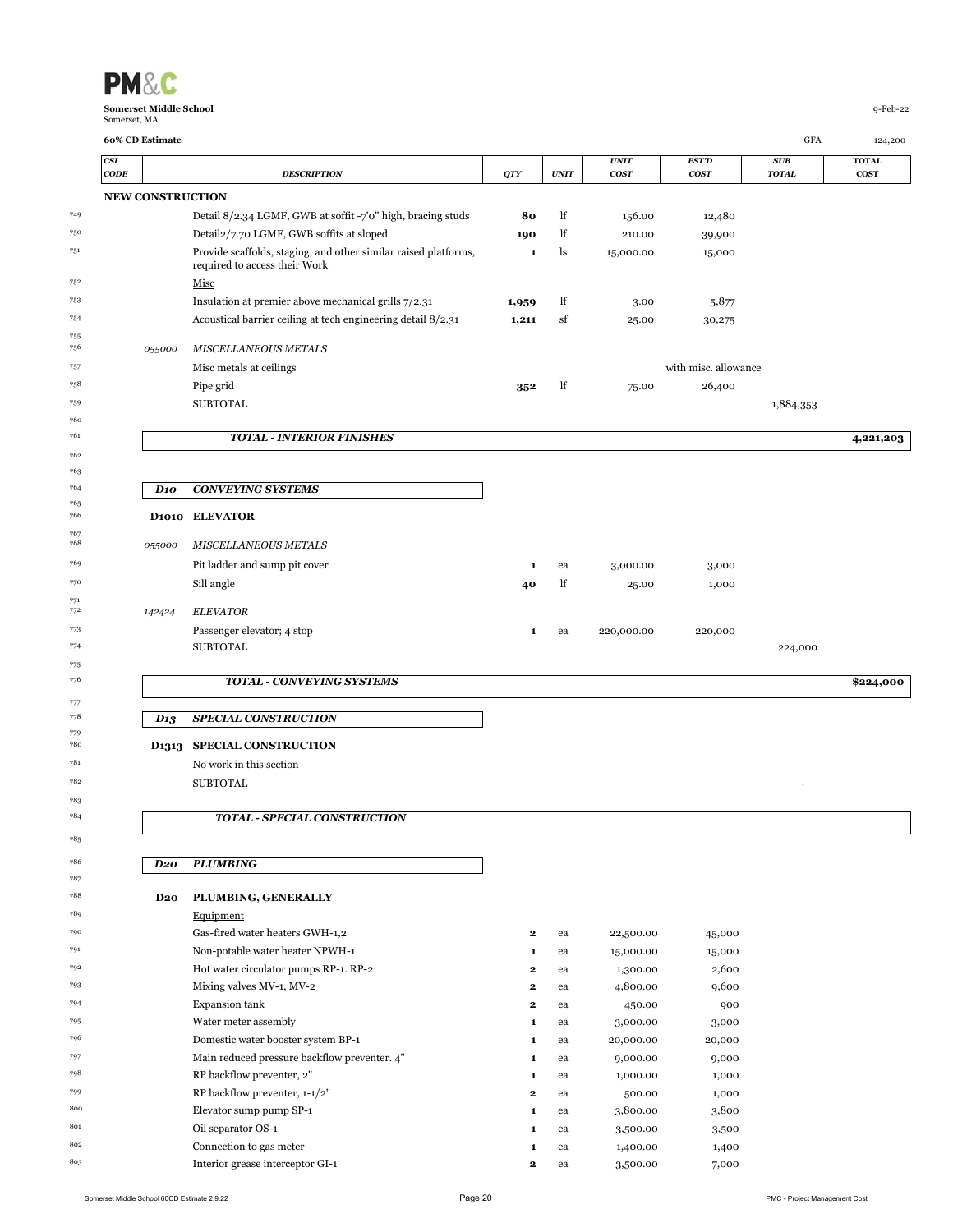| <b>PM&amp;C</b>               |             |
|-------------------------------|-------------|
| <b>Somerset Middle School</b> | $q$ -Feb-22 |
| Somerset, MA                  |             |

|     | CSI<br>CODE | <b>DESCRIPTION</b>                         | QTY          | <b>UNIT</b> | <i>UNIT</i><br><b>COST</b> | EST'D<br><b>COST</b> | SUB<br><b>TOTAL</b> | <b>TOTAL</b><br><b>COST</b> |
|-----|-------------|--------------------------------------------|--------------|-------------|----------------------------|----------------------|---------------------|-----------------------------|
|     |             | <b>NEW CONSTRUCTION</b>                    |              |             |                            |                      |                     |                             |
| 804 |             | Exterior grease interceptor GI-2           | $\mathbf{1}$ | ea          | 15,000.00                  | 15,000               |                     |                             |
| 805 |             | Lab waste neutralization system            | $\mathbf{1}$ | ea          | 25,000.00                  | 25,000               |                     |                             |
| 806 |             | Compressed air system                      | 1            | ls          | 20,000.00                  | 20,000               |                     |                             |
| 807 |             | Rough-in & connection to kitchen equipment | $\mathbf{1}$ | ls          | 10,000.00                  | 10,000               |                     |                             |
| 808 |             | <b>Plumbing Fixtures &amp; Specialties</b> |              |             |                            |                      |                     |                             |
| 809 |             | Water closet WC-1, WC-2                    | 50           | ea          | 1,550.00                   | 77,500               |                     |                             |
| 810 |             | Urinal UR-1, UR-2                          | 10           | ea          | 1,600.00                   | 16,000               |                     |                             |
| 811 |             | Lavatory L-1, L-2                          | 51           | ea          | 1,275.00                   | 65,025               |                     |                             |
| 812 |             | Sink SK-1                                  | 33           | ea          | 1,300.00                   | 42,900               |                     |                             |
| 813 |             | Science Sink SK-2 (faucet and trim only)   | 44           | ea          | 1,000.00                   | 44,000               |                     |                             |
| 814 |             | Science Sink SK-3 (faucet and trim only)   | 9            | ea          | 1,000.00                   | 9,000                |                     |                             |
| 815 |             | Sink SK-4                                  | 3            | ea          | 1,300.00                   | 3,900                |                     |                             |
| 816 |             | Sink SK-5                                  | 1            | ea          | 1,300.00                   | 1,300                |                     |                             |
| 817 |             | Art Sink SK-6 (faucet, trim and trap only) | 2            | ea          | 1,450.00                   | 2,900                |                     |                             |
| 818 |             | Sink SK-7                                  | 3            | ea          | 1,450.00                   | 4,350                |                     |                             |
| 819 |             | Sink SK-8                                  | 3            | ea          | 1,300.00                   | 3,900                |                     |                             |
| 820 |             | Art Sink SK-9 (faucet, trim and trap only) | 2            | ea          | 1,450.00                   | 2,900                |                     |                             |
| 821 |             | Shower SH-1                                | 4            | ea          | 3,600.00                   | 14,400               |                     |                             |
| 822 |             | Mop service basin MSB-1                    | 5            | ea          | 1,150.00                   | 5,750                |                     |                             |
| 823 |             | Electric water cooler EWC-1                | 8            | ea          | 3,850.00                   | 30,800               |                     |                             |
| 824 |             | Utility sink US-1                          | $\mathbf{1}$ | ea          | 1,100.00                   | 1,100                |                     |                             |
| 825 |             | Emergency shower/eyewash ES-1              | 7            | ea          | 2,800.00                   | 19,600               |                     |                             |
| 826 |             | Emergency eyewash EEW-1                    | 4            | ea          | 1,100.00                   | 4,400                |                     |                             |
| 827 |             | Ice maker connection IM-1, IM-2            | 11           | ea          | 325.00                     | 3,575                |                     |                             |
| 828 |             | Dishwasher connection DW-1                 | 5            | ea          | 325.00                     | 1,625                |                     |                             |
| 829 |             | Washer outlet box WM-1                     | 3            | ea          | 350.00                     | 1,050                |                     |                             |
| 830 |             | Compressed air turret connection GT-1      | 50           | ea          | 100.00                     | 5,000                |                     |                             |
| 831 |             | Roof drain RD-A                            | 46           | ea          | 1,200.00                   | 55,200               |                     |                             |
| 832 |             | Floor drain FD-A                           | 14           | ea          | 675.00                     | 9,450                |                     |                             |
| 833 |             | Floor drain FD-B                           | 2            | ea          | 900.00                     | 1,800                |                     |                             |
| 834 |             | Floor drain FD-C                           | 4            | ea          | 1,000.00                   | 4,000                |                     |                             |
| 835 |             | Floor drain FD-D                           | 2            | ea          | 900.00                     | 1,800                |                     |                             |
| 836 |             | Floor drain FD-E                           | 5            | ea          | 1,250.00                   | 6,250                |                     |                             |
| 837 |             | Kitchen floor drain                        | 6            | ea          | 800.00                     | 4,800                |                     |                             |
| 838 |             | Kitchen floor sink                         | 10           | ea          | 2,500.00                   | 25,000               |                     |                             |
| 839 |             | Trap primer                                | 9            | ea          | 1,050.00                   | 9,450                |                     |                             |
| 840 |             | Freezeproof wall hydrant WH-1              | 11           | ea          | 325.00                     | 3,575                |                     |                             |
| 841 |             | Hose bibb HB-1                             | 8            | ea          | 225.00                     | 1,800                |                     |                             |
| 842 |             | Domestic/Non-Potable Water Piping          |              |             |                            |                      |                     |                             |
| 843 |             | 1/2"                                       | 3,991        | lf          | 22.50                      | 89,798               |                     |                             |
| 844 |             | 3/4"                                       | 2,188        | lf          | 24.00                      | 52,512               |                     |                             |
| 845 |             | $1\mathrm{"}$                              | 1,289        | lf          | 27.50                      | 35,448               |                     |                             |
| 846 |             | $1 - 1/4"$                                 | 281          | lf          | 29.00                      | 8,149                |                     |                             |
| 847 |             | $1 - 1/2"$                                 | 1,360        | lf          | 30.00                      | 40,800               |                     |                             |
| 848 |             | 2"                                         | 172          | lf          | 35.00                      | 6,020                |                     |                             |
| 849 |             | $2 - 1/2"$                                 | 100          | lf          | 48.00                      | 4,800                |                     |                             |
| 850 |             | 3"                                         | 836          | lf          | 53.00                      | 44,308               |                     |                             |
| 851 |             | 4"                                         | 89           | lf          | 75.00                      | 6,675                |                     |                             |
| 852 |             | Fixture rough-in                           | 261          | ea          | 350.00                     | 91,350               |                     |                             |
| 853 |             | Valves & accessories                       | $\mathbf 1$  | ls          | 25,000.00                  | 25,000               |                     |                             |
| 854 |             | Sanitary/Grease Waste And Vent Piping      |              |             |                            |                      |                     |                             |
| 855 |             | Underground pipe with fittings             |              |             |                            |                      |                     |                             |
| 856 |             | $\mathbf{2}^{\prime\prime}$                | 495          | lf          | 35.00                      | 17,325               |                     |                             |
| 857 |             | $\mathbf{3}^{"}$                           | 49           | lf          | 43.00                      | 2,107                |                     |                             |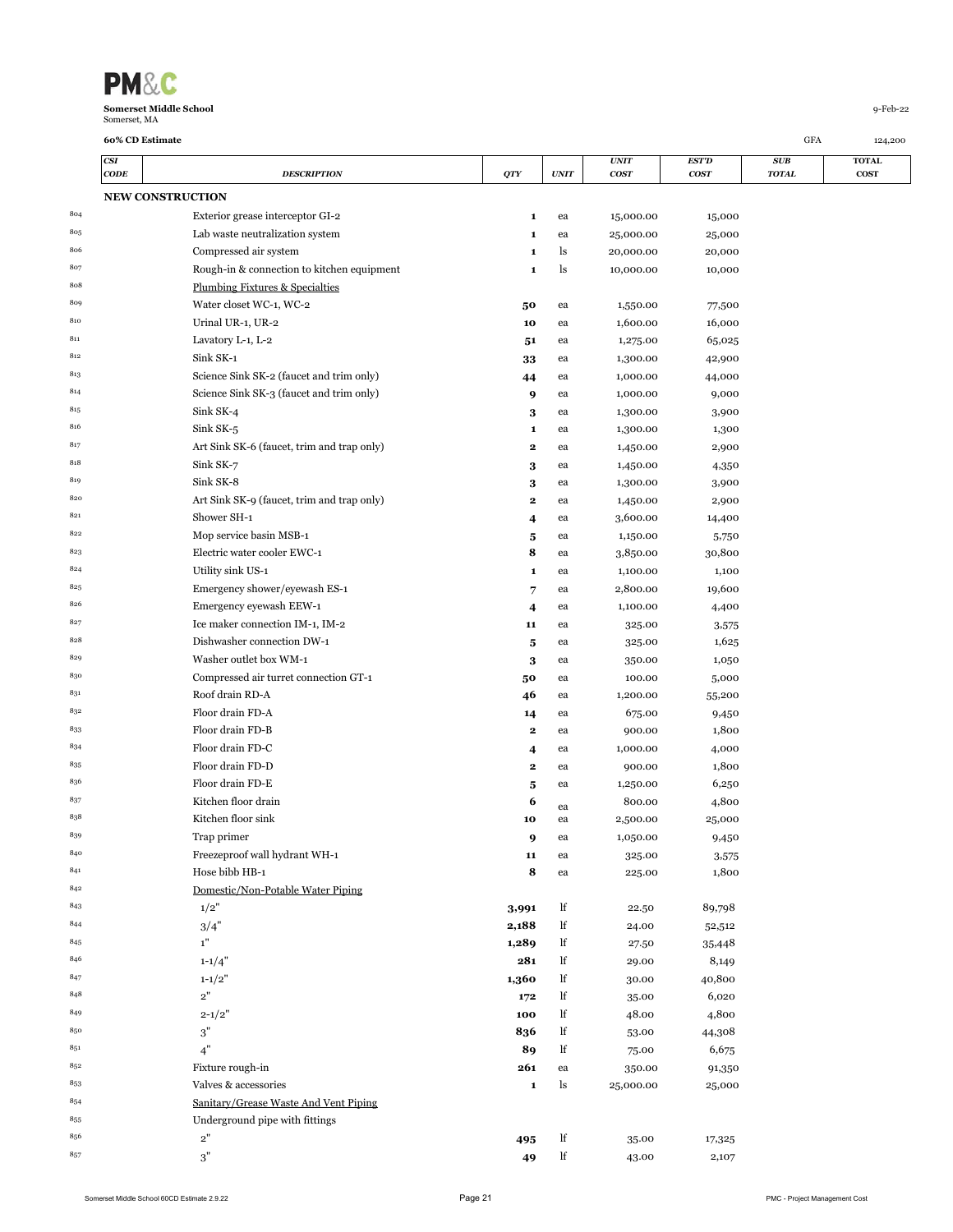

|         | CSI  |                                                |             |             | <i><b>UNIT</b></i> | EST'D            | SUB          | <b>TOTAL</b> |
|---------|------|------------------------------------------------|-------------|-------------|--------------------|------------------|--------------|--------------|
|         | CODE | <b>DESCRIPTION</b>                             | QTY         | <b>UNIT</b> | cosr               | cos <sub>T</sub> | <b>TOTAL</b> | $\cos r$     |
|         |      | <b>NEW CONSTRUCTION</b>                        |             |             |                    |                  |              |              |
| 858     |      | 4"                                             | 1,776       | lf          | 52.50              | 93,240           |              |              |
| 859     |      | 6"                                             | 235         | lf          | 75.00              | 17,625           |              |              |
| 860     |      | 8"                                             | 355         | lf          | 110.00             | 39,050           |              |              |
| 861     |      | <b>FCO</b>                                     |             |             | 800.00             | 42,400           |              |              |
| 862     |      |                                                | 53          | ea          |                    |                  |              |              |
|         |      | Above ground pipe with fittings & hangers      |             |             |                    |                  |              |              |
| 863     |      | $1 - 1/2"$                                     | 121         | lf          | 37.50              | 4,538            |              |              |
| 864     |      | $\mathbf{2}^{\prime\prime}$                    | 2,722       | lf          | 40.00              | 108,880          |              |              |
| 865     |      | 3"                                             | 688         | lf          | 45.00              | 30,960           |              |              |
| 866     |      | 4"                                             | 411         | lf          | 55.00              | 22,605           |              |              |
| 867     |      | Fixture/drain rough-in                         | 304         | ea          | 350.00             | 106,400          |              |              |
| 868     |      | <b>Acid Waste Piping</b>                       |             |             |                    |                  |              |              |
| 869     |      | Polypropylene pipe with fittings & hangers     | 124,200     | sf          | 0.90               | 111,780          |              |              |
| 870     |      | Storm Drainage, Hubless Cast Iron Piping       |             |             |                    |                  |              |              |
| 871     |      | Underground pipe with fittings                 |             |             |                    |                  |              |              |
| 872     |      | 4"                                             | 126         | lf          | 52.50              | 6,615            |              |              |
| 873     |      | $5"$                                           | 173         | lf          | 65.00              | 11,245           |              |              |
| 874     |      | 6"                                             | 165         | lf          | 75.00              | 12,375           |              |              |
| 875     |      | 8"                                             | 499         | lf          | 110.00             | 54,890           |              |              |
| 876     |      | 10"                                            | 174         | lf          | 130.00             | 22,620           |              |              |
| 877     |      | 12"                                            | 72          | lf          | 150.00             | 10,800           |              |              |
| 878     |      | 16"                                            | 29          | lf          | 200.00             | 5,800            |              |              |
| 879     |      | <b>FCO</b>                                     |             |             | 800.00             | 19,200           |              |              |
| 880     |      | Above ground pipe with fittings & hangers      | 24          | ea          |                    |                  |              |              |
| $881\,$ |      |                                                |             |             |                    |                  |              |              |
| 882     |      | 4"                                             | 739         | lf          | 55.00              | 40,645           |              |              |
|         |      | $5"$                                           | 832         | lf          | 70.00              | 58,240           |              |              |
| 883     |      | 6"                                             | 430         | lf          | 80.00              | 34,400           |              |              |
| 884     |      | 8"                                             | 302         | lf          | 115.00             | 34,730           |              |              |
| 885     |      | Drain connection                               | 46          | ea          | 200.00             | 9,200            |              |              |
| 886     |      | Pipe insulation                                |             |             |                    |                  |              |              |
| 887     |      | Domestic pipe insulation                       | 11,000      | lf          | 10.00              | 110,000          |              |              |
| 888     |      | Storm pipe insulation (horizontal)             | 1,524       | lf          | 22.00              | 33,528           |              |              |
| 889     |      | <b>Natural Gas Piping</b>                      |             |             |                    |                  |              |              |
| 890     |      | Natural gas pipe with fittings & hangers       |             |             |                    |                  |              |              |
| 891     |      | 1/2"                                           | 50          | lf          | 28.00              | 1,400            |              |              |
| 892     |      | 3/4"                                           | 122         | lf          | 30.00              | 3,660            |              |              |
| 893     |      | $1 - 1/2"$                                     | 98          | lf          | 44.00              | 4,312            |              |              |
| 894     |      | 2"                                             | 19          | lf          | 47.00              | 893              |              |              |
| 895     |      | $2 - 1/2"$                                     | 418         | lf          | 50.00              | 20,900           |              |              |
| 896     |      | Kitchen gas valves, connections, & accessories | 1           | ls          | 5,000.00           | 5,000            |              |              |
| 897     |      | Compressed air Piping                          |             |             |                    |                  |              |              |
| 898     |      | Compressed air pipe with fittings & hangers    | 622         | $_{\rm lf}$ | 28.00              | 17,416           |              |              |
| 899     |      | Equipment connections & accs                   | $\mathbf 1$ | ls          | 7,500.00           | 7,500            |              |              |
| 900     |      | Miscellaneous                                  |             |             |                    |                  |              |              |
| 901     |      | System testing and flushing                    |             |             |                    |                  |              |              |
| 902     |      |                                                | 1           | ls          | 6,500.00           | 6,500            |              |              |
|         |      | Coring, cutting, sleeves & sealing             | 1           | ls          | 18,000.00          | 18,000           |              |              |
| 903     |      | Hydraulic lifts/rigging                        | 1           | ls          | 22,500.00          | 22,500           |              |              |
| 904     |      | Shop drawings / BIM / ENG Support / As-Builts  | 1           | ls          | 47,500.00          | 47,500           |              |              |
| 905     |      | Commissioning Support                          | 1           | ls          | 8,000.00           | 8,000            |              |              |
| 906     |      | Fees & permits                                 | 1           | ls          | 9,000.00 Waived    |                  |              |              |
| 907     |      | <b>SUBTOTAL</b>                                |             |             |                    |                  | 2,306,539    |              |
| 908     |      |                                                |             |             |                    |                  |              |              |
| 909     |      | TOTAL - PLUMBING                               |             |             |                    |                  |              | \$2,306,539  |
| 910     |      |                                                |             |             |                    |                  |              |              |

*D30 HVAC*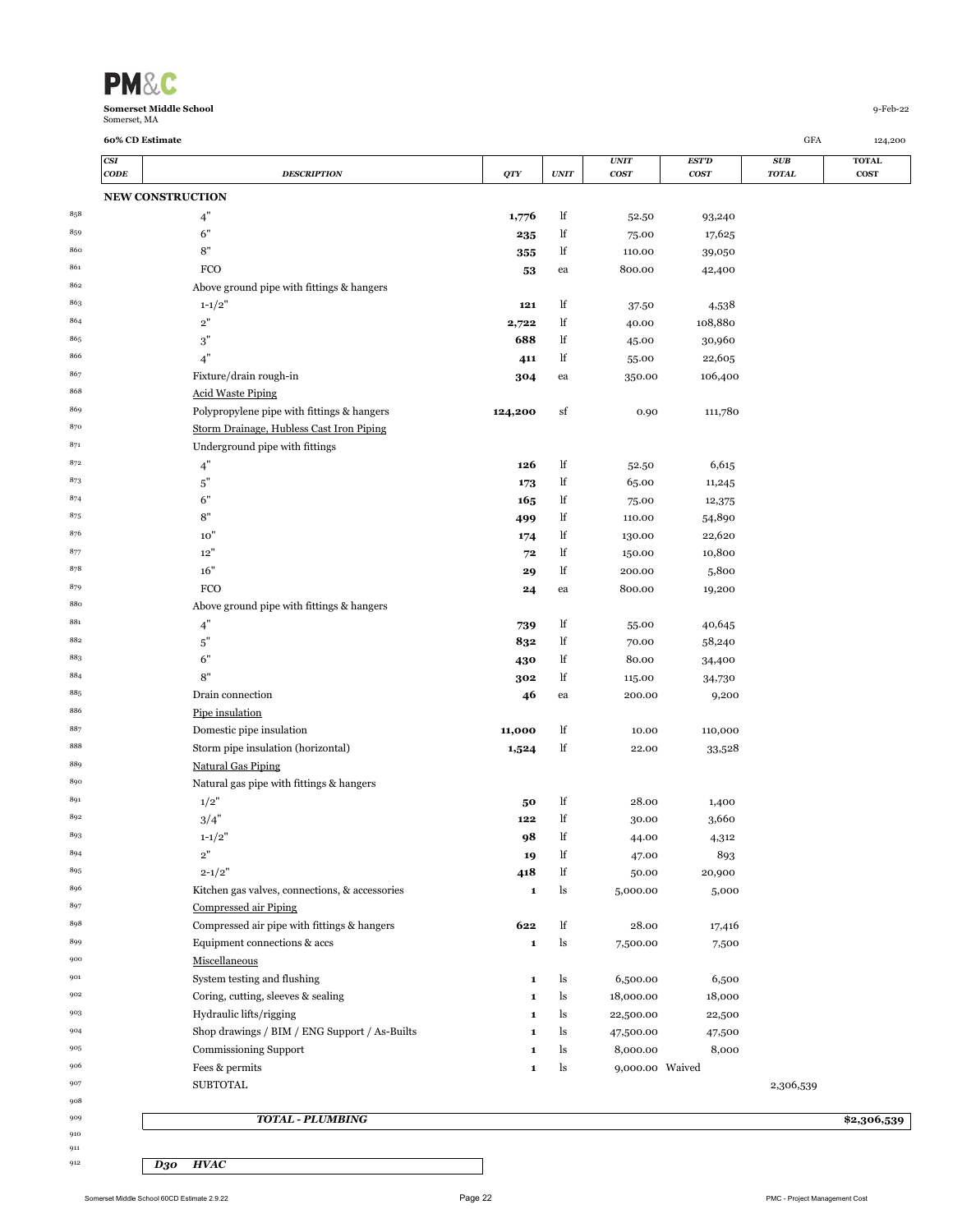| <b>PM&amp;C</b>               |          |
|-------------------------------|----------|
| <b>Somerset Middle School</b> | q-Feb-22 |
| Somerset, MA                  |          |

**NEW CONSTRUCTION** 

**60% CD Estimate** GFA 124,200

| <b>CSI</b>  |                    |            |             | <b>UNIT</b> | ECTID | <b>SUB</b>   | TOTAL       |
|-------------|--------------------|------------|-------------|-------------|-------|--------------|-------------|
| <b>CODE</b> | <b>DESCRIPTION</b> | <b>OTY</b> | <b>UNIT</b> | <b>COST</b> | cost  | <b>TOTAL</b> | <b>COST</b> |

| 914 | <b>D30</b> | <b>HVAC, GENERALLY</b>                                 |              |    |            |           |
|-----|------------|--------------------------------------------------------|--------------|----|------------|-----------|
| 915 |            | <b>HVAC Equipment</b>                                  |              |    |            |           |
| 916 |            | Gas fired HW condensing boilers B-1,2, 2500 MBH        | $\mathbf{2}$ | ea | 56,000.00  | 112,000   |
| 917 |            | Air cooled high efficiency chiller CH-1, 239 tons      | 1            | ea | 250,000.00 | 250,000   |
| 918 |            | <b>Expansion tank</b>                                  | 2            | ea | 4,000.00   | 8,000     |
| 919 |            | Air separator                                          | 1            | ea | 3,500.00   | 3,500     |
| 920 |            | Glycol system                                          | $\mathbf{2}$ | ea | 10,000.00  | 20,000    |
| 921 |            | Radiant panels                                         | 1,885        | lf | 140.00     | 263,900   |
| 922 |            | Convector                                              | 29           | ea | 500.00     | 14,500    |
| 923 |            | Unit heater                                            | 4            | ea | 850.00     | 3,400     |
| 924 |            | Cabinet unit heater, HW                                | 12           | ea | 1,800.00   | 21,600    |
| 925 |            | Cabinet unit heater, electric                          | 3            | ea | 2,300.00   | 6,900     |
| 926 |            | Ductless split AC system (cooling only)                |              |    |            |           |
| 927 |            | 1 ton                                                  | 4            | ea | 4,000.00   | 16,000    |
| 928 |            | $1.5 \text{ ton}$                                      | $\mathbf 2$  | ea | 5,000.00   | 10,000    |
| 929 |            | 2 ton                                                  | 3            | ea | 6,000.00   | 18,000    |
| 930 |            | 3 ton                                                  | 7            | ea | 7,500.00   | 52,500    |
| 931 |            | 3.5 ton                                                | $\mathbf 2$  | ea | 9,000.00   | 18,000    |
| 932 |            | Pumps                                                  |              |    |            |           |
| 933 |            | Boiler pumps                                           | 2            | ea | 3,000.00   | 6,000     |
| 934 |            | Hot water pump with vfd                                | 2            | ea | 24,000.00  | 48,000    |
| 935 |            | Chilled water pump with vfd                            | $\mathbf 2$  | ea | 25,000.00  | 50,000    |
| 936 |            | Air distribution                                       |              |    |            |           |
| 937 |            | Rooftop air handling units w/HW coil, CHW coil, RF and |              |    |            |           |
|     |            | <b>ERW</b>                                             |              |    |            |           |
| 938 |            | RTU-1, 2 & 3, 9000 CFM                                 | 3            | ea | 126,000.00 | 378,000   |
| 939 |            | RTU-4, 7000 CFM                                        | $\mathbf{1}$ | ea | 98,000.00  | 98,000    |
| 940 |            | RTU-5, 4800 CFM                                        | 1            | ea | 67,200.00  | 67,200    |
| 941 |            | RTU-6, 12000 CFM                                       | 1            | ea | 168,000.00 | 168,000   |
| 942 |            | RTU-7, 4300 CFM                                        | 1            | ea | 60,200.00  | 60,200    |
| 943 |            | RTU-8, 7200 CFM                                        | 1            | ea | 100,800.00 | 100,800   |
| 944 |            | RTU-8, 13000 CFM                                       | 1            | ea | 182,000.00 | 182,000   |
| 945 |            | RTU-10, 4000 CFM                                       | 1            | ea | 56,000.00  | 56,000    |
| 946 |            | RTU-11, 13500 CFM                                      | 1            | ea | 189,000.00 | 189,000   |
| 947 |            | RTU-12, 2400 CFM                                       | 1            | ea | 33,600.00  | 33,600    |
| 948 |            | RTU-13, 2200 CFM                                       | 1            | ea | 30,800.00  | 30,800    |
| 949 |            | Fan coil unit FCU-1, 600 CFM                           | 1            | ea | 5,000.00   | 5,000     |
| 950 |            | Exhaust fan                                            |              |    |            |           |
| 951 |            | Exhaust fans, roof                                     | 3            | ea | 3,500.00   | 10,500    |
| 952 |            | Exhaust fan, kitchen hood                              | 1            | ea | 6,000.00   | 6,000     |
| 953 |            | Exhaust fans, small inline                             | 5            | ea | 1,500.00   | 7,500     |
| 954 |            | Sheet metal & Accessories                              |              |    |            |           |
| 955 |            | Galvanized ductwork with fittings & hangers            | 110,000      | lb | 14.00      | 1,540,000 |
| 956 |            | Duct insulation                                        | 75,000       | sf | 5.50       | 412,500   |
| 957 |            | Welded black iron grease exhaust ductwork              | 1            | ls | 20,000.00  | 20,000    |
| 958 |            | Fire wrap kitchen duct insulation                      | 1            | ls | 18,000.00  | 18,000    |
| 959 |            | Combustion air duct & flue                             | 1            | ls | 30,000.00  | 30,000    |
| 960 |            | VAV terminal unit w/HW coil                            | 120          | ea | 850.00     | 102,000   |
| 961 |            | Registers, grilles & diffusers                         | 430          | ea | 150.00     | 64,500    |
| 962 |            | Linear diffuser                                        | 112          | lf | 75.00      | 8,400     |
| 963 |            | Sound attenuators for RTUs                             | 26           | ea | 4,000.00   | 104,000   |
| 964 |            |                                                        |              |    |            |           |
| 965 |            | Piping                                                 |              |    |            |           |
| 966 |            | <b>Chilled Water Piping</b>                            |              |    |            |           |
| 967 |            | Chilled water piping with fittings & hangers           |              |    |            |           |
| 968 |            | 1"                                                     | 129          | lf | 33.00      | 4,257     |
| 969 |            | 2"                                                     | 1,027        | lf | 47.00      | 48,269    |
| 970 |            | 3"                                                     | 510          | lf | 68.00      | 34,680    |
| 971 |            | 4"                                                     | 189          | lf | 84.00      | 15,876    |

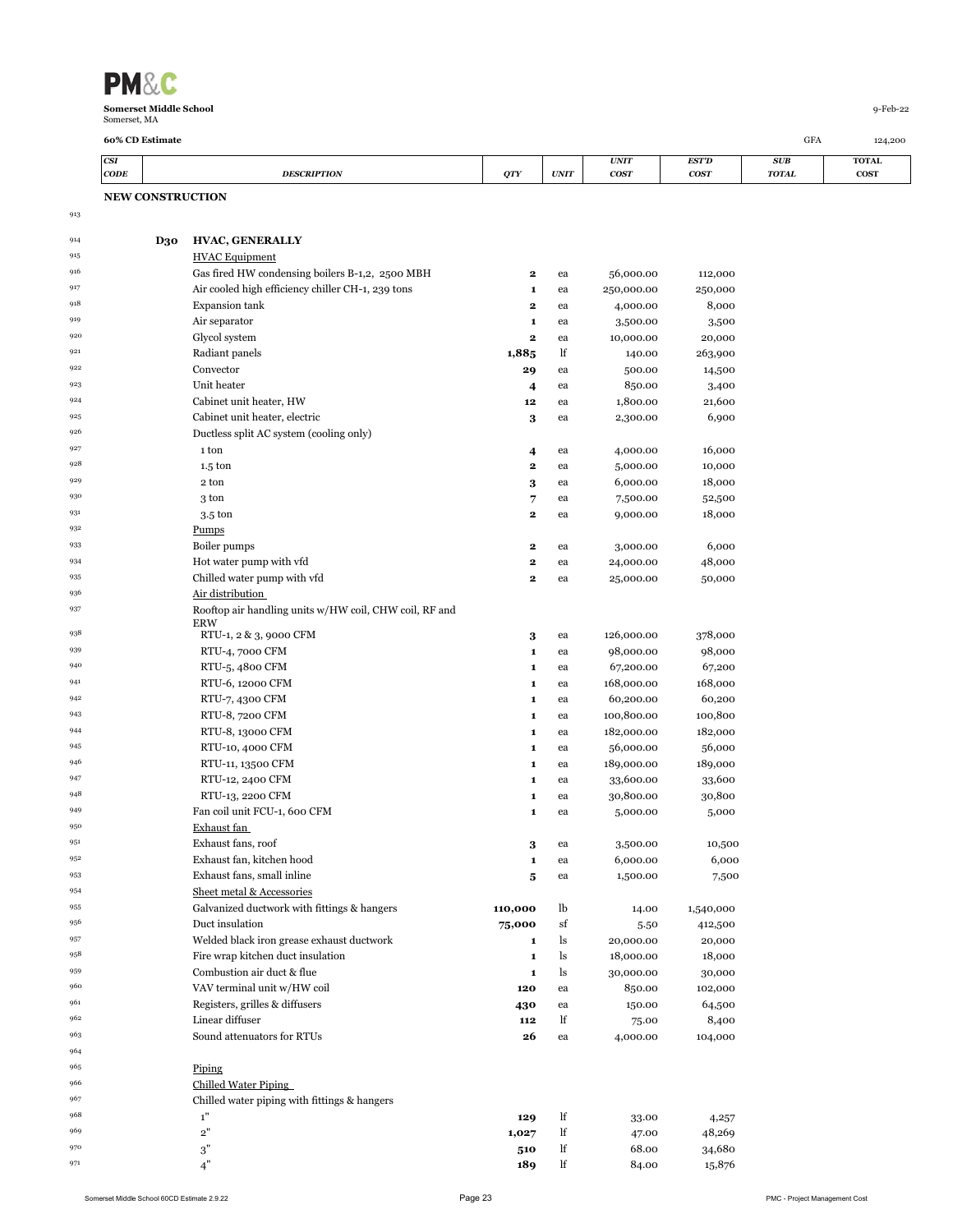| <b>PM&amp;C</b>               |          |
|-------------------------------|----------|
| <b>Somerset Middle School</b> | q-Feb-22 |
| Somerset, MA                  |          |

| CSI  |                                                 |              |                              | <b>UNIT</b>      | <b>EST'D</b> | SUB           | <b>TOTAL</b> |
|------|-------------------------------------------------|--------------|------------------------------|------------------|--------------|---------------|--------------|
| CODE | <b>DESCRIPTION</b>                              | <b>QTY</b>   | $\ensuremath{\textit{UNIT}}$ | <b>COST</b>      | cosr         | $\pmb{TOTAL}$ | $\cos r$     |
|      | <b>NEW CONSTRUCTION</b>                         |              |                              |                  |              |               |              |
|      | 6"                                              | 90           | lf                           | 122.00           | 10,980       |               |              |
|      | Mechanical Room Piping                          | 1            | ls                           | 30,000.00        | 30,000       |               |              |
|      | Valves & accessories                            | $\mathbf{1}$ | ls                           | 45,000.00        | 45,000       |               |              |
|      | <b>Hot Water Piping</b>                         |              |                              |                  |              |               |              |
|      | Hot water piping with fittings & hangers        |              |                              |                  |              |               |              |
|      | 3/4"                                            | 6,930        | lf                           | 27.00            | 187,110      |               |              |
|      | 1"                                              | 2,629        | lf                           | 33.00            | 86,757       |               |              |
|      | $1 - 1/4$                                       | 883          | lf                           | 40.00            | 35,320       |               |              |
|      | $1 - 1/2"$                                      | 691          | lf                           | 44.00            | 30,404       |               |              |
|      | 2"                                              | 334          | lf                           | 47.00            | 15,698       |               |              |
|      | $2 - 1/2"$                                      | 374          | lf                           | 50.00            | 18,700       |               |              |
|      | 3"                                              | 378          | lf                           | 68.00            | 25,704       |               |              |
|      | 4"                                              | 1,184        | lf                           | 84.00            | 99,456       |               |              |
|      | 6"                                              | 121          | lf                           | 122.00           | 14,762       |               |              |
|      | Mechanical Room Piping                          | 1            | ls                           | 40,000.00        | 40,000       |               |              |
|      | Valves & accessories                            | 1            | ls                           | 75,000.00        | 75,000       |               |              |
|      | Refrigerant Piping                              |              |                              |                  |              |               |              |
|      | Refrigerant piping with fittings & hangers      | 18           | loc                          | 2,500.00         | 45,000       |               |              |
|      | <b>Condensate Drain Piping</b>                  |              |                              |                  |              |               |              |
|      | Condensate drain piping with fittings & hangers | 19           | loc                          | 1,000.00         | 19,000       |               |              |
|      | Piping Insulation                               |              |                              |                  |              |               |              |
|      | Chilled water piping                            | 1,945        | lf                           | 14.00            | 27,230       |               |              |
|      | Hot water piping                                | 13,524       | lf                           | 12.00            | 162,288      |               |              |
|      | Refrigerant and condensate drains               | $\mathbf{1}$ | ls                           | 7,500.00         | 7,500        |               |              |
|      | <b>Automatic Temperature Controls</b>           |              |                              |                  |              |               |              |
|      | Automatic temperature controls DDC              | 124,200      | sf                           | 6.25             | 776,250      |               |              |
|      | Balancing                                       |              |                              |                  |              |               |              |
|      | System testing & balancing                      | 124,200      | sf                           | 0.75             | 93,150       |               |              |
|      | Miscellaneous                                   |              |                              |                  |              |               |              |
|      | System testing and flushing                     | $\mathbf{1}$ | ls                           | 22,500.00        | 22,500       |               |              |
|      | Coring, cutting, sleeves & sealing              | 1            | ls                           | 18,000.00        | 18,000       |               |              |
|      | Hydraulic lifts/rigging                         | 1            | ls                           | 75,000.00        | 75,000       |               |              |
|      | Shop drawings / BIM / ENG Support / As-Builts   | 1            | ls                           | 50,000.00        | 50,000       |               |              |
|      | <b>Commissioning Support</b>                    | 1            | ls                           | 35,000.00        | 35,000       |               |              |
|      | Fees & permits                                  | 1            | ls                           | 70,000.00 Waived |              |               |              |
|      | <b>SUBTOTAL</b>                                 |              |                              |                  |              | 6,763,191     |              |
|      |                                                 |              |                              |                  |              |               |              |

# *TOTAL - HVAC* **\$6,763,191**

| 1012 | <b>D40</b> | <b>FIRE PROTECTION</b>                         |                |    |           |         |
|------|------------|------------------------------------------------|----------------|----|-----------|---------|
| 1013 |            |                                                |                |    |           |         |
| 1014 | <b>D40</b> | FIRE PROTECTION, GENERALLY                     |                |    |           |         |
| 1015 |            | Double check valve assembly                    | $\mathbf{1}$   | ea | 16,000.00 | 16,000  |
| 1016 |            | Wet alarm check valve assembly                 | $\mathbf{1}$   | ea | 5,500.00  | 5,500   |
| 1017 |            | Dry alarm valve                                | 1              | ea | 3,500.00  | 3,500   |
| 1018 |            | Electric bell                                  | $\mathbf{1}$   | ea | 400.00    | 400     |
| 1019 |            | Fire department connection                     | 1              | ea | 1,500.00  | 1,500   |
| 1020 |            | Electric fire pump, jockey pump and controller | 1              | ea | 65,000.00 | 65,000  |
| 1021 |            | Zone control valve stations                    | 5              | ea | 2,200.00  | 11,000  |
| 1022 |            | Sprinkler heads, recessed pendant              | 902            | ea | 115.00    | 103,730 |
| 1023 |            | Sprinkler heads, dry pendant                   | 4              | ea | 140.00    | 560     |
| 1024 |            | Sprinkler heads, sidewall                      | 24             | ea | 110.00    | 2,640   |
| 1025 |            | Sprinkler heads, upright                       | 171            | ea | 110.00    | 18,810  |
| 1026 |            | Sprinkler heads, upright w/guard               | 54             | ea | 120.00    | 6,480   |
| 1027 |            | Distribution piping with fittings & hangers    | 12,750         | lf | 29.00     | 369,750 |
| 1028 |            | Main sprinkler piping and standpipes           | 1,500          | lf | 55.00     | 82,500  |
| 1029 |            | Miscellaneous                                  |                |    |           |         |
| 1030 |            | Coring, cutting, sleeves & sealing             | $\blacksquare$ | ls | 4,000.00  | 4,000   |

**60% CD Estimate** GFA 124,200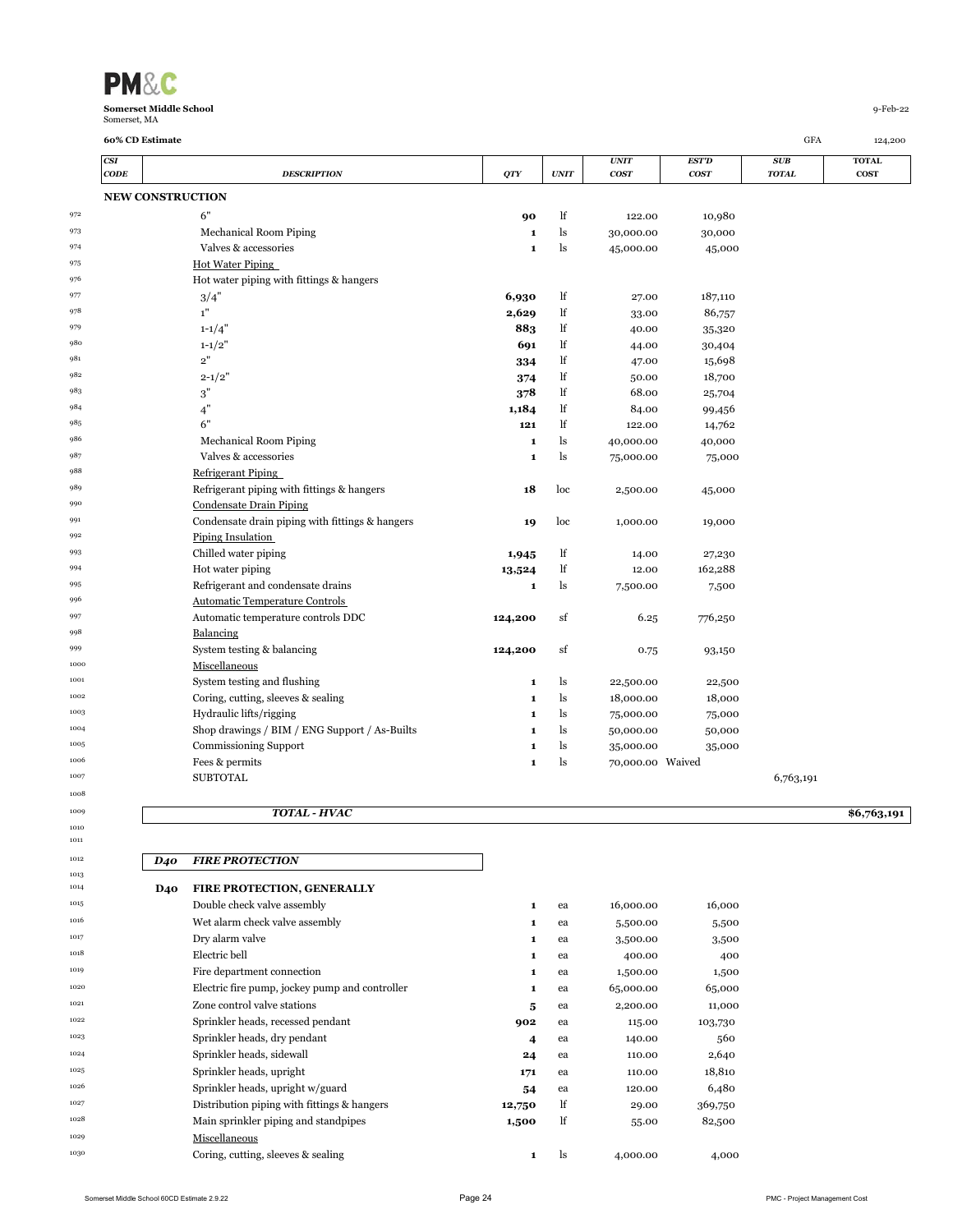|              | <b>NEW CONSTRUCTION</b>                                                            |             |    |                 |         |         |           |
|--------------|------------------------------------------------------------------------------------|-------------|----|-----------------|---------|---------|-----------|
| 1031         | Hydraulic lifts/rigging                                                            | 1           | ls | 17,300.00       | 17,300  |         |           |
| 1032         | Shop drawings / BIM / ENG Support / As-Builts                                      | 1           | ls | 20,500.00       | 20,500  |         |           |
| 1033         | Commissioning Support                                                              | 1           | ls | 10,300.00       | 10,300  |         |           |
| 1034         | Fees & permits                                                                     | 1           | ls | 6,080.00 Waived |         |         |           |
| 1035         | <b>SUBTOTAL</b>                                                                    |             |    |                 |         | 739,470 |           |
| 1036<br>1037 |                                                                                    |             |    |                 |         |         |           |
| 1038         | <b>TOTAL - FIRE PROTECTION</b>                                                     |             |    |                 |         |         | \$739,470 |
| 1039         |                                                                                    |             |    |                 |         |         |           |
| 1040<br>1041 | <b>ELECTRICAL</b><br>$D_5$ o                                                       |             |    |                 |         |         |           |
| 1042<br>1043 | <b>D5010 SERVICE &amp; DISTRIBUTION</b><br><b>Gear &amp; Distribution</b>          |             |    |                 |         |         |           |
| 1044         | Check Metering (E-MON D-MON)                                                       | 1           | ls | 5,000.00        | 5,000   |         |           |
| 1045         | 3000A 480/277V switchboard                                                         | 1           | ea | 95,000.00       | 95,000  |         |           |
| 1046         | 225A 480/277V panelboard                                                           | 12          | ea | 3,000.00        | 36,000  |         |           |
| 1047         | 75 KVA transformer (K-13 rated)                                                    | 5           | ea | 11,175.00       | 55,875  |         |           |
| 1048         | 30KVA transformer (K-13 rated)                                                     | 5           | ea | 7,080.00        | 35,400  |         |           |
| 1049         | 225A 208/120V panelboard                                                           | 5           | ea | 3,000.00        | 15,000  |         |           |
| 1050         | 100A 208/120V panelboard                                                           | 16          | ea | 2,500.00        | 40,000  |         |           |
| 1051         | 200A enclosed circuit breaker                                                      | 8           | ea | 1,950.00        | 15,600  |         |           |
| 1052         | Zero harmonic filter                                                               | 5           | ea | 3,500.00        | 17,500  |         |           |
| 1053         | Feeders (Alum conductors permitted per EE)                                         |             |    |                 |         |         |           |
| 1054         | 1200A feed (alum)                                                                  | 40          | lf | 480.00          | 19,200  |         |           |
| 1055         | 400A feed (alum)                                                                   | 30          | lf | 152.00          | 4,560   |         |           |
| 1056         | 225A feed (alum)                                                                   | 3,805       | lf | 65.00           | 247,325 |         |           |
| 1057         | 150A feed (alum)                                                                   | 1,105       | lf | 50.00           | 55,250  |         |           |
| 1058         | 100A feed (alum)                                                                   | 215         | lf | 32.00           | 6,880   |         |           |
| 1059         | 60A feed (CU)                                                                      | 1,060       | lf | 23.00           | 24,380  |         |           |
| 1060         | <b>Emergency power</b>                                                             |             |    |                 |         |         |           |
| 1061         | 700KW diesel emergency generator with sound atten/wp<br>cover, (fuel storage tank) | 1           | ls | 245,000.00      | 245,000 |         |           |
| 1062         | Annunciator                                                                        | 1           | ea | 2,500.00        | 2,500   |         |           |
| 1063         | <b>Fuel testing</b>                                                                | 1           | ls | 5,000.00        | 5,000   |         |           |
| 1064         | Rigging                                                                            | 1           | ls | 5,000.00        | 5,000   |         |           |
| 1065         | Check Metering (E-MON D-MON)                                                       | 1           | ls | 5,000.00        | 5,000   |         |           |
| 1066         | 1200A 480/277V distribution panelboard                                             | 1           | ea | 30,000.00       | 30,000  |         |           |
| 1067         | 1200A ATS                                                                          | 1           | ea | 24,850.00       | 24,850  |         |           |
| 1068         | 100A ATS                                                                           | 1           | ea | 3,830.00        | 3,830   |         |           |
| 1069         | 225A 480/277V panelboard                                                           | 10          | ea | 3,000.00        | 30,000  |         |           |
| 1070         | 100A 480/277V panelboard                                                           | 20          | ea | 2,500.00        | 50,000  |         |           |
| 1071         | 112.5KVA transformer (Dimming/Relay panel) unsized                                 | 2           | ea | 20,750.00       | 41,500  |         |           |
| 1072         | 112.5KVA transformer                                                               | 1           | ea | 20,750.00       | 20,750  |         |           |
| 1073         | 30KVA transformer (K-13 rated)                                                     | 7           | ea | 7,080.00        | 49,560  |         |           |
| 1074         | 400A 208/120V panelboard (Kitchen)                                                 | 1           | ea | 12,000.00       | 12,000  |         |           |
| 1075         | 100A 208/120V panelboard                                                           | $\bf{2}$    | ea | 2,500.00        | 5,000   |         |           |
| 1076         | 200A enclosed circuit breaker                                                      | 8           | ea | 1,950.00        | 15,600  |         |           |
| 1077         | Zero harmonic filter                                                               | 6           | ea | 3,500.00        | 21,000  |         |           |
| 1078         | Feeders (Alum conductors permitted per EE)                                         |             |    |                 |         |         |           |
| 1079         | 400A feed (alum)                                                                   | 20          | lf | 152.00          | 3,040   |         |           |
| 1080         | 225A feed (alum)                                                                   | 1,820       | lf | 65.00           | 118,300 |         |           |
| 1081         | 100A feed (alum)                                                                   | 665         | lf | 32.00           | 21,280  |         |           |
| 1082         | 60A feed (CU)                                                                      | 1,590       | lf | 23.00           | 36,570  |         |           |
| 1083         | <b>UPS</b> system                                                                  |             |    |                 |         |         |           |
| 1084         | No work this section                                                               |             |    |                 | NIC     |         |           |
| 1085         | Photovoltaic                                                                       |             |    |                 |         |         |           |
| 1086         | PV future provisions                                                               | $\mathbf 1$ | ls | 5,000.00        | 5,000   |         |           |
|              |                                                                                    |             |    |                 |         |         |           |

**60% CD Estimate** GFA 124,200 *CSI UNIT EST'D SUB* **TOTAL** *CODE DESCRIPTION QTY UNIT COST COST TOTAL* **COST**

**PM&C**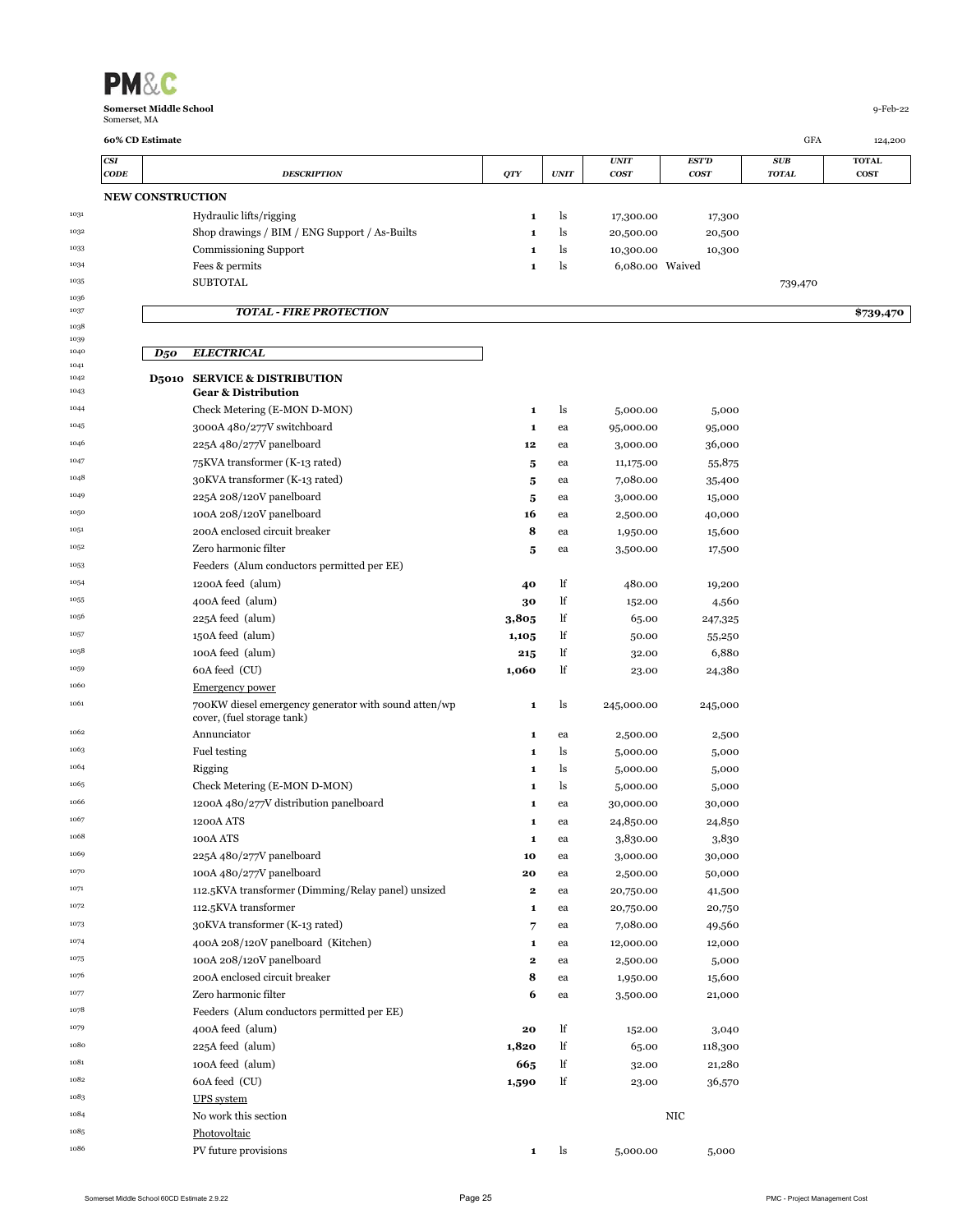| <b>PM&amp;C</b>               |          |
|-------------------------------|----------|
| <b>Somerset Middle School</b> | q-Feb-22 |
| Somerset, MA                  |          |

|      | CSI<br>CODE |                         | <b>DESCRIPTION</b>                                            | <b>QTY</b>  | <b>UNIT</b> | <b>UNIT</b><br>cos <sub>T</sub> | EST'D<br>cosr | SUB<br><b>TOTAL</b> | <b>TOTAL</b><br><b>COST</b> |
|------|-------------|-------------------------|---------------------------------------------------------------|-------------|-------------|---------------------------------|---------------|---------------------|-----------------------------|
|      |             | <b>NEW CONSTRUCTION</b> |                                                               |             |             |                                 |               |                     |                             |
| 1087 |             |                         | <b>Equipment Wiring</b>                                       |             |             |                                 |               |                     |                             |
| 1088 |             |                         | Fire pump connection                                          | 1           | ea          | 1,000.00                        | 1,000         |                     |                             |
| 1089 |             |                         | 150A FP feed (See Site work)                                  |             |             |                                 | Site work     |                     |                             |
| 1090 |             |                         | Jockey pump feed & connection                                 | 1           | ea          | 1,500.00                        | 1,500         |                     |                             |
| 1091 |             |                         | Elevator feed & connection                                    | 1           | ea          | 3,500.00                        | 3,500         |                     |                             |
| 1092 |             |                         | Elevator cab power feed & connection                          | 1           | ea          | 1,200.00                        | 1,200         |                     |                             |
| 1093 |             |                         | Sump pump feed & connection                                   | 1           | ea          | 1,000.00                        | 1,000         |                     |                             |
| 1094 |             |                         | Gas fired HW condensing boiler 2200 MBH feed & connection     | 2           | ea          | 1,200.00                        | 2,400         |                     |                             |
| 1095 |             |                         | RTU feed & connection with VFD connection                     | 13          | ea          | 3,500.00                        | 45,500        |                     |                             |
| 1096 |             |                         | Split unit feed & connection                                  | 18          | ea          | 2,500.00                        | 45,000        |                     |                             |
| 1097 |             |                         | Air cooled high efficiency chiller 239 tons feed & connection | 1           | ea          | 12,000.00                       | 12,000        |                     |                             |
| 1098 |             |                         | Pump feed & connection                                        | 8           | ea          | 1,500.00                        | 12,000        |                     |                             |
| 1099 |             |                         | CUH/UH feed & connection                                      | 19          | ea          | 850.00                          | 16,150        |                     |                             |
| 1100 |             |                         | FCU feed & connection                                         | 1           | ea          | 850.00                          | 850           |                     |                             |
| 1101 |             |                         | EF feed & connection                                          | 8           | ea          | 850.00                          | 6,800         |                     |                             |
| 1102 |             |                         | Trap primer                                                   | 9           | ea          | 350.00                          | 3,150         |                     |                             |
| 1103 |             |                         | VFD's feed & connections only                                 | 4           | ea          | 850.00                          | 3,400         |                     |                             |
| 1104 |             |                         | DDC feed & connections                                        | 1           | ea          | 450.00                          | 450           |                     |                             |
| 1105 |             |                         | Overhead feed & connection                                    | 5           | ea          | 1,200.00                        | 6,000         |                     |                             |
| 1106 |             |                         | Cord reel feed & connection                                   | 20          | ea          | 1,000.00                        | 20,000        |                     |                             |
| 1107 |             |                         | Kiln feed & connection                                        | 1           | ea          | 650.00                          | 650           |                     |                             |
| 1108 |             |                         | Air compressor feed & connection                              | 1           | ea          | 1,200.00                        | 1,200         |                     |                             |
| 1109 |             |                         | Paddle fan feed & connection (EC provide per spec)            | 6           | ea          | 1,500.00                        | 9,000         |                     |                             |
| 1110 |             |                         | Motorized door feed & connection                              | 6           | ea          | 850.00                          | 5,100         |                     |                             |
| 1111 |             |                         | Motorized shades/controller feed & connection                 | 30          | ea          | 450.00                          | 13,500        |                     |                             |
| 1112 |             |                         | Range receptacle feed & connection                            | $\mathbf 2$ | ea          | 550.00                          | 1,100         |                     |                             |
| 1113 |             |                         | Dishwasher feed & connection                                  | $\mathbf 2$ | ea          | 450.00                          | 900           |                     |                             |
| 1114 |             |                         | Dryer feed & connection                                       | 1           | ea          | 450.00                          | 450           |                     |                             |
| 1115 |             |                         | Hand dryer feed & connection                                  | 7           | ea          | 450.00                          | 3,150         |                     |                             |
| 1116 |             |                         | Projection screen feed & connection                           | $\mathbf 1$ | ea          | 450.00                          | 450           |                     |                             |
| 1117 |             |                         | 20A feed and connections                                      | 16          | ea          | 450.00                          | 7,200         |                     |                             |
| 1118 |             |                         | Kitchen equipment wiring                                      |             |             |                                 |               |                     |                             |
| 1119 |             |                         | HV gas-fired makeup air unit (Kitchen)                        | 1           | ea          | 1,750.00                        | 1,750         |                     |                             |
| 1120 |             |                         | Kitchen exhaust hood feed & connection                        | 1           | ls          | 2,000.00                        | 2,000         |                     |                             |
| 1121 |             |                         | Large equipment feed and connections                          | 5           | ea          | 2,500.00                        | 12,500        |                     |                             |
| 1122 |             |                         | 20A feed and connections                                      | 26          | ea          | 450.00                          | 11,700        |                     |                             |
| 1123 |             |                         | <b>SUBTOTAL</b>                                               |             |             |                                 |               | 1,676,300           |                             |
| 1124 |             |                         |                                                               |             |             |                                 |               |                     |                             |
| 1125 |             |                         | <b>D5020 LIGHTING &amp; POWER</b>                             |             |             |                                 |               |                     |                             |
| 1126 |             |                         | Lighting & Branch Power                                       |             |             |                                 |               |                     |                             |
| 1127 |             |                         | Type A                                                        | 2,076       | lf          | 120.00                          | 249,120       |                     |                             |
| 1128 |             |                         | Type B1                                                       | 289         | ea          | 300.00                          | 86,700        |                     |                             |
| 1129 |             |                         | Type B1W                                                      | 49          | ea          | 300.00                          | 14,700        |                     |                             |
| 1130 |             |                         | Type C1                                                       | 46          | ea          | 200.00                          | 9,200         |                     |                             |
| 1131 |             |                         | Type D1                                                       | 65          | ea          | 200.00                          | 13,000        |                     |                             |
| 1132 |             |                         | Type E1                                                       | 97          | ea          | 350.00                          | 33,950        |                     |                             |
| 1133 |             |                         | Type F                                                        | 276         | lf          | 120.00                          | 33,120        |                     |                             |
| 1134 |             |                         | Type G                                                        | 1,762       | lf          | 150.00                          | 264,300       |                     |                             |
| 1135 |             |                         | Type HB (Gym)                                                 | 24          | ea          | 550.00                          | 13,200        |                     |                             |
| 1136 |             |                         | Type K5 (Decorative)                                          | 6           | ea          | 1,500.00                        | 9,000         |                     |                             |
| 1137 |             |                         | Type L (Cove)                                                 | 542         | lf          | 95.00                           | 51,490        |                     |                             |
| 1138 |             |                         | Type M4                                                       | 24          | ea          | 350.00                          | 8,400         |                     |                             |
| 1139 |             |                         | Type P                                                        | 544         | lf          | 150.00                          | 81,600        |                     |                             |

1140 1140 **Type T** (track) **16** ea 50.00 800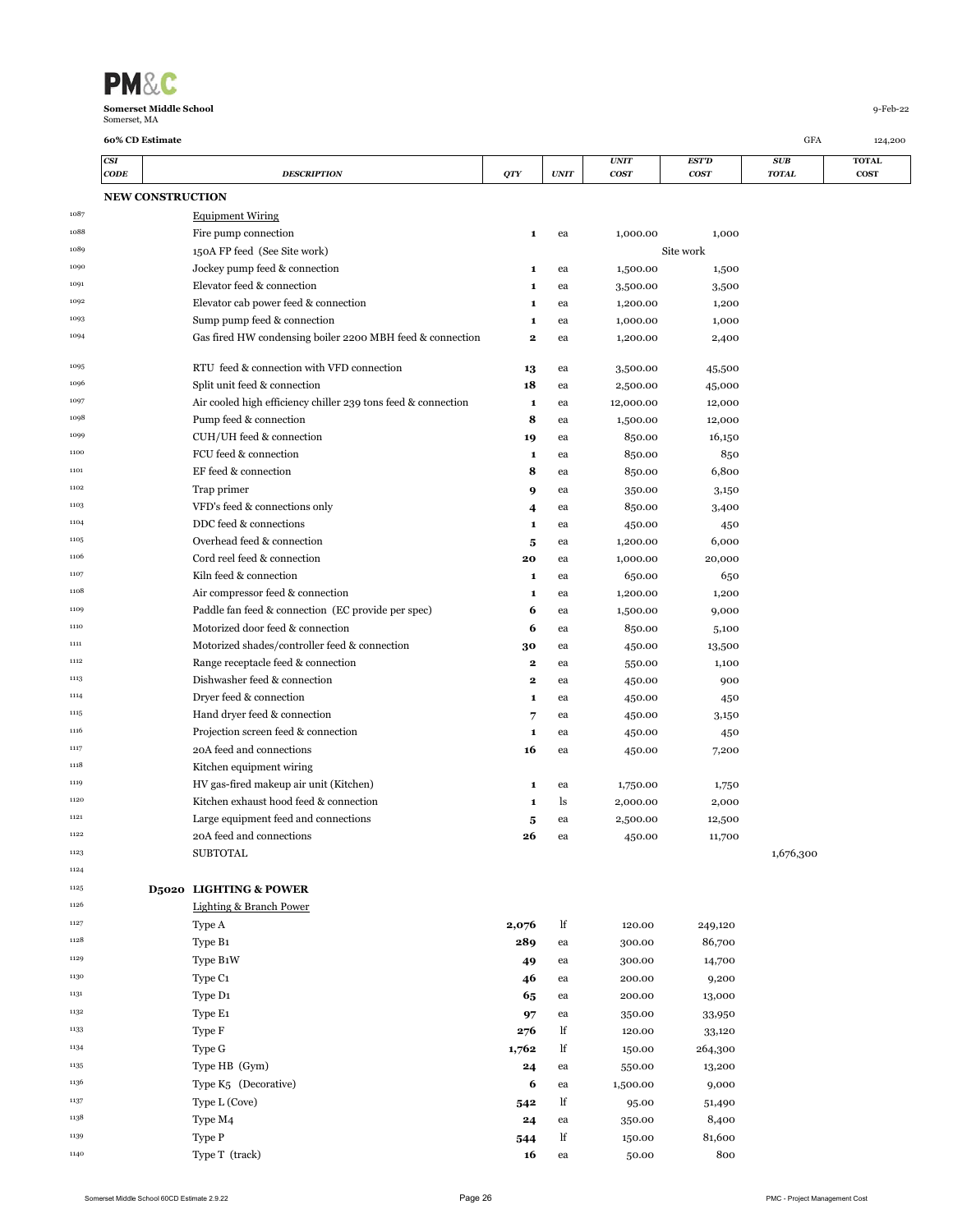| <b>PM&amp;C</b>                               |            |
|-----------------------------------------------|------------|
| <b>Somerset Middle School</b><br>Somerset, MA | $9-Feb-22$ |

| CSI                     |                                                            |                 |          | <b>UNIT</b>     | <b>EST'D</b>     | SUB          | <b>TOTAL</b> |
|-------------------------|------------------------------------------------------------|-----------------|----------|-----------------|------------------|--------------|--------------|
| <b>CODE</b>             | <b>DESCRIPTION</b>                                         | QTY             | UNIT     | <b>COST</b>     | <b>COST</b>      | <b>TOTAL</b> | <b>COST</b>  |
| <b>NEW CONSTRUCTION</b> |                                                            |                 |          |                 |                  |              |              |
|                         | Type T <sub>1</sub> (track head)                           | 12              | ea       | 175.00          | 2,100            |              |              |
|                         | Type WS1                                                   | 3               | ea       | 375.00          | 1,125            |              |              |
|                         | Type WW12                                                  | 1               | ea       | 200.00          | 200              |              |              |
|                         | Exit                                                       | 81              | ea       | 180.00          | 14,580           |              |              |
|                         | Lighting control system                                    |                 |          |                 |                  |              |              |
|                         | Lighting controls including daylight harvesting system (E- | 124,200         | sf       | 0.75            | 93,150           |              |              |
|                         | Lighting control panel                                     | 3               | ea       | 2,500.00        | 7,500            |              |              |
|                         | Single pole switch                                         | 13              | ea       | 31.00           | 403              |              |              |
|                         | Single pole switch LV                                      | 33              | ea       | 31.00           | 1,023            |              |              |
|                         | Dimmer switch                                              | 247             | ea       | 65.00           | 16,055           |              |              |
|                         | Occupancy/daylight sensor                                  | 333             | ea       | 180.00          | 59,940           |              |              |
|                         | Photocell                                                  | $\mathbf{1}$    | ea       | 225.00          | 225              |              |              |
|                         | Lighting circuitry                                         |                 |          |                 |                  |              |              |
|                         | Back box                                                   | 1,975           | ea       | 34.00           | 67,150           |              |              |
|                         | $3/4$ EMT                                                  | 5,000           | lf       | 7.00            | 35,000           |              |              |
|                         | #12 THHN                                                   | 20,000          | lf       | 1.05            | 21,000           |              |              |
|                         | 12-2 MC cable                                              | 20,000          | lf       | 4.50            | 90,000           |              |              |
|                         | 12-3 MC cable                                              | 5,000           | lf       | 5.35            | 26,750           |              |              |
|                         | LV cable                                                   | 7,500           | lf       | 1.50            | 11,250           |              |              |
|                         | <b>Branch devices</b>                                      |                 |          |                 |                  |              |              |
|                         | Duplex receptacle                                          | 126             | ea       | 26.00           | 3,276            |              |              |
|                         | Duplex receptacle (controlled)                             | 107             | ea       | 26.00           | 2,782            |              |              |
|                         | Double Duplex receptacle                                   | 258             | ea       | 54.00           | 13,932           |              |              |
|                         | Double Duplex receptacle (controlled)                      | 90              | ea       | 54.00           | 4,860            |              |              |
|                         | Double Duplex receptacle (floor)                           | 16              | ea       | 54.00           | 864              |              |              |
|                         | GFI receptacle                                             | 77              | ea       | 36.00           | 2,772            |              |              |
|                         | GFI receptacle WP                                          | 20              | ea       | 46.00           | 920              |              |              |
|                         | GFI receptacle (double)                                    |                 |          | 72.00           | 4,248            |              |              |
|                         | GFI receptacle (controlled)                                | 59<br>20        | ea<br>ea | 36.00           | 720              |              |              |
|                         | GFI receptacle (double, controlled)                        |                 | ea       |                 |                  |              |              |
|                         | Special purpose receptacle                                 | 17              |          | 72.00           | 1,224<br>2,160   |              |              |
|                         | <b>Branch circuitry</b>                                    | 48              | ea       | 45.00           |                  |              |              |
|                         | Floor box                                                  |                 |          |                 |                  |              |              |
|                         | Back box                                                   | 15<br>1,200     | ea       | 450.00<br>28.50 | 6,750<br>34,200  |              |              |
|                         | $3/4$ EMT                                                  |                 | ea<br>lf |                 |                  |              |              |
|                         | #12 THHN                                                   | 7,000<br>30,000 | lf       | 7.00            | 49,000<br>31,500 |              |              |
|                         | $12\mbox{-}2$ MC cable                                     |                 |          | 1.05            |                  |              |              |
|                         | <b>SUBTOTAL</b>                                            | 17,000          | lf       | 4.50            | 76,500           |              |              |
|                         |                                                            |                 |          |                 |                  | 1,551,739    |              |
|                         | D5030 COMMUNICATION & SECURITY SYSTEMS                     |                 |          |                 |                  |              |              |
|                         | Fire Alarm (Mass Notification)                             |                 |          |                 |                  |              |              |
|                         | Fire alarm control panel                                   | 1               | ea       | 25,000.00       | 25,000           |              |              |
|                         | Mass notification control panel                            | 1               | ea       | 5,000.00        | 5,000            |              |              |
|                         | Incident control panel                                     | 1               | ea       | 3,500.00        | 3,500            |              |              |
|                         | LCD annunciator with microphone                            | 1               | loc      | 1,850.00        | 1,850            |              |              |
|                         | Graphic annunciator                                        | 1               | loc      | 2,350.00        | 2,350            |              |              |
|                         | <b>DACT</b>                                                | 1               | ea       | 850.00          | 850              |              |              |
|                         | Radio Master box and antenna                               | 1               | ea       | 8,500.00        | 8,500            |              |              |
|                         | Exterior beacon                                            | 1               | ea       | 225.00          | 225              |              |              |
|                         | Knox box                                                   | 2               | ea       | 350.00          | 700              |              |              |
|                         | NAC power extender                                         | 1               | ea       | 1,500.00        | 1,500            |              |              |
|                         | Drill switch                                               | 1               | ea       | 200.00          | 200              |              |              |
|                         | Initiating device                                          | 93              | ea       | 140.00          | 13,020           |              |              |
|                         | Duct smoke detector, allow                                 | 1               | ea       | 450.00          | 450              |              |              |

**Amber visual device (MN) 200** ea 120.00 24,000

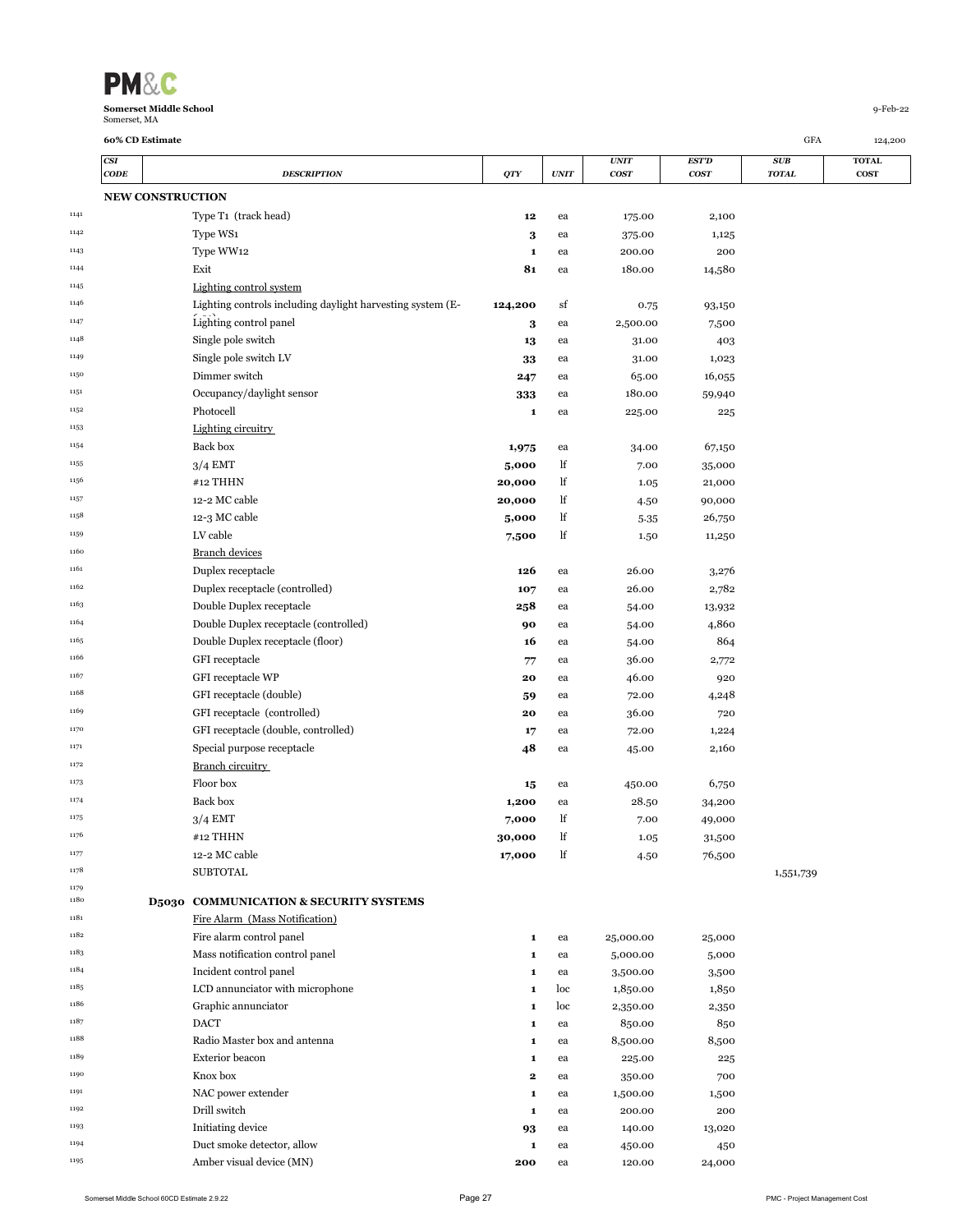

**Bi-Directional System** 

Security System

Two-Way Communication

1207 **BDA system <b>124,200** sf 0.75 93,150

270000 Two-Way Communication **1** ls 15,000.00 15,000

 280000 Intrusion Detection **1** ls 35,000.00 35,000 280000 Access Control **1** ls 60,000.00 60,000 280000 Network Video Recorders **3** ea 30,000.00 90,000 Camera allowance Ai3 **1** ls 250,000.00 250,000 1215 1215 **Interior Cameras 1216** 130 ea Included Above 280000 Exterior Cameras **69** ea Included Above 1<sup>217</sup> 27 ea 450.00 12,150 280000 Keypad **4** ea 450.00 1,800 1219 1219 Duress button **11** ea 150.00 1,650 **1230** Door contact **1230** Door contact **1250.00 14,400**  280000 Motion detector **70** ea 200.00 14,000 <sup>1222</sup> 28000 Electric Lock (Provided by DHC) **34** ea 100.00 3,400 280000 Electric Hinge (Provided by DHC) **34** ea 100.00 3,400 <sup>1224</sup> 28000 Power transfer (Provided by DHC) **34** ea 100.00 3,400 280000 Intercom station **8** ea 1,200.00 9,600 **8.850** REX **6.8600 REX 6.8600 REX 6.8600 RM** 1<sup>227</sup> 2800 Door junction box **34** ea 35.00 1,190 <sup>1228</sup> 3/4" EMT 3/4" EMT 3,000 lf 7.00 21,000 1<sup>229</sup> 2800 Device box with  $3/4$ " conduit stub  $506$  ea 110.00 55,660 280000 Security cabling **50,000** lf 1.50 75,000

 270000 Network switches, PBX, IP, VP, CCTV **1** ls 300,000.00 by owner 270000 MDF closet fit - out **1** loc 15,000.00 15,000 **1DF** closet fit - out **3** loc 10,000.00 30,000 270000 1-port device (phone) **74** ea 22.00 1,628 270000 1-port device **2** ea 22.00 44 <sup>1237</sup> 2-port device 2000 2-port device 2000 2-port device 2000 2-port device 2000 2-port device 2000 2-port device 270000 3-port device **61** ea 66.00 4,026 <sup>1239</sup> 239 4-port device 2000 2000 2000 2000 2000 2000 3000 2000 3000 3000 3000 2000 2000 2000 2000 2000 2000 2000 2000 2000 2000 2000 2000 2000 2000 2000 2000 2000 2000 2000 2000 2000 2000 2000 2000 2000 2000 2000 2000 20 270000 5-port device **13** ea 110.00 1,430 270000 6-port device **5** ea 66.00 330 <sup>1242</sup> 27000 Wireless access point (WAP) **105** ea 850.00 by owner 270000 Cat 6A cable **255,000** lf 1.50 382,500 270000 Backbone cabling **1,000** lf 8.00 8,000 <sup>1245</sup> 1245 Device box with conduit to ceiling **543** ea 110.00 59,730 270000 4" sleeves **20** ea 225.00 4,500

 270000 Head end and items below **1** ls 200,000.00 200,000 270000 Handset **74** ea 250.00 Included Above 270000 Clock **119** ea 150.00 Included Above

**60% CD Estimate** GFA 124,200

|      | CSI  |                            |        |             | <b>UNIT</b>      | <b>EST'D</b> | <b>SUB</b>   | <b>TOTAL</b> |
|------|------|----------------------------|--------|-------------|------------------|--------------|--------------|--------------|
|      | CODE | <b>DESCRIPTION</b>         | QTY    | <b>UNIT</b> | cos <sub>T</sub> | <b>COST</b>  | <b>TOTAL</b> | <b>COST</b>  |
|      |      | <b>NEW CONSTRUCTION</b>    |        |             |                  |              |              |              |
| 1196 |      | Audio/visual device        | 145    | ea          | 120.00           | 17,400       |              |              |
| 1197 |      | Visual device              | 46     | ea          | 110.00           | 5,060        |              |              |
| 1198 |      | FP equipment connection    | 4      | ea          | 125.00           | 500          |              |              |
| 1199 |      | Elevator recall connection | 1      | ea          | 125.00           | 125          |              |              |
| 1200 |      | Monitor/control module     | 50     | ea          | 140.00           | 7,000        |              |              |
| 1201 |      | Device box                 | 550    | ea          | 28.50            | 15,675       |              |              |
| 1202 |      | $3/4$ " EMT                | 1,000  | lf          | 7.00             | 7,000        |              |              |
| 1203 |      | FA cable                   | 1,500  | lf          | 1.25             | 1,875        |              |              |
| 1204 |      | FA MC cable                | 20,000 | lf          | 5.75             | 115,000      |              |              |
| 1205 |      | Testing & programming      | 1      | ls          | 7,500.00         | 7,500        |              |              |

Public Address/Clock System

Telephone/Data/CATV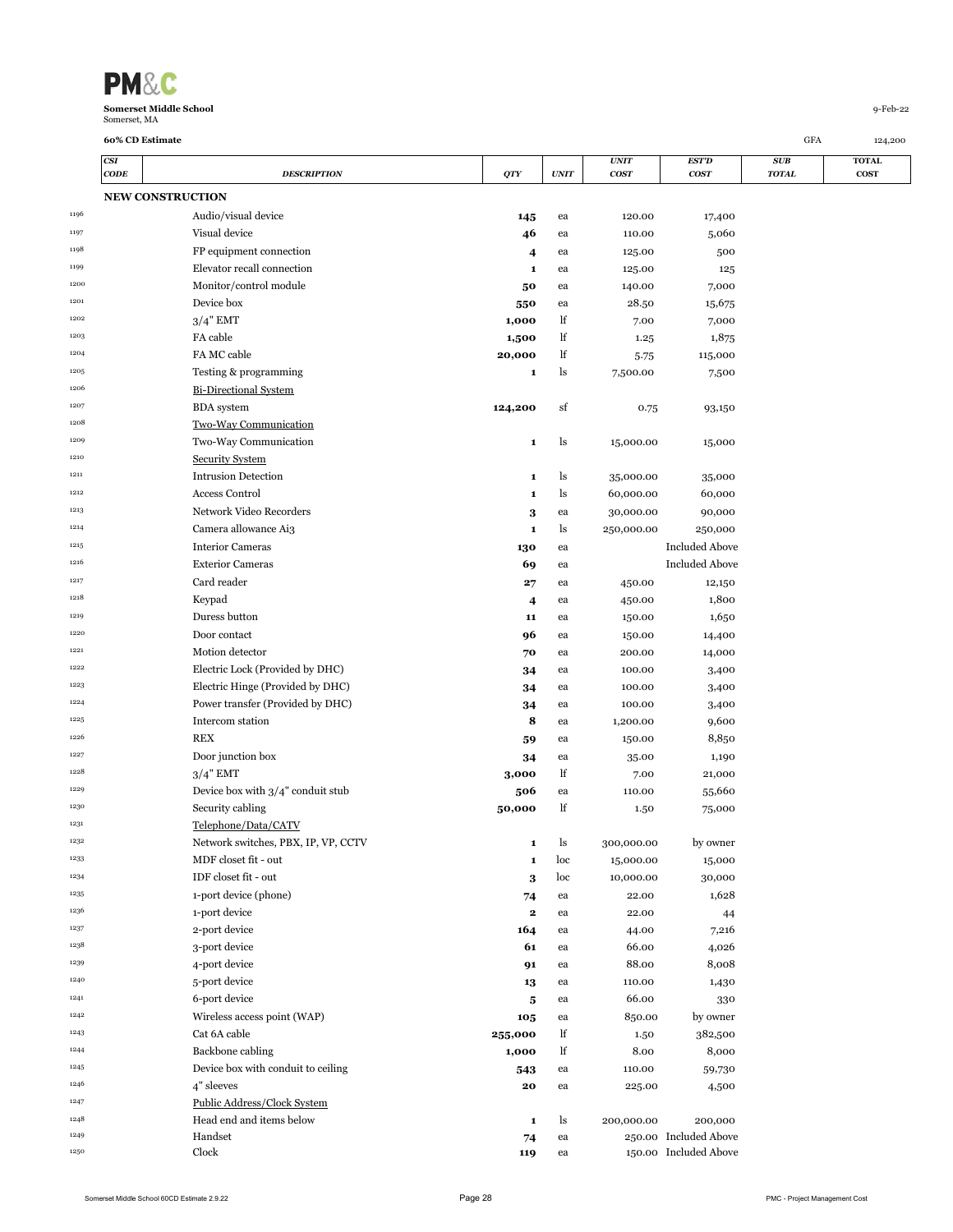| <b>PM&amp;C</b>               |          |
|-------------------------------|----------|
| <b>Somerset Middle School</b> | q-Feb-22 |
| Somerset, MA                  |          |

|      | CSI         |                                                                                    |              |             | <i><b>UNIT</b></i>   | EST'D                    | <b>SUB</b>   | <b>TOTAL</b> |
|------|-------------|------------------------------------------------------------------------------------|--------------|-------------|----------------------|--------------------------|--------------|--------------|
|      | <b>CODE</b> | <b>DESCRIPTION</b>                                                                 | QTY          | <b>UNIT</b> | <b>COST</b>          | <b>COST</b>              | <b>TOTAL</b> | <b>COST</b>  |
|      |             | <b>NEW CONSTRUCTION</b>                                                            |              |             |                      |                          |              |              |
| 1251 |             | Call button                                                                        | 46           | ea          |                      | 150.00 Included Above    |              |              |
| 1252 |             | Speaker                                                                            | 287          | ea          |                      | 200.00 Included Above    |              |              |
| 1253 |             | Speaker WP                                                                         | 17           | ea          |                      | 300.00 Included Above    |              |              |
| 1254 |             | Speaker backbox                                                                    | 17           | ea          |                      | 65.00 Included Above     |              |              |
| 1255 |             | Device box with $3/4$ " conduit stub                                               | 239          | ea          | 110.00               | <b>Included Above</b>    |              |              |
| 1256 |             | Cabling                                                                            | 40,000       | lf          | 1.25                 | Included Above           |              |              |
| 1257 |             | Speech reinforcement (Voice Lift)                                                  | 45           | ea          |                      | Included below           |              |              |
| 1258 |             | <b>Audio Visual</b>                                                                |              |             |                      |                          |              |              |
| 1259 |             | <b>Classroom Technology</b>                                                        |              |             |                      |                          |              |              |
| 1260 |             | Voice lift                                                                         | 47           | ea          | 2,500.00             | 117,500                  |              |              |
| 1261 |             | 98" promethean                                                                     | 4            | ea          | 3,500.00             | NR                       |              |              |
| 1262 |             | 86" promethean                                                                     | 9            | ea          | 6,600.00             | 59,400                   |              |              |
| 1263 |             | 75" promethean                                                                     | 50           | ea          | 4,300.00             | 215,000                  |              |              |
| 1264 |             | 65" promethean                                                                     | 1            | ea          | 2,300.00             | 2,300                    |              |              |
| 1265 |             | Hovercams                                                                          | 61           | ea          | 600.00               | 36,600                   |              |              |
| 1266 |             | Cabling                                                                            | 61           | ea          | 1,000.00             | 61,000                   |              |              |
| 1267 |             | Band rooms audio (2.4.22)                                                          | $\mathbf{1}$ | ls          | 39,346.00            | W/E10                    |              |              |
| 1268 |             | Band room sound system rough-in and power connections                              | 1            | ls          | 9,500.00             | 9,500                    |              |              |
| 1269 |             | Chorus room sound system                                                           | $\mathbf{1}$ | ls          |                      | W/E10                    |              |              |
| 1270 |             | Chorus room sound system rough-in and power connections                            | 1            | ls          | 39,346.00            |                          |              |              |
| 1271 |             | Fitness room sound system                                                          |              | ls          | 9,500.00<br>7,500.00 | 9,500                    |              |              |
| 1272 |             | Fitness room sound system rough-in and power connections                           | 1<br>1       | ls          | 2,500.00             | 7,500                    |              |              |
| 1273 |             | Portable sound system                                                              | 1            | ls          | 2,500.00             | 2,500<br>2,500           |              |              |
| 1274 |             | Portable assistive listening                                                       | 1            | ls          | 2,500.00             | 2,500                    |              |              |
|      |             |                                                                                    |              |             |                      |                          |              |              |
| 1275 |             | Student dining AV/assistive listening system                                       | 1            | ls          |                      | w/E10                    |              |              |
| 1276 |             | Student dining AV (recon 2.7.22)                                                   | 1            | ls          | 114,705.00           | w/E10                    |              |              |
| 1277 |             | Student dining commons video wall, including install (recon<br>2.7.22)             | 1            | ls          | 97,052.00            | W/E10                    |              |              |
| 1278 |             | Student dining display, 86" monitor (recon 2.7.22)                                 | $\mathbf{1}$ | ls          |                      | w/E10                    |              |              |
| 1279 |             | Digital Signage and Office Displays                                                |              |             |                      |                          |              |              |
| 1280 |             | Main lobby & Project areas, 98" display                                            | 4            | ea          | 10,000.00            | 40,000                   |              |              |
| 1281 |             | 75" display                                                                        | 3            | ea          | 4,500.00             | 13,500                   |              |              |
| 1282 |             | 65" display                                                                        | 4            | ea          | 2,000.00             | 8,000                    |              |              |
| 1283 |             | 43" display                                                                        | 1            | ea          | 1,000.00             | 1,000                    |              |              |
| 1284 |             | Mobile cart interactive display (Chorus)                                           | 1            | ea          | 7,300.00             | 7,300                    |              |              |
| 1285 |             | NVR (Network Video recorder)                                                       | 3            | ea          | 30,000.00            | 90,000                   |              |              |
| 1286 |             | <b>UPS</b>                                                                         | 1            | ea          | 2,500.00             | 2,500                    |              |              |
| 1287 |             | Project lab projector                                                              |              |             |                      | NIC                      |              |              |
| 1288 |             | Library media center projector                                                     |              |             |                      | NIC                      |              |              |
| 1289 |             | Student dining AV/assistive listening system rough-in and<br>power connections     | $\mathbf{1}$ | ls          | 4,500.00             | 4,500                    |              |              |
| 1290 |             | Video recording/ TV studio rough-in and power connections                          | 1            | ls          | 4,500.00             | 4,500                    |              |              |
| 1291 |             | Text messaging board rough in and power connections (MSB)                          | 9            | loc         | 500.00               | 4,500                    |              |              |
| 1292 |             | Auditorium                                                                         |              |             |                      |                          |              |              |
| 1293 |             | Rigging system equipment & installation                                            |              |             |                      | See equipment            |              |              |
| 1294 |             | Power to rigging equipment                                                         | 1            | ls          | 15,000.00            | 15,000                   |              |              |
| 1295 |             | Stage dimming system as per narrative                                              | $\mathbf{1}$ | ls          |                      | 89,000.00 See equipment  |              |              |
| 1296 |             | Dimming panel                                                                      | 1            | ls          |                      | DIV 11 per riser plan    |              |              |
| 1297 |             | Relay Panel (DR1)                                                                  | $\mathbf{1}$ | ls          |                      | DIV 11 per riser plan    |              |              |
| 1298 |             | <b>ELTS</b>                                                                        | 4            | ea          |                      | DIV 11 per riser plan    |              |              |
| 1299 |             | Stage performance fixture package as per narrative                                 | 1            | ls          |                      | 141,000.00 See equipment |              |              |
| 1300 |             | Seat light feed and connection                                                     | 20           | ls          | 450.00               | 9,000                    |              |              |
| 1301 |             | Installation, rough-in & 120V power to dimming equipment                           | 1            | ls          | 67,000.00            | 67,000                   |              |              |
| 1302 |             | Performance audio visual equipment, installation & LV<br>cabling, as per narrative | $\mathbf{1}$ | ls          |                      | See equipment            |              |              |
| 1303 |             | Performance audio visual rough-in and power                                        | 1            | ls          | 65,000.00            | 65,000                   |              |              |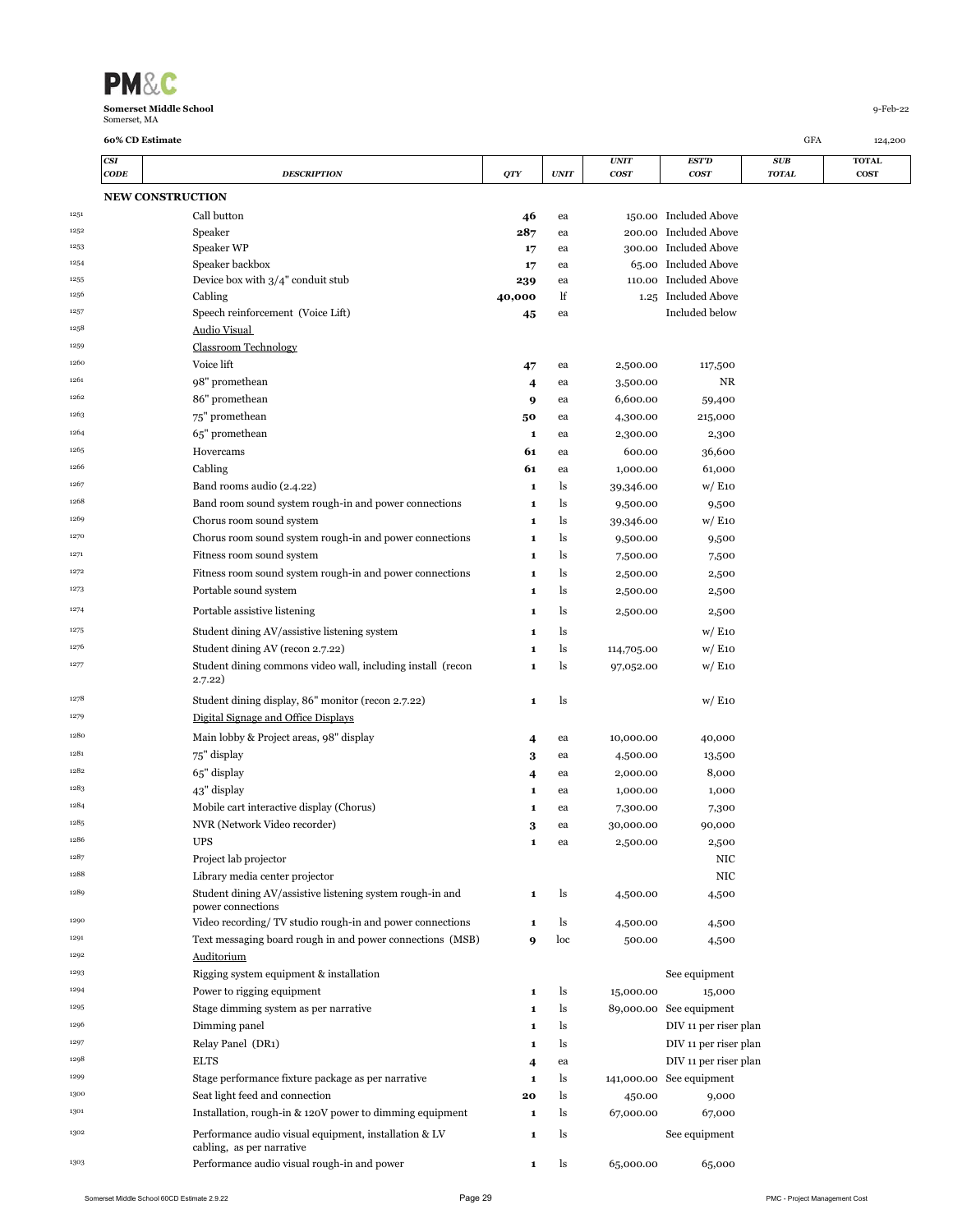| <b>PM&amp;C</b>               |          |
|-------------------------------|----------|
| <b>Somerset Middle School</b> | 9-Feb-22 |
| Somerset, MA                  |          |

 

1311 Grounding protection

1314 Miscellaneous

|      | CSI                     |              |                                                 |              |                | <b>UNIT</b> | <b>EST'D</b> | <b>SUB</b>   | <b>TOTAL</b> |
|------|-------------------------|--------------|-------------------------------------------------|--------------|----------------|-------------|--------------|--------------|--------------|
|      | CODE                    |              | <b>DESCRIPTION</b>                              | QTY          | <b>UNIT</b>    | <b>COST</b> | <b>COST</b>  | <b>TOTAL</b> | <b>COST</b>  |
|      | <b>NEW CONSTRUCTION</b> |              |                                                 |              |                |             |              |              |              |
| 1304 |                         |              | Gymnasium                                       |              |                |             |              |              |              |
| 1305 |                         |              | Gym audio and video                             |              | ls.            | 129,865.00  | W/E10        |              |              |
| 1306 |                         |              | Scoreboard/shot clocks with feed and connection | $\mathbf{2}$ | ea             | 15,000.00   | 30,000       |              |              |
| 1307 |                         |              | Misc. gym equipment feed and connections        |              | <sup>1</sup> s | 16,500.00   | 16,500       |              |              |
| 1308 |                         |              | <b>SUBTOTAL</b>                                 |              |                |             |              | 2,659,442    |              |
| 1309 |                         |              |                                                 |              |                |             |              |              |              |
| 1310 |                         | <b>D5040</b> | <b>OTHER ELECTRICAL SYSTEMS</b>                 |              |                |             |              |              |              |

ls 55,000.00 55,000

### *TOTAL - ELECTRICAL* **\$6,177,481**

260000 Lightning Protection System, UL Master label (Northeast

Lightning Quote) (NR per previous RECON)

| 1325 |      | E10 EQUIPMENT               |
|------|------|-----------------------------|
| 1326 |      |                             |
| 1327 | E10. | <b>EQUIPMENT, GENERALLY</b> |

|              |        | *******************                          |   |    |            |            |
|--------------|--------|----------------------------------------------|---|----|------------|------------|
| 1328<br>1329 | 111520 | LOADING DOCK EQUIPMENT                       |   |    |            |            |
| 1330         |        | Allowance for dock bumpers and corner guards | 1 | ls | 3,500.00   | 3,500      |
| 1331         |        |                                              |   |    |            |            |
| 1332         | 111520 | PROJECTION SCREENS                           |   |    |            |            |
| 1333         |        | Chorus classroom, 14' wide                   | 1 | ea | 15,000.00  | 15,000     |
| 1334<br>1335 | 114000 | <b>FOOD SERVICE EQUIPMENT</b>                |   |    |            |            |
| 1336         |        | Kitchen equipment (Crabtree McGrath)         | 1 | ls | 561,705.00 | 561,705    |
| 1337<br>1338 | 114500 | <b>APPLIANCES</b>                            |   |    |            |            |
| 1339         |        | Kiln                                         | 1 | ea | 5,000.00   | 5,000      |
| 1340         |        | Resource rooms                               | 3 | ea |            |            |
| 1341         |        | Under counter refrigerator                   | 3 | ea | 1,200.00   | 3,600      |
| 1342         |        | Dishwasher                                   | 6 | ea | 900.00     | 5,400      |
| 1343         |        | Science rooms                                | 3 | ea |            |            |
| 1344         |        | Dishwasher                                   | 6 | ea | 900.00     | 5,400      |
| 1345         |        | Icemaker                                     | 3 | ea | 800.00     | 2,400      |
| 1346         |        | Washer                                       | 3 | ea | 1,200.00   | 3,600      |
| 1347         |        | Dryer                                        | 3 | ea | 1,200.00   | 3,600      |
| 1348         |        | Counter water distiller                      | 3 | ea | 1,500.00   | 4,500      |
| 1349         |        | Kitchenette                                  | 1 | ea |            |            |
| 1350         |        | Refrigerator                                 | 1 | ea | 1,800.00   | 1,800      |
| 1351         |        | <b>Waiting room</b>                          |   |    |            |            |
| 1352         |        | Refrigerator counter depth                   | 1 | ea | 2,200.00   | 2,200      |
| 1353         |        | <b>Teacher Collab</b>                        |   |    |            |            |
| 1354         |        | Refrigerator counter depth                   | 3 | ea | 2,200.00   | 6,600      |
| 1355         |        | As per spec                                  |   |    |            |            |
| 1356         |        | Cooktop                                      | 3 | ea | 1,000.00   | <b>NIC</b> |
| 1357         |        | Wall oven                                    | 3 | ea | 850.00     | NIC        |
| 1358         |        | Ice storage chest                            | 3 | ea | 850.00     | <b>NIC</b> |

260000 Building grounding **1** ls 25,000.00 25,000

 260000 Temp power and lights **1** ls 65,000.00 65,000 260000 Seismic restraints **1** ls 10,000.00 10,000 1317 317 317 Short circuit/coordination/selective coordination studies **1** ls 15,000.00 15,000 260000 Coordination, BIM **1** ls 120,000.00 120,000 260000 Fees & Permits **1** ls 60,000.00 Waived

SUBTOTAL 290,000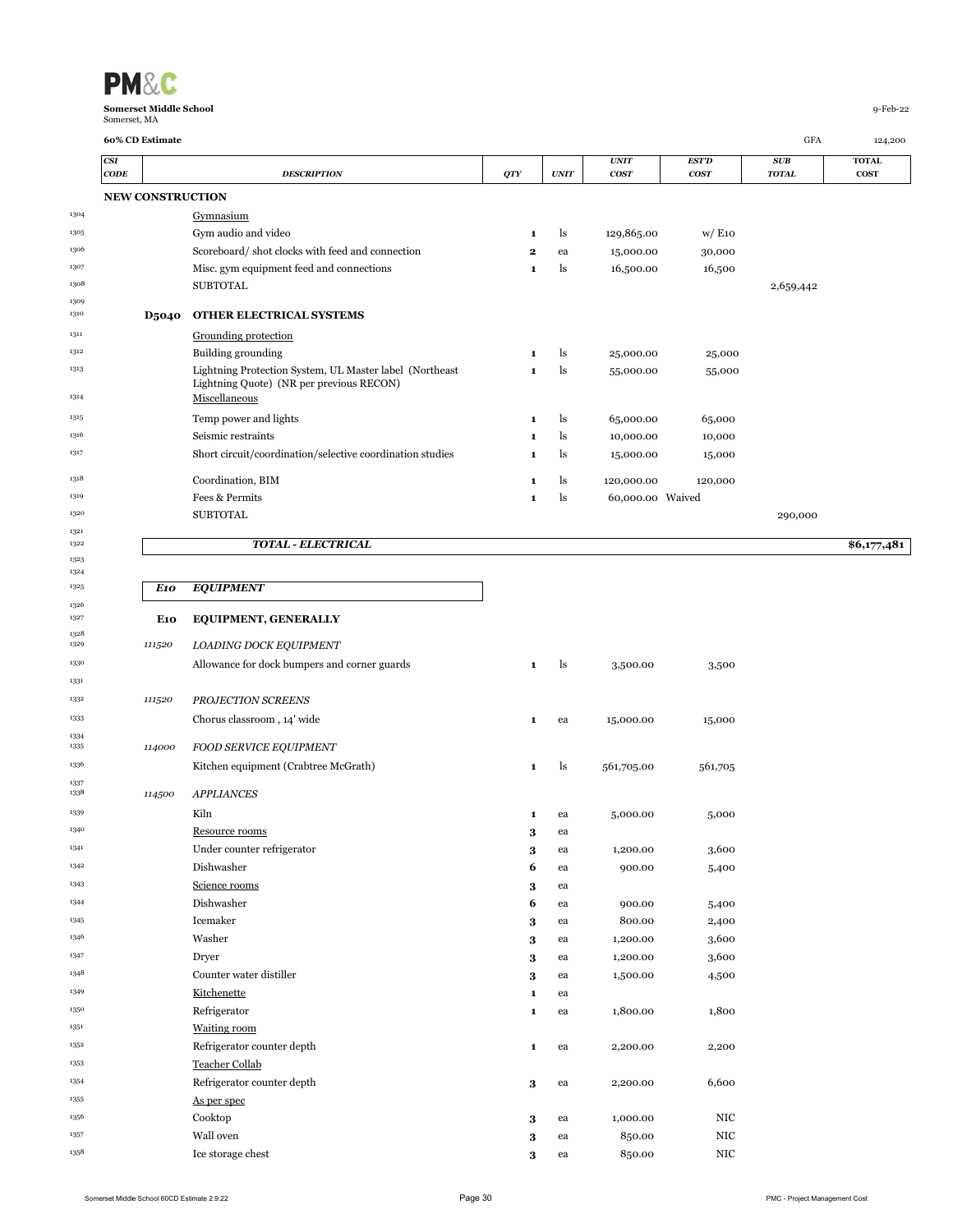| <b>PM&amp;C</b>               |          |
|-------------------------------|----------|
| <b>Somerset Middle School</b> | q-Feb-22 |
| Somerset, MA                  |          |

1376<br>1377

|              | CSI<br>$\mathbf{CODE}$ |        | <b>DESCRIPTION</b>                                                                                                   | QTY | <b>UNIT</b> | <b>UNIT</b><br><b>COST</b> | <b>EST'D</b><br>cosr | SUB<br><b>TOTAL</b> | <b>TOTAL</b><br><b>COST</b> |
|--------------|------------------------|--------|----------------------------------------------------------------------------------------------------------------------|-----|-------------|----------------------------|----------------------|---------------------|-----------------------------|
|              |                        |        | <b>NEW CONSTRUCTION</b>                                                                                              |     |             |                            |                      |                     |                             |
| 1359         |                        |        | Guidance Office                                                                                                      | 1   | ea          |                            |                      |                     |                             |
| 1360         |                        |        | Refrigerator counter depth                                                                                           | 3   | ea          | 2,200.00                   | 6,600                |                     |                             |
| 1361<br>1362 |                        | 116100 | THEATRICAL EQUIPMENT (Budget 2.4.22)                                                                                 |     |             |                            |                      |                     |                             |
| 1363         |                        |        | Stage lighting fixture                                                                                               | 1   | ls          | 137,289.00                 | 137,289              |                     |                             |
| 1364         |                        |        | Stage dimming                                                                                                        | 1   | ls          | 90,600.00                  | 90,600               |                     |                             |
| 1365         |                        |        | Stage audio and AV                                                                                                   | 1   | ls          | 231,692.00                 | 231,692              |                     |                             |
| 1366         |                        |        | Stage curtains and rigging                                                                                           | 1   | ls          | 172,458.00                 | 172,458              |                     |                             |
| 1367         |                        |        | Band rooms audio (2.4.22)                                                                                            | 1   | ls          | 39,346.00                  | 39,346               |                     |                             |
| 1368         |                        |        | Chorus room sound system                                                                                             | 1   | ls          | 39,346.00                  | 39,346               |                     |                             |
| 1369         |                        |        | Gym audio and video                                                                                                  | 1   | ls          | 129,865.00                 | 129,865              |                     |                             |
| 1370         |                        |        | Student dining AV/assistive listening system                                                                         | 1   | ls          |                            | incl below           |                     |                             |
| 1371         |                        |        | Student dining AV (recon 2.7.22)                                                                                     | 1   | ls          | 114,705.00                 | 114,705              |                     |                             |
| 1372         |                        |        | Student dining commons video wall, including install (recon<br>2.7.22)                                               | 1   | ls          | 97,052.00                  | 97,052               |                     |                             |
| 1373         |                        |        | Student dining display, 86" monitor (recon 2.7.22)                                                                   | 1   | ls          |                            | incl above           |                     |                             |
| 1374         |                        |        | IDF closet switches for closed circuit television                                                                    | 1   | ls          | 7,046.00                   | 7,046                |                     |                             |
| 1375         |                        |        | TV capability switches                                                                                               | 1   | ls          | 7,051.00                   | 7,051                |                     |                             |
| 1376<br>1377 |                        | 116600 | ATHLETIC EQUIPMENT                                                                                                   |     |             |                            |                      |                     |                             |
| 1378         |                        |        | Gym wall pads                                                                                                        | 770 | sf          | 14.00                      | 10,780               |                     |                             |
| 1379         |                        |        | Adaptive PE wall pads                                                                                                | 312 | sf          | 14.00                      | 4,368                |                     |                             |
| 1380         |                        |        | <b>Basketball backstops</b>                                                                                          | 7   | ea          | 10,000.00                  | 70,000               |                     |                             |
| 1381         |                        |        | Gymnasium dividing net, fabric; electrically operated                                                                | 1   | ls          | 30,000.00                  | 30,000               |                     |                             |
| 1382         |                        |        | Volleyball net and standards                                                                                         | 1   | ls          | 5,000.00                   | 5,000                |                     |                             |
| 1383         |                        |        | Digital scoreboards with shot clocks                                                                                 |     |             |                            | w/ electrical        |                     |                             |
| 1384         |                        |        | Motorized bleachers; 144 seat capacity                                                                               | 1   | ls          | 20,160.00                  | 20,160               |                     |                             |
| 1385<br>1386 |                        | 117700 | <b>EDUCATION EQUIPMENT</b>                                                                                           |     |             |                            |                      |                     |                             |
| 1387         |                        |        |                                                                                                                      |     |             |                            |                      |                     |                             |
|              |                        |        | Peg boards                                                                                                           |     |             |                            | with casework        |                     |                             |
| 1388         |                        |        | Misc lab equipment as per specification- acid storage cabinets,<br>flammable storage cabinets, safety glass cabinets | 6   | labs        | 10,000.00                  | 60,000               |                     |                             |
| 1389         |                        |        | Tech /engineering equipment-A10.01                                                                                   |     |             |                            |                      |                     |                             |
| 1390         |                        |        | Nei lumber rack mfr 144" x 36" x 96"                                                                                 |     |             |                            | reuse existing       |                     |                             |
| 1391         |                        |        | Ne2 floor mount drill press mfr 28" x 14" x 0"                                                                       |     |             |                            | reuse existing       |                     |                             |
| 1392         |                        |        | Ne3 floor mount band saw mfr 36" x 24" x 0"                                                                          |     |             |                            | reuse existing       |                     |                             |
| 1393         |                        |        | Ne4 deck mount chop saw mfr 15" x 24" x 0"                                                                           |     |             |                            | reuse existing       |                     |                             |
| 1394         |                        |        | Ne5 large format printer mfr 72" x 30" x 0"                                                                          |     |             |                            | reuse existing       |                     |                             |
| 1395         |                        |        | Owner furnished & installed                                                                                          |     |             |                            |                      |                     |                             |
| 1396         |                        |        | Ee1 planer saw mfr 37" x 24" x 0"                                                                                    |     |             |                            | by owner             |                     |                             |
| 1397         |                        |        | Ee2 table saw mfr 72" x 30" x 0"                                                                                     |     |             |                            | by owner             |                     |                             |
| 1398         |                        |        | <b>SUBTOTAL</b>                                                                                                      |     |             |                            |                      | 1,897,663           |                             |
| 1399         |                        |        |                                                                                                                      |     |             |                            |                      |                     |                             |
| 1400         |                        |        | <b>TOTAL - EQUIPMENT</b>                                                                                             |     |             |                            |                      |                     | \$1,897,663                 |
| 1401         |                        |        |                                                                                                                      |     |             |                            |                      |                     |                             |

| 1403         | E20    | <b>FURNISHINGS</b>             |     |     |        |        |
|--------------|--------|--------------------------------|-----|-----|--------|--------|
| 1404         |        |                                |     |     |        |        |
| 1405         |        | E2010 FIXED FURNISHINGS        |     |     |        |        |
| 1406<br>1407 | 124813 | ENTRANCE FLOOR MAT AND FRAMES  |     |     |        |        |
| 1408         |        | Recessed floor grille & mats   | 919 | sf  | 45.00  | 41,355 |
| 1409         |        | Walk off mats                  | 637 | sf  | 45.00  | 28,665 |
| 1410<br>1411 | 123000 | <b>CASEWORK</b>                |     |     |        |        |
| 1412         |        | General classroom              | 18  | rms |        |        |
| 1413         |        | Base cabinet with plam counter | 90  | lf  | 435.00 | 39,150 |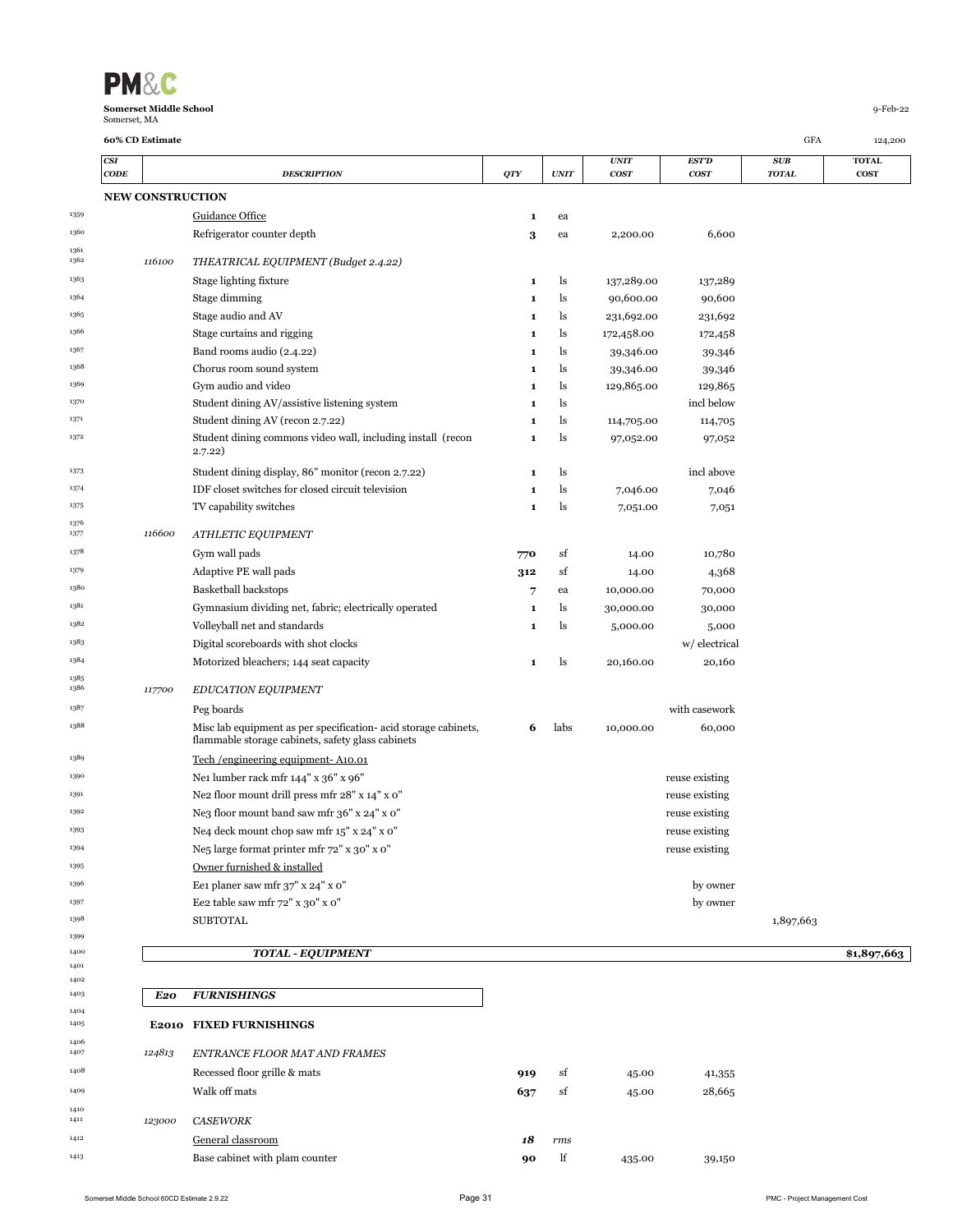| <b>PM&amp;C</b>                               |            |
|-----------------------------------------------|------------|
| <b>Somerset Middle School</b><br>Somerset, MA | $9-Feb-22$ |

|      | CSI         |                                           |              |             | <b>UNIT</b> | EST'D          | SUB          | <b>TOTAL</b> |
|------|-------------|-------------------------------------------|--------------|-------------|-------------|----------------|--------------|--------------|
|      | <b>CODE</b> | <b>DESCRIPTION</b>                        | QTY          | <b>UNIT</b> | <b>COST</b> | <b>COST</b>    | <b>TOTAL</b> | <b>COST</b>  |
|      |             | <b>NEW CONSTRUCTION</b>                   |              |             |             |                |              |              |
| 1414 |             | Plam Backsplash 4"                        |              |             |             | included       |              |              |
| 1415 |             | S <sub>1</sub> .1 Sink Cabinet no drawers |              |             |             | included       |              |              |
| 1416 |             | F4.1 Tall cabinets 2lvs                   | 18           | ea          | 1,500.00    | 27,000         |              |              |
| 1417 |             | Wall cabinets                             | 18           | lf          | 250.00      | 4,500          |              |              |
| 1418 |             | Hardwood sill @ windows                   |              |             |             | with millwork  |              |              |
| 1419 |             | Sped classroom                            | 6            | rms         |             |                |              |              |
| 1420 |             | Base cabinet with plam counter            | 30           | lf          | 435.00      | 13,050         |              |              |
| 1421 |             | Plam Backsplash 4"                        |              |             |             | included       |              |              |
| 1422 |             | S <sub>1</sub> ,1 Sink Cabinet no drawers |              |             |             | included       |              |              |
| 1423 |             | F4.1 Tall cabinets 2lvs                   | 6            | ea          | 1,500.00    | 9,000          |              |              |
| 1424 |             | Wall cabinets                             | 6            | lf          | 250.00      | 1,500          |              |              |
| 1425 |             | Hardwood sill @ windows                   |              |             |             | with millwork  |              |              |
| 1426 |             | <b>Small Group Resource Room</b>          | 14           | rms         |             |                |              |              |
| 1427 |             | Tall shelving cabinet, 24"                | 14           | ea          | 1,000.00    | 14,000         |              |              |
| 1428 |             | <b>Health Classroom</b>                   | 2            | rms         |             |                |              |              |
| 1429 |             | Base cabinet with plam counter            | 12           | lf          | 435.00      | 5,220          |              |              |
| 1430 |             | Plam Backsplash 4"                        |              |             |             | included       |              |              |
| 1431 |             | S <sub>1</sub> .1 Sink Cabinet no drawers |              |             |             | included       |              |              |
| 1432 |             | Tall Cabinet F.12 1lvs                    | 4            | ea          | 1,200.00    | 4,800          |              |              |
| 1433 |             | Wall cabinets                             | 12           | lf          | 250.00      | 3,000          |              |              |
| 1434 |             | Hardwood sill @ windows                   |              |             |             | with millwork  |              |              |
| 1435 |             | <b>Music Storage</b>                      | 1            | rms         |             |                |              |              |
| 1436 |             | Music storage cabinets MS1-MS4            | 42           | lf          | 900.00      | 37,800         |              |              |
| 1437 |             | Guitar hooks                              | 30           | ea          | 250.00      | 7,500          |              |              |
| 1438 |             | <b>Music Office</b>                       | 1            | rms         |             |                |              |              |
| 1439 |             | Base cabinet with plam counter            | 6            | lf          | 435.00      | 2,610          |              |              |
| 1440 |             | Wall cabinets                             | 6            | lf          | 250.00      | 1,500          |              |              |
| 1441 |             | Band                                      | 1            | rms         |             |                |              |              |
| 1442 |             | Base cabinet with plam counter            | 6            | lf          | 435.00      | 2,610          |              |              |
| 1443 |             | $TS-36$                                   | 1            | ea          | 1,800.00    | 1,800          |              |              |
| 1444 |             | Wall cabinets                             | 6            | lf          | 250.00      | 1,500          |              |              |
| 1445 |             | Music classroom; Chorus                   | 1            | rms         |             |                |              |              |
| 1446 |             | Base cabinet with plam counter            | 7            | lf          | 435.00      | 3,045          |              |              |
| 1447 |             | Tall Cabinet F.12 1lvs                    | 1            | ea          | 1,800.00    | 1,800          |              |              |
| 1448 |             | Wall cabinets                             | 7            | lf          | 250.00      | 1,750          |              |              |
| 1449 |             | <b>Small Group Reading</b>                | $\mathbf{2}$ | rms         |             |                |              |              |
| 1450 |             | $TS-36$                                   | 4            | ea          | 1,800.00    | 7,200          |              |              |
| 1451 |             | <b>SPED Office Speech &amp; Language</b>  | 1            | rms         |             |                |              |              |
| 1452 |             | F <sub>3</sub> .3 Tall cabinets 2lvs      | 1            | ea          | 1,500.00    | 1,500          |              |              |
| 1453 |             | Tall Cabinet F4.2 1lvs                    | 1            | ea          | 1,200.00    | 1,200          |              |              |
| 1454 |             | Hardwood sill @ windows                   |              |             |             | with millwork  |              |              |
| 1455 |             | <b>SPED Resource</b>                      | 3            | rms         |             |                |              |              |
| 1456 |             | Base cabinet with plam counter            | 36           | lf          | 435.00      | 15,660         |              |              |
| 1457 |             | Plam Backsplash 4"                        |              |             |             | included       |              |              |
| 1458 |             | S1.1 Sink Cabinet no drawers              |              |             |             | included       |              |              |
| 1459 |             | Wall cabinets                             | 60           | lf          | 250.00      | 15,000         |              |              |
| 1460 |             | Wall padding type 1 (3 sides)             | 312          | sf          |             | with equipment |              |              |
| 1461 |             | PT and Soap dispenser                     | 3            | ea          | 250.00      |                |              |              |
| 1462 |             | F3.1 Tall cabinets 2lvs                   | 3            | ea          | 1,500.00    | 4,500          |              |              |
| 1463 |             | Hardwood sill @ windows                   |              |             |             | with millwork  |              |              |
| 1464 |             | STE/Science classrooms and Prep           | 6            | ea          |             |                |              |              |
| 1465 |             | Base cabinet with epoxy resin counter     | 561          | lf          | 550.00      | 308,550        |              |              |
| 1466 |             | Epoxy resin work counter waterfall edge   |              |             |             |                |              |              |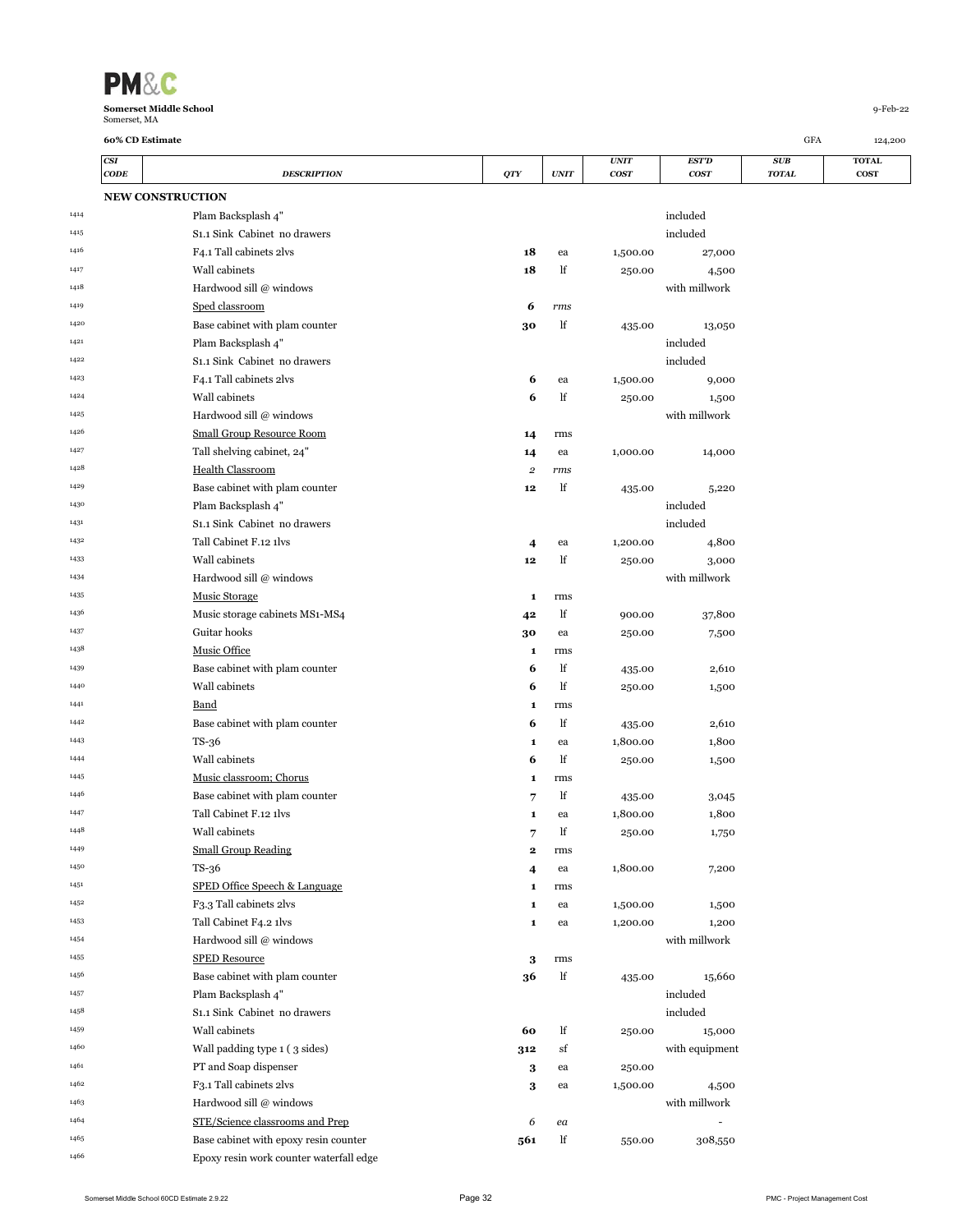

|      | CODE                    | <b>DESCRIPTION</b>                           | QTY            | <b>UNIT</b> | <b>COST</b>      | <b>COST</b> | <b>TOTAL</b> | <b>COST</b> |
|------|-------------------------|----------------------------------------------|----------------|-------------|------------------|-------------|--------------|-------------|
|      | <b>NEW CONSTRUCTION</b> |                                              |                |             |                  |             |              |             |
| 1467 |                         | Waterfall edges                              | 22             | ea          | 1,800.00         | 39,600      |              |             |
| 1468 |                         | Wall cabinet,                                | 343            | lf          | 350.00           | 120,050     |              |             |
| 1469 |                         | SW3.1 Wall shelving, 4 tier                  | 36             | lf          | 300.00           | 10,800      |              |             |
| 1470 |                         | Peg board                                    | 51             | ea          | 500.00           | 25,500      |              |             |
| 1471 |                         | Student tables                               |                |             |                  | NIC         |              |             |
| 1472 |                         | PT and Soap dispenser                        |                | ea          | 250.00           | 12,750      |              |             |
| 1473 |                         | OT/PT                                        | 51             | rms         |                  |             |              |             |
| 1474 |                         | Base cabinet with plam counter               | 1              | lf          |                  |             |              |             |
| 1475 |                         | Wall cabinets                                | 5              | lf          | 435.00           | 2,175       |              |             |
| 1476 |                         | Tall Cabinet F4.2 1lvs                       | 5              |             | 250.00           | 1,250       |              |             |
| 1477 |                         | F3.3 Tall cabinets 2lvs                      | 1              | ea          | 900.00           | 900         |              |             |
| 1478 |                         | Tech/Engineering                             | 1              | ea          | 1,500.00         | 1,500       |              |             |
| 1479 |                         |                                              | 3              | ea          |                  |             |              |             |
| 1480 |                         | Base cabinet with plam counter               | 14             | lf          | 435.00           | 6,090       |              |             |
|      |                         | Shelving cabinet                             | 2              | ea          | 800.00           | 1,600       |              |             |
| 1481 |                         | Wall cabinets                                | 18             | lf          | 250.00           | 4,500       |              |             |
| 1482 |                         | Peg board                                    | 1              | ea          | 500.00           | 500         |              |             |
| 1483 |                         | <b>Art Rooms</b>                             | 2              | ea          |                  |             |              |             |
| 1484 |                         | F3.1 Tall cabinets 2lvs                      | 8              | ea          | 1,800.00         | 14,400      |              |             |
| 1485 |                         | Base cabinet open shelves 6 tiers            | 6              | ea          | 1,500.00         | 9,000       |              |             |
| 1486 |                         | Full height at storage shelves -open         | 6              | ea          | 1,800.00         | 10,800      |              |             |
| 1487 |                         | Base cabinet with stainless steel countertop | 32             | lf          | 550.00           | 17,600      |              |             |
| 1488 |                         | Wall cabinet, glass doors                    | 72             | lf          | 350.00           | 25,200      |              |             |
| 1489 |                         | Admin & Conference                           |                |             |                  |             |              |             |
| 1490 |                         | Base cabinet with plam counter               | 20             | lf          | 435.00           | 8,700       |              |             |
| 1491 |                         | Wall cabinets                                | 20             | lf          | 250.00           | 5,000       |              |             |
| 1492 |                         | Wall hung countertop                         | 56             | lf          | 250.00           | 14,000      |              |             |
| 1493 |                         | Tall cabinet, 3'                             | 5              | ea          | 1,800.00         | 9,000       |              |             |
| 1494 |                         | Kitchenette                                  |                |             |                  |             |              |             |
| 1495 |                         | Base cabinet with plam counter               | 8              | lf          | 435.00           | 3,480       |              |             |
| 1496 |                         | Wall cabinets                                | 12             | lf          | 250.00           | 3,000       |              |             |
| 1497 |                         | Mailboxes                                    |                |             |                  | w/millwork  |              |             |
| 1498 |                         | Office workroom                              |                |             |                  |             |              |             |
| 1499 |                         | Base cabinet with plam counter               | 12             | lf          | 435.00           | 5,220       |              |             |
| 1500 |                         | Wall cabinets                                | 12             | lf          | 250.00           | 3,000       |              |             |
| 1501 |                         | PT and Soap dispenser                        | 1              | ea          | 250.00           | 250         |              |             |
| 1502 |                         | Tall storage                                 | 1              | ea          | 900.00           | 900         |              |             |
| 1503 |                         | Professional library                         |                |             |                  |             |              |             |
| 1504 |                         | Base cabinet with plam counter               | 5              | lf          | 435.00           | 2,175       |              |             |
| 1505 |                         | Wall cabinets                                | 5              | lf          | 250.00           | 1,250       |              |             |
| 1506 |                         | Tall storage                                 | 1              | ea          | 900.00           | 900         |              |             |
| 1507 |                         | Video recording/ Editing                     |                |             |                  |             |              |             |
| 1508 |                         | Wall hung countertop                         | 10             | lf          | 250.00           | 2,500       |              |             |
| 1509 |                         | Tall cabinet, 3'                             | 1              | ea          | 1,800.00         | 1,800       |              |             |
| 1510 |                         | Exam rooms                                   |                |             |                  |             |              |             |
| 1511 |                         | Base cabinet with plam counter               | 5              | lf          | 435.00           | 2,175       |              |             |
| 1512 |                         | Wall cabinets                                | 5              | lf          | 250.00           | 1,250       |              |             |
| 1513 |                         | Tall storage, 30"                            | 1              | ea          | 1,500.00         | 1,500       |              |             |
| 1514 |                         | <b>Waiting room</b>                          |                |             |                  |             |              |             |
| 1515 |                         | Base cabinet with plam counter               |                | lf          |                  |             |              |             |
| 1516 |                         | Wall cabinets                                | 9<br>$\bf{12}$ | lf          | 435.00<br>250.00 | 3,915       |              |             |
| 1517 |                         | Tall storage, 30"                            |                |             |                  | 3,000       |              |             |
| 1518 |                         | Guidance corridor                            | 2              | ea          | 1,500.00         | 3,000       |              |             |
| 1519 |                         | Base cabinet with plam counter               |                |             |                  |             |              |             |
|      |                         |                                              | $\overline{7}$ | lf          | 435.00           | 3,045       |              |             |

*CSI UNIT EST'D SUB* **TOTAL**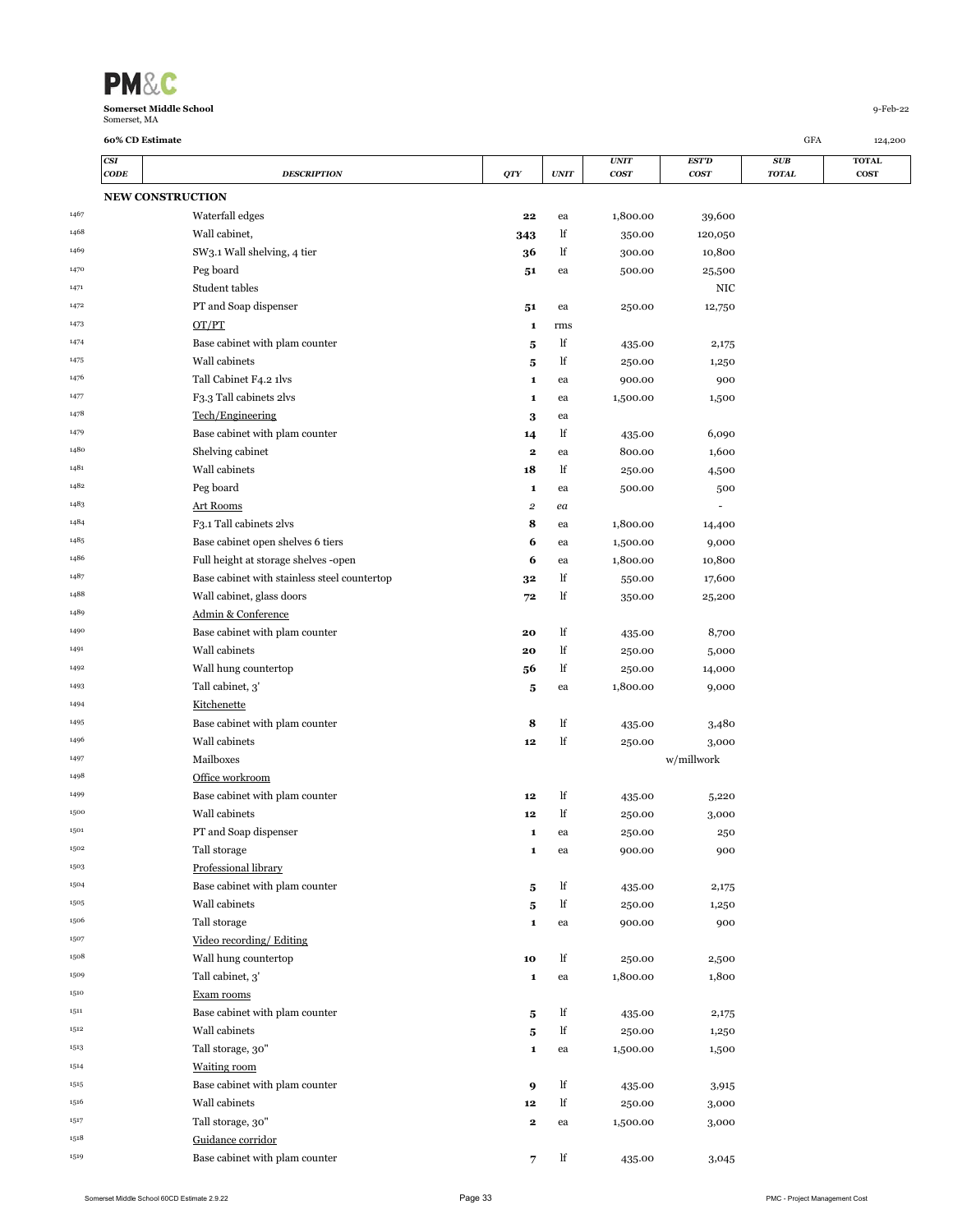| <b>PM&amp;C</b>               |          |
|-------------------------------|----------|
| <b>Somerset Middle School</b> | q-Feb-22 |
| Somerset, MA                  |          |

 

<br> $1568$ 

|              | <b>CSI</b>              |        |                                                       |       |                     | <b>UNIT</b> | EST'D                    | SUB          | <b>TOTAL</b> |
|--------------|-------------------------|--------|-------------------------------------------------------|-------|---------------------|-------------|--------------------------|--------------|--------------|
|              | $\mathbf{CODE}$         |        | <b>DESCRIPTION</b>                                    | QTY   | $\boldsymbol{UNIT}$ | cosr        | cosr                     | <b>TOTAL</b> | <b>COST</b>  |
|              | <b>NEW CONSTRUCTION</b> |        |                                                       |       |                     |             |                          |              |              |
| 1520         |                         |        | Wall cabinets                                         | 11    | lf                  | 250.00      | 2,750                    |              |              |
| 1521         |                         |        | Tall storage, 30"                                     | 1     | ea                  | 1,500.00    | 1,500                    |              |              |
| 1522         |                         |        | Sped Corridor                                         |       |                     |             |                          |              |              |
| 1523         |                         |        | Tall storage, 30"                                     | 5     | ea                  | 1,500.00    | 7,500                    |              |              |
| 1524         |                         |        | Trash stations                                        |       |                     |             |                          |              |              |
| 1525         |                         |        | Tall storage, 30"                                     | 24    | lf                  | 600.00      | 14,400                   |              |              |
| 1526         |                         |        | Tech office                                           |       |                     |             |                          |              |              |
| 1527         |                         |        | Wall hung countertop                                  | 20    | lf                  | 250.00      | 5,000                    |              |              |
| 1528         |                         |        | Countertop support brackets                           | 20    | lf                  | 50.00       | 1,000                    |              |              |
| 1529         |                         |        | <b>Teacher Collaboration</b>                          | 3     | rms                 |             | $\overline{\phantom{a}}$ |              |              |
| 1530         |                         |        | Base cabinet with plam counter                        | 30    | lf                  | 435.00      | 13,050                   |              |              |
| 1531         |                         |        | Wall cabinets                                         | 42    | lf                  | 250.00      | 10,500                   |              |              |
| 1532         |                         |        | Wall hung countertop                                  | 48    | lf                  | 250.00      | 12,000                   |              |              |
| 1533         |                         |        | Countertop support brackets                           | 48    | lf                  | 50.00       | 2,400                    |              |              |
| 1534         |                         |        | <b>Auditorium</b>                                     | 1     | rms                 |             |                          |              |              |
| 1535         |                         |        | Base cabinet with plam counter                        | 8     | lf                  | 435.00      | 3,480                    |              |              |
| 1536         |                         |        | Wall cabinets                                         | 8     | lf                  | 250.00      | 2,000                    |              |              |
| 1537         |                         |        | Tall storage, 30"                                     | 1     | ea                  | 1,500.00    | 1,500                    |              |              |
| 1538         |                         |        | Corridor                                              |       |                     |             |                          |              |              |
| 1539         |                         |        | Plastic laminate counter at lockers                   | 526   | lf                  | 200.00      | 105,200                  |              |              |
| 1540<br>1541 |                         |        | <b>WINDOW TREATMENT</b>                               |       |                     |             |                          |              |              |
| 1542         |                         | 122400 |                                                       |       |                     |             |                          |              |              |
| 1543         |                         |        | Roller shades at exterior glazing                     | 7,360 | sf                  | 6.00        | 44,160                   |              |              |
|              |                         |        | Motorized shades at exterior                          | 2,215 | sf                  | 26.00       | 57,590                   |              |              |
| 1544<br>1545 |                         |        | Roller shades at interior glazing                     | 5,165 | sf                  | 6.00        | 30,990                   |              |              |
| 1546         |                         |        | Motorized shades at interior                          | 1,095 | sf                  | 26.00       | 28,470                   |              |              |
| 1547         |                         | 126100 | <b>FIXED AUDIENCE SEATING</b>                         |       |                     |             |                          |              |              |
| 1548         |                         |        | Auditorium seating                                    | 394   | seats               | 350.00      | 137,900                  |              |              |
| 1549         |                         |        | Premium for telescoping seats                         | 150   | seats               | 70.00       | 10,500                   |              |              |
| 1550         |                         |        | <b>SUBTOTAL</b>                                       |       |                     |             |                          | 1,481,930    |              |
| 1551         |                         |        |                                                       |       |                     |             |                          |              |              |
| 1552         |                         |        | E2020 MOVABLE FURNISHINGS                             |       |                     |             |                          |              |              |
| 1553         |                         |        | No work in this section                               |       |                     |             |                          |              |              |
| 1554         |                         |        | <b>SUBTOTAL</b>                                       |       |                     |             |                          | NIC          |              |
| 1555<br>1556 |                         |        | <b>TOTAL - FURNISHINGS</b>                            |       |                     |             |                          |              | \$1,481,930  |
| 1557         |                         |        |                                                       |       |                     |             |                          |              |              |
| 1558         |                         |        |                                                       |       |                     |             |                          |              |              |
| 1559         |                         | F20    | <b>SELECTIVE BUILDING DEMOLITION</b>                  |       |                     |             |                          |              |              |
| 1560<br>1561 |                         |        | F2010 BUILDING ELEMENTS DEMOLITION                    |       |                     |             |                          |              |              |
| 1562         |                         |        | See main summary for demolition of existing buildings |       |                     |             |                          |              |              |
| 1563         |                         |        | <b>SUBTOTAL</b>                                       |       |                     |             |                          |              |              |
| 1564         |                         |        |                                                       |       |                     |             |                          |              |              |
| 1565         |                         |        | F2020 HAZARDOUS COMPONENTS ABATEMENT                  |       |                     |             |                          |              |              |
| 1566<br>1567 |                         |        | See main summary for HazMat allowance                 |       |                     |             | See Summary              |              |              |
| 1568         |                         |        | <b>SUBTOTAL</b>                                       |       |                     |             |                          |              |              |
| 1569         |                         |        | TOTAL - SELECTIVE BUILDING DEMOLITION                 |       |                     |             |                          |              |              |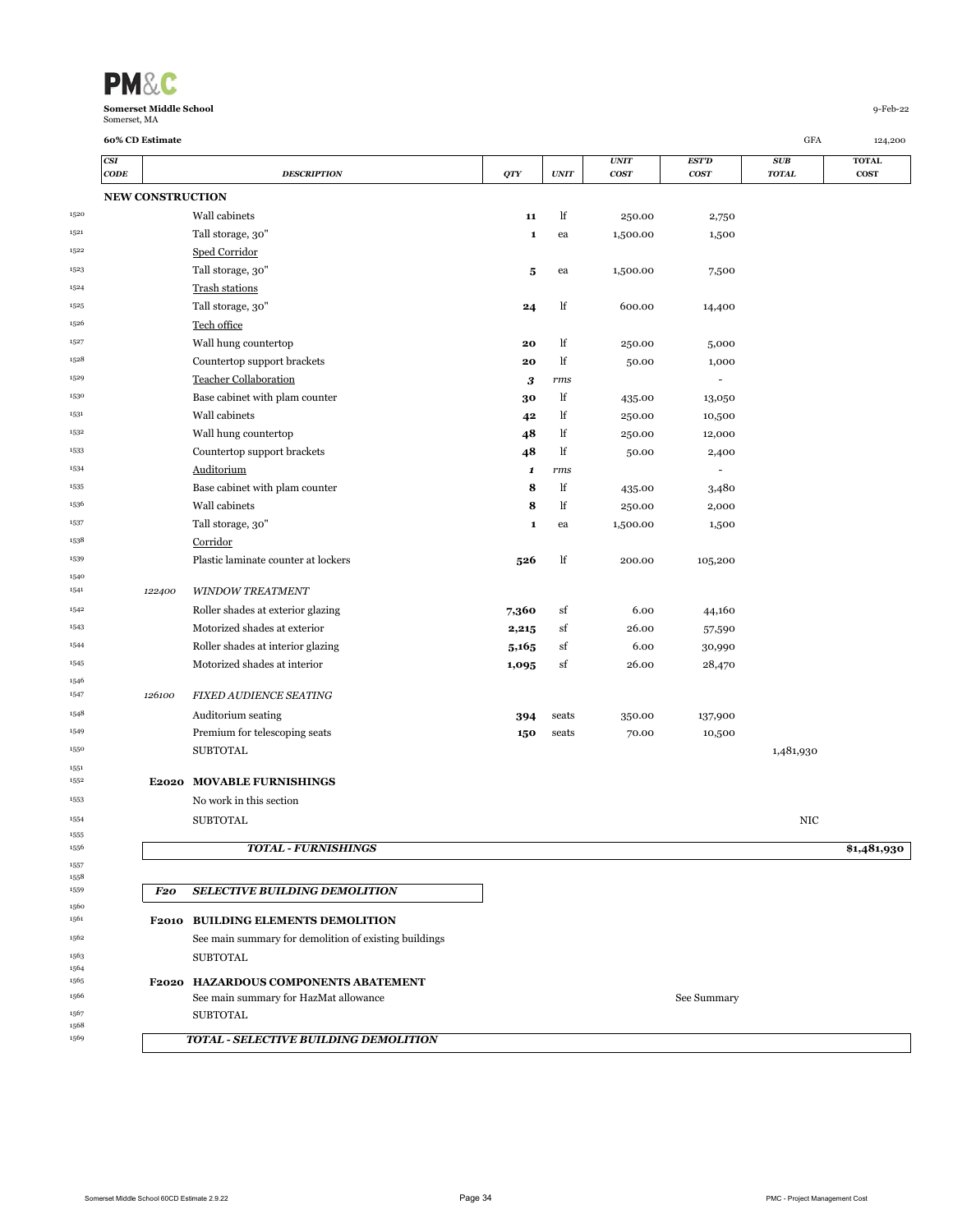| <b>PM&amp;</b> |
|----------------|
|----------------|

|                     | CSI<br>CODE     |            | <b>DESCRIPTION</b>                                                                                                                          | QTY              | $\ensuremath{\textit{UNIT}}$ | <b>UNIT</b><br>cos <sub>T</sub> | <b>EST'D</b><br><b>COST</b> | SUB<br><b>TOTAL</b> | <b>TOTAL</b><br>cosr |
|---------------------|-----------------|------------|---------------------------------------------------------------------------------------------------------------------------------------------|------------------|------------------------------|---------------------------------|-----------------------------|---------------------|----------------------|
|                     | <b>SITEWORK</b> |            |                                                                                                                                             |                  |                              |                                 |                             |                     |                      |
| $\,$ 1              |                 |            |                                                                                                                                             |                  |                              |                                 |                             |                     |                      |
| $\,$ 2 $\,$         |                 | G          | <b>SITEWORK</b>                                                                                                                             |                  |                              |                                 |                             |                     |                      |
| 3<br>$\overline{4}$ |                 |            |                                                                                                                                             |                  |                              |                                 |                             |                     |                      |
| 5                   |                 | G10        | SITE PREPARATION & DEMOLITION<br>Site construction fence                                                                                    |                  | lf                           | 12.00                           | 56,700                      |                     |                      |
| 6                   |                 |            | Construction entrances and gate                                                                                                             | 4,725<br>2       | ea                           | 15,000.00                       | 30,000                      |                     |                      |
|                     |                 |            | <b>Tree Clearing</b>                                                                                                                        | 4                | ac                           | 7,500.00                        | 30,000                      |                     |                      |
| 8                   |                 |            | Stump disposal/grinding                                                                                                                     | 4                | ac                           | 3,500.00                        | 14,000                      |                     |                      |
| 9                   |                 |            | Pulverize existing pavement in place                                                                                                        | 12,921           | sy                           | 3.25                            | 41,993                      |                     |                      |
| $10\,$              |                 |            | Strip & stockpile to use below proposed pavements                                                                                           | 2,154            | cy                           | 10.00                           | 21,540                      |                     |                      |
| 11                  |                 |            | Remove existing curbing                                                                                                                     | 3,638            | lf                           | 6.00                            | 21,828                      |                     |                      |
| $12\,$              |                 |            | Sawcut existing asphalt roadway                                                                                                             | 244              | lf                           | 8.25                            | 2,013                       |                     |                      |
| $^{\rm 13}$         |                 |            | Roadway patching                                                                                                                            | 1,120            | sf                           | 8.00                            | 8,960                       |                     |                      |
| 14                  |                 |            | Remove utility lines                                                                                                                        | 7,581            | lf                           | 14.00                           | 106,134                     |                     |                      |
| $15\,$              |                 |            | Cut/Cap                                                                                                                                     | 3                | ea                           | 5,000.00                        | 15,000                      |                     |                      |
| 16                  |                 |            | Remove utility structures                                                                                                                   | 14               | loc                          | 500.00                          | 7,000                       |                     |                      |
| 17                  |                 |            | Remove sewage disposal system (leech field) - including placement of fill<br>from onsite sources - credit for disposal of excess soil taken | 2,511            | cy                           | 35.00                           | 87,885                      |                     |                      |
|                     |                 |            |                                                                                                                                             |                  |                              |                                 |                             |                     |                      |
| $^{\rm 18}$         |                 |            | Remove dirt infield                                                                                                                         | 20,451           | sf                           | 0.25                            | 5,113                       |                     |                      |
| 19                  |                 |            | Remove bleachers                                                                                                                            | 6                | loc                          | 1,000.00                        | 6,000                       |                     |                      |
| 20                  |                 |            | Remove stairs                                                                                                                               | 48               | lf                           | 50.00                           | 2,400                       |                     |                      |
| 21<br>22            |                 |            | Remove handrails                                                                                                                            | 10               | lf                           | 8.00                            | 80                          |                     |                      |
|                     |                 |            | Remove metal storage container                                                                                                              | $\mathbf 1$      | loc                          | 1,200.00                        | 1,200                       |                     |                      |
| 23<br>24            |                 |            | Remove portable nets<br>Remove wall                                                                                                         | 2                | loc                          | 250.00                          | 500                         |                     |                      |
| 25                  |                 |            | Remove fencing                                                                                                                              | 1,253            | lf<br>lf                     | 50.00                           | 62,650<br>865               |                     |                      |
| 26                  |                 |            | Tree protection fencing                                                                                                                     | 173<br>784       | lf                           | 5.00<br>12.00                   | 9,408                       |                     |                      |
| 27                  |                 |            | Phasing allowance                                                                                                                           | $\mathbf 1$      | ls                           | 50,000.00                       | 50,000                      |                     |                      |
| 28                  |                 |            | Topsoil management                                                                                                                          |                  |                              |                                 |                             |                     |                      |
| 29                  |                 |            | Strip topsoil & forest mat; 8" thick - stockpile topsoil for reuse                                                                          | 14,800           | cy                           | 10.00                           | 148,000                     |                     |                      |
| 30                  |                 |            | Dispose of excess forest mat                                                                                                                | 3,200            | cy                           | 16.00                           | 51,200                      |                     |                      |
| 31                  |                 |            | <b>SUBTOTAL</b>                                                                                                                             |                  |                              |                                 |                             | 780,469             |                      |
| 32                  |                 |            |                                                                                                                                             |                  |                              |                                 |                             |                     |                      |
| 33                  |                 |            | Site Earthwork                                                                                                                              |                  |                              |                                 |                             |                     |                      |
| 34<br>35            |                 |            | Cut<br>Store cut onsite                                                                                                                     | 34,600           | cy                           | 8.00                            | 276,800                     |                     |                      |
| 36                  |                 |            | Process cut according to geotech report                                                                                                     | 32,100           | cy                           | 3.50                            | 112,350                     |                     |                      |
| 37                  |                 |            | Fill - from cut                                                                                                                             | 32,100<br>32,100 | cy<br>cy                     | 5.50<br>10.00                   | 176,550<br>321,000          |                     |                      |
| 38                  |                 |            | Load excess soils for disposal                                                                                                              | 2,500            | cy                           | 2.50                            | 6,250                       |                     |                      |
| 39                  |                 |            | Less than RCS-1 site disposal 1.65x                                                                                                         | 4,125            | tn                           | 18.00                           | 74,250                      |                     |                      |
| 40                  |                 |            | Rock removal; to get to grade                                                                                                               | 850              | cy                           | 225.00                          | 191,250                     |                     |                      |
| 41                  |                 |            | Rock removal; utility allowance                                                                                                             | 350              | ${\rm cy}$                   | 225.00                          | 78,750                      |                     |                      |
| 42                  |                 |            | Fine/rough grading                                                                                                                          | 57,932           | sy                           | 3.00                            | 173,796                     |                     |                      |
| 43                  |                 |            | Erosion control                                                                                                                             |                  |                              |                                 |                             |                     |                      |
| 44                  |                 |            | Silt fence/erosion control                                                                                                                  | 2,616            | lf                           | 12.00                           | 31,392                      |                     |                      |
| 45                  |                 |            | Inlet protection                                                                                                                            | 15               | ea                           | 350.00                          | 5,250                       |                     |                      |
| 46                  |                 |            | Dewatering allowance                                                                                                                        | 1                | ls                           | 25,000.00                       | 25,000                      |                     |                      |
| 47                  |                 |            | Street sweeping allowance                                                                                                                   | 1                | ls                           | 10,000.00                       | 10,000                      |                     |                      |
| 48                  |                 |            | Erosion control monitoring & maintenance                                                                                                    | $\bf{1}$         | ls                           | 30,000.00                       | 30,000                      |                     |                      |
| 49                  |                 |            | <b>SUBTOTAL</b>                                                                                                                             |                  |                              |                                 |                             | 1,512,638           |                      |
| 50                  |                 |            |                                                                                                                                             |                  |                              |                                 |                             |                     |                      |
| 51                  |                 | <b>G20</b> | <b>SITE IMPROVEMENTS</b>                                                                                                                    |                  |                              |                                 |                             |                     |                      |
| 52                  |                 |            | Roadways and Parking Lots                                                                                                                   |                  |                              |                                 |                             |                     |                      |
| 53                  |                 |            | Bituminous concrete paving                                                                                                                  | 141,686          | sf                           |                                 |                             |                     |                      |
| 54                  |                 |            | gravel base; 8" thick                                                                                                                       | 3,516            | ${\rm cy}$                   | 40.00                           | 140,640                     |                     |                      |
| 55<br>56            |                 |            | asphalt top; 1.5" thick                                                                                                                     | 1,328            | tns                          | 190.00                          | 252,320                     |                     |                      |
|                     |                 |            | asphalt binder; 2" thick                                                                                                                    | 1,775            | tns                          | 180.00                          | 319,500                     |                     |                      |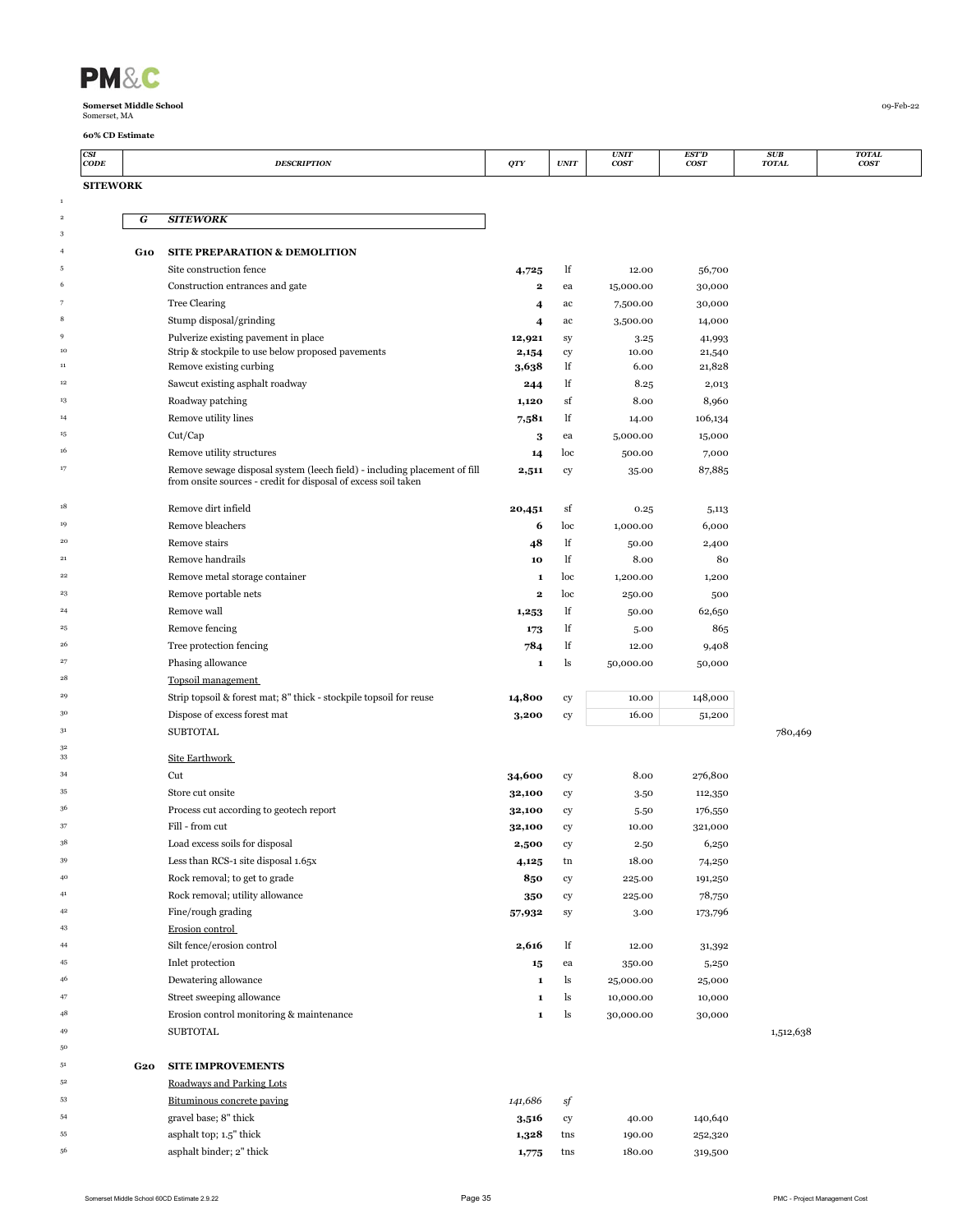|  | <b>PM&amp;</b> |  |
|--|----------------|--|
|--|----------------|--|

|              | CSI<br>CODE     | <b>DESCRIPTION</b>                        | QTY          | <b>UNIT</b> | <b>UNIT</b><br>cos <sub>T</sub> | <b>EST'D</b><br>cos <sub>T</sub> | SUB<br><b>TOTAL</b> | <b>TOTAL</b><br>cos <sub>T</sub> |
|--------------|-----------------|-------------------------------------------|--------------|-------------|---------------------------------|----------------------------------|---------------------|----------------------------------|
|              | <b>SITEWORK</b> |                                           |              |             |                                 |                                  |                     |                                  |
| 57           |                 | Vertical granite curbing                  | 8,694        | lf          | 42.00                           | 365,148                          |                     |                                  |
| 58           |                 | Parking spot                              | 177          | spcs        | 85.00                           | 15,045                           |                     |                                  |
| 59           |                 | Parking spot - ADA                        | 8            | spcs        | 250.00                          | 2,000                            |                     |                                  |
| 60           |                 | ADA curb cuts                             | 23           | loc         | 850.00                          | 19,550                           |                     |                                  |
| 61           |                 | Crosswalks                                | 6            | loc         | 900.00                          | 5,400                            |                     |                                  |
| 62           |                 | Tabled crosswalk; bit. pvmt.              | ${\bf 1}$    | loc         | 2,500.00                        | 2,500                            |                     |                                  |
| 63           |                 | Parking lot markings                      | 1            | ls          | 10,000.00                       | 10,000                           |                     |                                  |
| 64           |                 | Traffic signs                             |              |             |                                 |                                  |                     |                                  |
| 65           |                 | Signs - new                               | 59           | ea          | 125.00                          | 7,375                            |                     |                                  |
| 66           |                 | Signs - mounting hardware                 | 59           | ea          | 225.00                          | 13,275                           |                     |                                  |
| 67           |                 | Signs - posts                             | 59           | ea          | 487.50                          | 28,763                           |                     |                                  |
| 68           |                 | <b>SUBTOTAL</b>                           |              |             |                                 |                                  | 1,181,516           |                                  |
| 69           |                 |                                           |              |             |                                 |                                  |                     |                                  |
| 70           |                 | Pedestrian paving                         |              |             |                                 |                                  |                     |                                  |
| 71           |                 | Concrete walk, broom finish               | 40,641       | sf          |                                 |                                  |                     |                                  |
| 72           |                 | Stone base #67 stone; 8" thick            | 1,008        | cy          | 50.00                           | 50,400                           |                     |                                  |
| 73           |                 | Concrete, broom finish; 4" thick          | 40,641       | sf          | 9.00                            | 365,769                          |                     |                                  |
| 74           |                 | Concrete ramp premium                     | 130          | sf          | 20.00                           | 2,600                            |                     |                                  |
| 75           |                 | Exposed aggregate concrete paving         | 1,916        | sf          |                                 |                                  |                     |                                  |
| 76           |                 | Stone base #67 stone; 8" thick            | 48           | cy          | 50.00                           | 2,400                            |                     |                                  |
| 77           |                 | Concrete, exposed aggregate; 4" thick     | 1,916        | sf          | 11.00                           | 21,076                           |                     |                                  |
| 78           |                 | Exposed aggregate concrete paving bands   | 1,026        | sf          |                                 |                                  |                     |                                  |
| 79           |                 | Gravel base; 12" thick                    | 38           | cy          | 50.00                           | 1,900                            |                     |                                  |
| 80           |                 | Concrete, exposed aggregate; 4" thick     | 1,026        | sf          | 11.00                           | 11,286                           |                     |                                  |
| 81           |                 | Bituminous concrete paving                | 8,235        | sf          |                                 |                                  |                     |                                  |
| $\bf 82$     |                 | Structural fill; $8"$ thick $< 5\%$ fines | 204          | cy          | 52.00                           | 10,608                           |                     |                                  |
| 83           |                 | asphalt top; 1" thick                     | 51           | tns         | 200.00                          | 10,200                           |                     |                                  |
| 84           |                 | asphalt binder; 2" thick                  | 103          | tns         | 180.00                          | 18,540                           |                     |                                  |
| 85           |                 | Concrete pads                             | 2,466        | sf          |                                 |                                  |                     |                                  |
| 86           |                 | Structural fill; 12" thick < 5% fines     | 91           | ${\rm cy}$  | 52.00                           | 4,732                            |                     |                                  |
| 87           |                 | Concrete, 10" thick                       | 2,466        | sf          | 18.00                           | 44,388                           |                     |                                  |
| 88           |                 | Colored concrete sidewalks                | 4,604        | sf          |                                 |                                  |                     |                                  |
| 89           |                 | Stone base #67 stone; 8" thick            | 114          | ${\rm cy}$  | 50.00                           | 5,700                            |                     |                                  |
| 90           |                 | Concrete, broom finish; 4" thick          | 4,604        | sf          | 11.00                           | 50,644                           |                     |                                  |
| 91           |                 | Colored concrete premium                  | 4,604        | sf          | 5.00                            | 23,020                           |                     |                                  |
| 92           |                 | <b>SUBTOTAL</b>                           |              |             |                                 |                                  | 623,263             |                                  |
| 93           |                 |                                           |              |             |                                 |                                  |                     |                                  |
| 94           |                 | Baseball field                            |              |             |                                 |                                  |                     |                                  |
| 95           |                 | Pitchers mound                            | 1            | ea          | 6,500.00                        | 6,500                            |                     |                                  |
| 96           |                 | Batters box                               | 1            | ea          | 3,500.00                        | 3,500                            |                     |                                  |
| 97           |                 | Home plate                                | 1            | ea          | 500.00                          | 500                              |                     |                                  |
| 98           |                 | <b>Base plates</b>                        | 1            | set         | 1,200.00                        | 1,200                            |                     |                                  |
| 99           |                 | Foul poles                                | $\mathbf 2$  | ea          | 3,600.00                        | 7,200                            |                     |                                  |
| 100          |                 | Backstop                                  | $\mathbf 1$  | ls          | 45,000.00                       | 45,000                           |                     |                                  |
| 101          |                 | Modular dugout cover                      | $\mathbf 2$  | loc         | 15,000.00                       | 30,000                           |                     |                                  |
| 102          |                 | Modular dugout benches - two tier         | 6            | loc         | 3,000.00                        | 18,000                           |                     |                                  |
| 103          |                 | Field painting allowance                  | $\mathbf 1$  | ls          | 5,000.00                        | 5,000                            |                     |                                  |
| 104          |                 | Solar powered scoreboard                  | $\mathbf 1$  | loc         | 18,000.00                       | 18,000                           |                     |                                  |
| 105          |                 | Softball field                            |              |             |                                 |                                  |                     |                                  |
| 106          |                 | Pitchers mound                            | 1            | ea          | 3,500.00                        | 3,500                            |                     |                                  |
| 107          |                 | Batters box                               | 1            | ea          | 3,500.00                        | 3,500                            |                     |                                  |
| 108          |                 | Home plate                                | 1            | ea          | 500.00                          | 500                              |                     |                                  |
| 109          |                 | <b>Base plates</b>                        | 1            | set         | 1,200.00                        | 1,200                            |                     |                                  |
| 110          |                 | Foul poles                                | $\mathbf 2$  | ea          | 3,600.00                        | 7,200                            |                     |                                  |
| $_{\rm 111}$ |                 | Backstop                                  | 1            | ls          | 35,000.00                       | 35,000                           |                     |                                  |
| 112          |                 | Modular dugout cover                      | $\mathbf{2}$ | loc         | 15,000.00                       | 30,000                           |                     |                                  |
| 113          |                 | Modular dugout benches - two tier         | 6            | loc         | 3,000.00                        | 18,000                           |                     |                                  |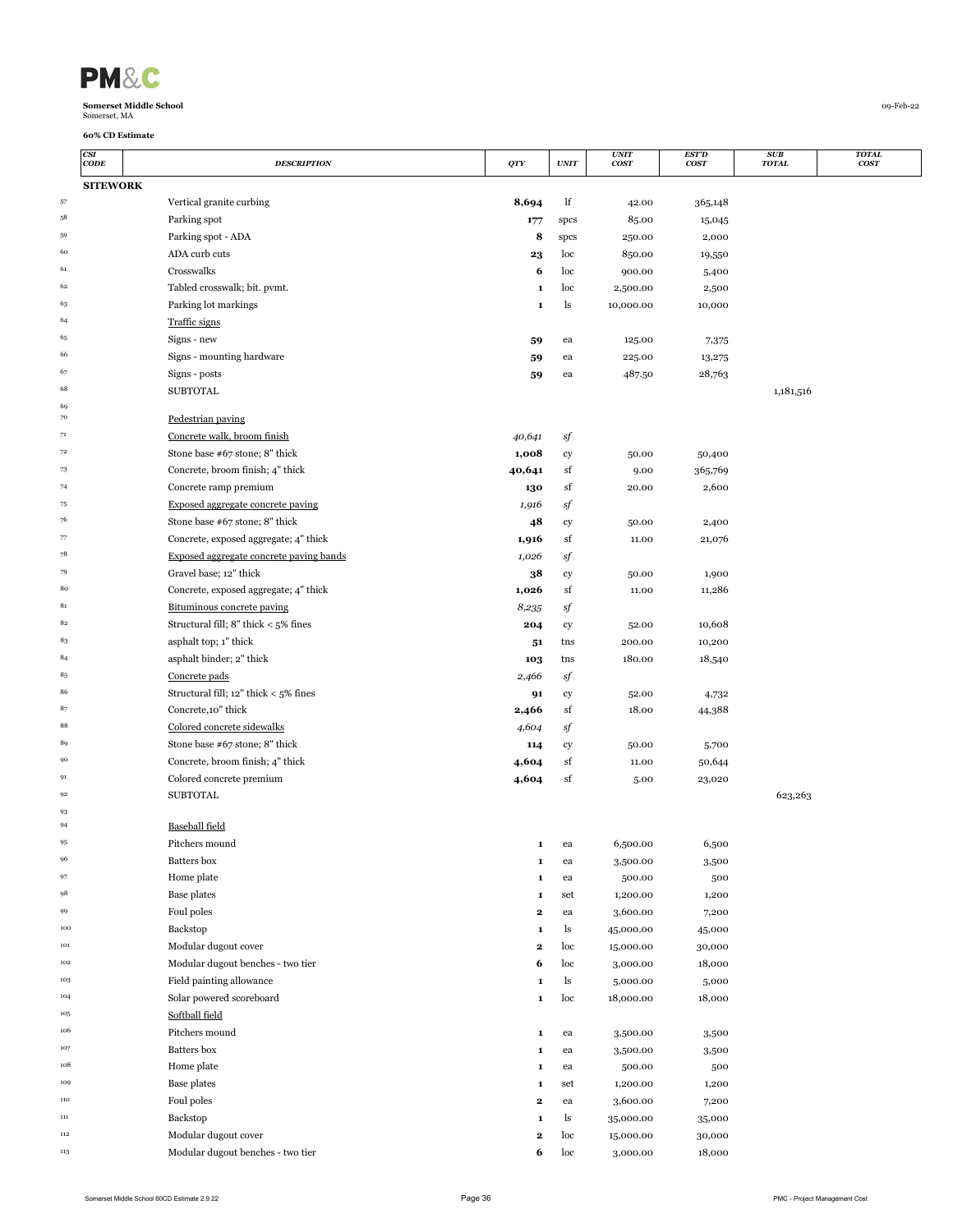| <b>PM&amp;</b> |
|----------------|
|----------------|

|            | CSI<br>CODE     | <b>DESCRIPTION</b>                                              | QTY      | <b>UNIT</b> | <b>UNIT</b><br>cos <sub>T</sub> | EST'D<br><b>COST</b> | <b>SUB</b><br><b>TOTAL</b> | <b>TOTAL</b><br><b>COST</b> |
|------------|-----------------|-----------------------------------------------------------------|----------|-------------|---------------------------------|----------------------|----------------------------|-----------------------------|
|            | <b>SITEWORK</b> |                                                                 |          |             |                                 |                      |                            |                             |
| 114        |                 | Field painting allowance                                        | 1        | ls          | 5,000.00                        | 5,000                |                            |                             |
| 115        |                 | Solar powered scoreboard                                        | 1        | loc         | 18,000.00                       | 18,000               |                            |                             |
| 116        |                 | Multi-use fields                                                | 131,380  | sf          |                                 |                      |                            |                             |
| 117        |                 | Field painting allowance                                        | 1        | ls          | 5,000.00                        | 5,000                |                            |                             |
| 118        |                 | Soccer goals - not shown on plans                               | 2        | sets        | 9,000.00                        | FF&E                 |                            |                             |
| 119        |                 | Solar powered scoreboard                                        | 1        | loc         | 20,000.00                       | 20,000               |                            |                             |
| 120        |                 | <b>SUBTOTAL</b>                                                 |          |             |                                 |                      | 281,800                    |                             |
| 121        |                 |                                                                 |          |             |                                 |                      |                            |                             |
| 122        |                 | Site Improvements                                               |          |             |                                 |                      |                            |                             |
| 123        |                 | Granite stairs stairs                                           | 260      | lf          | 500.00                          | 130,000              |                            |                             |
| 124        |                 | Concrete stair foundation allowance                             | 196      | lf          | 200.00                          | 39,200               |                            |                             |
| 125        |                 | Concrete stairs at theater                                      | 66       | lf          | 300.00                          | 19,800               |                            |                             |
| 126        |                 | Stainless steel handrails                                       | 93       | lf          | 325.00                          | 30,225               |                            |                             |
| 127        |                 | Cafeteria concrete stairs                                       | 42       | lf          | 225.00                          | 9,450                |                            |                             |
| 128        |                 | Cafeteria concrete stair footings                               | 21       | lf          | 200.00                          | 4,200                |                            |                             |
| 129        |                 | Storage building; 20x35 (see metal building backup)             | 1        | ls          | 113,649.00                      | 113,649              |                            |                             |
| 130        |                 | Bike racks - Emerson per Landscape Forms                        | 35       | ea          | 778.96                          | 27,264               |                            |                             |
| 131        |                 | 30' Flagpole                                                    | 4        | ea          | 10,000.00                       | 40,000               |                            |                             |
| 132        |                 | Concrete blocks; 8' length                                      | 17       | loc         | 500.00                          | 8,500                |                            |                             |
| 133        |                 | Entrance signs                                                  | 1        | ea          | 25,000.00                       | 25,000               |                            |                             |
| 134        |                 | Pylon sign                                                      | 1        | ea          | 25,000.00                       | 25,000               |                            |                             |
| 135        |                 | Bollard - utility pads                                          | 31       | ea          | 900.00                          | 27,900               |                            |                             |
| 136        |                 | Ornamental litter/recycling container                           | 8        | ea          | 2,500.00                        | FF&E                 |                            |                             |
| 137        |                 | Bench - Trapecia per Landscape Forms                            | 5        | ea          | 18,605.16                       | 93,026               |                            |                             |
| 138        |                 | Movable storage container                                       | 4        | ea          | 10,000.00                       | 40,000               |                            |                             |
| 139        |                 | Gabion bench; 20' length                                        | 1        | ea          | 10,000.00                       | NR                   |                            |                             |
| 140        |                 | Gabion benches; 6' length                                       | 14       | ea          | 500.00                          | 7,000                |                            |                             |
| 141        |                 | Chalkboard in wall                                              | 1        | ls          | 20,000.00                       | <b>NR</b>            |                            |                             |
| 142        |                 | Fencing                                                         |          |             |                                 |                      |                            |                             |
| 143        |                 | Two rail wood fence                                             | 395      | lf          | 45.00                           | 17,775               |                            |                             |
| 144        |                 | Vehicular double gate                                           | 2        | ea          | 10,000.00                       | 20,000               |                            |                             |
| 145        |                 | Breakaway ball safety netting system                            | 452      | lf          | 190.00                          | 85,880               |                            |                             |
| 146        |                 | 4' Ht. chain-link fence in stone veneer wall                    | 176      | lf          | 65.00                           | 11,440               |                            |                             |
| 147        |                 | 6' Ht. chain-link fence                                         | 1,809    | lf          | 75.00                           | 135,675              |                            |                             |
| 148        |                 | 6' Ht. chain-link fence; single gate                            | 5        | ea          | 1,000.00                        | 5,000                |                            |                             |
| 149        |                 | 6' Ht. chain-link fence; double gate                            | 3        | ea          | 2,500.00                        | 7,500                |                            |                             |
| 150        |                 | 8' Ht. chain-link fence                                         | 406      | lf          | 95.00                           | 38,570               |                            |                             |
| 151<br>152 |                 | 8' Ht. chain-link fence; single gate                            | 6        | ea          | 1,500.00                        | 9,000                |                            |                             |
|            |                 | <b>SUBTOTAL</b>                                                 |          |             |                                 |                      | 971,054                    |                             |
| 153<br>154 |                 | Site Walls                                                      |          |             |                                 |                      |                            |                             |
| 155        |                 | Modular Block Wall - Field #1                                   | 63       | lf          |                                 |                      |                            |                             |
| 156        |                 | Large block wall- avg. 2.5' Ht.                                 | 221      | sf          | 55.00                           | 12,155               |                            |                             |
| 157        |                 | Excavate and prepare wall base                                  | 14       | cy          | 100.00                          | 1,400                |                            |                             |
| 158        |                 | Backfill wall - crushed stone                                   | 7        | cy          | 65.00                           | 455                  |                            |                             |
| 159        |                 | Backfill-controlled placement; above grade select               | 41       | cy          | 45.00                           | 1,845                |                            |                             |
| 160        |                 | Geotextiles                                                     | 332      | sf          | 2.50                            | 830                  |                            |                             |
| 161<br>162 |                 | Modular Block Wall - Outfield of baseball                       | 163      | lf          |                                 |                      |                            |                             |
| 163        |                 | Large block wall- avg. 3' Ht.<br>Excavate and prepare wall base | 652      | sf          | 55.00<br>100.00                 | 35,860<br>3,600      |                            |                             |
| 164        |                 | Backfill wall - crushed stone                                   | 36<br>21 | cy<br>cy    | 65.00                           | 1,365                |                            |                             |
| 165        |                 | Backfill-controlled placement; above grade select               | 145      | cy          | 45.00                           | 6,525                |                            |                             |
| 166        |                 | Geotextiles                                                     | 978      | sf          | 2.50                            | 2,445                |                            |                             |
| 167        |                 | Cast-in-place wall - Field #2 - 4' Ht.                          | 210      | lf          |                                 |                      |                            |                             |
| 168        |                 | Formwork                                                        | 1,680    | sf          | 25.00                           | 42,000               |                            |                             |
| 169        |                 | Re-bar - allowance                                              | 7,879    | lbs         | 2.00                            | 15,758               |                            |                             |
| 170        |                 | Concrete material                                               | 86       | cy          | 250.00                          | 21,500               |                            |                             |
| 171<br>172 |                 | Placing concrete<br>Excavation                                  | 86       | cy          | 300.00                          | 25,800               |                            |                             |
|            |                 |                                                                 | 93       | cy          | 100.00                          | 9,300                |                            |                             |

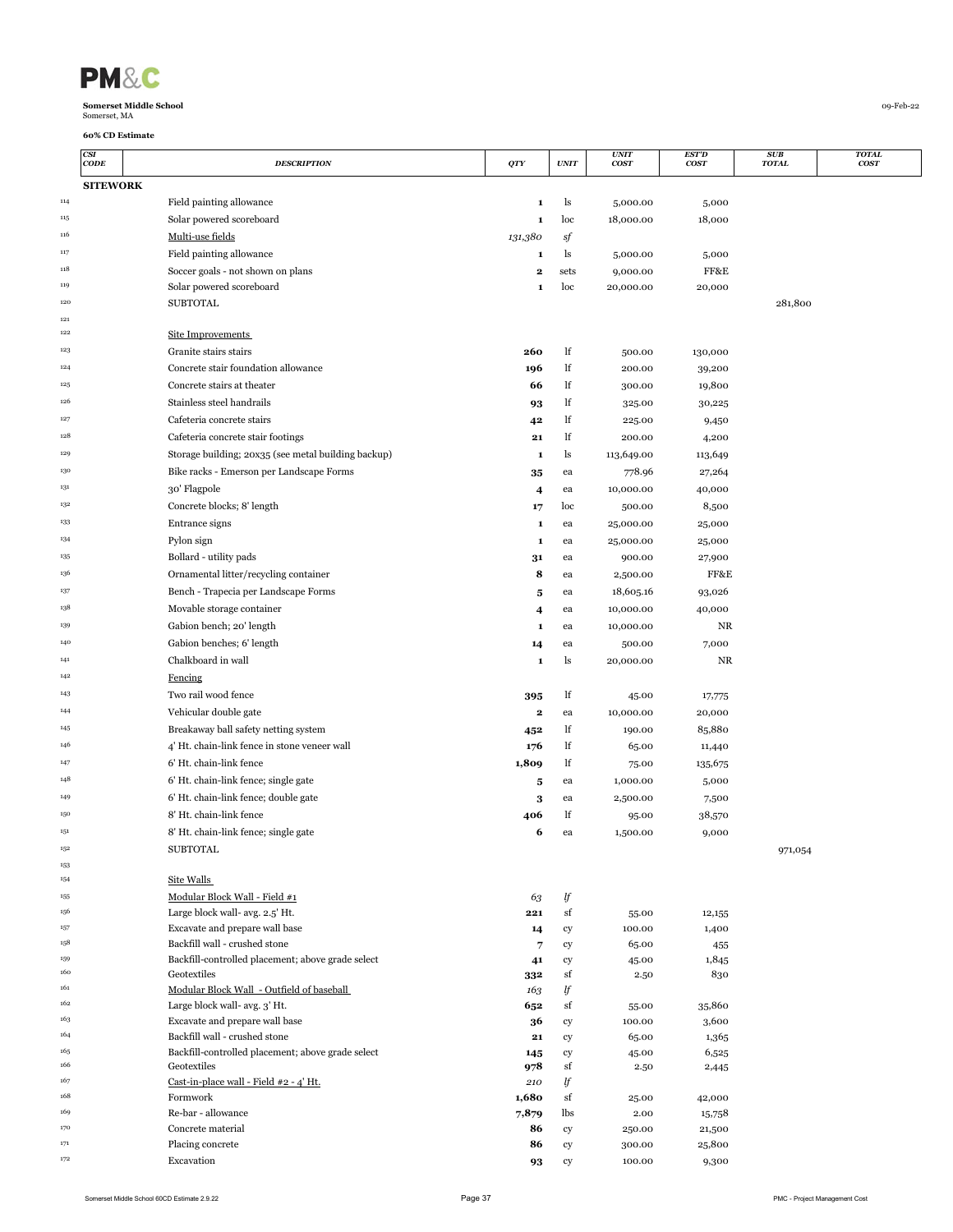| <b>PM&amp;</b> |   |
|----------------|---|
|                | . |

|            | CSI<br>CODE     |        | <b>DESCRIPTION</b>                                                     | QTY         | <b>UNIT</b> | <i><b>UNIT</b></i><br><b>COST</b> | EST'D<br>cos <sub>T</sub> | <b>SUB</b><br><b>TOTAL</b> | <b>TOTAL</b><br><b>COST</b> |
|------------|-----------------|--------|------------------------------------------------------------------------|-------------|-------------|-----------------------------------|---------------------------|----------------------------|-----------------------------|
|            | <b>SITEWORK</b> |        |                                                                        |             |             |                                   |                           |                            |                             |
| 173        |                 |        | Backfill-controlled placement; above grade (assume using onsite soils) | 124         | cy          | 25.00                             | 3,100                     |                            |                             |
|            |                 |        |                                                                        |             |             |                                   |                           |                            |                             |
| 174        |                 |        | 4" perforated wall drain                                               | 210         | lf          | 22.00                             | 4,620                     |                            |                             |
| 175        |                 |        | Modular Block Wall - baseball field backstop                           | 144         | lf          |                                   |                           |                            |                             |
| 176        |                 |        | Large block wall- avg. 6' Ht.                                          | 1,008       | sf          | 55.00                             | 55,440                    |                            |                             |
| 177        |                 |        | Excavate and prepare wall base                                         | 32          | cy          | 100.00                            | 3,200                     |                            |                             |
| 178        |                 |        | Backfill wall - crushed stone                                          | 35          | cy          | 65.00                             | 2,275                     |                            |                             |
| 179<br>180 |                 |        | Backfill-controlled placement; above grade select<br>Geotextiles       | 448         | cy<br>sf    | 45.00                             | 20,160                    |                            |                             |
| 181        |                 |        | Cast-in-place wall - Theater - 4' Ht                                   | 1,512<br>66 | lf          | 2.50                              | 3,780                     |                            |                             |
| 182        |                 |        | Formwork                                                               | 528         | sf          | 20.00                             | NIC                       |                            |                             |
| 183        |                 |        | Re-bar - allowance                                                     | 5,192       | lbs         | 2.00                              | NIC                       |                            |                             |
| 184        |                 |        | Concrete material                                                      | 69          | cy          | 140.00                            | NIC                       |                            |                             |
| 185        |                 |        | Placing concrete                                                       | 69          | cy          | 90.00                             | NIC                       |                            |                             |
| 186        |                 |        | Excavation                                                             | 15          | cy          | 100.00                            | NIC                       |                            |                             |
| 187        |                 |        | Backfill-controlled placement; above grade (assume using onsite soils) | 20          | cy          | 25.00                             | NIC                       |                            |                             |
|            |                 |        |                                                                        |             |             |                                   |                           |                            |                             |
| 188        |                 |        | 4" perforated wall drain                                               | 66          | lf          | 22.00                             | NIC                       |                            |                             |
| 189        |                 |        | Cast-in-place wall - Bus Loop - 8' Ht.                                 | 71          | lf          |                                   |                           |                            |                             |
| 190        |                 |        | Formwork                                                               | 852         | sf          | 20.00                             | 17,040                    |                            |                             |
| 191        |                 |        | Re-bar - allowance                                                     | 3,044       | lbs         | 2.00                              | 6,088                     |                            |                             |
| 192<br>193 |                 |        | Concrete material                                                      | 39          | cy          | 140.00                            | 5,460                     |                            |                             |
| 194        |                 |        | Placing concrete<br>Excavation                                         | 39          | cy          | 90.00                             | 3,510                     |                            |                             |
| 195        |                 |        | Backfill-controlled placement; above grade (assume using onsite soils) | 63          | cy          | 100.00                            | 6,300<br>2,100            |                            |                             |
|            |                 |        |                                                                        | 84          | cy          | 25.00                             |                           |                            |                             |
| 196        |                 |        | 4" perforated wall drain                                               | 71          | lf          | 22.00                             | 1,562                     |                            |                             |
| 197        |                 |        | Freestanding stone veneer wall s                                       | 200         | lf          |                                   |                           |                            |                             |
| 198        |                 |        | Formwork                                                               | 1,000       | sf          | 20.00                             | 20,000                    |                            |                             |
| 199        |                 |        | Re-bar - allowance                                                     | 6,432       | lbs         | 2.00                              | 12,864                    |                            |                             |
| 200        |                 |        | Concrete material                                                      | 59          | cy          | 140.00                            | 8,260                     |                            |                             |
| 201        |                 |        | Placing concrete                                                       | 59          | cy          | 90.00                             | 5,310                     |                            |                             |
| 202        |                 |        | Excavation                                                             | 178         | cy          | 100.00                            | 17,800                    |                            |                             |
| 203        |                 |        | Backfill-controlled placement; above grade (assume using onsite soils) | 237         | cy          | 25.00                             | 5,925                     |                            |                             |
|            |                 |        |                                                                        |             |             |                                   |                           |                            |                             |
| 204        |                 |        | 4" perforated wall drain                                               | 200         | lf          | 22.00                             | 4,400                     |                            |                             |
| 205        |                 |        | Veneer along exposed sides                                             | 800         | sf          | 65.00                             | 52,000                    |                            |                             |
| 206        |                 |        | Precast concrete cap                                                   | 200         | lf          | 125.00                            | 25,000                    |                            |                             |
| 207        |                 |        | Stone stair cheek walls with veneer                                    | 24          | lf          |                                   |                           |                            |                             |
| 208        |                 |        | Formwork                                                               | 192         | sf          | 20.00                             | 3,840                     |                            |                             |
| 209<br>210 |                 |        | Re-bar - allowance                                                     | 874         | lbs         | 2.00                              | 1,748                     |                            |                             |
| 211        |                 |        | Concrete material                                                      | 12<br>12    | cy          | 140.00                            | 1,680                     |                            |                             |
| 212        |                 |        | Placing concrete<br>Excavation                                         |             | cy          | 90.00<br>100.00                   | 1,080                     |                            |                             |
| $\bf 213$  |                 |        | Backfill-controlled placement; above grade (assume using onsite soils) | 5<br>7      | cy<br>cy    | 25.00                             | 500<br>175                |                            |                             |
|            |                 |        |                                                                        |             |             |                                   |                           |                            |                             |
| 214        |                 |        | 4" perforated wall drain                                               | 24          | lf          | 22.00                             | 528                       |                            |                             |
| 215        |                 |        | Veneer along exposed side                                              | 192         | sf          | 65.00                             | 12,480                    |                            |                             |
| 216        |                 |        | Precast concrete cap                                                   | 24          | lf          | 125.00                            | 3,000                     |                            |                             |
| 217        |                 |        | <b>SUBTOTAL</b>                                                        |             |             |                                   |                           | 492,063                    |                             |
| 218        |                 |        |                                                                        |             |             |                                   |                           |                            |                             |
| 219        |                 |        | Landscaping                                                            |             |             |                                   |                           |                            |                             |
| 220        |                 |        | Screen topsoil                                                         | 14,800      | cy          | 5.50                              | 81,400                    |                            |                             |
| 221        |                 |        | Export tailings from screening process - assume clean rock             | 4,440       | ${\rm cy}$  | 8.50                              | 37,740                    |                            |                             |
| 222        |                 |        | Amend/Place for new seeded area from stockpile                         | 10,360      | cy          | 20.00                             | 207,200                   |                            |                             |
| 223<br>224 |                 |        | Imported topsoil for seeded areas; swell 25% (make up delta)           | 1,800       | cy          | 55.00                             | 99,000                    |                            |                             |
|            |                 |        | Planting soils; swell 25%                                              | 144         | cy          | 65.00                             | 9,360                     |                            |                             |
| 225        |                 |        | Lawn areas (outside of fields)                                         | 330,000     | sf          | 0.30                              | 99,000                    |                            |                             |
| 226        |                 |        | Planting maintenance - 1 year                                          | 1           | ls          | 15,000.00                         | 15,000                    |                            |                             |
| 227<br>228 |                 | 320000 | ATHLETIC LANDSCAPING                                                   |             |             |                                   |                           |                            |                             |
| 229        |                 |        | Softball Infield                                                       | 12,491      |             |                                   |                           |                            |                             |
| 230        |                 |        | Infield mix                                                            |             | sf          |                                   |                           |                            |                             |
|            |                 |        |                                                                        | 252         | tn          | 225.00                            | 56,700                    |                            |                             |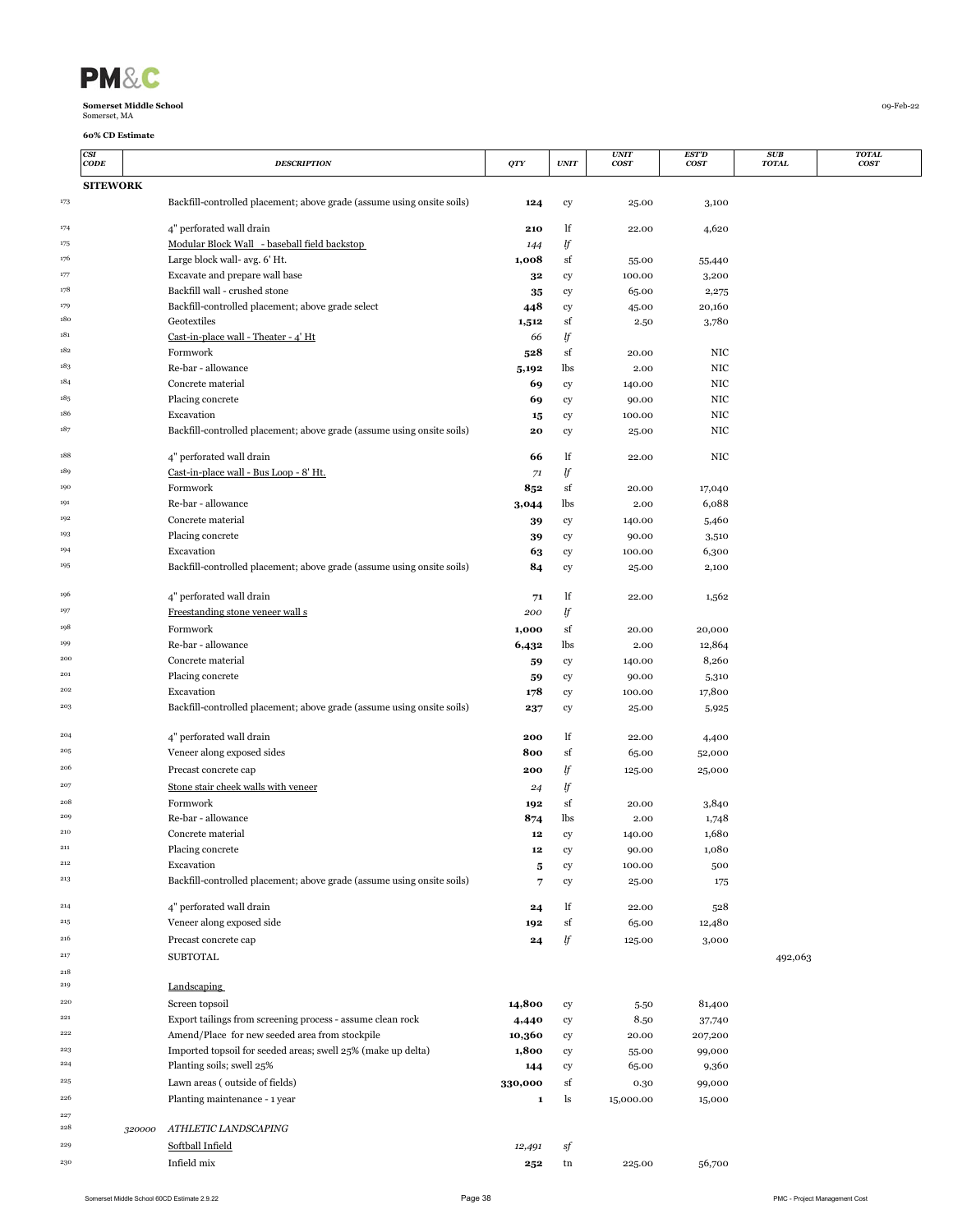| $\sqrt{2}$<br>'M |  |
|------------------|--|
|------------------|--|

|              | CSI<br>CODE     |                       | <b>DESCRIPTION</b>                                                   | QTY                     | $\ensuremath{\textit{UNIT}}$ | <b>UNIT</b><br><b>COST</b> | <b>EST'D</b><br><b>COST</b> | SUB<br><b>TOTAL</b> | <b>TOTAL</b><br><b>COST</b> |
|--------------|-----------------|-----------------------|----------------------------------------------------------------------|-------------------------|------------------------------|----------------------------|-----------------------------|---------------------|-----------------------------|
|              | <b>SITEWORK</b> |                       |                                                                      |                         |                              |                            |                             |                     |                             |
| $\sqrt{231}$ |                 |                       | crushed stone; 8" thick                                              | 305                     | cy                           | 55.00                      | 16,775                      |                     |                             |
| 232          |                 |                       | <b>Baseball Infield</b>                                              | 11,047                  | sf                           |                            |                             |                     |                             |
| 233          |                 |                       | Infield mix                                                          | 223                     | tn                           | 225.00                     | 50,175                      |                     |                             |
| 234          |                 |                       | crushed stone; 8" thick                                              | 270                     | cy                           | 55.00                      | 14,850                      |                     |                             |
| 235          |                 |                       | Softball Sod                                                         | 27,541                  | sf                           |                            |                             |                     |                             |
| 236          |                 |                       | Sodding                                                              | 27,541                  | sf                           | 1.25                       | 34,426                      |                     |                             |
| 237          |                 |                       | Sand gravel fill; 8" thick                                           | 673                     | cy                           | 45.00                      | $_{\rm NR}$                 |                     |                             |
| 238          |                 |                       | Irrigation                                                           | 27,541                  | sf                           | 1.00                       | 27,541                      |                     |                             |
| 239          |                 |                       | <b>Baseball Sod</b>                                                  | 123,788                 | sf                           |                            |                             |                     |                             |
| 240          |                 |                       | Sodding                                                              | 123,788                 | sf                           | 1.25                       | 154,735                     |                     |                             |
| 241          |                 |                       | Sand gravel fill; 8" thick                                           | 3,026                   | cy                           | 45.00                      | NR                          |                     |                             |
| 242          |                 |                       | Irrigation                                                           | 123,788                 | sf                           | 1.00                       | 123,788                     |                     |                             |
| 243          |                 |                       | Multi-use field sod                                                  | 145,948                 | sf                           |                            |                             |                     |                             |
| 244          |                 |                       | Sodding                                                              | 145,948                 | sf                           | 1.25                       | 182,435                     |                     |                             |
| 245          |                 |                       | Sand gravel fill; 8" thick                                           | 3,568                   | ${\rm cy}$                   | 45.00                      | NR                          |                     |                             |
| 246          |                 |                       | Irrigation                                                           | 145,948                 | sf                           | 1.00                       | 145,948                     |                     |                             |
| 247<br>248   |                 |                       | Irrigation                                                           |                         |                              |                            |                             |                     |                             |
|              |                 |                       | Irrigation at sports fields                                          |                         | sf                           |                            | 1.00 w/ athletics above     |                     |                             |
| 249<br>250   |                 |                       | Irrigation at lawn areas                                             |                         | sf                           | 1.25                       | NR                          |                     |                             |
| 251          |                 |                       | Booster pump<br>Well                                                 | 1                       | ea                           | 30,000.00                  | 30,000                      |                     |                             |
| 252          |                 |                       |                                                                      | 1                       | ea                           | 75,000.00                  | Alt. 1A                     |                     |                             |
| 253          |                 |                       | Pump system<br>Storage tanks                                         | $\mathbf 1$<br>62,500   | ea                           | 100,000.00                 | Alt. 1B<br>Alt. 1B          |                     |                             |
| 254          |                 |                       | Landscaping site improvements                                        |                         | cf                           | 2.00                       |                             |                     |                             |
| 255          |                 |                       | Landscaping boulders                                                 | 22                      | ea                           | 500.00                     | 11,000                      |                     |                             |
| 256          |                 |                       | Landscape curbing                                                    | 94                      | lf                           | 130.00                     | 12,220                      |                     |                             |
| 257          |                 |                       | <b>Trees</b>                                                         |                         |                              |                            |                             |                     |                             |
| 258          |                 |                       | Deciduous trees; 2-2.5" Cal.                                         | 68                      | ea                           | 1,800.00                   | 122,400                     |                     |                             |
| 259          |                 |                       | Deciduous trees; 3 - 3.5" Cal.                                       | 79                      | ea                           | 2,000.00                   | 158,000                     |                     |                             |
| 260          |                 |                       | Evergreen trees; 5-6' Ht.                                            | 19                      | ea                           | 900.00                     | 17,100                      |                     |                             |
| 261          |                 |                       | Evergreen trees; 7-8' Ht.                                            | 14                      | ea                           | 1,200.00                   | 16,800                      |                     |                             |
| 262          |                 |                       | Bio-retention areas                                                  |                         |                              |                            |                             |                     |                             |
| 263          |                 |                       | Groundcovers; plugs                                                  | 271                     | ea                           | 8.00                       | 2,168                       |                     |                             |
| 264          |                 |                       | Groundcovers; seed                                                   | 5,150                   | sf                           | 0.55                       | 2,833                       |                     |                             |
| 265          |                 |                       | Shrubs - 3 Gal.                                                      | 57                      | ea                           | 55.00                      | 3,135                       |                     |                             |
| 266          |                 |                       | Shrub areas; plugs                                                   | 1,692                   | sf                           | 1.25                       | 2,115                       |                     |                             |
| 267          |                 |                       | Shrubs & Ground covers                                               |                         |                              |                            |                             |                     |                             |
| 268          |                 |                       | Shrub areas; plugs                                                   | 21                      | sf                           | 5.00                       | 105                         |                     |                             |
| 269          |                 |                       | Groundcovers; plugs                                                  | 2,005                   | ea                           | 8.00                       | 16,040                      |                     |                             |
| 270          |                 |                       | Shrubs - 3 Gal.                                                      | 3                       | ea                           | 35.00                      | 105                         |                     |                             |
| 271          |                 |                       | <b>SUBTOTAL</b>                                                      |                         |                              |                            |                             | 1,750,094           |                             |
| 272          |                 |                       |                                                                      |                         |                              |                            |                             |                     |                             |
| 273          |                 | G30                   | <b>CIVIL MECHANICAL UTILITIES</b>                                    |                         |                              |                            |                             |                     |                             |
| 274          |                 | $\boldsymbol{210000}$ | <b>FIRE PROTECTION</b>                                               |                         |                              |                            |                             |                     |                             |
| 275          |                 |                       | 8" CLDI                                                              | 2,969                   | lf                           | 60.00                      | 178,140                     |                     |                             |
| 276          |                 |                       | 6" CLDI                                                              | 142                     | lf                           | 48.00                      | 6,816                       |                     |                             |
| 277          |                 |                       | Fire department connection                                           | 1                       | ea                           | 2,500.00                   | 2,500                       |                     |                             |
| 278          |                 |                       | Gate valve                                                           | 34                      | ea                           | 900.00                     | 30,600                      |                     |                             |
| 279          |                 |                       | Fire hydrant                                                         | $\overline{\mathbf{4}}$ | ea                           | 4,000.00                   | 16,000                      |                     |                             |
| 280          |                 |                       | Thrust blocks                                                        | 21                      | ea                           | 500.00                     | 10,500                      |                     |                             |
| 281          |                 | 331000                | <b>WATER UTILITIES</b>                                               |                         |                              |                            |                             |                     |                             |
| 282          |                 |                       | 4" CLDI                                                              | 178                     | lf                           | 56.00                      | 9,968                       |                     |                             |
| 283<br>284   |                 |                       | 2" Irrigation tap and meter                                          | 1                       | loc                          | 5,000.00                   | 5,000                       |                     |                             |
| 285          |                 |                       | Irrigation meter pit                                                 | 1                       | loc                          | 5,000.00                   | 5,000                       |                     |                             |
| 286          |                 |                       | Connect to existing water line; 20" live tap                         | 2                       | ea                           | 20,000.00                  | 40,000                      |                     |                             |
| 287          |                 | 312000                | EXCAVATION & BACKFILL<br>DI piping excavation/backfill (inside site) |                         | lf                           |                            |                             |                     |                             |
|              |                 |                       |                                                                      | 3,289                   |                              | 35.00                      | 115,115                     |                     |                             |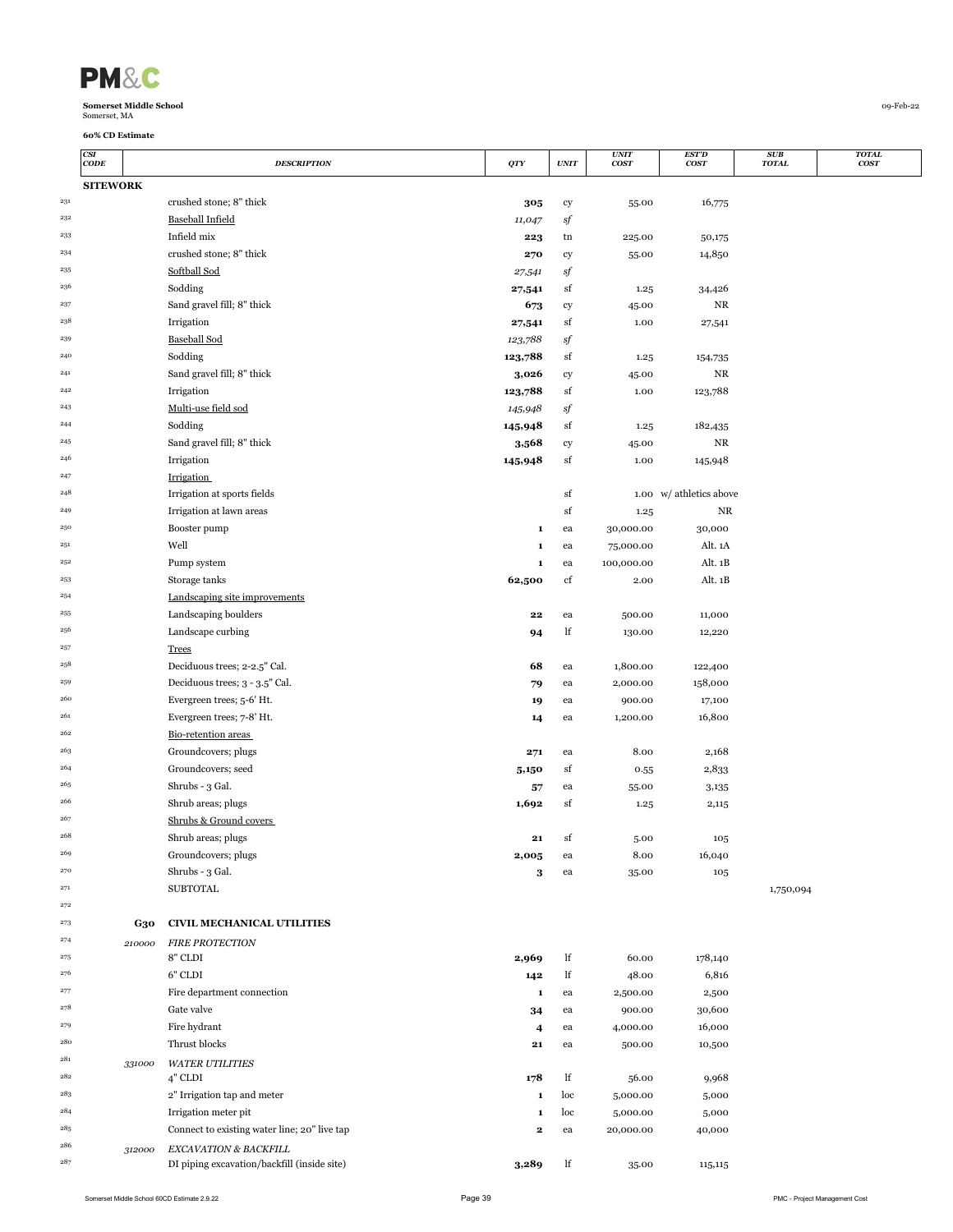| <b>PM&amp;</b> |  |
|----------------|--|
|                |  |

|         | CSI<br>$\mathbf{CODE}$ | <b>DESCRIPTION</b>                                    | QTY         | <b>UNIT</b> | <b>UNIT</b><br><b>COST</b> | EST'D<br>cos <sub>T</sub> | <b>SUB</b><br><b>TOTAL</b> | <b>TOTAL</b><br>cosr |
|---------|------------------------|-------------------------------------------------------|-------------|-------------|----------------------------|---------------------------|----------------------------|----------------------|
|         | <b>SITEWORK</b>        |                                                       |             |             |                            |                           |                            |                      |
| 288     |                        | Pressure test & chlorinate                            | 3,289       | lf          | 5.00                       | 16,445                    |                            |                      |
| 289     |                        | Allowance for temporary water service                 | 1           | ea          | 25,000.00                  | NR                        |                            |                      |
| 290     |                        | Allowance for temporary support of existing utilities | 1           | ea          | 15,000.00                  | NR                        |                            |                      |
| 291     |                        | <b>SUBTOTAL</b>                                       |             |             |                            |                           | 436,084                    |                      |
| 292     |                        |                                                       |             |             |                            |                           |                            |                      |
| 293     | 333000                 | <b>SANITARY SEWER</b>                                 |             |             |                            |                           |                            |                      |
| 294     |                        | 10" PVC                                               | 53          | lf          | 40.00                      | 2,120                     |                            |                      |
| 295     |                        | 8" PVC                                                | 823         | lf          | 35.00                      | 28,805                    |                            |                      |
| 296     |                        | 6" PVC                                                | 142         | lf          | 30.00                      | 4,260                     |                            |                      |
| 297     |                        | 4" PVC                                                | 81          | lf          | 25.00                      | 2,025                     |                            |                      |
| 298     |                        | SMH                                                   | $12 \quad$  | ea          | 4,500.00                   | 54,000                    |                            |                      |
| 299     |                        | Grease trap - 5,000 gal.                              | 1           | ea          |                            | w/ plumbing               |                            |                      |
| 300     |                        | Connect to existing (in roadway)                      | $\mathbf 1$ | ea          | 10,000.00                  | 10,000                    |                            |                      |
| 301     | 312000                 | EXCAVATION & BACKFILL                                 |             |             |                            |                           |                            |                      |
| 302     |                        | PVC gravity piping excavation/backfill (inside site)  | 1,099       | lf          | 40.00                      | 43,960                    |                            |                      |
| 303     |                        | Pressure testing                                      | 1,099       | lf          | 4.00                       | 4,396                     |                            |                      |
| 304     |                        | Video Inspection                                      | 1           | ls          | 10,000.00                  | 10,000                    |                            |                      |
| 305     |                        | Grease trap; 5,000 gal. (e/b only) incl. shoring      | 1           | ea          | 5,000.00                   | 5,000                     |                            |                      |
| 306     |                        | Allowance for temporary sewer service                 | 1           | ea          | 25,000.00                  | NR                        |                            |                      |
| 307     |                        | Allowance for temporary support of existing utilities | 1           | ea          | 15,000.00                  | NR                        |                            |                      |
| $308\,$ |                        | <b>SUBTOTAL</b>                                       |             |             |                            |                           | 164,566                    |                      |
| 309     |                        |                                                       |             |             |                            |                           |                            |                      |
| 310     | 334000                 | <b>STORM DRAINAGE</b>                                 |             |             |                            |                           |                            |                      |
| 311     |                        | 12" HDPE                                              | 1,092       | lf          | 70.00                      | 76,440                    |                            |                      |
| $312\,$ |                        | <b>16" HDPE</b>                                       | 47          | lf          | 85.00                      | 3,995                     |                            |                      |
| 313     |                        | 6" HDPE                                               | 3,668       | lf          | 55.00                      | 201,740                   |                            |                      |
| 314     |                        | 18" RCP                                               | 238         | lf          | 110.00                     | 26,180                    |                            |                      |
| 315     |                        | 15" RCP                                               | 1,281       | lf          | 100.00                     | 128,100                   |                            |                      |
| 316     |                        | 12" RCP                                               | 3,911       | lf          | 90.00                      | 351,990                   |                            |                      |
| 317     |                        | DMH - 4' Dia.                                         | 26          | ea          | 4,200.00                   | 109,200                   |                            |                      |
| 318     |                        | DMH - 5' Dia.                                         | 2           | ea          | 5,000.00                   | 10,000                    |                            |                      |
| 319     |                        | DMH - 6' Dia.                                         | 6           | ea          | 6,000.00                   | 36,000                    |                            |                      |
| 320     |                        | DMH - doghouse                                        | $\mathbf 2$ | ea          | 6,000.00                   | 12,000                    |                            |                      |
| 321     |                        | AD                                                    | 45          | ea          | 2,500.00                   | 112,500                   |                            |                      |
| 322     |                        | <b>OCS</b>                                            | 3           | ea          | 8,000.00                   | 24,000                    |                            |                      |
| 323     |                        | <b>HDS</b>                                            | 7           | ea          | 10,000.00                  | 70,000                    |                            |                      |
| 324     |                        | <b>FES</b>                                            | 2           | ea          | 2,500.00                   | 5,000                     |                            |                      |
| 325     |                        | CB - 4' Dia.                                          | 30          | ea          | 3,800.00                   | 114,000                   |                            |                      |
| 326     |                        | Trench drains                                         | 40          | lf          | 180.00                     | 7,200                     |                            |                      |
| 327     |                        | Stone check dam                                       | 235         | sf          | 8.00                       | 1,880                     |                            |                      |
| 328     |                        | Roof drain connections                                | 4           | ea          | 500.00                     | 2,000                     |                            |                      |
| 329     |                        | Tech vault drains                                     | 3           | ea          | 500.00                     | 1,500                     |                            |                      |
| 330     |                        | Sand slit drains at sports fields                     | 18,179      | lf          | 8.50                       | 154,522                   |                            |                      |
| 331     |                        | Connections                                           |             |             |                            |                           |                            |                      |
| 332     |                        | Connect to existing structure (inside site)           | 2           | ea          | 5,000.00                   | 10,000                    |                            |                      |
| 333     |                        | Connect to existing (inside site)                     | 1           | ea          | 10,000.00                  | 10,000                    |                            |                      |
| 334     |                        | Connect to existing (in roadway)                      | 1           | ea          | 10,000.00                  | 10,000                    |                            |                      |
| 335     |                        | Video Inspection                                      | 1           | ls          | 10,000.00                  | NR                        |                            |                      |
| 336     | 334000                 | SURFACE DRAINAGE SYSTEMS                              |             |             |                            |                           |                            |                      |
| 337     |                        | Bio retention/Rain Garden                             | 5,652       | sf          |                            |                           |                            |                      |
| $338\,$ |                        | shape basins                                          | 5,652       | sf          | 2.50                       | 14,130                    |                            |                      |
| 339     |                        | mulch                                                 | 52          | cy          | 50.00                      | 2,600                     |                            |                      |
| 340     |                        | 36" Planting soil mix                                 | 628         | cy          | 60.00                      | 37,680                    |                            |                      |
| 341     |                        | 12" crushed stone                                     | 209         | cy          | 45.00                      | 9,405                     |                            |                      |
| 342     |                        | 4" PVC pipe; allowance                                | 100         | lf          | 40.00                      | 4,000                     |                            |                      |
| 343     |                        | Geotextiles                                           | 5,652       | sf          | 0.75                       | 4,239                     |                            |                      |
| 344     | 334000                 | SUBSURFACE DRAINAGE SYSTEMS                           |             |             |                            |                           |                            |                      |

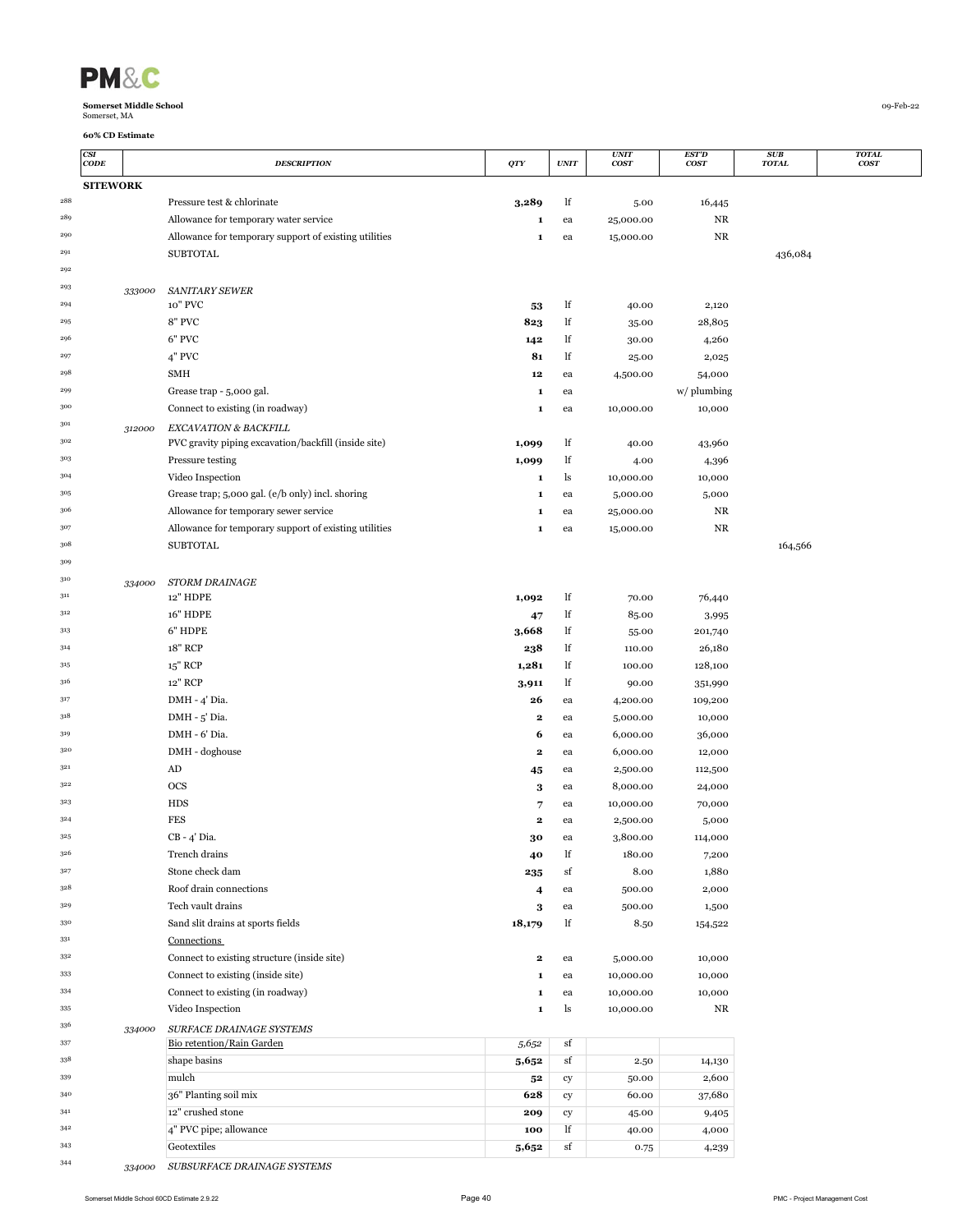| <b>PM&amp;</b> |  |
|----------------|--|
|                |  |

|            | <b>CSI</b><br>CODE |            | <b>DESCRIPTION</b>                                                                        | QTY               | $\ensuremath{\textit{UNIT}}$ | <b>UNIT</b><br><b>COST</b> | EST'D<br><b>COST</b> | <b>SUB</b><br><b>TOTAL</b> | <b>TOTAL</b><br>cosr |
|------------|--------------------|------------|-------------------------------------------------------------------------------------------|-------------------|------------------------------|----------------------------|----------------------|----------------------------|----------------------|
|            | <b>SITEWORK</b>    |            |                                                                                           |                   |                              |                            |                      |                            |                      |
| 345        |                    |            | Underground recharger                                                                     |                   |                              |                            |                      |                            |                      |
| 346        |                    |            | Underground stormwater storage - precast                                                  | 11,150            | sf                           | 45.00                      | 501,750              |                            |                      |
| 347        |                    |            | Underground recharger                                                                     | 4,875             | sf                           |                            |                      |                            |                      |
| 348        |                    |            | Cultech 280 HD chambers and installation - 42.55 cuft/per chamber with<br>a 6" stone base | 523               | ea                           | 150.00                     | 78,450               |                            |                      |
| 349        |                    |            | Cultech 280 HD end cap and installation - allowance                                       | 10                | ea                           | 200.00                     | 2,000                |                            |                      |
| 350        |                    |            | Excavate and reuse on-site                                                                | 722               | cy                           | 25.00                      | 18,050               |                            |                      |
| 351        |                    |            | Install stone base                                                                        | 149               | tn                           | 65.00                      | 9,685                |                            |                      |
| 352        |                    |            | Fine grade base                                                                           | 4,875             | sf                           | 0.25                       | 1,219                |                            |                      |
| 353        |                    |            | Back-fill infiltration bed with 1-2" crushed stone                                        | 1,726             | tn                           | 50.00                      | 86,300               |                            |                      |
| 354        |                    |            | Geotextile fabrics                                                                        | 12,188            | sf                           | 0.75                       | 9,141                |                            |                      |
| 355        |                    |            | <b>SUBTOTAL</b>                                                                           |                   |                              |                            |                      | 2,256,896                  |                      |
| 356        |                    |            |                                                                                           |                   |                              |                            |                      |                            |                      |
| 357        |                    |            | Gas service                                                                               |                   |                              |                            |                      |                            |                      |
| 358        |                    |            | E&B trench for new lines, pipe and install by utilities                                   |                   |                              |                            |                      |                            |                      |
| 359<br>360 |                    |            | New gas service                                                                           | 495               | lf                           | 35.00                      | 17,325               |                            |                      |
| 361        |                    |            | <b>SUBTOTAL</b>                                                                           |                   |                              |                            |                      | 17,325                     |                      |
| 362        |                    | <b>G40</b> | <b>ELECTRICAL UTILITIES</b>                                                               |                   |                              |                            |                      |                            |                      |
| 363        |                    |            | Site Electrical Civil Work                                                                |                   |                              |                            |                      |                            |                      |
| 364        |                    |            | Concrete:                                                                                 |                   |                              |                            |                      |                            |                      |
| 365        |                    |            | Primary duct bank                                                                         | 300               | lf                           | 20.00                      | 6,000                |                            |                      |
| 366        |                    |            | Secondary service duct bank                                                               | 190               | lf                           | 55.00                      | 10,450               |                            |                      |
| 367        |                    |            | Generator service duct bank                                                               | 230               | lf                           | 20.00                      | 4,600                |                            |                      |
| 368        |                    |            | Telecommunications duct bank                                                              | 320               | lf                           | 35.00                      | 11,200               |                            |                      |
| 369        |                    |            | Electric manhole                                                                          | 1                 | ea                           | 8,500.00                   | 8,500                |                            |                      |
| 370        |                    |            | Transformer pad                                                                           | 1                 | ea                           | 2,000.00                   | 2,000                |                            |                      |
| 371        |                    |            | Generator pad                                                                             | 1                 | ea                           | 3,000.00                   | 3,000                |                            |                      |
| 372<br>373 |                    |            | Site lighting pole bases                                                                  | 59                | ea                           | 350.00                     | 20,650               |                            |                      |
| 374        |                    |            | Excavation and backfill                                                                   |                   |                              |                            |                      |                            |                      |
| 375        |                    |            | Primary duct bank<br>Secondary service duct bank                                          | 300<br>190        | lf<br>lf                     | 25.00                      | 7,500<br>7,600       |                            |                      |
| 376        |                    |            | Generator service duct bank                                                               | 230               | lf                           | 40.00<br>30.00             | 6,900                |                            |                      |
| 377        |                    |            | Telecommunications duct bank                                                              | 320               | lf                           | 30.00                      | 9,600                |                            |                      |
| 378        |                    |            | Fire pump duct bank                                                                       | 150               | lf                           | 25.00                      | 3,750                |                            |                      |
| 379        |                    |            |                                                                                           |                   |                              |                            |                      |                            |                      |
| 380        |                    |            | Power (CU conductors only per EE)                                                         |                   |                              |                            |                      |                            |                      |
| 381        |                    |            | Utility co. back charges, allow                                                           |                   |                              |                            | By Owner             |                            |                      |
|            |                    |            | Electrical service riser                                                                  | 1                 | ea                           | 2,000.00                   | 2,000                |                            |                      |
| 383        |                    |            | Manhole                                                                                   | $\mathbf 1$       | ea                           |                            | Civil                |                            |                      |
| 384        |                    |            | Primary ductbank 2-4" ductbank, empty                                                     | 300               | lf                           | 40.00                      | 12,000               |                            |                      |
| 385        |                    |            | Transformer by utility company                                                            | 1                 | ea                           |                            | By Utility Co.       |                            |                      |
| 386        |                    |            | Transformer pad                                                                           | 1                 | ea                           |                            | Civil                |                            |                      |
| 387        |                    |            | 3000A Secondary service                                                                   | 190               | lf                           | 1,080.00                   | 205,200              |                            |                      |
| 388        |                    |            | Generator service 1200A & 100A feed with control wiring                                   | 230               | lf                           | 445.00                     | 102,350              |                            |                      |
| 389        |                    |            | Fire pump ductbank 150A (Total of (2) runs                                                | 300               | lf                           | 50.00                      | 15,000               |                            |                      |
| 390        |                    |            | 2: conduit to Greenhouse from panelboard PP1-R                                            | 310               | lf                           | 10.00                      | 3,100                |                            |                      |
| 391        |                    |            | Communications                                                                            |                   |                              |                            |                      |                            |                      |
| 392        |                    |            | Connection at riser pole, allow                                                           | 1                 | ea                           | 1,500.00                   | 1,500                |                            |                      |
| 393        |                    |            | Tele/data/catv ductbank 4-4"                                                              | 320               | lf                           | 80.00                      | 25,600               |                            |                      |
| 394        |                    |            | <b>Site Lighting</b>                                                                      |                   |                              |                            |                      |                            |                      |
| 395<br>396 |                    |            | Type SL1/SL1F                                                                             | 41                | ea                           | 2,000.00                   | 82,000               |                            |                      |
| 397        |                    |            | Type SL <sub>2</sub>                                                                      | 14                | ea                           | 2,000.00                   | 28,000               |                            |                      |
| 398        |                    |            | Type SL3<br>Type SLF                                                                      | 2<br>$\mathbf{2}$ | ea<br>ea                     | 2,650.00<br>850.00         | 5,300<br>1,700       |                            |                      |
| 399        |                    |            | Circuitry                                                                                 | 7,000             | lf                           | 12.00                      | 84,000               |                            |                      |
| 400        |                    |            | Pole grounding                                                                            | 59                | ea                           | 150.00                     | 8,850                |                            |                      |
|            |                    |            |                                                                                           |                   |                              |                            |                      |                            |                      |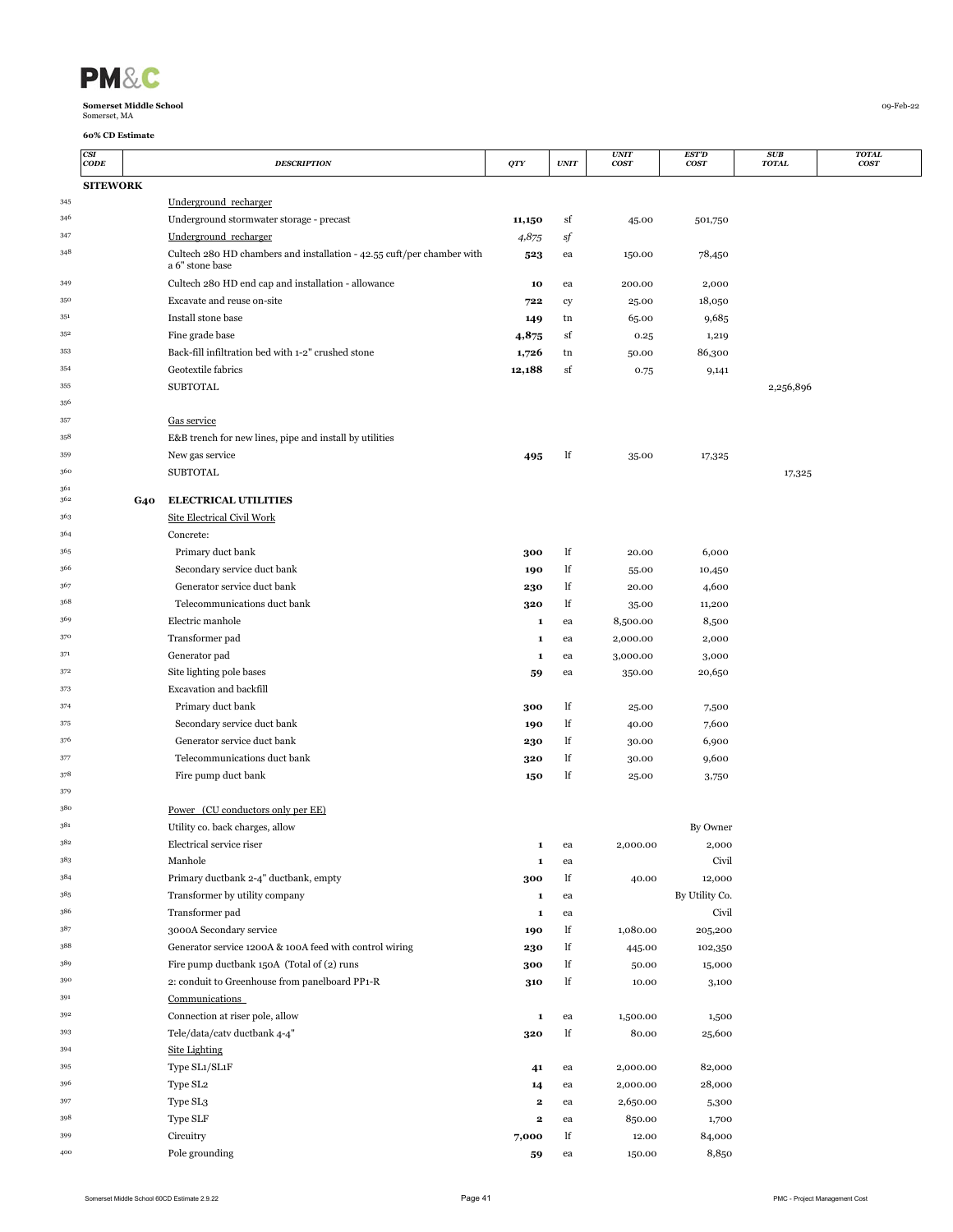| <b>PM&amp;C</b>               |           |
|-------------------------------|-----------|
| <b>Somerset Middle School</b> | 09-Feb-22 |
| Somerset, MA                  |           |

|     | CSI<br>CODE     | <b>DESCRIPTION</b>                            | QTY          | <b>UNIT</b> | <b>UNIT</b><br>cos <sub>T</sub> | <b>EST'D</b><br>cosr | SUB<br><b>TOTAL</b> | <b>TOTAL</b><br>cos T |
|-----|-----------------|-----------------------------------------------|--------------|-------------|---------------------------------|----------------------|---------------------|-----------------------|
|     | <b>SITEWORK</b> |                                               |              |             |                                 |                      |                     |                       |
| 401 |                 | Pole base                                     | 59           | ea          |                                 | Civil                |                     |                       |
| 402 |                 | <b>EV Stations</b>                            |              |             |                                 |                      |                     |                       |
| 403 |                 | EV charging stations and 40A circuitry        | $\mathbf{2}$ | loc         | 12,000.00                       | 24,000               |                     |                       |
| 404 |                 | Football/Soccer/Track Field/Baseball Field    |              |             |                                 |                      |                     |                       |
| 405 |                 | Electrical to GFI receptacles and score board | 1            | ls          | 15,000.00                       | 15,000               |                     |                       |
| 406 |                 | <b>Trash Compactor</b>                        |              |             |                                 |                      |                     |                       |
| 407 |                 | Trash compactor feed and connection           | $\mathbf{1}$ | ls          | 3,500.00                        | 3,500                |                     |                       |
| 408 |                 | Site Security (allowance Ai3)                 |              |             |                                 |                      |                     |                       |
| 409 |                 | Exterior cameras; parking lot                 | $\mathbf{1}$ | allow       | 100,000.00                      | 100,000              |                     |                       |
| 410 |                 | Exterior field cameras; parking lot           | 1            | allow       | 100,000.00                      | 100,000              |                     |                       |
| 411 |                 | <b>SUBTOTAL</b>                               |              |             |                                 |                      | 920,850             |                       |
| 412 |                 |                                               |              |             |                                 |                      |                     |                       |
| 413 |                 | <b>SUBTOTAL - SITE DEVELOPMENT</b>            |              |             |                                 |                      |                     | \$11,388,618          |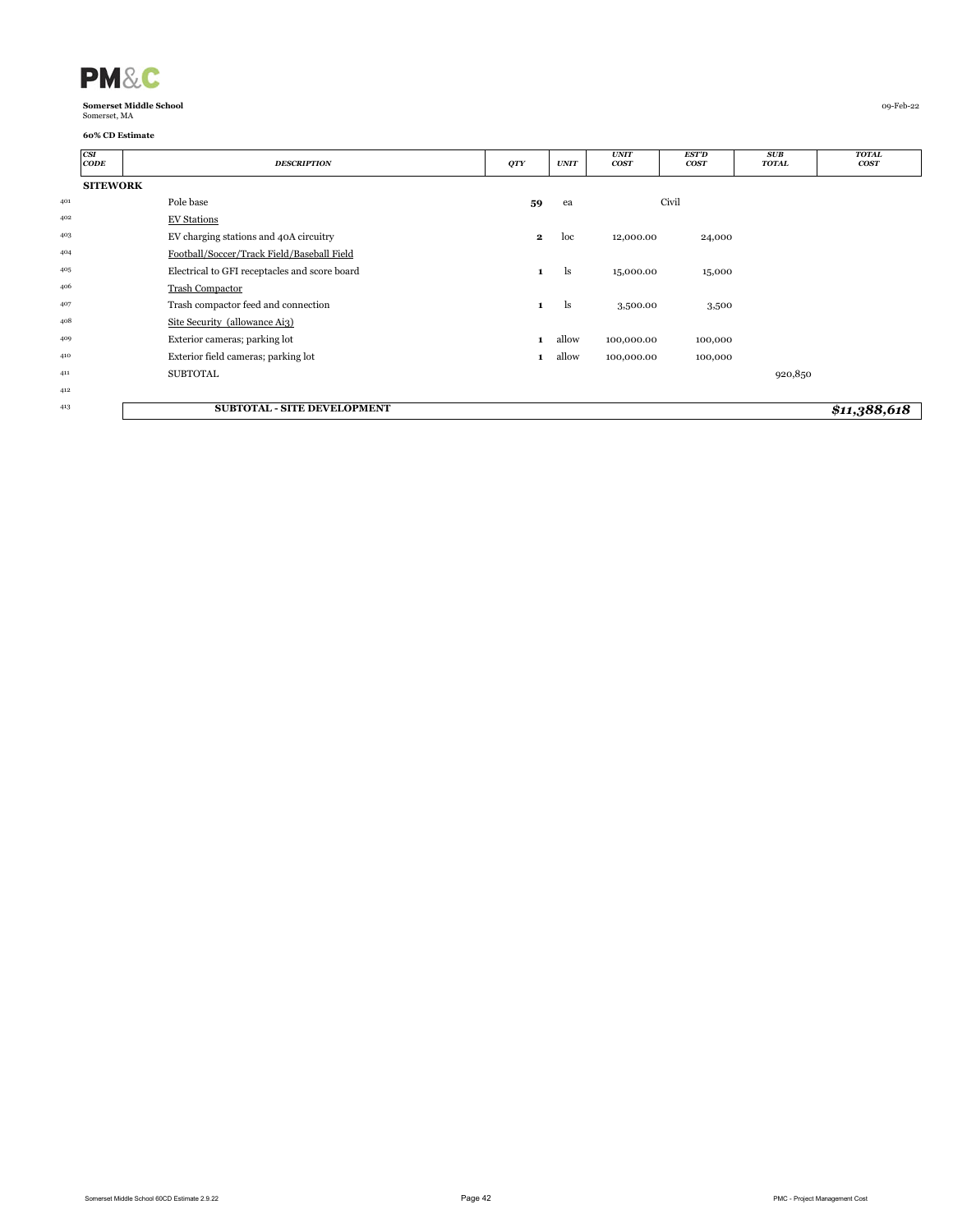|             | 60% CD Estimate |                                                                |            |             |                            |                             | <b>GFA</b>               |                             |
|-------------|-----------------|----------------------------------------------------------------|------------|-------------|----------------------------|-----------------------------|--------------------------|-----------------------------|
| CSI<br>CODE |                 | <b>DESCRIPTION</b>                                             | <b>QTY</b> | <b>UNIT</b> | <b>UNIT</b><br><b>COST</b> | <b>EST'D</b><br><b>COST</b> | SUB<br><b>TOTAL</b>      | <b>TOTAL</b><br><b>COST</b> |
|             |                 | STORAGE BUILDING - METAL BUILDING DESIGN                       |            |             |                            |                             |                          |                             |
|             |                 | <b>GROSS FLOOR AREA CALCULATION</b>                            |            |             |                            |                             |                          |                             |
|             |                 | Storage Shed                                                   |            |             | 770                        |                             |                          |                             |
|             |                 | <b>TOTAL GROSS FLOOR AREA (GFA)</b>                            |            |             |                            | 770 sf                      |                          |                             |
|             | A10             | <b>FOUNDATIONS</b>                                             |            |             |                            |                             |                          |                             |
|             | A1010           | <b>STANDARD FOUNDATIONS</b>                                    |            |             |                            |                             |                          |                             |
|             |                 | <b>Strip Footing</b>                                           |            |             |                            |                             |                          |                             |
|             |                 | Formwork                                                       | 228        | sf          | 14.00                      | 3,192                       |                          |                             |
|             |                 | Re-bar                                                         | 1,140      | lbs.        | 2.00                       | 2,280                       |                          |                             |
|             |                 | Concrete material<br>Placing concrete                          | 10         | cy          | 140.00                     | 1,400<br>900                |                          |                             |
|             |                 | Foundation wall; 8" thick                                      | 10         | cy          | 90.00                      |                             |                          |                             |
|             |                 | Formwork                                                       | 912        | sf          | 20.00                      | 18,240                      |                          |                             |
|             |                 | Re-bar                                                         | 2,280      | lbs.        | 2.00                       | 4,560                       |                          |                             |
|             |                 | Concrete material                                              | 12         | cy          | 140.00                     | 1,680                       |                          |                             |
|             |                 | Placing concrete                                               | 12         | cy          | 90.00                      | 1,080                       |                          |                             |
|             | 070001          | WATERPROOFING, DAMPPROOFING AND CAULKING                       |            |             |                            |                             |                          |                             |
|             |                 | Damp proofing foundation wall and footing                      | 456        | sf          | 3.00                       | NIC                         |                          |                             |
|             | 072100          | THERMAL INSULATION                                             |            |             |                            |                             |                          |                             |
|             |                 |                                                                |            |             |                            |                             |                          |                             |
|             |                 | Insulation                                                     | 456        | sf          | 3.00                       | 1,368                       |                          |                             |
|             | 312000          | <b>EARTHWORK</b>                                               |            |             |                            |                             |                          |                             |
|             |                 | Continuous footings                                            |            |             |                            |                             |                          |                             |
|             |                 | Excavation                                                     | 130        | cy          | 14.00                      | 1,820                       |                          |                             |
|             |                 | Remove off site                                                | 130        | cy          | 15.00                      | 1,950                       |                          |                             |
|             |                 | Backfill with imported material<br><b>SUBTOTAL</b>             | 108        | cy          | 28.00                      | 3,024                       | 41,494                   |                             |
|             |                 |                                                                |            |             |                            |                             |                          |                             |
|             |                 | <b>A1020 SPECIAL FOUNDATIONS</b>                               |            |             |                            |                             |                          |                             |
|             |                 | No Work in this section                                        |            |             |                            |                             |                          |                             |
|             |                 | <b>SUBTOTAL</b>                                                |            |             |                            |                             | $\overline{\phantom{a}}$ |                             |
|             |                 |                                                                |            |             |                            |                             |                          |                             |
|             |                 | A1030 LOWEST FLOOR CONSTRUCTION<br>New Slab on grade, 6" thick |            |             |                            |                             |                          |                             |
|             |                 | Vapor barrier                                                  | 770        | sf          | 1.00                       | 770                         |                          |                             |
|             |                 | Mesh reinforcing 15% lap                                       | 886        | sf          | 1.50                       | 1,329                       |                          |                             |
|             |                 | Concrete - 6" thick; 4,000 psi                                 | 15         | cy          | 135.00                     | 2,025                       |                          |                             |
|             |                 | Placing concrete                                               | 15         | cy          | 55.00                      | 825                         |                          |                             |
|             |                 | Finishing and curing concrete                                  | 770        | sf          | 2.75                       | 2,118                       |                          |                             |
|             |                 | Control joints - saw cut                                       | 770        | sf          | 0.22                       | 169                         |                          |                             |
|             |                 |                                                                |            |             |                            |                             |                          |                             |
|             | 072100          | THERMAL INSULATION                                             |            |             |                            | NR                          |                          |                             |
|             |                 | 2" Rigid insulation                                            |            | sf          | 2.25                       |                             |                          |                             |
|             | 312000          | <b>EARTHWORK</b>                                               |            |             |                            |                             |                          |                             |
|             |                 | Compact existing sub-grade                                     | 770        | sf          | 0.50                       | 385                         |                          |                             |
|             |                 | Gravel fill, 8"                                                | 19         | ${\rm cy}$  | 36.00                      | 684                         |                          |                             |
|             |                 | <b>SUBTOTAL</b>                                                |            |             |                            |                             | 8,305                    |                             |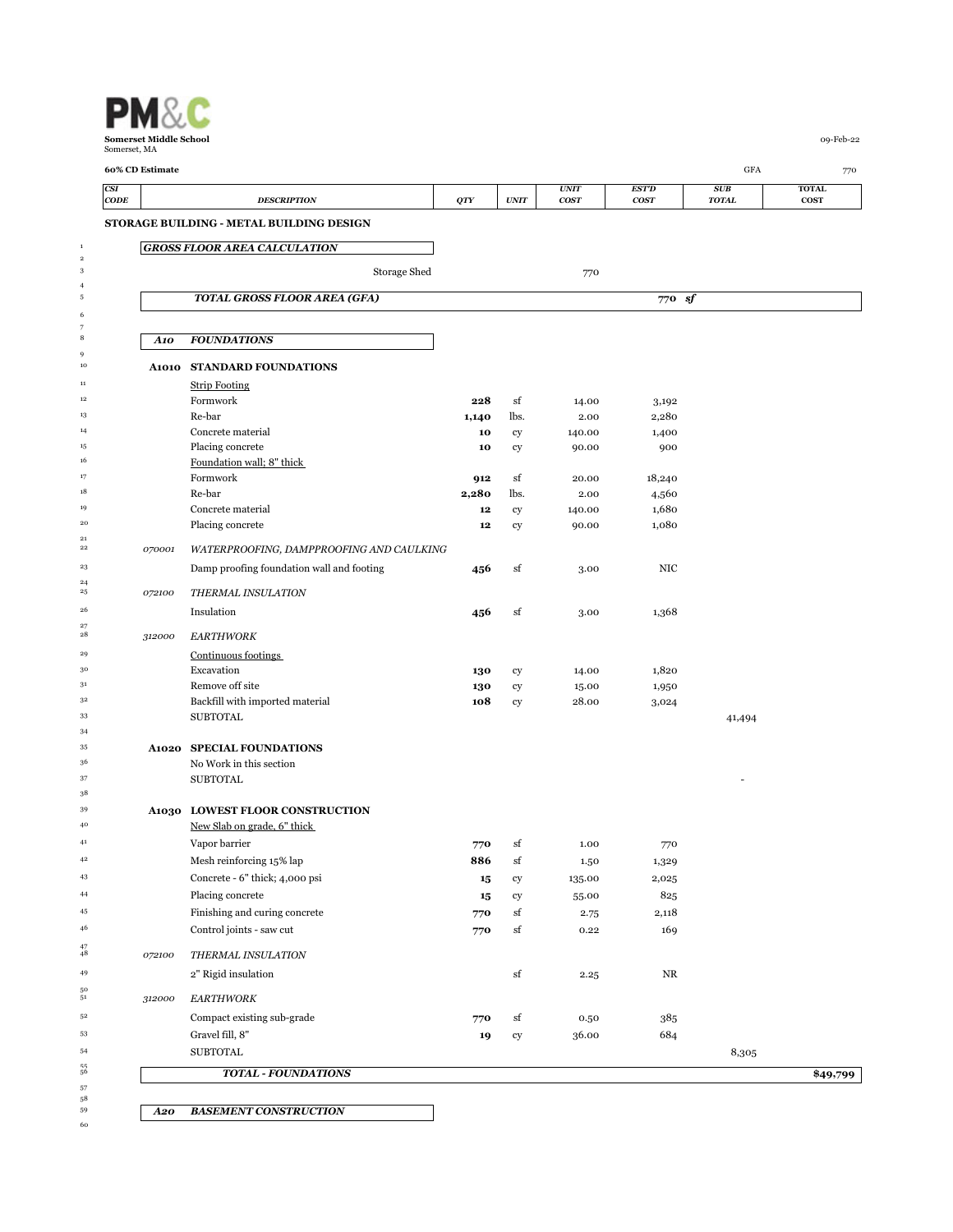

 

 $\begin{array}{c} 81 \\ 82 \end{array}$ 

 <br> $85$ 

 $\begin{array}{c} 102 \\ 103 \end{array}$ 

 $\begin{array}{c} 107 \\ 108 \end{array}$ 

 $\begin{array}{c} 111 \\ 112 \end{array}$ 

 $\begin{array}{c} 115 \\ 116 \end{array}$ 

 

 $\begin{array}{c} 120 \\ 121 \end{array}$ 

|                           | 60% CD Estimate |                                                        |              |             |                          |                             | GFA                 | 770                         |
|---------------------------|-----------------|--------------------------------------------------------|--------------|-------------|--------------------------|-----------------------------|---------------------|-----------------------------|
| <b>CSI</b><br><b>CODE</b> |                 | <b>DESCRIPTION</b>                                     | QTY          | <b>UNIT</b> | UNIT<br>cos <sub>T</sub> | <b>EST'D</b><br><b>COST</b> | SUB<br><b>TOTAL</b> | <b>TOTAL</b><br><b>COST</b> |
|                           |                 | STORAGE BUILDING - METAL BUILDING DESIGN               |              |             |                          |                             |                     |                             |
|                           |                 | <b>A2010 BASEMENT EXCAVATION</b>                       |              |             |                          |                             |                     |                             |
|                           |                 | No Work in this section                                |              |             |                          |                             |                     |                             |
|                           |                 | <b>SUBTOTAL</b>                                        |              |             |                          |                             |                     |                             |
|                           |                 |                                                        |              |             |                          |                             |                     |                             |
|                           |                 | <b>A2020 BASEMENT WALLS</b>                            |              |             |                          |                             |                     |                             |
|                           |                 | No Work in this section<br><b>SUBTOTAL</b>             |              |             |                          |                             |                     |                             |
|                           |                 |                                                        |              |             |                          |                             |                     |                             |
|                           |                 | <b>TOTAL - BASEMENT CONSTRUCTION</b>                   |              |             |                          |                             |                     | \$0                         |
|                           |                 |                                                        |              |             |                          |                             |                     |                             |
|                           |                 |                                                        |              |             |                          |                             |                     |                             |
|                           | <b>B10</b>      | <b>SUPERSTRUCTURE</b>                                  |              |             |                          |                             |                     |                             |
|                           |                 | <b>B1010 FLOOR CONSTRUCTION</b>                        |              |             |                          |                             |                     |                             |
|                           |                 | No Work in this section                                |              |             |                          |                             |                     |                             |
|                           |                 | <b>SUBTOTAL</b>                                        |              |             |                          |                             |                     |                             |
|                           |                 |                                                        |              |             |                          |                             |                     |                             |
|                           |                 | <b>B1020 ROOF CONSTRUCTION</b>                         |              |             |                          |                             |                     |                             |
|                           |                 | No work in this section                                |              |             |                          |                             |                     |                             |
|                           |                 | <b>SUBTOTAL</b>                                        |              |             |                          |                             |                     |                             |
|                           |                 |                                                        |              |             |                          |                             |                     |                             |
|                           |                 | <b>TOTAL - SUPERSTRUCTURE</b>                          |              |             |                          |                             |                     | \$0                         |
|                           |                 |                                                        |              |             |                          |                             |                     |                             |
|                           | <b>B20</b>      | <b>EXTERIOR CLOSURE</b>                                |              |             |                          |                             |                     |                             |
|                           |                 |                                                        |              |             |                          |                             |                     |                             |
|                           |                 | <b>B2010 EXTERIOR WALLS</b><br>No work in this section |              |             |                          |                             |                     |                             |
|                           |                 | <b>SUBTOTAL</b>                                        |              |             |                          |                             |                     |                             |
|                           |                 |                                                        |              |             |                          |                             |                     |                             |
|                           |                 | B2020 WINDOWS                                          |              |             |                          |                             |                     |                             |
|                           |                 | No work in this section                                |              |             |                          |                             |                     |                             |
|                           |                 | <b>SUBTOTAL</b>                                        |              |             |                          |                             |                     |                             |
|                           |                 | <b>B2030 EXTERIOR DOORS</b>                            |              |             |                          |                             |                     |                             |
|                           | 061000          | <b>ROUGH CARPENTRY</b>                                 |              |             |                          |                             |                     |                             |
|                           |                 | Wood blocking at openings                              | 17           | lf          | 8.00                     | 136                         |                     |                             |
|                           |                 |                                                        |              |             |                          |                             |                     |                             |
|                           | 070001          | WATERPROOFING, DAMPPROOFING AND CAULKING               |              |             |                          |                             |                     |                             |
|                           |                 | Backer rod & double sealant                            | 17           | lf          | 11.00                    | 187                         |                     |                             |
|                           | 081110          | HOLLOW METAL                                           |              |             |                          |                             |                     |                             |
|                           |                 | Thermally insulated and galvanized                     |              |             |                          |                             |                     |                             |
|                           |                 | Frames, single                                         | 1            | ea          | 450.00                   | 450                         |                     |                             |
|                           |                 | Type F; Flush HM door                                  | $\mathbf{1}$ | leaf        | 500.00                   | 500                         |                     |                             |
|                           |                 |                                                        |              |             |                          |                             |                     |                             |
|                           | 083300          | <b>OVERHEAD DOOR</b>                                   |              |             |                          |                             |                     |                             |
|                           |                 | Garage doors<br>10' x 10'                              | $\mathbf{1}$ | ea          | 9,000.00                 | 9,000                       |                     |                             |
|                           |                 |                                                        |              |             |                          |                             |                     |                             |
|                           | 087100          | <b>DOOR HARDWARE</b>                                   |              |             |                          |                             |                     |                             |
|                           |                 | Hardware                                               | 1            | ea          | 1,800.00                 | 1,800                       |                     |                             |
|                           |                 | <b>SUBTOTAL</b>                                        |              |             |                          |                             | 12,073              |                             |
|                           |                 | <b>TOTAL - EXTERIOR CLOSURE</b>                        |              |             |                          |                             |                     | \$12,073                    |
|                           |                 |                                                        |              |             |                          |                             |                     |                             |
|                           | <b>B30</b>      | <b>ROOFING</b>                                         |              |             |                          |                             |                     |                             |
|                           |                 |                                                        |              |             |                          |                             |                     |                             |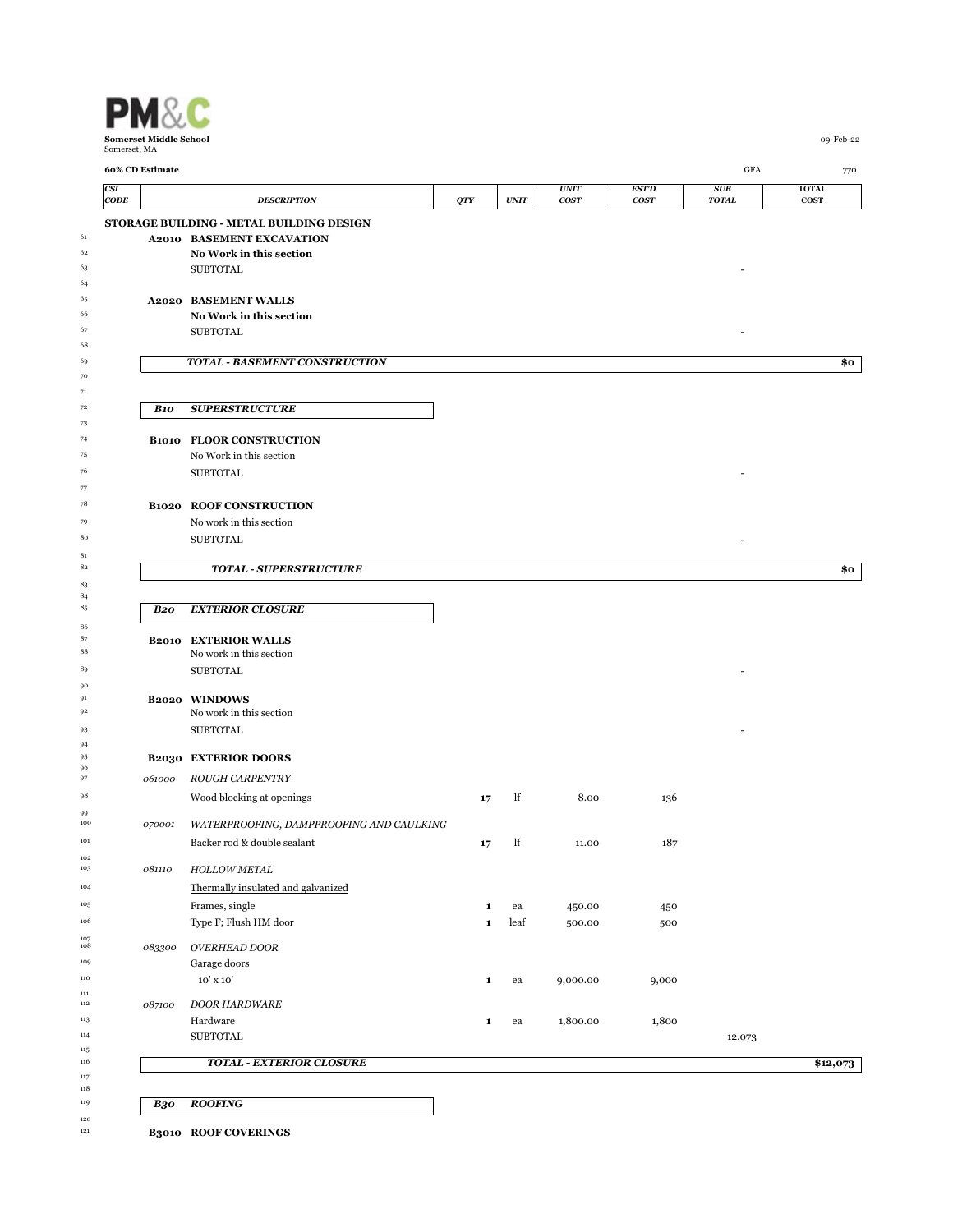

| CSI             | 60% CD Estimate |                                                       |            |                              | <b>UNIT</b>      | EST'D | $_{\mathrm{GFA}}$<br>SUB | 770<br><b>TOTAL</b> |
|-----------------|-----------------|-------------------------------------------------------|------------|------------------------------|------------------|-------|--------------------------|---------------------|
| $\mathbf{CODE}$ |                 | <b>DESCRIPTION</b>                                    | <b>QTY</b> | $\ensuremath{\textit{UNIT}}$ | cos <sub>T</sub> | cosr  | <b>TOTAL</b>             | $\cos$              |
|                 |                 | STORAGE BUILDING - METAL BUILDING DESIGN              |            |                              |                  |       |                          |                     |
|                 |                 | No work in this section                               |            |                              |                  |       |                          |                     |
|                 |                 | <b>SUBTOTAL</b>                                       |            |                              |                  |       |                          |                     |
|                 |                 |                                                       |            |                              |                  |       |                          |                     |
|                 |                 | <b>B3020 ROOF OPENINGS</b><br>No work in this section |            |                              |                  |       |                          |                     |
|                 |                 | <b>SUBTOTAL</b>                                       |            |                              |                  |       |                          |                     |
|                 |                 |                                                       |            |                              |                  |       |                          |                     |
|                 |                 | <b>TOTAL - ROOFING</b>                                |            |                              |                  |       |                          | \$ο                 |
|                 |                 |                                                       |            |                              |                  |       |                          |                     |
|                 | C10             | <b>INTERIOR CONSTRUCTION</b>                          |            |                              |                  |       |                          |                     |
|                 |                 |                                                       |            |                              |                  |       |                          |                     |
|                 |                 | C1010 PARTITIONS                                      |            |                              |                  |       |                          |                     |
|                 |                 | No work in this section                               |            |                              |                  |       |                          |                     |
|                 |                 | <b>SUBTOTAL</b>                                       |            |                              |                  |       |                          |                     |
|                 |                 |                                                       |            |                              |                  |       |                          |                     |
|                 |                 | C1020 INTERIOR DOORS                                  |            |                              |                  |       |                          |                     |
|                 |                 | No work in this section                               |            |                              |                  |       |                          |                     |
|                 |                 | <b>SUBTOTAL</b>                                       |            |                              |                  |       |                          |                     |
|                 |                 | C1030 SPECIALTIES / MILLWORK                          |            |                              |                  |       |                          |                     |
|                 |                 | No work in this section                               |            |                              |                  |       |                          |                     |
|                 |                 | <b>SUBTOTAL</b>                                       |            |                              |                  |       |                          |                     |
|                 |                 |                                                       |            |                              |                  |       |                          |                     |
|                 |                 | <b>TOTAL - INTERIOR CONSTRUCTION</b>                  |            |                              |                  |       |                          | \$0                 |
|                 |                 |                                                       |            |                              |                  |       |                          |                     |
|                 | C <sub>20</sub> | <b>STAIRCASES</b>                                     |            |                              |                  |       |                          |                     |
|                 |                 |                                                       |            |                              |                  |       |                          |                     |
|                 |                 | C2010 STAIR CONSTRUCTION                              |            |                              |                  |       |                          |                     |
|                 |                 | No work in this section                               |            |                              |                  |       |                          |                     |
|                 |                 | <b>SUBTOTAL</b>                                       |            |                              |                  |       |                          |                     |
|                 |                 | C2020 STAIR FINISHES                                  |            |                              |                  |       |                          |                     |
|                 |                 | No work in this section                               |            |                              |                  |       |                          |                     |
|                 |                 | <b>SUBTOTAL</b>                                       |            |                              |                  |       |                          |                     |
|                 |                 | <b>TOTAL - STAIRCASES</b>                             |            |                              |                  |       |                          | \$ο                 |
|                 |                 |                                                       |            |                              |                  |       |                          |                     |
|                 |                 |                                                       |            |                              |                  |       |                          |                     |
|                 | $C_{3}o$        | <b>INTERIOR FINISHES</b>                              |            |                              |                  |       |                          |                     |
|                 |                 |                                                       |            |                              |                  |       |                          |                     |
|                 |                 | C3010 WALL FINISHES                                   |            |                              |                  |       |                          |                     |
|                 |                 | No work in this section                               |            |                              |                  |       |                          |                     |
|                 |                 | <b>SUBTOTAL</b>                                       |            |                              |                  |       |                          |                     |
|                 |                 | C3020 FLOOR FINISHES                                  |            |                              |                  |       |                          |                     |
|                 |                 | No work in this section                               |            |                              |                  |       |                          |                     |
|                 |                 | <b>SUBTOTAL</b>                                       |            |                              |                  |       |                          |                     |
|                 |                 |                                                       |            |                              |                  |       |                          |                     |
|                 |                 | C3030 CEILING FINISHES                                |            |                              |                  |       |                          |                     |
|                 |                 | No work in this section                               |            |                              |                  |       |                          |                     |
|                 |                 | <b>SUBTOTAL</b>                                       |            |                              |                  |       | $\overline{\phantom{a}}$ |                     |
|                 |                 | <b>TOTAL - INTERIOR FINISHES</b>                      |            |                              |                  |       |                          | \$ο                 |
|                 |                 |                                                       |            |                              |                  |       |                          |                     |
|                 | D <sub>10</sub> | <b>CONVEYING SYSTEMS</b>                              |            |                              |                  |       |                          |                     |
|                 |                 |                                                       |            |                              |                  |       |                          |                     |
|                 |                 | D1010 ELEVATOR<br>No work in this section             |            |                              |                  |       |                          |                     |
|                 |                 | <b>SUBTOTAL</b>                                       |            |                              |                  |       | $\overline{\phantom{a}}$ |                     |
|                 |                 |                                                       |            |                              |                  |       |                          |                     |
|                 |                 | TOTAL - CONVEYING SYSTEMS                             |            |                              |                  |       |                          | \$0                 |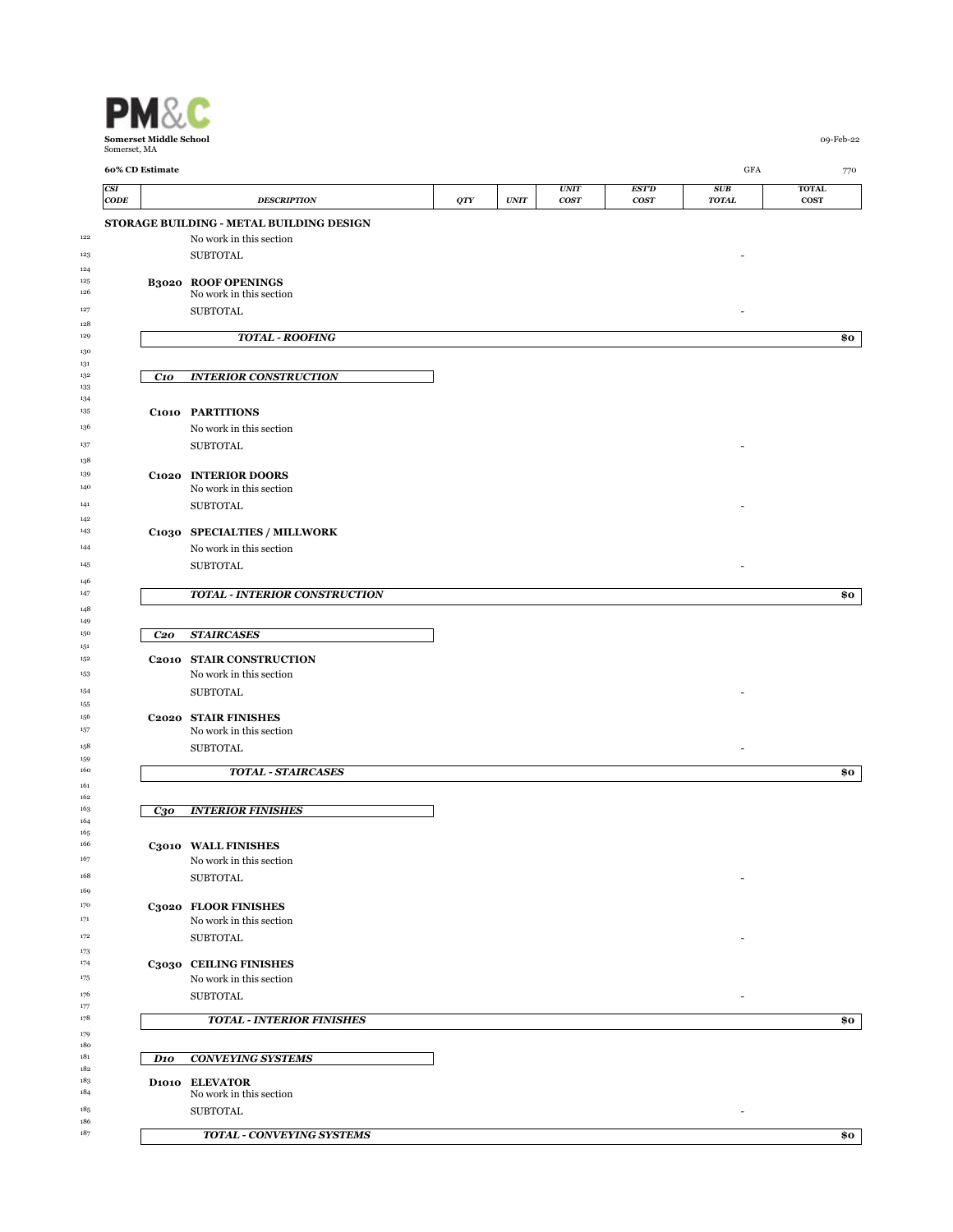|                    | Somerset, MA    |                                                                                   |     |             |                            |                             |                     |                             |
|--------------------|-----------------|-----------------------------------------------------------------------------------|-----|-------------|----------------------------|-----------------------------|---------------------|-----------------------------|
|                    | 60% CD Estimate |                                                                                   |     |             |                            |                             | GFA                 | 770                         |
| CSI<br>$\bf{CODE}$ |                 | <b>DESCRIPTION</b>                                                                | QTY | <b>UNIT</b> | <b>UNIT</b><br><b>COST</b> | <b>EST'D</b><br><b>COST</b> | SUB<br><b>TOTAL</b> | <b>TOTAL</b><br><b>COST</b> |
|                    |                 | STORAGE BUILDING - METAL BUILDING DESIGN                                          |     |             |                            |                             |                     |                             |
|                    | D <sub>20</sub> | <b>PLUMBING</b>                                                                   |     |             |                            |                             |                     |                             |
|                    | D20             | PLUMBING, GENERALLY                                                               |     |             |                            |                             |                     |                             |
|                    |                 | No work in this section<br><b>SUBTOTAL</b>                                        |     |             |                            |                             |                     |                             |
|                    |                 | <b>TOTAL - PLUMBING</b>                                                           |     |             |                            |                             |                     | \$0                         |
|                    |                 |                                                                                   |     |             |                            |                             |                     |                             |
|                    | D30             | <b>HVAC</b>                                                                       |     |             |                            |                             |                     |                             |
|                    | D30             | HVAC, GENERALLY                                                                   |     |             |                            |                             |                     |                             |
|                    |                 | No work in this section<br><b>SUBTOTAL</b>                                        |     |             |                            |                             |                     |                             |
|                    |                 |                                                                                   |     |             |                            |                             |                     |                             |
|                    |                 | TOTAL - HVAC                                                                      |     |             |                            |                             |                     | \$0                         |
|                    | <b>D40</b>      | <b>FIRE PROTECTION</b>                                                            |     |             |                            |                             |                     |                             |
|                    | <b>D40</b>      | FIRE PROTECTION, GENERALLY<br>No work in this section                             |     |             |                            |                             |                     |                             |
|                    |                 | <b>SUBTOTAL</b>                                                                   |     |             |                            |                             |                     |                             |
|                    |                 | <b>TOTAL - FIRE PROTECTION</b>                                                    |     |             |                            |                             |                     | \$0                         |
|                    | $D_5$ o         | <b>ELECTRICAL</b>                                                                 |     |             |                            |                             |                     |                             |
|                    |                 |                                                                                   |     |             |                            |                             |                     |                             |
|                    |                 | Electrical work; allowance<br><b>SUBTOTAL</b>                                     | 770 | sf          | 8.00                       | 6,160                       | 6,160               |                             |
|                    |                 | <b>TOTAL - ELECTRICAL</b>                                                         |     |             |                            |                             |                     | \$6,160                     |
|                    |                 |                                                                                   |     |             |                            |                             |                     |                             |
|                    | E10             | <b>EQUIPMENT</b>                                                                  |     |             |                            |                             |                     |                             |
|                    | E10             | <b>EQUIPMENT, GENERALLY</b><br>No work in this section                            |     |             |                            |                             |                     |                             |
|                    |                 | <b>SUBTOTAL</b>                                                                   |     |             |                            |                             | $\sim$              |                             |
|                    |                 | <b>TOTAL - EQUIPMENT</b>                                                          |     |             |                            |                             |                     | \$0                         |
|                    |                 |                                                                                   |     |             |                            |                             |                     |                             |
|                    | E20             | <b>FURNISHINGS</b>                                                                |     |             |                            |                             |                     |                             |
|                    |                 | E2010 FIXED FURNISHINGS<br>No work in this section                                |     |             |                            |                             |                     |                             |
|                    |                 | <b>SUBTOTAL</b>                                                                   |     |             |                            |                             |                     |                             |
|                    |                 | E2020 MOVABLE FURNISHINGS<br>All movable furnishings to be provided and installed |     |             |                            |                             |                     |                             |
|                    |                 | by owner<br><b>SUBTOTAL</b>                                                       |     |             |                            |                             | NIC                 |                             |
|                    |                 | <b>TOTAL - FURNISHINGS</b>                                                        |     |             |                            |                             |                     | \$0                         |
|                    |                 |                                                                                   |     |             |                            |                             |                     |                             |
|                    | F10             | <b>SPECIAL CONSTRUCTION</b>                                                       |     |             |                            |                             |                     |                             |
|                    | <b>F10</b>      | SPECIAL CONSTRUCTION<br>Pre-engineered metal building                             | 770 | sf          | 60.00                      | 46,200                      |                     |                             |
|                    |                 | <b>SUBTOTAL</b>                                                                   |     |             |                            |                             | \$46,200            |                             |
|                    |                 |                                                                                   |     |             |                            |                             |                     |                             |

*F20 SELECTIVE BUILDING DEMOLITION*